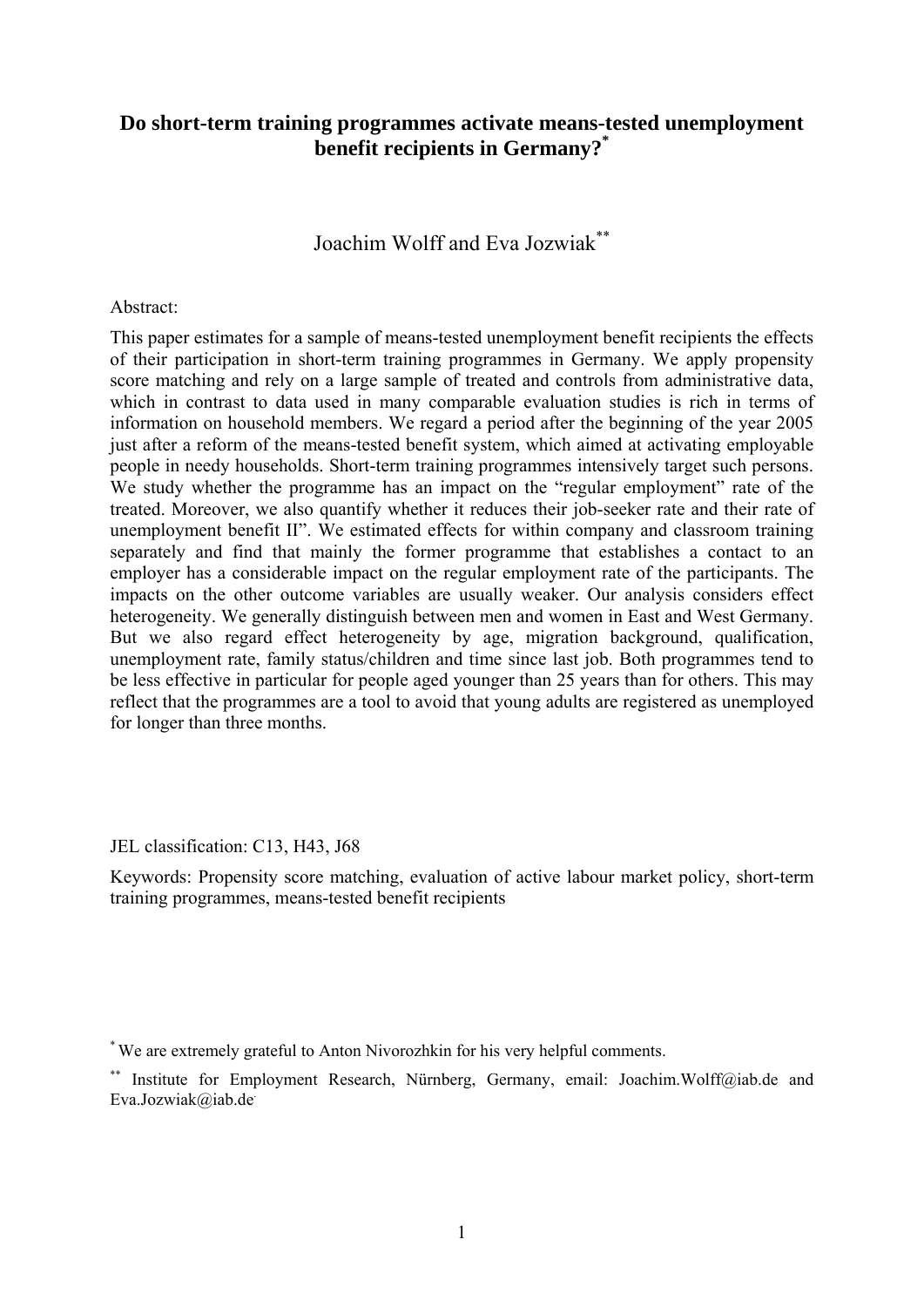# **1 Introduction**

<u>.</u>

The German labour market is characterised by high and persistent unemployment since many years. The unemployment rate was about ten percent in recent years, and 35 percent of unemployed people were long-term unemployed in the year  $2005$ .<sup>[1](#page-1-0)</sup> Recent reforms aim at reducing unemployment by activation policies. One such reform was concerned with activating needy unemployed people: At the start of the year 2005 a new law, the Social Code II, came into force. It introduced a means-tested benefit, the so-called unemployment benefit II (UB II) that, for needy individuals who are employable, replaced the two former means-tested benefits: unemployment assistance and social benefit.

After the introduction of the new benefit system active labour market policies (ALMPs) were intensively aimed at unemployment benefit II recipients. For this target group of unemployed persons with a low attachment to the labour market in the recent past, we know little about the effectiveness of many ALMPs in Germany. This study quantifies the effects of one such policy, short-term training, on the labour market performance of unemployment benefit II recipients. Short-term training programmes last for a few days up to three months. By aptitude tests, application training or courses teaching specific skills and techniques they should raise the job search effectiveness of the participants. Compared to other ALMPs (e.g. to further training) short-term training programmes are less expensive.

Short-term training programmes became one of the most important activation policies since the introduction of the Social Code II. More than 400,000 unemployment benefit II recipients entered the programme in the year 2005; only the new workfare programme, the so-called "One-Euro-Job", was characterized by a higher inflow of around 600,000 unemployment benefit II recipients. The intensity of these programmes is remarkable given that there were on average about 2.4 million people registered as needy unemployed in the year 2005.

Only very few German evaluation studies were concerned with the short-term training programme and none was concerned with means-tested benefit recipients in particular. The studies of Biewen et al. (2007), Hujer, Thomsen and Zeiss (2006), Stephan, Rässler and Schewe (2006) provide evidence that training programme participation helps to integrate participants into the labour market. However, the studies are quite limited with respect to individual heterogeneity of the effects and the study of Hujer, Thomsen and Zeiss (2006) does not regard effect heterogeneity with respect to different programme types.

This paper is concerned with the effects of short-term training on the probability of being employed in a regular job (contributory employment that is not promoted by any active labour market programme). We take into account programme heterogeneity. Training measures may take place in classrooms outside a firm or within firms. This distinction is important: In contrast to classroom training, training programmes that take place in a firm establish a direct contact between the participants and an employer, so that the participants may have a chance to continue working for the firm after programme participation. Apart from this programme heterogeneity, we are interested in effect heterogeneity with respect to personal characteristics of the participants: We study whether the programme is effective for different groups of participants, e.g., young versus old, Germans versus foreigners, qualified versus unqualified benefit recipients, high versus low unemployment regions, single mothers versus single women, people who were recently regularly employed versus people with a last job in the distant past.

<span id="page-1-0"></span><sup>&</sup>lt;sup>1</sup> Source: Federal Labour Agency, own calculations. The unemployment rate refers to registered unemployed persons relative to all unemployed persons and all non-military employment.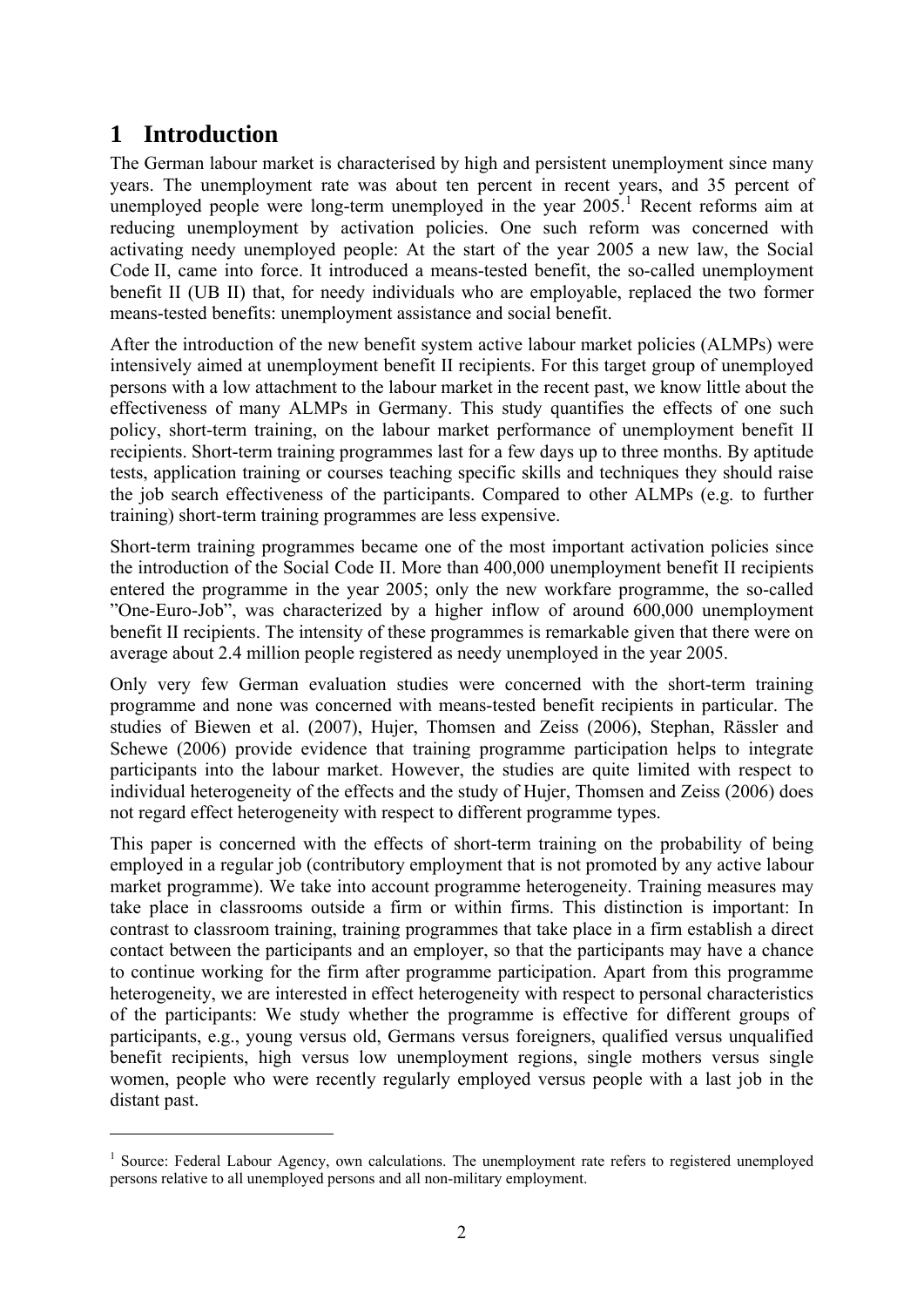We will estimate the treatment effects of short-term training programmes using propensity score matching methods and apply various estimators in order to establish whether the results are robust. Our study does not only rely on large samples of treatments and controls that stem from administrative data sets. In contrast to most studies on active labour market programme evaluation we also have detailed information on the household members of treatment and control individuals. This enables us to take into account characteristics of the partner of a person, which may influence both the decision to participate in the programme and the outcomes of the treatment and control groups.

The paper is structured as follows: Section two describes the institutional set-up of the meanstested benefit system and the training programmes in Germany. The third section provides a short literature review of German and international studies on short-term training evaluation. The theoretical background of the impact of training programmes on individual labour market outcomes is outlined in section four. Section five describes the propensity score matching methods and the details of the dataset. In section six the estimation results are discussed. They are followed by a short summary and conclusions in section seven.

# **2 Institutional Framework**

1

# **2.1 Hartz Reforms and the Social Code II**

In January 2005, the Social Code II, a new law on means-tested benefit receipt, was introduced in Germany. The law is well known in Germany under the label Hartz IV, since it takes up proposals of a commission, led by Peter Hartz, head of the personnel executive committee of Volkswagen.<sup>[2](#page-2-0)</sup> The Hartz reforms are the result of a social policy reform process in Germany. In mid 2002, four laws concerning the unemployment benefit system and the activation of benefit recipients have been suggested by the above mentioned commission. The first two laws were already introduced by 1st January 2003, Hartz III has been established one year later and the last component – Hartz IV – has been inaugurated on 1st January 2005.

Hartz I to III stand for better counselling and monitoring, more incentives to return to work, and the restructuring of the Federal Employment Agency. A new legal setting – Social Code II – resulted from the implementation of Hartz IV. By introducing the so-called unemployment benefit II a new unified benefit system for needy long-term unemployed people who previously could receive unemployment assistance or social assistance was established.

<span id="page-2-2"></span>Long-term unemployed people, who ran out of their unemployment insurance benefit, former social and unemployment assistance recipients as well as predominantly young adults who are not yet eligible for unemployment insurance benefit, due to a too short history of contributory employment are receiving unemployment benefit II since 1st January 2005. This benefit is means-tested, hence, its level depends on income and assets of all members of the needy household.<sup>[3](#page-2-1)</sup> The unemployment benefit II consists of different elements: A base benefit<sup>[4](#page-2-2)</sup> and

<span id="page-2-0"></span> $2<sup>2</sup>$  A number of recent reforms are based on proposals of this commission. Many of the proposed labour market reform elements were not entirely new, but were already discussed before.

<span id="page-2-1"></span><sup>&</sup>lt;sup>3</sup> Who belongs to a needy household is defined in § 7 Social Code II. Needy households consist of at least one employable needy person of working age. Some (but not all) other individuals who live with an employable needy person can belong to the needy household: His/her partner, his/her parents (or partner of a parent) provided that the employable needy member is aged younger than 18 and not married. Additionally, the children aged younger than 25 of needy household members also belong to the needy household.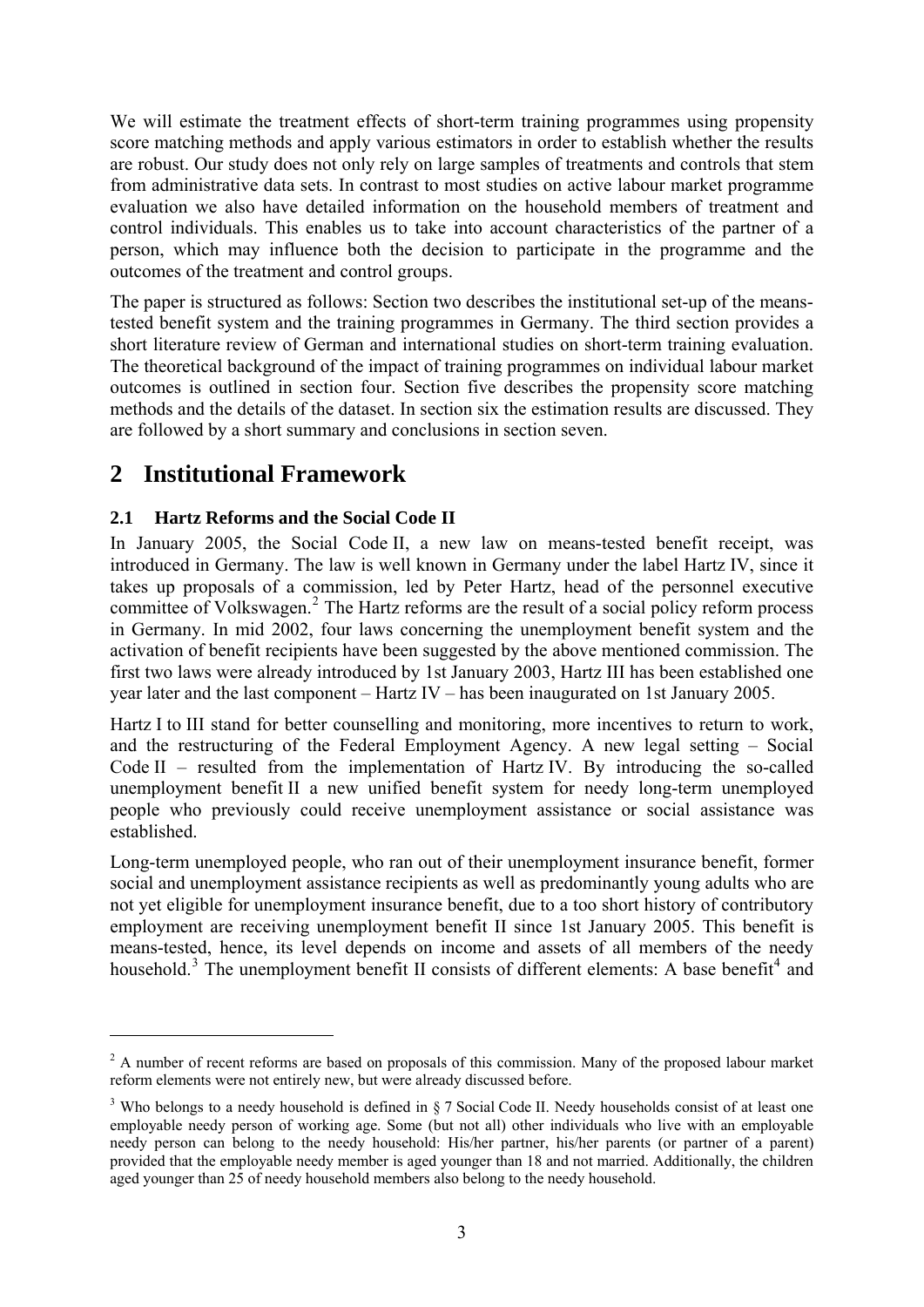<span id="page-3-0"></span>a benefit that covers costs of housing and heating.<sup>[5](#page-3-0)</sup> Other unemployed people receive unemployment insurance for a limited period of time. The potential duration of this benefit depends on age and work-history prior to the unemployment benefit claim. Currently, its duration is limited to a maximum of twelve months for those aged up to 54 years and 18 months for persons whose age is above this limit. This benefit is regulated in the Social Code III and is not means-tested. Both means-tested unemployment benefit recipients and unemployment insurance recipients can enter ALMP schemes.

# **2.2 Short-term training programmes (§§ 48-52 Social Code III)**

The short-term training programmes that currently exist were introduced with the Social Code III in 1998 (see §§ 48-52). Before, such programmes were regulated in the Employment Promotion Act (Arbeitsförderungsgesetz, AFG) and came in different forms over time: as § 41a AFG (1979-1993), § 103b AFG (1994-1996), § 134a AFG (1996-1997) and § 53a AFG (1997-1998). Except for the programmes in 1997 to 1998 according to § 53a AFG, these measures differed considerably from today's short-term training programmes. E.g., most of them did not cover programme costs for participants.

In 2005, the all over costs for short-term training of UB II recipients was 157.5 million Euro. In this year more than 400 thousand people entered the programme and the average monthly stock of participants was about 34 thousand people.<sup>[6](#page-3-0),[7](#page-3-0)</sup> Compared with other programmes the training programme is cheap, e.g., compared with the One-Euro-Job programme, a work opportunity programme: Its an annual cost was 895.4 million Euro, while the annual inflow was about 600 thousand and the average monthly stock of participants was more than 190 thousand people in the year 2005. An important reason for such cost differences is that training programme participation is short; it lasts usually a month, whereas for One-Euro-Jobs it is rather six months.

Short-term training measures pursue several objectives. First, they can serve as aptitude tests for certain occupations. Second, in other courses unemployed people are taught how to apply effectively to job offers or are trained for job interviews. These courses also serve as a worktest. Third, some courses aim at improving human capital, e.g., computer classes (like Microsoft Office or internet), language classes (like Business English) or some occupation specific courses. There are courses for commercial, technical or care occupations. A small proportion of these courses provide founders of start-ups with the necessary knowledge on starting a business.

Short-term training programmes can be carried out as classroom training or within companies (practical training). Approximately two thirds of the courses are held in classrooms, the others

1

<sup>&</sup>lt;sup>4</sup> The base benefit of 'unemployment benefit II' is currently 345 Euro for a lone adult or lone parent. For two adults it is 90 percent of that value for each of them. For additional employable household members it is only 80 percent of 345 Euro.

<sup>&</sup>lt;sup>5</sup> Needy employable people who in the previous two years received unemployment insurance (UI) benefits, receive temporarily an extra benefit element. In the first year after running out of UI benefit, they receive two thirds of the difference between the UI benefit (augmented by a housing benefit) and the 'unemployment benefit II' of the household. However, this additional benefit element is limited to a maximum of 160 Euros per month for singles and 360 Euros per month for partners. In the second year after running out of UI, the extra benefit is cut by 50 percent. Thereafter, this additional benefit receipt is lost.

<sup>&</sup>lt;sup>6</sup> Source for the expenditure data: Federal Employment Agency – "Eingliederungsbilanz nach § 54 SGB II – Zugewiesene Mittel und Ausgaben, Berichtsjahr 2005".

 $<sup>7</sup>$  The statistics on cost, inflow and stocks exclude the 69 districts in which only local authorities are in charge of</sup> administering the unemployment benefit II.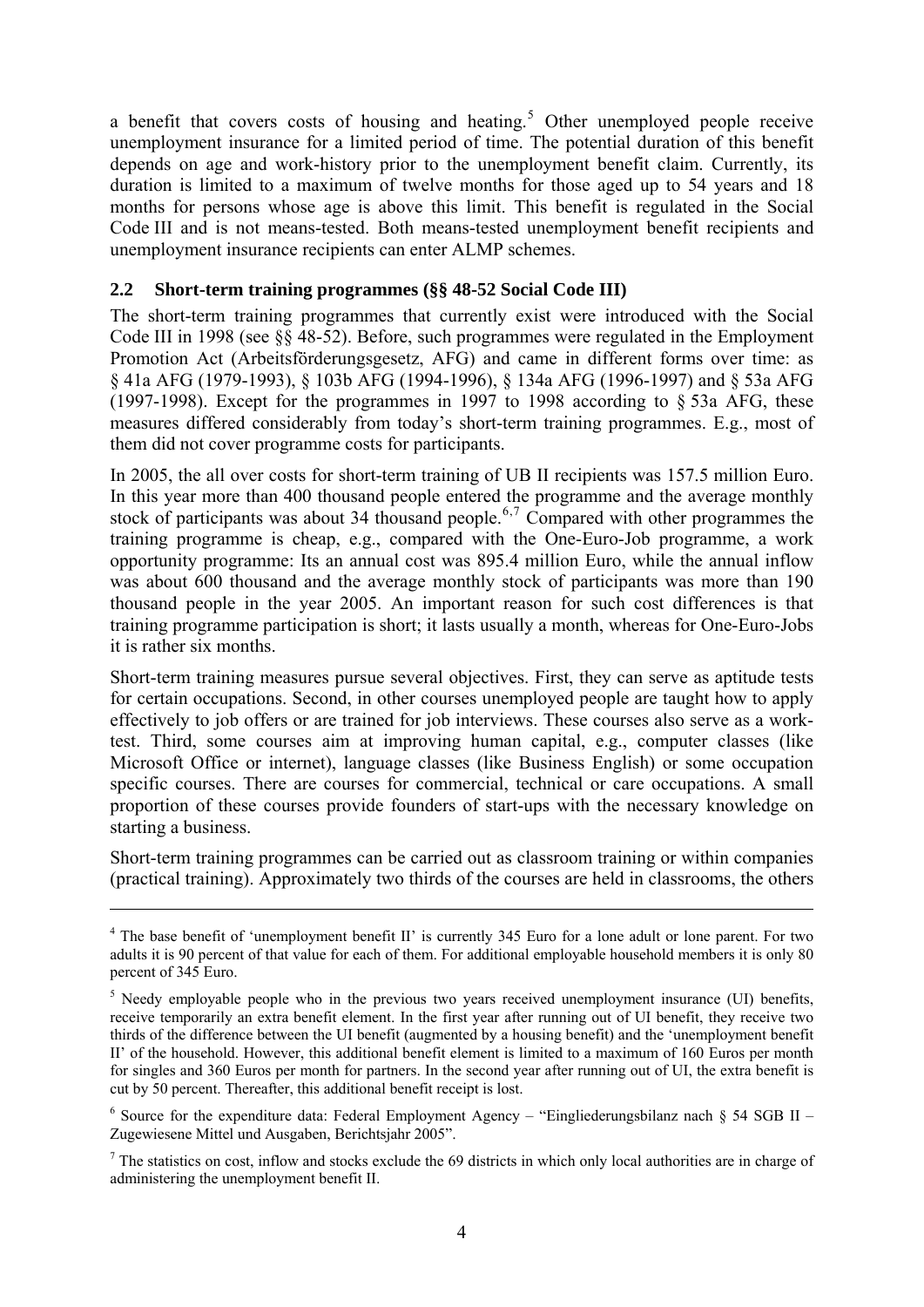are carried out in firms. Courses can be conducted full- or part-time. The length of such courses varies from two days up to eight weeks depending on the character of the programme. Application training lasts up to two weeks, aptitude tests up to four weeks and specific courses last up to eight weeks. If several types of courses are combined, the maximum duration for an individual is limited to twelve weeks. This underlines the difference to further vocational training programmes, which mostly last much longer: from three months up to three years.

Short-term training programmes are heterogeneous. Besides, some courses are concerned with special needs of certain groups of unemployed (e.g., foreigners, women, persons who worked in specific occupations).

Participants continue their UB II receipt; they do not receive any additional wage. Moreover, further programme costs as travel expenses or costs for child care are covered.

While participating in a short-term training programme, participants are no longer registered as unemployed, though they are still registered as job-seekers at their local labour/benefit agencies.

# **3 Literature Review**

A large number of evaluation studies on active labour market policy – some experimental, but most non-experimental – have been conducted in different countries. Nevertheless, studies on the evaluation of short-term training programmes like application training or job-search counselling are not that numerous (see also Blundell et al., 2004, Weber and Hofer, 2003, Winter-Ebmer, 2000).

Hujer, Thomsen and Zeiss (2006) analyze short-term training programmes in West Germany for an inflow sample into unemployment in the months June, August and October of the year 2000. They carried out a duration analysis, which modelled simultaneously the times from the start of an unemployment spell until entry into a training programme and until exit into employment (timing-of-events method). Their results suggest that participation in these training programmes shortens the unemployment duration of job-seekers. The effects on the exit rates into regular employment are strongest during three to six months after programme begin and are decreasing afterwards. The authors also find that effects are stronger the earlier programme participation starts after the beginning of the unemployment spell. Yet the study did not investigate programme heterogeneity.

Stephan, Rässler and Schewe (2006) study the effects of a number of active labour market policies including short-term training in Germany using administrative data. They quantify the participation effects on two outcome variables: the probability to be unemployed two years after programme start and the number of days that participants spent in active labour market programmes or unemployed in the two years after programme start. Their study distinguishes between males and females in East and West Germany and also between different types of training programmes. The results imply for East Germany that two years after programme start within firm training reduces the probability to be unemployed or in an active labour market programme by about nine percentage points for men and 17 percentage points for women. There is no significant effect of within company training on this outcome variable for West Germans. Classroom training participation in general does not significantly affect this outcome variable. However, it does for West Germans actually raise the number of days spent as unemployed or in ALMPs during the two years after programme start.

Biewen et al. (2007) compare in their recent publication effects of short-term training, classroom further training, practical further training as well as retraining in the early 2000s.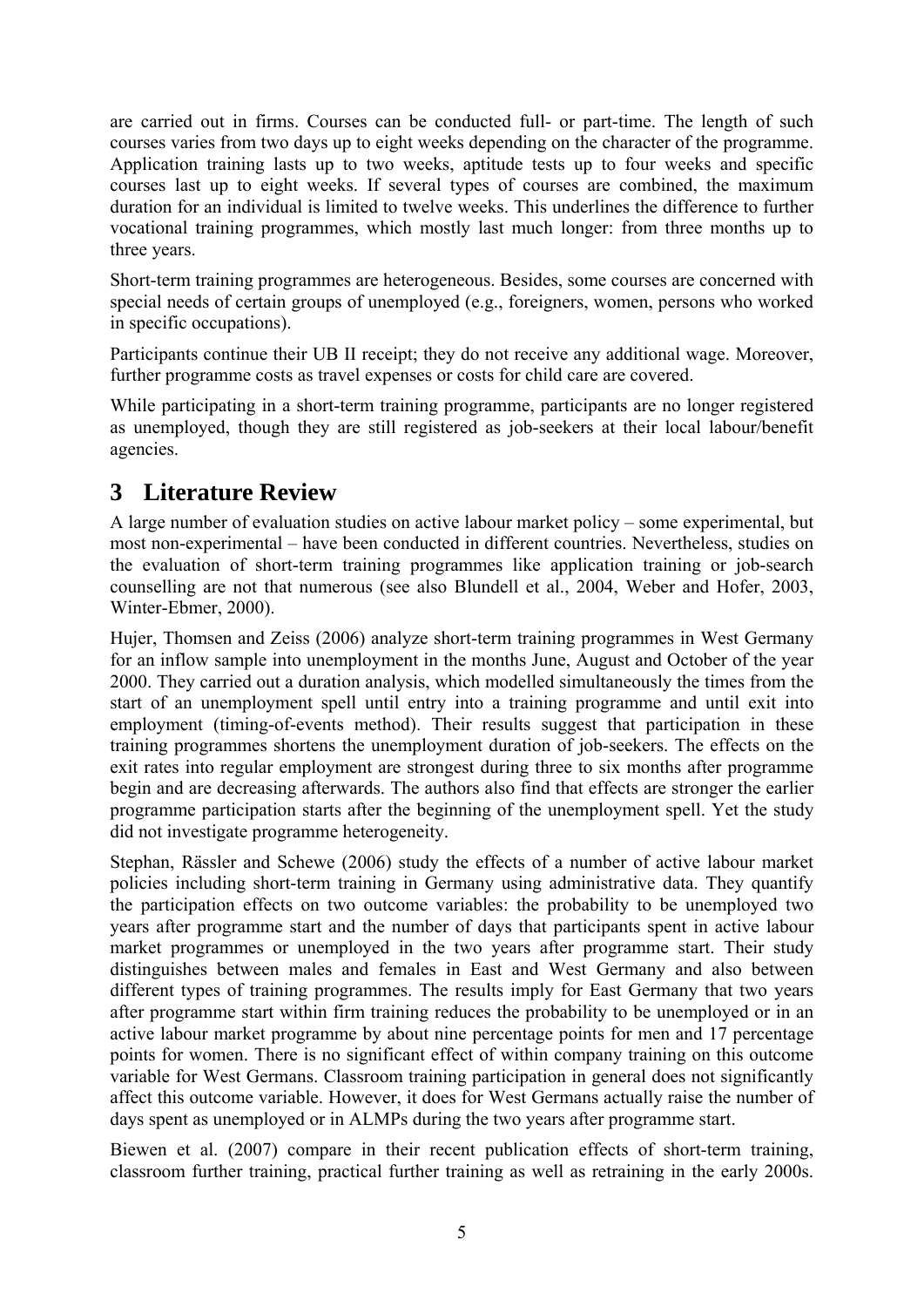<span id="page-5-0"></span>They apply matching methods. After a short locking-in period of two to three months, they find a positive effect of short-term training programmes in West Germany on the employment rate of the treated. The results for East Germany depend on the elapsed unemployment duration. Short-term training programmes only have positive effects for men with an unemployment duration of seven to twelve months.

There is also evidence on the effects of short-term training programmes on the labour market performance of participants for other countries. However, the programmes of these countries are heterogeneous and therefore not entirely comparable to Germany. For St. Gallen/Switzerland Prey (1999) finds evidence for positive effects for the employment status of German language classes with the help of propensity score matching. She cannot find any effect for computer lessons. Weber and Hofer (2003) examine job-search programmes in Austria with the timing-of-events method and uncover positive effects for the into-job transition, especially for women. The results of Gorter and Kalb (1996) for the Netherlands show that compared to non-participants assisted persons write more applications while having the same probability of finding a job. Evaluation studies for Britain of the 'New Deal' (Blundell et al., 2004, van Reenen, 2003) find positive effects on finding a job with difference-in-difference and matching estimators. Furthermore, Dolton and O'Neill (2002) find positive effects for the Restart programme in Britain for males comparing average unemployment rates of both groups using an experimental design. Ashenfelter (1978) finds a positive impact of classroom training on earnings for the United States.

A detailed evaluation of short-term training programmes for Germany – especially for meanstested benefit recipients – is a new task, as there are only very few evaluation studies analyzing this programme type.

# **4 Impact of short-term training on individual labour market outcomes and considerations for our analysis**

# *Theoretical expectations*

1

For evaluating effects of ALMP participation, it is important to describe their objective and potential consequences. Short-term training programmes have different objectives. First, they enhance qualifications. This could imply better chances of finding a job for unemployed people who lack some important skills, which can be learnt in the training course. As the participation can raise the earnings potential, the programme may in particular activate needy unemployed people, who prior to participation had earnings potential close or even below the level of the unemployment benefit II. Second, short-term training programmes attempt to improve the job-placement and the job-matching process. Particularly programmes aiming at enhancing job-search abilities and application training may accomplish this task and could result in better job finding rates of individuals with little experience in the labour market.<sup>[8](#page-5-0)</sup>

In order to explain the effect of short-term training programmes the discussion is embedded in a standard search model (Mortensen, 1986). The model explains job search behaviour of unemployed people. It specifies job search as a process until the event of finding a suitable job. The job finding probability of a job-seeker can be influenced by altering the probability of getting a job offer and the probability of accepting it. Job-seekers choose a strategy that maximizes their expected life-time income.

<sup>&</sup>lt;sup>8</sup> This does not only apply to individuals early in their career but also to experienced migrants who only recently came to Germany with little knowledge of the specifics of the German labour market. It can also apply to persons who interrupted their career for a considerable period of time.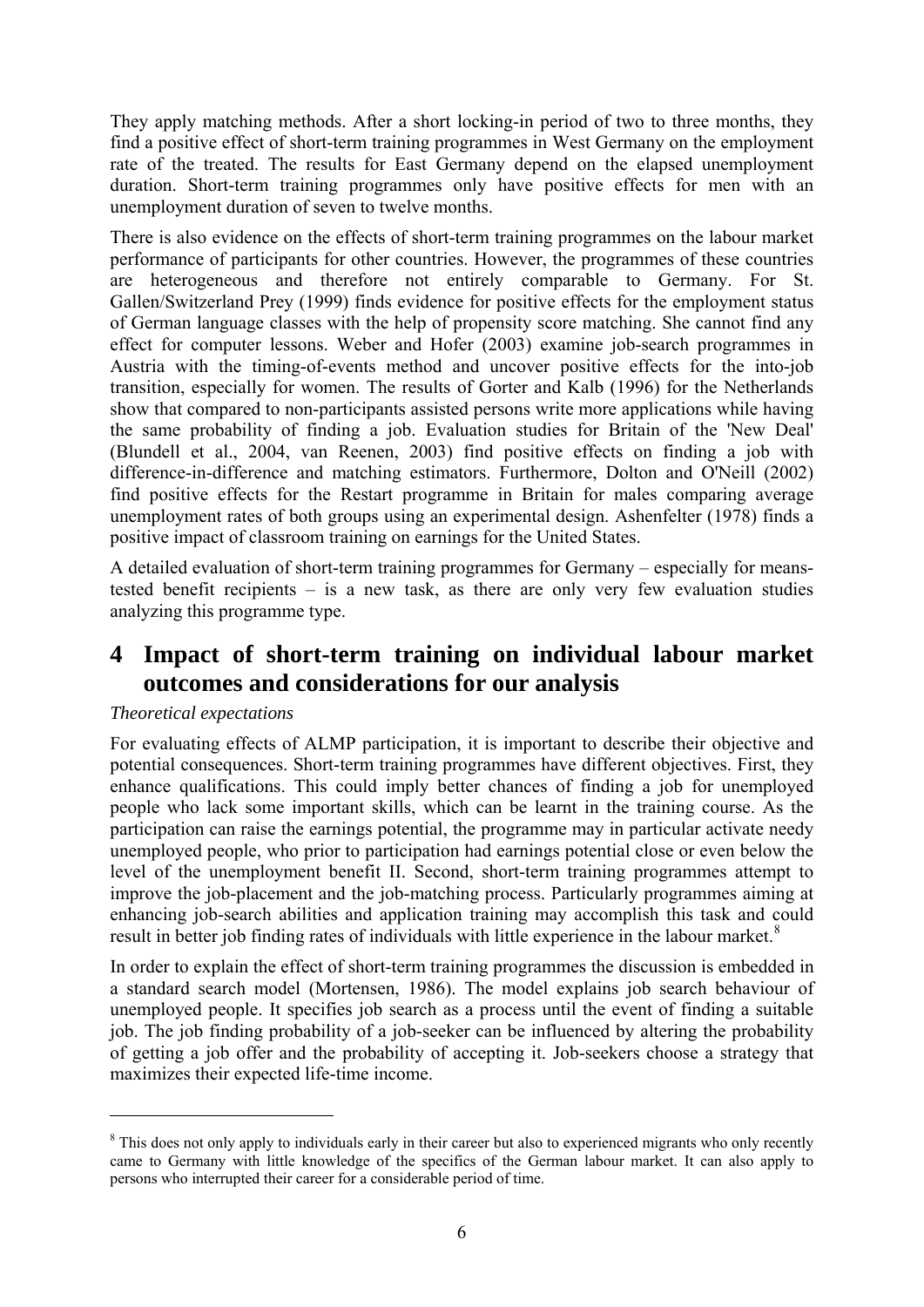<span id="page-6-0"></span>As already mentioned, two effects of short-term training programmes may arise. The first is related to raising a person's stock of human capital. By improving job-related qualifications participants should find more quickly a job-match, provided that additional employers regard them as suitable applicants. Moreover, the job matches could be of a higher match-quality than without participating in the programme. Hence, participation may lead to a higher job finding rate, higher wages and more stable job matches. The second is related to an improvement in search effectiveness by enhancing the placement process on the side of the employment agency or on the self-contained search. In addition, more effective job search can be reached through aptitude tests or motivational training.

Locking-in effects are found by most researchers evaluating the effects of ALMPs. While participating in a programme, participants reduce their search intensity. This effect can be prolonged through anticipation effects as unemployed people reduce their search intensity already at the time at which they know about their programme start ("Ashenfelter's dip"). Short-term training programmes only last for a few weeks, so that the locking-in effect should be of minor importance.

Nevertheless, we expect short-term training programmes rising the chances of leaving unemployment only after the end of the potential duration of a programme because of enhanced human capital and improved search effectiveness.

## *Considerations for the analysis*

The heterogeneity of the programme as well as the participants' heterogeneity should be considered in an evaluation analysis. However, the disadvantage of carrying out an evaluation of programme effects for specific programme types and participants can lead to sample sizes that are too small to achieve precise results. Therefore, we consider adequate sub-groups in our analysis.

The most obvious difference is between classroom and practical training within a company. Participants in a practical training may have completely different chances getting a new job – maybe in the very same company, where the programme takes place. Therefore, we distinguish between classroom and practical training.

As far as heterogeneity of participants is concerned, a number of aspects have to be taken into account. The unemployment rate in West Germany at 9.8 percent in the year 2005 is roughly half as high as that of East Germany.<sup>[9](#page-6-0)</sup> Hence, compared with East Germany, the effect of programme participation on participants in the West may be a lot higher given that job offers are more readily available. In addition, the structure of unemployed and training programme participants differs between the two parts of the country. Apart from distinguishing between West and East Germany, gender differences should be taken into account. This is particularly important since East German women on average tend to have a higher attachment to the labour market than West German women. Therefore, all analyses distinguish between four different groups: men/East, women/East, men/West and women/West.

Moreover, effects may vary over other subpopulations. One reason for it could be that compared with other UB II recipients search effectiveness can be improved much more for UB II recipients who are hard to place, like older unemployed or unemployed people with no occupational qualification. Therefore, we analyse different age groups, individuals with low and higher qualifications as well as different regions (with low, high and intermediate unemployment rates). Then, different household conditions (singles, couples with and without

1

<sup>&</sup>lt;sup>9</sup> The unemployment rate refers to registered unemployment.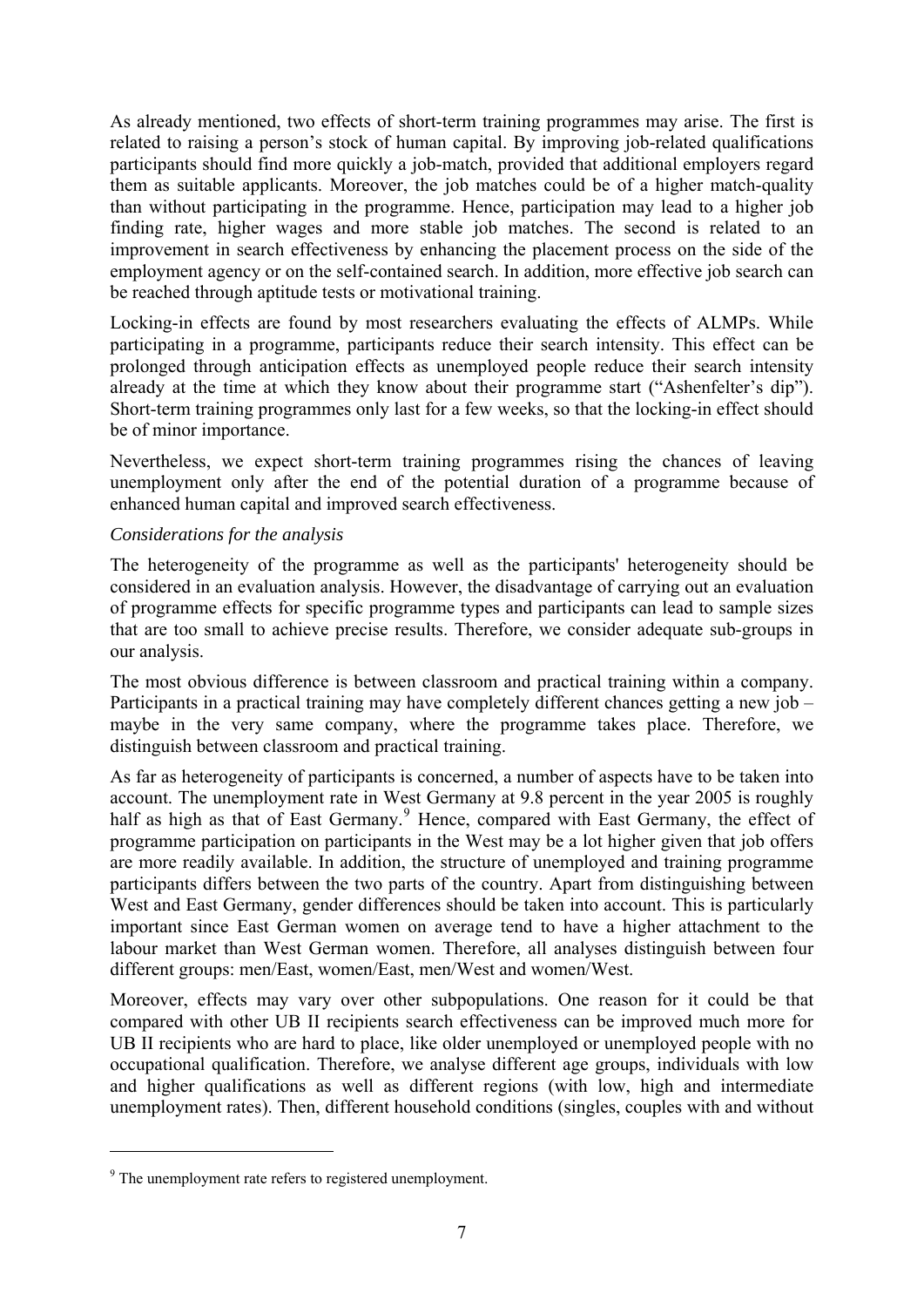<span id="page-7-0"></span>children), Germans and foreigners/migrants as well as groups with different attachment to the labour market are analysed. These groups are targeted differently by policy makers. One example are younger unemployed under the age of 25. They are supposed to be integrated into work, education or work opportunities after the start of their unemployment benefit II receipt. Therefore, a much larger share of the young unemployed as opposed to unemployed people of older age-cohorts enter the training programmes

Thus, the questions we want to answer in this paper are:

- Do short-term training programmes in classrooms or within companies effectively integrate the participants into the labour market?
- Do these effects differ over various sub-groups of participants and the two programmes?

# **5 Methodology and Data**

# *Methodology*

<u>.</u>

When evaluating programme effects, the problem of non-observable possible outcomes arises. This is the fundamental evaluation problem. The Roy (1951)-Rubin (1974)-Model gives a standard framework of this problem. The model and the matching method which under certain assumptions resolves the evaluation problem are discussed in many recent papers, e.g. Caliendo and Kopeinig (2006) or Sianesi (2001, 2004). The main pillars in the model are individuals, the treatment and potential outcomes.

Every individual can potentially be in two states (treatment or no treatment), each with a possibly different outcome. As no individual can be observed in these two states at the same time, there is always a non-observed state, which is called the counterfactual.

Let D be an indicator for treatment, which takes on the value 1 if a person is treated and 0 otherwise. The treatment effect  $\tau_{ATT}$  for a treated individual would be the difference of his outcome with treatment  $(Y_i(1))$  and without treatment  $(Y_i(0))$ :

$$
\tau_{ATT} = E[Y_i(1) - Y_i(0)|D_i = 1] = E[Y_i(1)|D_i = 1] - E[Y_i(0)|D_i = 1]
$$
\n(1)

Because of one non-observed state the causal effect in equation 1 is unobservable. This identification problem needs to be resolved. Under certain assumptions a comparison of the outcomes of treatment group members with similar control members identify the average treatment effect on the treated  $(ATT)$ .<sup>[10](#page-7-0)</sup>

Propensity Score Matching is one approach to identify such effects. We follow the discussion of the approach by Becker and Ichino (2002): Let us define the propensity score according to Rosenbaum and Rubin (1983) as the conditional probability of treatment  $P(X_i) = P[D_i = 1 | X_i] = E[D_i = 1 | X_i],$  (2)

where  $X_i$  is a vector of observables at values prior to treatment.

In this context, some conditions have to hold for identifying the treatment effect: one is the condition of balancing of pre-treatment variables given the propensity score  $(D \perp X | P(X))$ . According to this condition observations with the same propensity score have the same

<sup>&</sup>lt;sup>10</sup> The decision of which effect is estimated depends on the research question. Heckman, LaLonde and Smith (1999) discuss further parameters.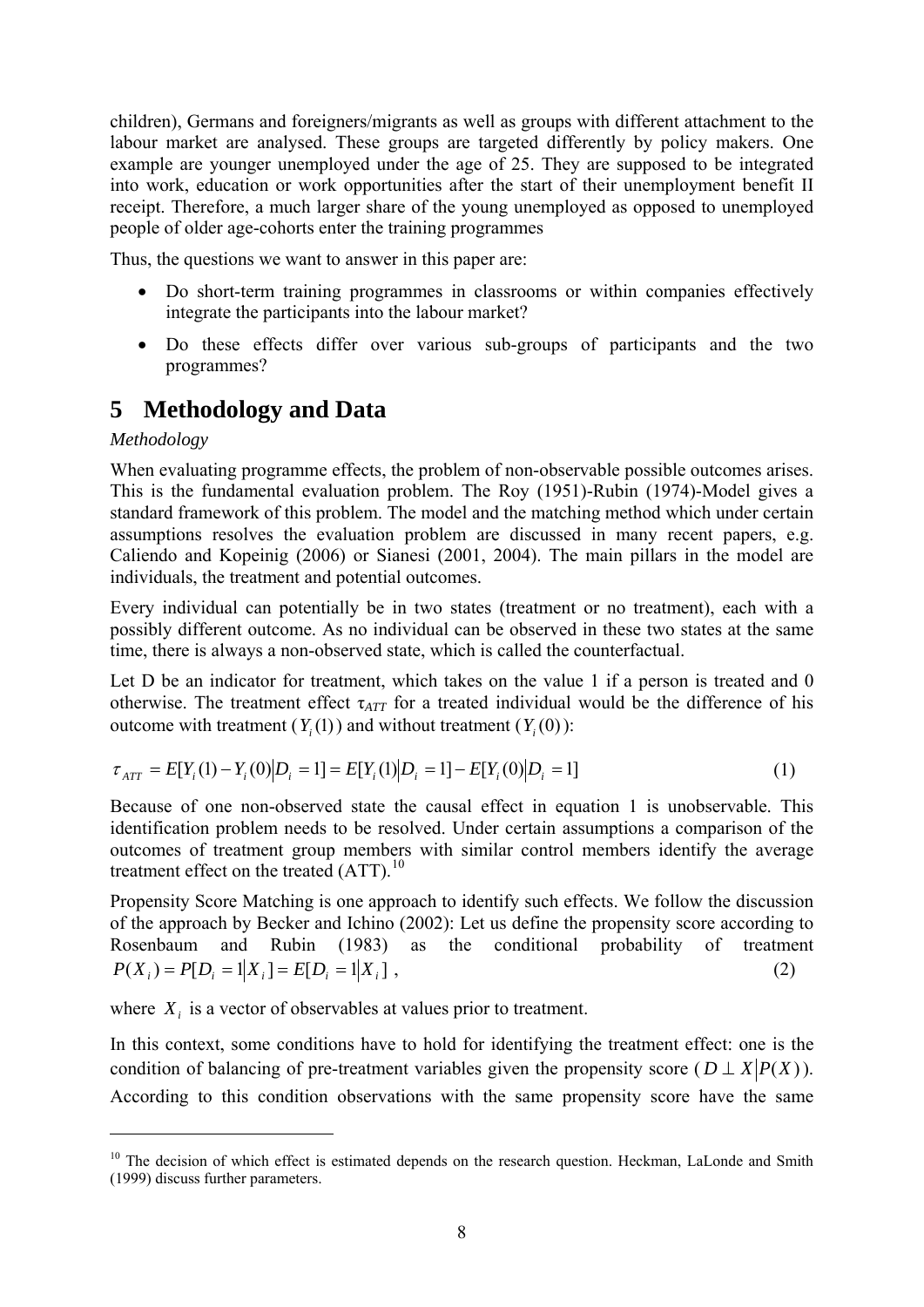<span id="page-8-0"></span>distribution of observables; given pre-treatment characteristics, treatment is random and treatments and control units do on average not differ with respect to pre-treatment characteristics. Next, there are the conditions of unconfoundedness  $(Y(1), Y(0) \perp X)$  and unconfoundedness given the propensity score  $(Y(1), Y(0) \perp P(X))$ . This assumption is also labelled conditional independence assumption (CIA) and states that outcomes in case of treatment and non-treatment are independent from the assignment to treatment given the propensity score.

If treatment is random within cells defined by the vector  $X$ , it is also random within such cells defined by the values of propensity score  $P(X)$ , which in contrast to X has only one dimension. Given the above conditions, we have

$$
\tau_{ATT} = E[Y_i(1) - Y_i(0) | D_i = 1]
$$
  
=  $E\{E[Y_i(1) - Y_i(0) | D_i = 1, P(X_i)]\}$   
=  $E\{E[Y_i(1) | D_i = 1, P(X_i)] - E[Y_i(0) | D_i = 0, P(X_i)] | D_i = 1\}$  (3)

The basic idea of the matching estimator is to substitute the unobservable expected outcome without treatment of the treated  $E[Y_i(0) | D_i = 1]$  by an observable expected outcome of a suitable control group  $E[Y_i(0) | D_i = 0, P(X_i)]$  that has the same distribution of the propensity score as the treatment group. To implement a matching estimator, it requires the additional assumption of common support

$$
0 < P(D = 1 \mid X) < 1,\tag{4}
$$

since for individuals whose probability of treatment is either 0 or 1, no counterfactual can be found. Finally, the "stable unit treatment value assumption" (SUTVA) has to be made. It states that the individual's potential outcome only depends on his own participation and not on the treatment status of other individuals. It implies that there are neither general equilibrium nor cross-person effects. In our context there is certainly some doubt about general equilibrium effects. Given that a large number of individuals are treated, we would expect that the outcomes without treatment are also affected, e.g., because in the short-term the number of vacancies is fixed. If treatment leads to vacancies being more quickly filled by treated individuals, the job search process of the non-treated may be prolonged.

We estimate the ATT at different points in time after programme start  $(t=0)$ :

$$
\tau_{ATT,t} = E[Y_{i,t}(1) | D_{i,0} = 1, P(X_{i,0})] - E\{E[Y_{i,t}(0) | D_{i,0} = 0, P(X_{i,0})] | D_{i,0} = 1\}
$$
\n
$$
(5)
$$

As propensity score matching estimators we use nearest neighbour and radius matching imposing common support. Both techniques select for each treatment observation one or more comparison individuals from a potential control group. The following equation defines these estimators $^{11}$  $^{11}$  $^{11}$ 

$$
\tau_{ATT} = \frac{1}{N_{treated}} \sum_{i \in treated} \left[ Y_i(1) - \sum_{j \in controls} w_{ij} \cdot Y_j(0) \right], \tag{6}
$$

where  $N_{treated}$  is the number of treated persons.  $W_{ii}$  is a weight defined as

1

 $11$  We leave away for simplicity the subscript t for time after programme start.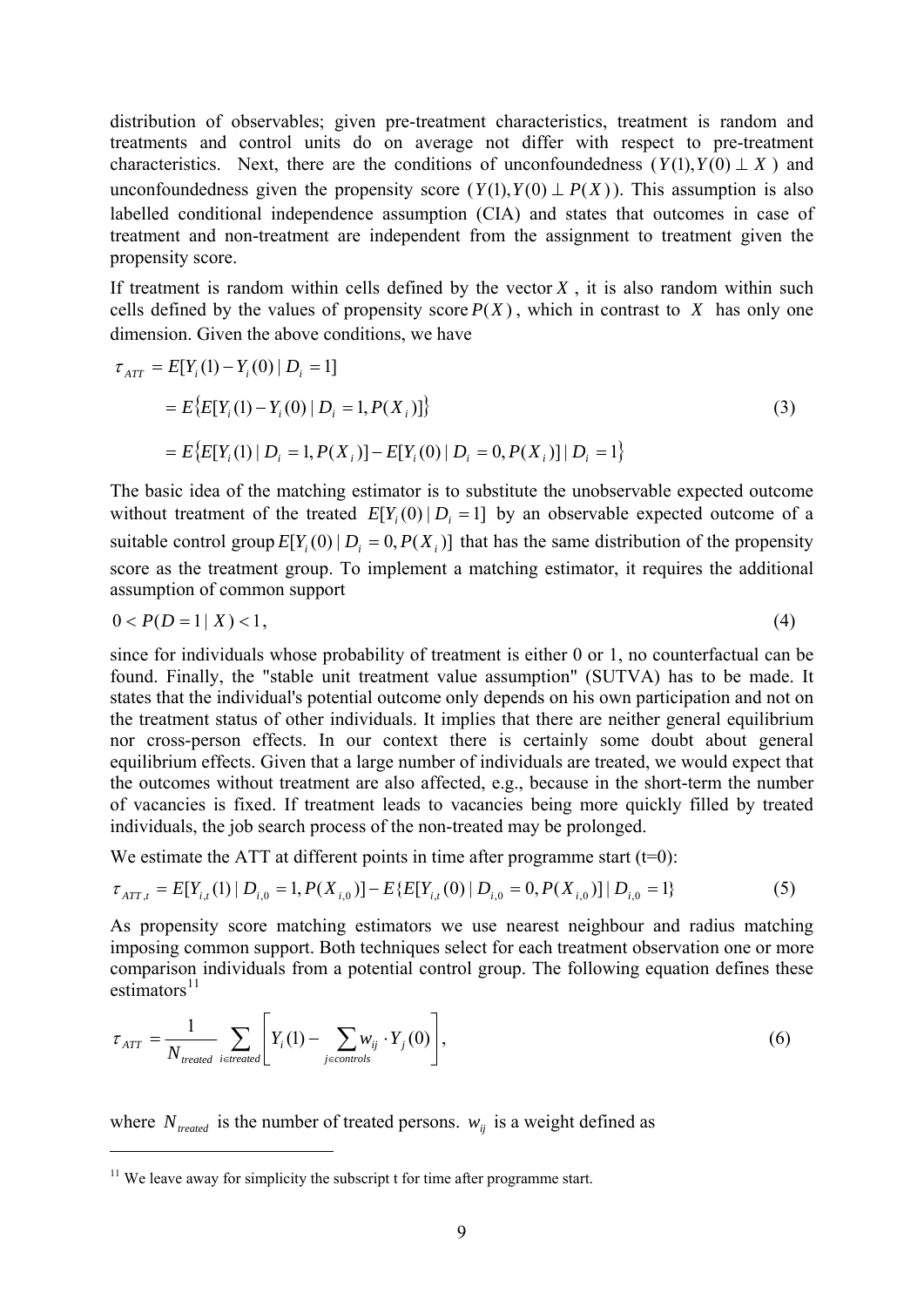<span id="page-9-0"></span>
$$
w_{ij} = \frac{1}{N_{i, controls}} \tag{7}
$$

where  $N_{i, controls}$  represent the number of controls matched to the i<sup>th</sup> treated person. With nearest neighbour matching, this number is chosen by the researcher: e.g., for each treated individual from the control group five neighbours are chosen whose propensity score differs less from that of the treated individual than those of all other control group members. In case of radius matching, all control group individuals are chosen whose propensity score does not differ in absolute terms from the one of the treatment individual by more than a given distance. In that case the number of matched control individuals may differ for each treatment individual.<sup>[12](#page-9-0)</sup> When carrying out the analysis we followed the outline from Caliendo and Kopeinig (2006).

#### *Data*

1

For the CIA to hold, good data are important. It is not enough thinking about good estimators (Heckman et al., 1998). A data source that is rich in terms of information on individual characteristics and in particular on their programme participation and other labour market outcomes is thus crucial. Characteristics on the individual's household are an important addition to such information. The data in use are administrative data of the German Federal Employment Agency that were prepared for scientific use at the Institute for Employment Research, which contains such information (on a daily basis). We use samples of the "Integrated Employment Biographies" (IEB). Individual information about employment and unemployment history, daily earnings, occupation, industry, education, benefit and active labour market programme history are available in these data. We additionally rely on information of a job-seeker data base ("Bewerberangebotsdatei") that provides information on socio-demographic characteristics.<sup>[13](#page-9-0)</sup>

Many evaluation studies of active labour market programmes rely on administrative data. In contrast to most of these studies, we have the type of information just described not only for the persons of the treatment and control group but also for members of their needy household. Such information is available since the benefit reform of the year 2005. The reason is that a new way of registering members of means-tested households was introduced. They are registered as a household unit together with personal identifiers that allow to identify all needy household members in the previously mentioned data sets. As a consequence, a new data set, the "Unemployment Benefit II Receipt History" (Leistungshistorik Grundsicherung), which contains spells of means-tested benefit receipt on all members of a needy household together with the household identifier and personal identifiers is available for research. Hence, our set of covariates that potentially determines the propensity score is a lot richer than that of many other comparable studies. This is particularly important to justify the Conditional Independence Assumption.

For the treatment group we use the total inflow into short-term training programmes from February to April 2005 of individuals who were both registered unemployed and unemployment benefit II recipients at the end of January  $2005$ .<sup>[14](#page-9-0)</sup> We only consider

 $12$  For the analytical variances and hence the standard errors of these estimators see Becker and Ichino (2002).

<sup>&</sup>lt;sup>13</sup> In particular we computed covariates on family status, children, migration background and health status with information from this data base.

 $14$  For the 69 districts in which only local authorities are in charge of administering the unemployment benefit II, we do not have systematic information on active labour market programme participation. Therefore, these districts are excluded from all our samples.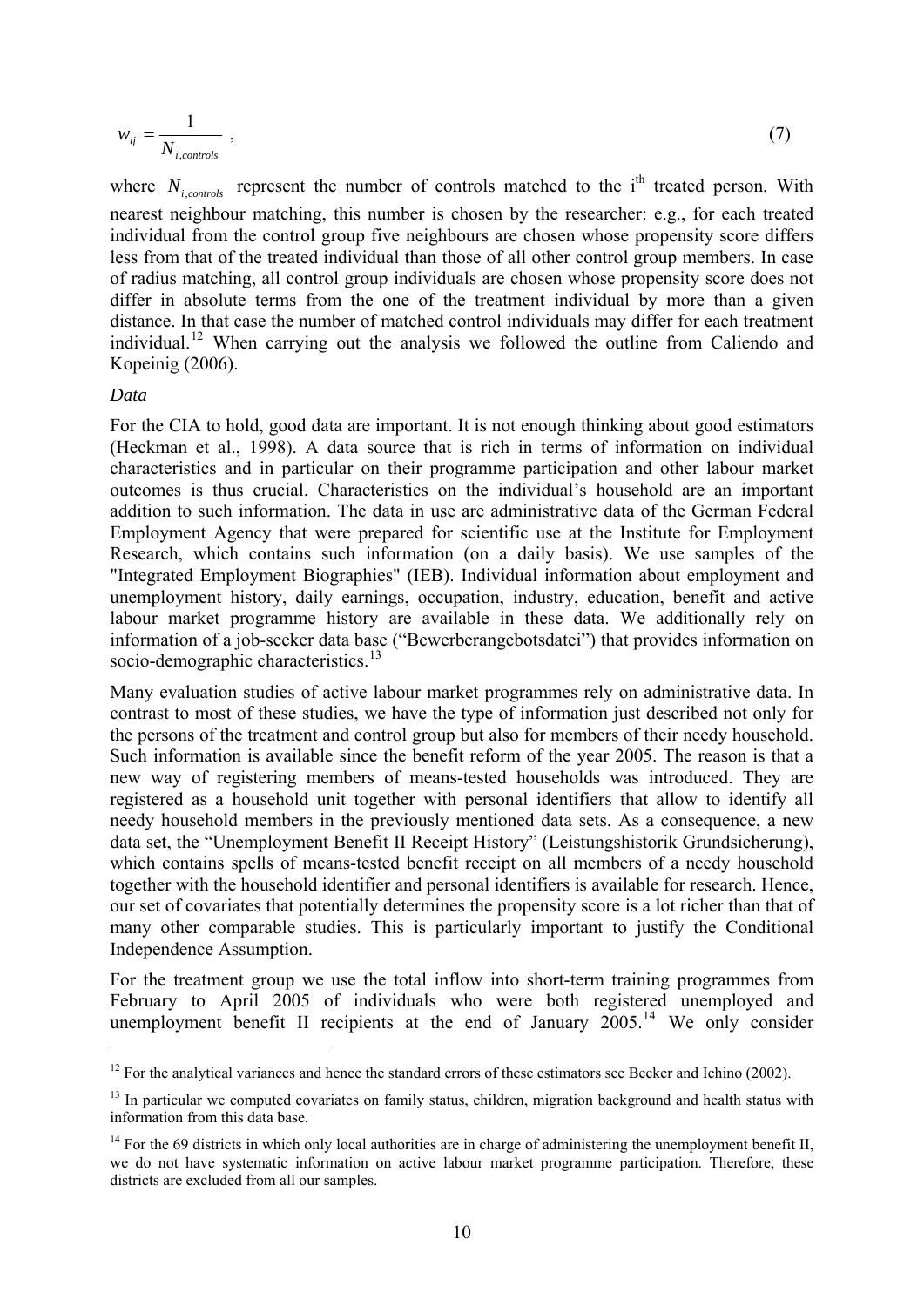<span id="page-10-0"></span>unemployed persons aged 15 to 57 years, since older unemployment benefit II recipients do nearly never enter training programmes in our observation window. The potential controls stem from a 20 percent random sample of unemployment benefit II recipients who were unemployed at  $31<sup>st</sup>$  January 2005 and who did not enter the short-term training programmes from February to April 2005. Naturally, for the control group members no programme start is available over this period, so that we could compare outcomes of treated and controls at specific points in time after programme start. Therefore, we computed a random programme start for the controls such that it follows the distribution of programme starts of the treatment group over these months. $15$ 

The data on the outcomes was computed from three data sources. We used information on contributory employment and whether individuals are registered as unemployed or as jobseekers from an additional data set, the "Verbleibsnachweise", which provides such information for the first day of each calendar month. These administrative data have one great advantage over the IEB, which also contains such information. They provide the information for a more recent past (e.g., the IEB contains information on all contributory employment currently only until the end of the year 2005 and the "Verbleibsnachweise" until May 2007). This is important since we deal with a relatively recent programme participation and need to observe outcomes for a sufficiently long period of time after treatment. Combining these data with information on participation of our sample members in ALMPs that subsidize contributory employment from the IEB (available until December 2006) allows us to compute when the sample members hold an unsubsidized job of contributory employment. We label this variable "regular employment". By combing these data, the observation window for this outcome contains 20 months after programme start. It is 12 months longer than it would have been, had we relied on IEB information only.

The "Verbleibsnachweise" also allow an observation window of 25 months after programme start for our second outcome variable "neither registered as unemployed nor as job-seeker"; it is five months longer than that of the IEB. Finally, for the third outcome "no unemployment benefit II receipt" we used information from the "Unemployment Benefit II Receipt History" (Leistungshistorik Grundsicherung). All outcome variables are computed for the first (calendar) day of the months of and after programme start.<sup>[16](#page-10-0)</sup>

The sample sizes of treatments and controls are displayed in [Table 1](#page-25-0) and are considerable. For men and women in East or West Germany we have more than 2,000 treated who are trained within companies and more than 6,700 treated who receive classroom training. For these four broad samples there are between about 53,000 and 101,000 potential control observations.

1

<sup>&</sup>lt;sup>15</sup> When computing the random programme start, we did not distinguish between the different distributions of the programme starts of classroom or within company training participants over the months February to April 2005. The simple reason is that they hardly differ. We took though into account differences of the distribution of programme starts between men and women in East and West Germany. If between 31<sup>st</sup> of January 2005 and the (computed or true) month of programme start control or treatment group members already exited from unemployment (e.g., due to some other programme participation), they were dismissed from our samples.

<sup>&</sup>lt;sup>16</sup> The outcome "neither registered as unemployed nor as job-seeker" is set to zero in the calendar month of programme start. For controls this is anyway the case. Controls are assigned a random programme start month and only enter our samples provided that they are unemployed at the beginning of that calendar month. But for treatments it is not generally the case. They are registered as job seekers, at the day they enter the programme during a calendar month but not necessarily at the first of that month. For a small number of our treatments, hence the variable would not be zero at the beginning of the programme start month. We normalized it to zero for them. We also estimated the models excluding treated persons who were no job-seekers at the beginning of the programme start month for the groups of men and women in East and West Germany. The difference to the results presented here is negligible.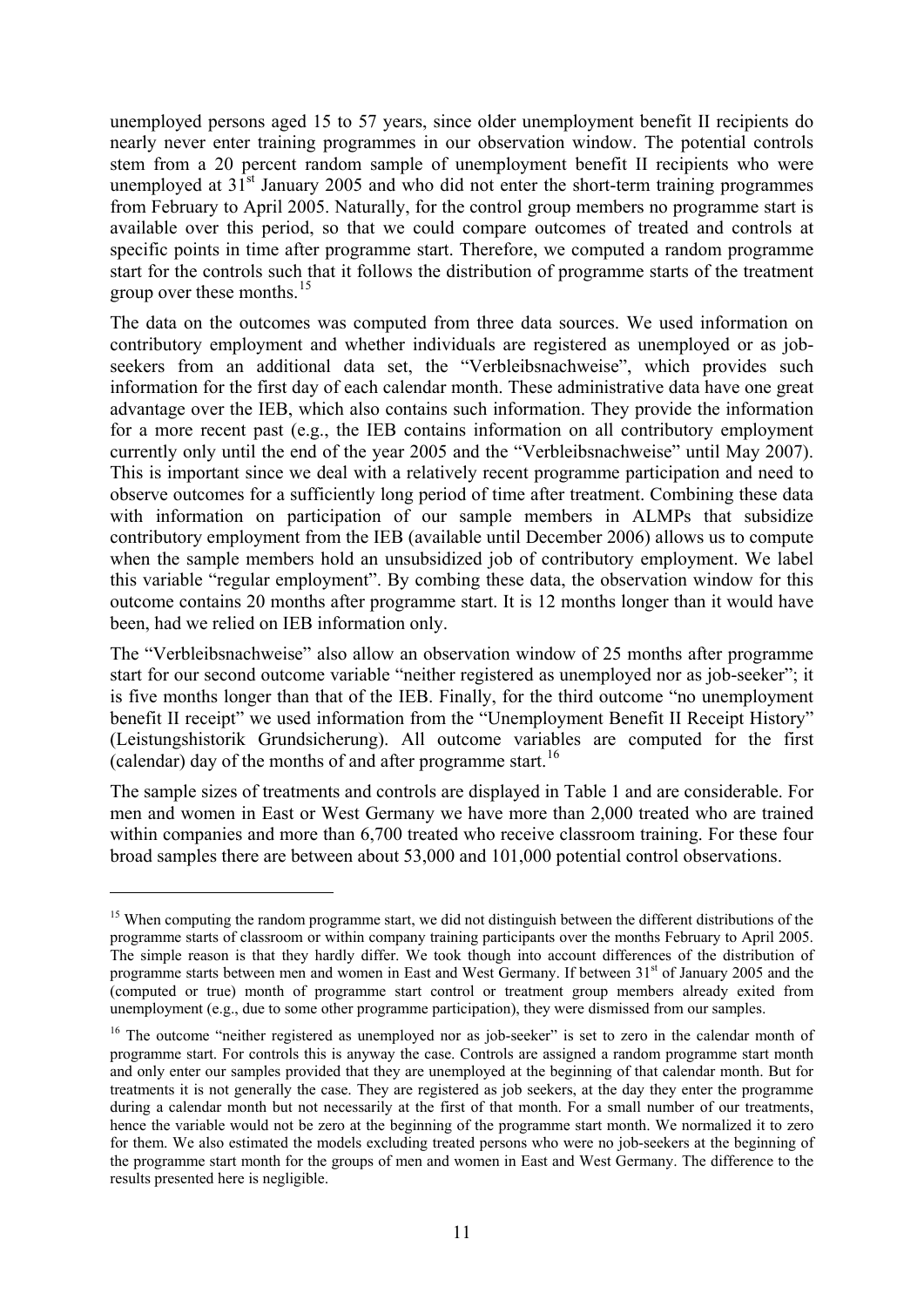# <span id="page-11-0"></span>**6 Discussion of Results**

# **6.1 Implementation**

We present results for the ATT of each of the two different types of training programmes. The estimation was carried out generally for four groups; men and women in East Germany and in West Germany in order to take into account gender differences and the considerable differences between the East and West German labour markets. We also consider additional effect heterogeneity. We regard four different age-groups (15-24 years, 25-34 years, 35-49 years and 50-57 years), Germans versus people with migration background, three occupational qualification groups (no qualification, apprenticeship/vocational training and higher qualification) and regions with a low, an intermediate or a high unemployment rate. Moreover, we distinguish between persons who are childless singles, lone parents, or a partner in a childless couple or couple with children and between persons who held their last regular contributory employment in the year 2004, the years 2001 to 2003 and before 2001 or who were never employed. The sample sizes of these different groups are also presented in [Table 1](#page-25-0).

## *Covariates and common support*

1

For each of these groups we estimated one probit model for the probability to participate in classroom training and one for the probability to participate in within company training.<sup>[17](#page-11-0)</sup> The covariate sets in these analyses contain personal characteristics (age, nationality, migration status, health indicators, whether the person is single, number of children and qualification), labour market and unemployment benefit history (indicators on unemployment, nonemployment, and regular employment periods in the past, unemployment insurance and unemployment assistance receipt, past participation in active labour market programmes, characteristics of the last job), characteristics of the partner (labour market history and qualification) and finally regional characteristics (dummy variables reflecting a classification of the labour market situation developed by Rüb and Werner, 2007, and some further controls at district level: unemployment rate, share of long-unemployment in the unemployment pool, ratio between the vacancy and the unemployment stock in January 2005 and their change against the previous year). In particular partner characteristics are new in this context, as administrative data are usually weak on such information. These characteristics should make it likely that the treatment and control outcomes given the propensity scores differ only due to treatment and hence the unconfoundedness condition holds.

The probit models estimated for the two programmes all rely on the described set of covariates. Nevertheless, the exact specification of covariate sets differs over the sub-groups. This is first of all because the lower the sample sizes, the broader some variables e.g., dummy variables for age-groups, have to be defined. Second, for the samples that we regard, a number of covariates are highly insignificant and have been deleted.<sup>[18](#page-11-0)</sup> In [Table 2](#page-26-0) and [Table 3](#page-29-0) we present the coefficients of the eight probit models that distinguish between East and West German men and women and participation in classroom and within company training. The coefficients of probit models that underlie the estimation of the ATTs for the additional

<sup>&</sup>lt;sup>17</sup> The models always distinguish between men in East Germany, women in East Germany, men in West Germany and women in West Germany.

<sup>&</sup>lt;sup>18</sup> We estimated in all cases a probit model with a full variable set and tested whether groups of variables, e.g., binary variables for the last monthly earnings or the last economic sector were jointly insignificant.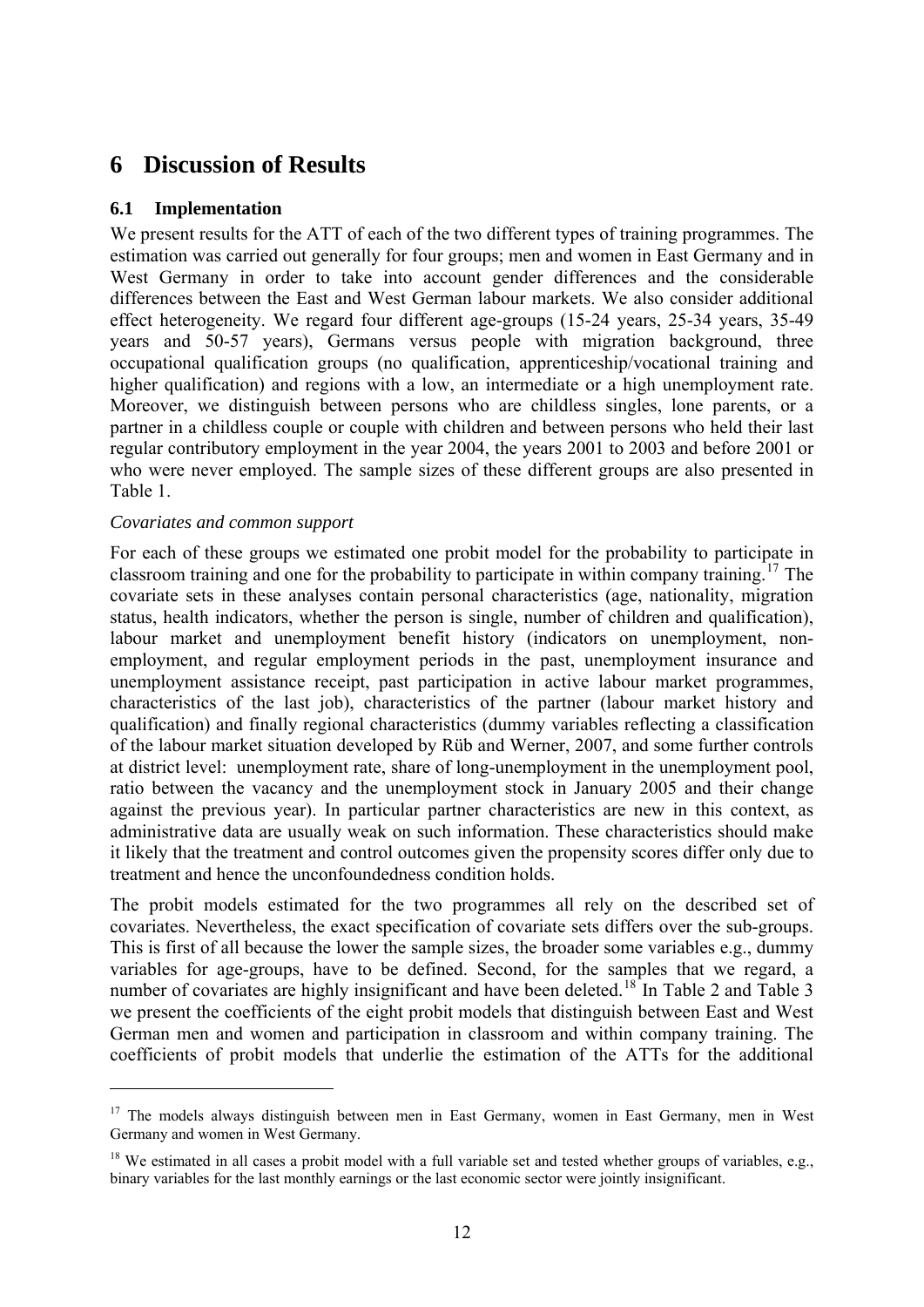subgroups like estimates for different age-groups are not presented in this paper; they are available on request. We do not discuss here which variables drive the selection into the programmes. This has already been done in Bernhard, Wolff and Jozwiak (2006) who analysed the determinants of entering the two training programmes for a similar sample.

#### *Methods, sensitivity and balancing*

As we mentioned before, these results are based on the unconfoundedness assumption. If there are unobserved variables affecting selection into training programmes and the outcome variable simultaneously, a so-called hidden bias could exist. The matching estimators would not be robust.

With the help of a sensitivity analysis – Rosenbaum bounds – we can determine how strongly an unobserved variable must influence the assignment process to undermine the implications of the matching analysis.

We applied the Mantel-Haentzel statistic using the STATA programme "mhbounds" by Becker and Caliendo (2007) and calculated the test statistic  $Q_{MH}$  for the outcomes in every month after programme start for every sample that we considered. We only report here bounds for men and women in East and West Germany for the outcome regular employment in the  $20<sup>th</sup>$  month. We report the bounds for the nearest neighbour matching with one neighbour and without replacement, as the mhbounds command can be applied for nearest neighbour matching without replacement or stratification matching only (Becker and Caliendo, 2007).

The results for classroom training are insensitive to a bias up to a factor of 1.15 for men and women in East Germany. The factor is higher for men in West Germany (1.2) but lower for women in West Germany (1.1). However, this also means for certain outcomes, that the result would become significant with this factor, as some results (especially for West German women) are not significant.

This states that the effect would become insignificant (or significant) if an unobserved variable caused the odds ratio of treatment assignment to differ between treatment and control group by the mentioned factor. Therefore, the statistical significance of the ATTs for classroom training must be taken with care. However, the effects are anyway not of a substantial order of magnitude.

This is different for within company training. The effects are substantial and significant for all groups. However, the factor until which the results are insensitive is about 2. It is between 2.1 for men in East Germany, 2 for men in West Germany. It amounts to 2.4 for women in East Germany and is about 1.8 for women in West Germany.

Therefore, the results for all groups for within company training are quite robust. This is important to know, as the effects are high and significant. This test cannot directly justify the unconfoundedness assumption but gives some insights about the sensitivity of results.

Another assumption for propensity score matching is the one of common support which means that the propensity score should lie between zero and one. Furthermore there should not be different distributions for the propensity score for participants and non-participants and no parts in the distribution that are only empty for one group. Histograms for the propensity scores of treatments and controls show this in [Figure 1](#page-49-0) for classroom training and [Figure 2](#page-49-1) for within company training, respectively.

We estimated the ATT with different matching estimators, namely nearest neighbour one-toone matching without and with replacement and nearest neighbour matching with replacement using five neighbours. In each case the estimation was carried out first without a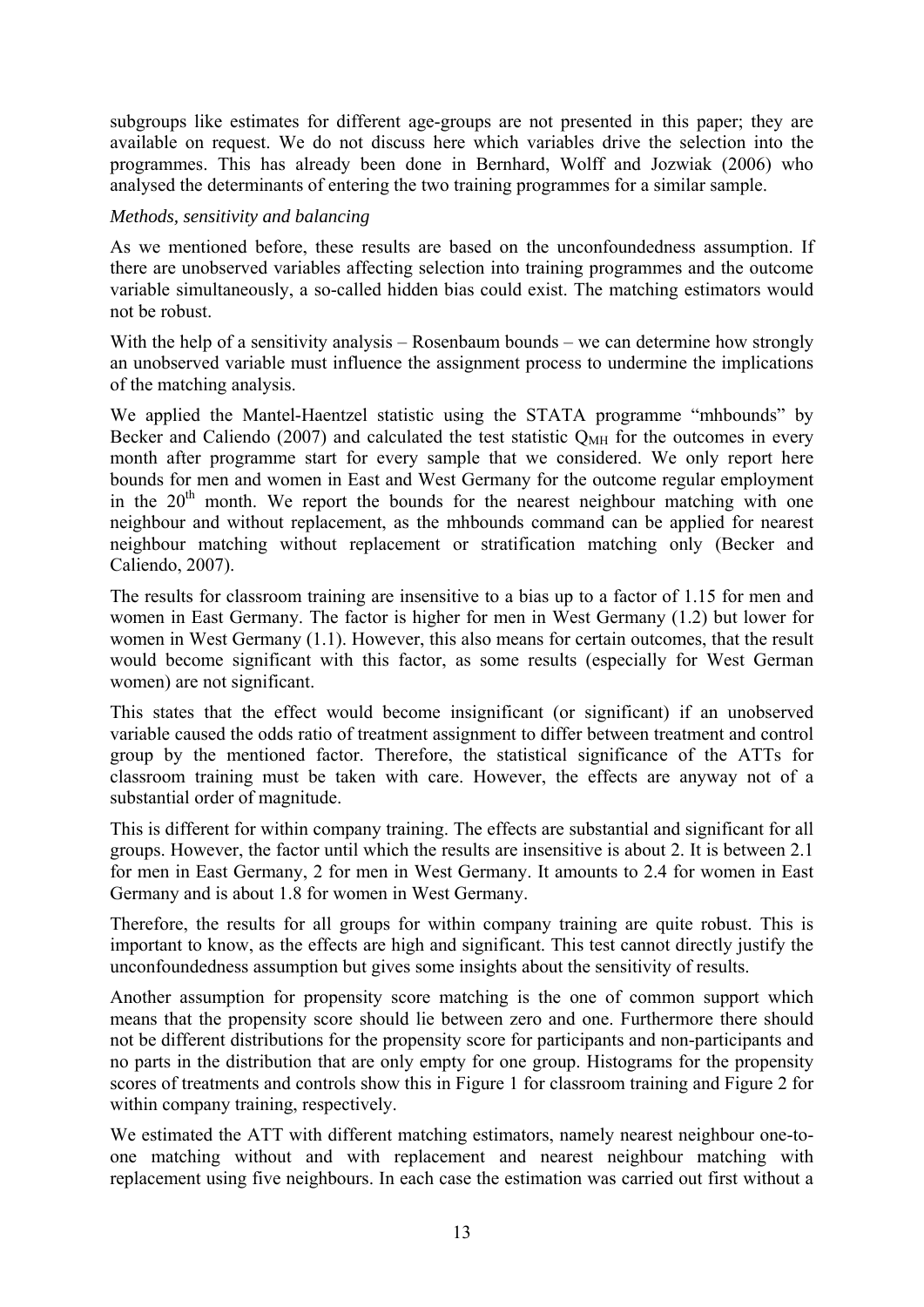<span id="page-13-0"></span>caliper. We determined the  $99<sup>th</sup>$  and  $90<sup>th</sup>$  percentile of the differences between the propensity score of the treatments and controls in each application. These percentiles were then used as a first and a second caliper, such that we re-estimated the ATTs again with the above methods leaving away the worst one and ten percent of the matched case controls.<sup>[19](#page-13-0)</sup> We also estimated the treatment effects with radius-caliper matching, where the calipers were the  $99<sup>th</sup>$  and  $90<sup>th</sup>$ percentile of the differences between the propensity score of the treatments and controls that resulted from nearest neighbour one-to-one matching with replacement. For nearly each of the different groups and programmes that we consider the results are quite stable over all the different estimators; this holds for all three outcome variables.<sup>[20](#page-13-0)</sup> Therefore, we present only the results achieved by nearest neighbour matching with replacement using five neighbours. The other estimation results are available on request.

As we condition on the propensity scores and not on the covariates themselves, the balancing of the distribution of relevant variables has to be checked. We relied on several measures to judge the balancing:

- joint significance and Pseudo-R<sup>2</sup>: they characterise how well the regressors explain the participation probability which should be low after matching,
- standardised bias (SB): it assesses the distance in marginal distributions of the covariates (Rosenbaum and Rubin, 1985),
- t-tests for differences in covariate averages between the treatment and control group: before matching differences are expected, after matching these differences should be eliminated.

We do not present the Pseudo-R<sup>2</sup> before and after matching as these statistics would by and large reflect a similar picture as the standardised bias statistics that we present. [Table 4](#page-32-0) and [Table 5](#page-33-0) display the mean of the standardised absolute bias of all the covariates before and after matching for each of the programmes and samples that we consider. First regard classroom training ([Table 4\)](#page-32-0): The standardised biases before matching range from 7.4 to 11.8 % for the broad samples of men and women in East and West Germany (first row). After matching the remaining bias for these groups is below one percent. For the different subgroups that we regard the pre-matching standardised biases have a somewhat larger range (4.7 to 14 %) but for most groups after matching they achieve values of below two percent. Only for unemployed individuals with a qualification that is higher than an apprenticeship, West German women who are 50 to 57 years old or East German women who are partners in a childless couple or with migration background is the value still above two percent.

The standardised biases for within company training participants prior to matching are far higher than those of classroom training participants. This indicates that the within company training programme is more selective with respect to observables ([Table 5\)](#page-33-0). We find for men and women in East and West Germany (first row) standardised biases prior to matching between 13.7 and 16 %. For some of the sub-groups it is even above 20 %. After matching the biases though in most cases are about two percent or lower. The exceptions are the samples of

1

<sup>&</sup>lt;sup>19</sup> The results discussed here were estimated with STATA using the procedures PSMATCH2 and the related PSTEST command by B. Sianesi and E. Leuven. For a description of these procedures see Sianesi (2001).

 $20$  Figures that compare for each subsample and outcome the ATTs achieved with the different matching estimators are available on request. They show that the estimated ATTs of all estimators are within the 95 percent confidence band of the nearest neighbour estimator with five neighbours and replacement at different points in time over the observation period after programme start. Only for very few samples and only at a few points in time after programme start, this is not the case.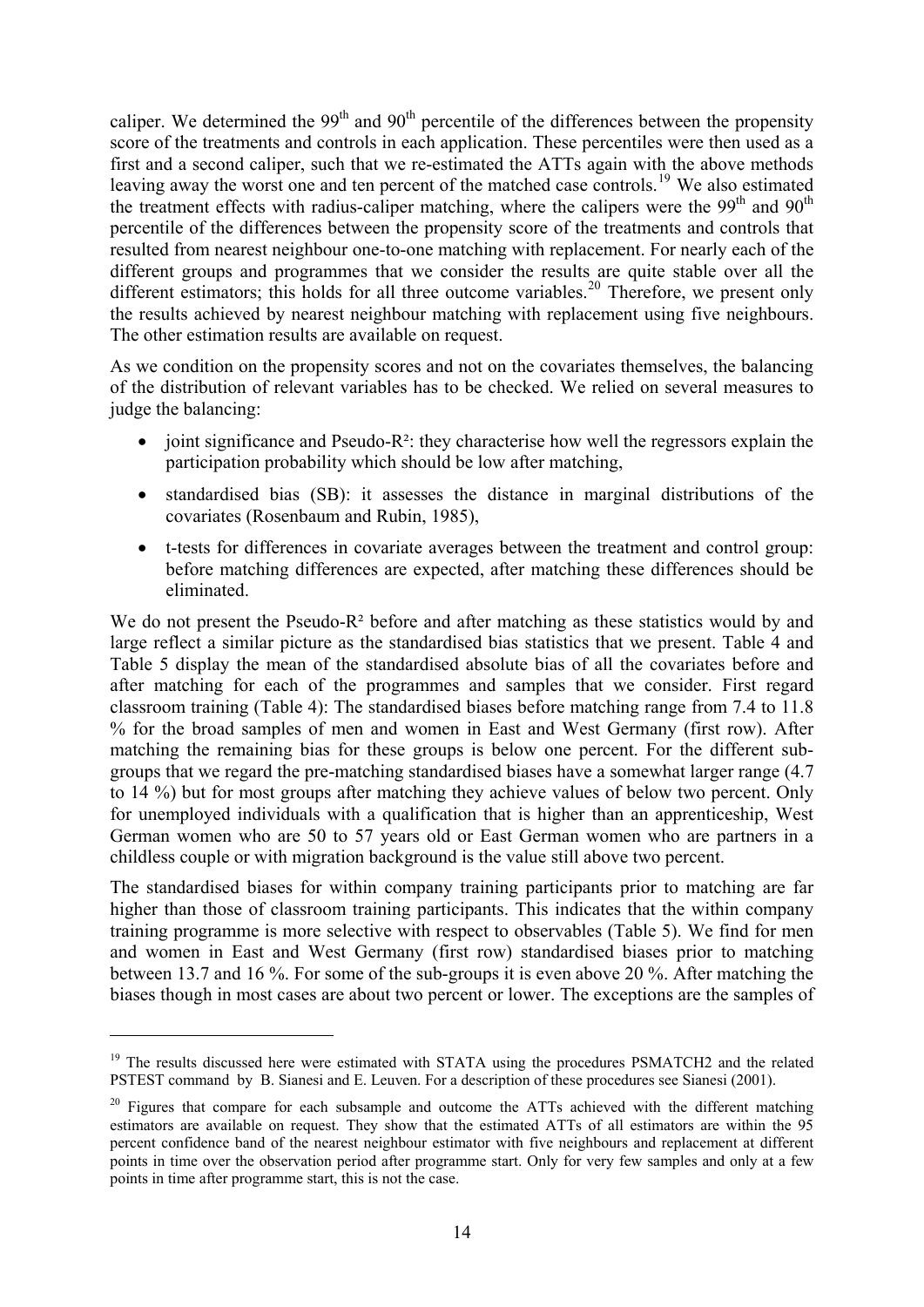those aged 50-57 years, the high qualification group and childless East German women as well as West German women with a partner, where the biases are sometimes above three percent.

To demonstrate the match quality for single covariates, for the cases of men and women in East and West Germany and only for the programme within firm training we display the mean of the covariates for treatments, controls and matched controls in [Table 6](#page-34-0) to 9. The tables also display the p-values of a t-test on the hypothesis that the mean of a given variable is the same for treatments and controls. The results of the tests imply that for all control variables in the probit estimates of within firm training, after matching there are no significant differences between programme participants and matched controls. Such statistics for the other programme and all sub-samples that we considered are available on request. For them the conclusion on match quality is the same.

# **6.2 Average treatment effect on the treated: classroom training**

The ATT of classroom training are presented in [Figure 3](#page-50-0) for the four broad samples of men and women in East and West Germany. [Table 10](#page-42-0) to [Table 12](#page-44-0) report additionally results for the sub-samples at six and 20 months after programme start. We display results of a nearest neighbour matching estimator (with replacement) that matches five control group members to each treated person. [Figure 3](#page-50-0) plots the effects on the outcomes regular job, neither being unemployed nor a job-seeker and no receipt of UB II against time since programme start. As expected we find nearly no locking-in effects, since treatment never lasts longer than three and on average less than one month. The ATT for the regular employment rate is slightly below zero in the month of programme start. Yet already after a few months it becomes (significantly) positive and ranges usually from two to three percentage points. For West German women it takes somewhat longer than for the other groups to achieve a positive ATT.

The other two outcomes "neither being unemployed nor a job-seeker" and "no receipt of UB II" are nearly not affected by treatment. West German women are the exception. Their ATTs tend to be negative and well-determined. For the latter group the effect on neither being unemployed nor a job-seeker is usually at around two to three percentage points below zero. The negative impact of treatment on the rate of "no UB II receipt" is less than half as strong. The outcome not being an (unemployed) job-seeker is not the same as the regular employment rate. It also reflects a non-participation rate. Presumably, our results imply that programme participation encourages West German women to continue job search and not to retreat from the labour market, e.g., by going into full-time education or by giving up job search because other family members found full-time employment. When we discuss results for specific sub-groups we will see that it is likely that the deviation between the two outcomes stems from changes in the non-participation rate due to treatment.

Another possible explanation for the different impacts on the employment and the "no jobseeker" rate is that classroom training periods are often followed by other active labour market programme participation. Therefore, participants on average could remain registered as job-seekers for longer than the matched controls.

# *Heterogeneous Effects*

The treatment effects could differ for a number of reasons between specific groups of unemployment benefit II recipients. We first estimated the effects for different age-groups. German policy-makers have a particular interest to integrate young needy people into the labour market or into education. Needy people aged 15 to 24 year according to § 3 Social Code II are supposed to be integrated into work, education or work opportunities immediately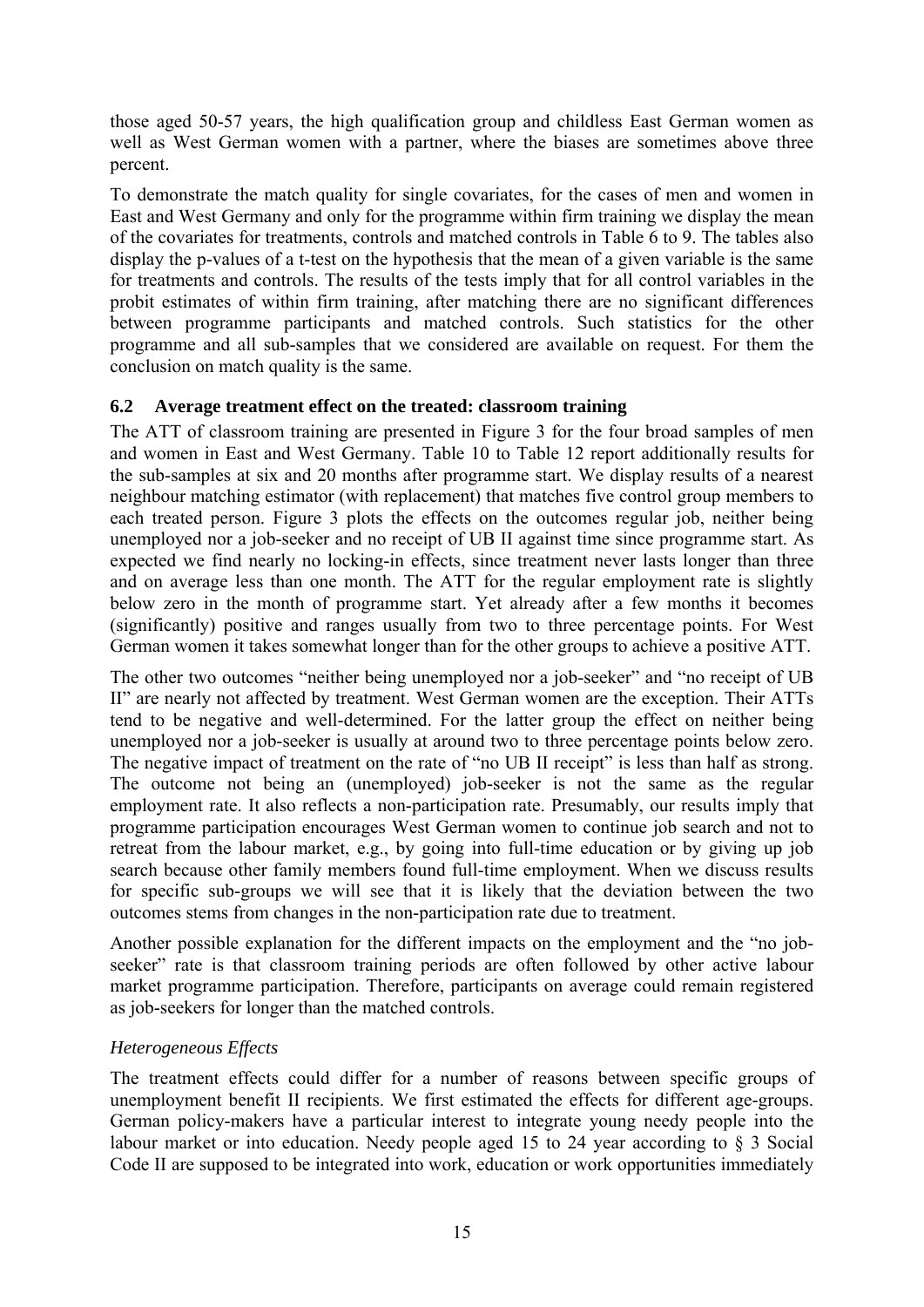<span id="page-15-0"></span>after the start of their benefit receipt. Therefore, it is important to see whether training programme participation is effective for young unemployment benefit II recipients.

Training programmes may well address the needs of young unemployment benefit II recipients. At the start of their career they have little job search experience and experience in the labour market in general. Hence, there is some scope to improve their search effectiveness. However, the policy makers also formulated an (intermediate) target that is not part of the Social Code II, but is a guideline for the unemployment benefit II agencies: unemployment benefit II recipients aged 15 to 24 years should be (registered as) unemployed for no longer than three months (see Federal Labour Agency, 2006). Training programme participation is short, relatively cheap and participants are not registered as unemployed. Therefore, a considerable share of young participants may have been allocated to the programme in order to achieve the above goal, rather than because it is a well suited programme to integrate them into the labour market. As a consequence, the treatment could be rather ineffective for the participant group aged 15 to 24 years.

[Table 10](#page-42-0) shows the effects of programme participation on the regular employment rate six and 20 months after programme start. There is little evidence that the programme is effective in the short-term for those aged 15 to 24 years. Only for East German men six months after programme start the employment rate is raised significantly by more than two percentage points. After 20 months instead only for West German men the programme effectively raises their regular employment rate (by nearly five percentage points). Let us turn to the outcome "neither being registered as unemployed nor as a job-seeker". The results displayed in [Table](#page-43-0)  [11](#page-43-0) imply that treatment affects this outcome negatively both six and 20 months after programme start. The effects are remarkable for women: Six months after programme start for East German women the outcome variable is reduced by more than 4.5 percentage points and for West German women even by 8.5 percentage points. In absolute terms these effects are somewhat smaller 20 months after programme start. This negative effect may be due to changes in the participation behaviour: Without treatment young unemployment benefit II recipients are more likely to end up in full-time education, while participants rather continue their job search.<sup>[21](#page-15-0)</sup> We find the impacts of participation on "no UB II receipt" 20 months after programme start to be near zero for men ([Table 12](#page-44-0)). For women instead, it is about two to three percentage points below zero and well determined in East Germany.

For the two intermediate age-goups, the 25 to 34 years olds and 35 to 49 year olds, classroom training participation tends to increase their employment rate. For both regions and gender the employment rate of the treated is raised by more than two percentage points and in some cases by about three to nearly five percentage points 20 months after programme start [\(Table](#page-42-0)  [10\)](#page-42-0) . Though the effects on the outcome variables "neither being registered as unemployed nor as a job-seeker" and "no UB II receipt" tend to be weaker and for West Germans sometimes slightly negative [\(Table 11](#page-43-0) and [Table 12](#page-44-0)). The deviations between the effect on the employment rate and the effect on the outcome "neither being registered as unemployed nor as a job-seeker" are small compared with the youngest age-group. This is not surprising as exit into full-time education is not an important option for those aged 25 to 49 years.

1

<sup>&</sup>lt;sup>21</sup> Another reason for deviations in the effects on the two outcome variables may be that treatment raises the employment rate in temporary jobs and reduces the employment rate in permanent ones. We cannot determine this yet with our data. Workers with temporary contracts are more likely to remain registered as job-seekers than workers who took up permanent jobs, since the former may still use the services of public employment agencies in order to find permanent jobs. Moreover, workers who become eligible for unemployment insurance benefits during their job are supposed to register as job-seekers in the labour agencies already six months before their employment contracts end.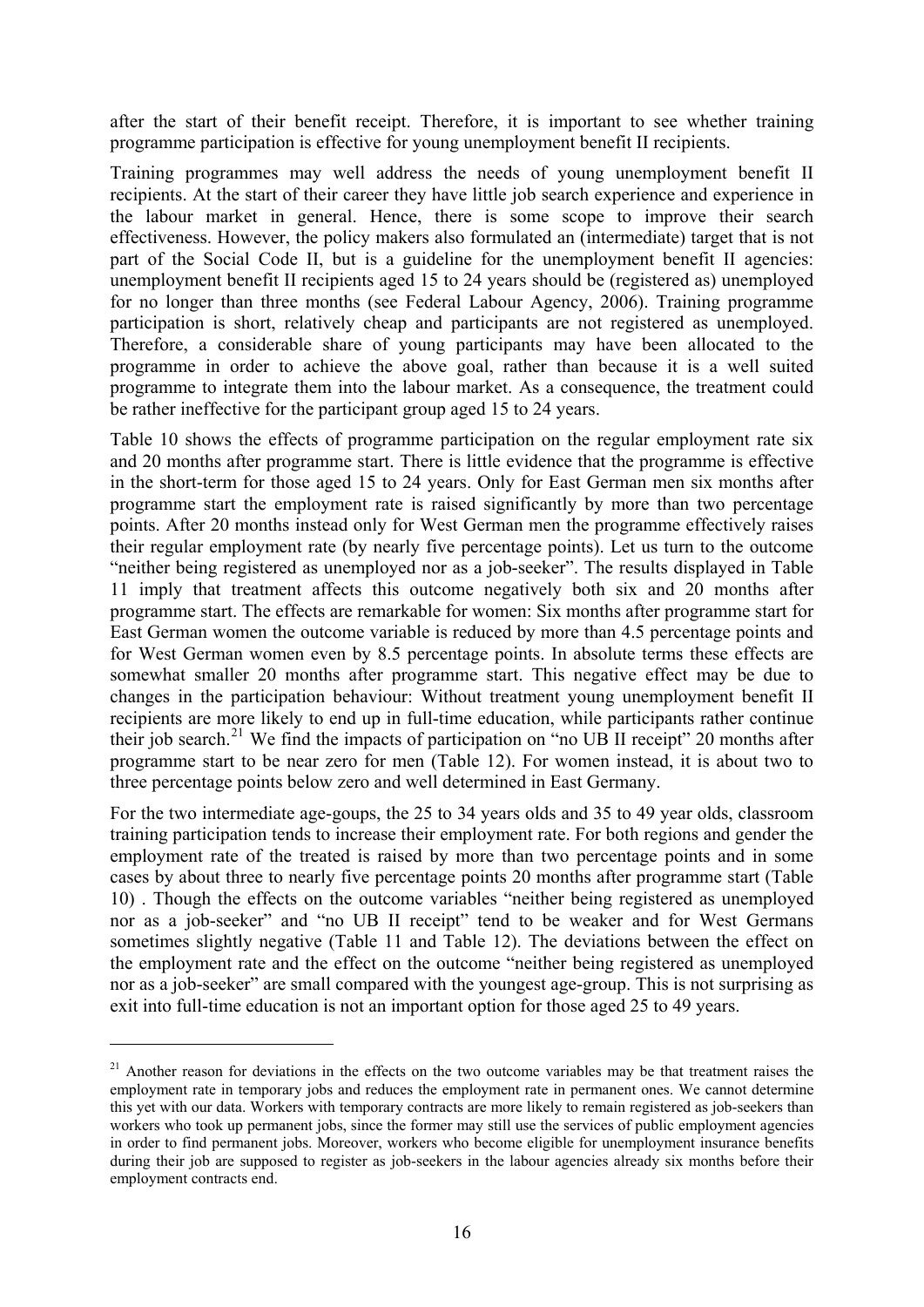<span id="page-16-0"></span>Let us turn to unemployment benefit II recipients aged 50 to 57 years. Their chances of finding a job are far lower than those of younger unemployed workers.<sup>[22](#page-16-0)</sup> Therefore, they are traditionally a target group of active labour market policies. For this age-group, we mostly find small and insignificant treatment effects. 20 months after programme start treatment raises only the employment rates of men in East Germany considerably (by 3.6 percentage points, [Table 10](#page-42-0)). The ATT on the outcomes "neither unemployed nor job-seeking" and "no UB II receipt" tend to be small and insignificant for men ([Table 11](#page-43-0)). For women the rate of "not being an unemployed job-seeker" is considerably reduced (by more than seven percentage points in the East and nearly six percentage points in the West 20 months after programme start). The deviation between the treatment effect on this outcome variable and on the employment rate may again be due to effects on participation behaviour. Aged unemployed benefit II recipients may retreat from the labour market and choose to be no longer available for job search, when reaching the age of 58 years. Moreover, they are probably more likely than younger people to give up job search (and no longer register as jobseekers), if their households are no longer needy, e.g., because other household members found a suitable job. But classroom training participation may lead to continued job search and hence to a stronger attachment to the labour market of older unemployed workers.

Analysing the effects by migration status, we find that classroom training in East Germany is only effective for Germans without migration background. Their ATT on the employment rate is roughly three percentage points 20 months after programme start ([Table 10](#page-42-0)). In West Germany, participation is effective for both Germans without migration background and foreigners or Germans with migration background: The estimated ATT for women is about two percentage points in the  $20<sup>th</sup>$  month after programme start. For men it is 3.8 percentage points for people without migration background and 3.2 percentage points for those with migration background. Hence, there is no large difference between the effects on German and migrants in the West. The ineffectiveness of programme participation for migrants in the East may reflect differences in their migration background from the Western migrants.

Training programmes may be particularly beneficial for participants with low rather than high qualifications, since some of the programmes enhance skills. But our results do not generally favour this hypothesis. We estimated effects for three qualification groups, unemployment benefit II recipients without any occupational qualification, with an apprenticeship/vocational training and with a higher qualification. Though the latter group is very small and of little interest in the context of activation policies for needy households. So we focus the discussion on those with no qualification or an apprenticeship/vocational training. The estimated ATTs for the employment rate in [Table 10](#page-42-0) imply that classroom training is effective for both of them. 20 months after programme start we find an ATT for East German men of both qualification groups of roughly 2.5 percentage points [\(Table 10\)](#page-42-0). For West German men without any occupational degree it is of the same order of magnitude, while for those with vocational training it is higher at 4.8 percentage points. Classroom training participation raises the employment rate of East German women without an occupational qualification by 1.8 percentage points and by 3.1 percentage points for those with an apprenticeship. The corresponding figures for West German women are 2.4 percentage points and 1.2 percentage points. We only find very small and generally insignificant effects of classroom training for the outcome "no UB II receipt" 20 months after programme start.

1

<sup>&</sup>lt;sup>22</sup> In our data we find for the control group of unemployed needy persons aged younger than 50 years a regular employment rate 20 months after programme start of roughly 17 %. For those aged 50 to 57 years though it is only about seven percent.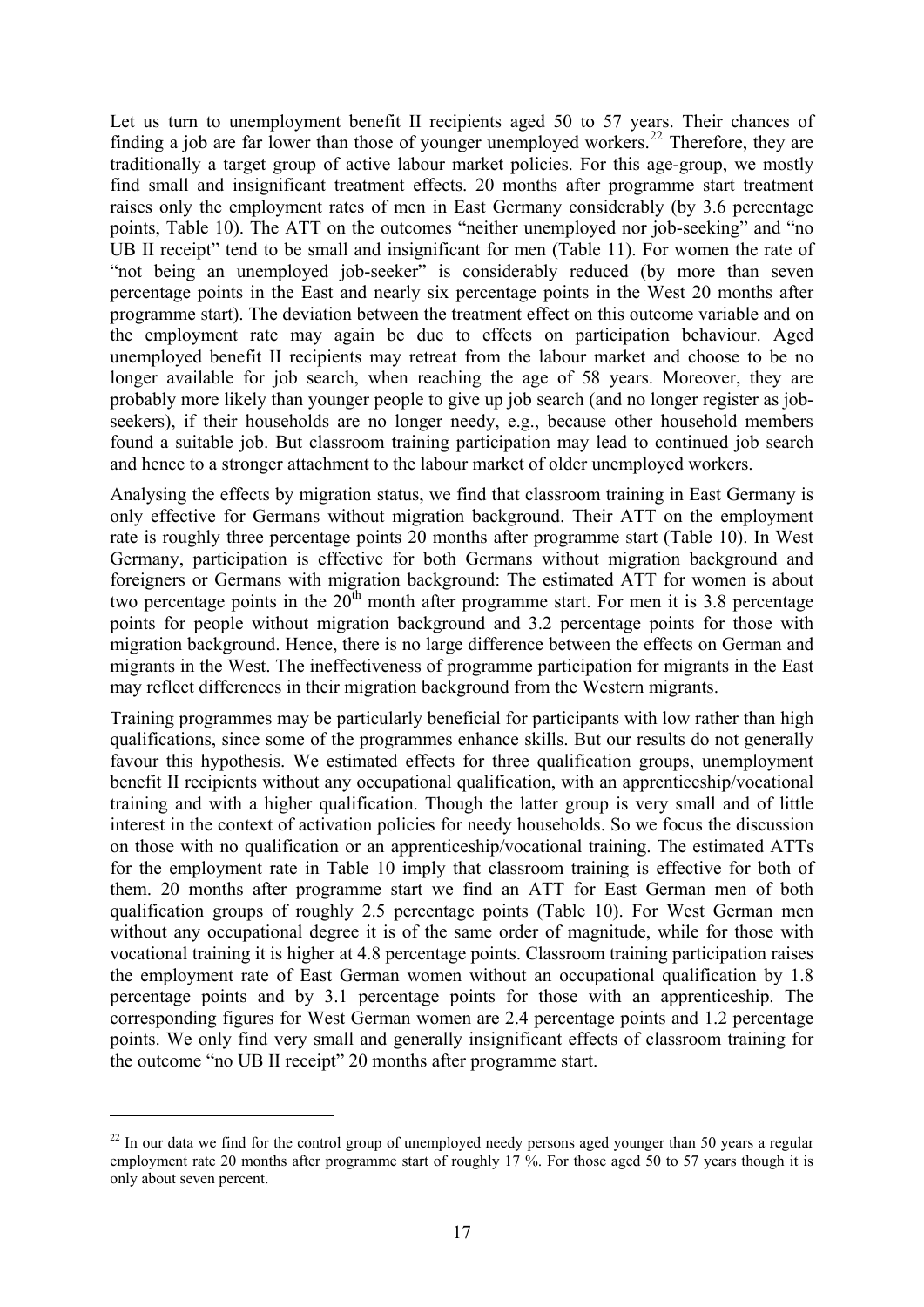Furthermore, we distinguish between treatment effects in regions with high, intermediate and low unemployment rates. The classification into these three groups differs between East and West Germany. For West Germany a region (at district level) with an unemployment rate of 11 % or less (in January 2005) is classified as low unemployment region. An unemployment rate of 11 to 14 % instead characterises an intermediate unemployment region and more than 14 % a high unemployment region. The values of the unemployment rates that characterise low, intermediate or high unemployment regions in East Germany are than 21.5 % or less, 21.5 to 23 % or more than 23 %, respectively.

How ATTs differ between low and high unemployment regions is not a priori clear. On the one hand, there are fewer jobs available in general when unemployment is high and so an improvement in actual search effectiveness of the treated is harder to achieve in high than in low unemployment regions. This is often an argument for the ineffectiveness of some ALMPs in East Germany. On the other hand, effects of training could be substantial in regions with higher unemployment (Lechner and Wunsch, 2006).

For East Germany, the estimated treatment effect on regular employment is highest in regions with high unemployment rates at more than three percentage points for both gender in the  $20<sup>th</sup>$ month after programme start. Yet the ATTs vary little over the three types of regions in East Germany. In West Germany, 20 months after programme start the estimated treatment effect is highest in regions with low unemployment rates (4.9 percentage points for men and 4.1 percentage points for women) and lowest in those regions with high unemployment rates (two percentage points and about one percentage point, respectively). The effects on the other two outcome variables are mostly smaller (in absolute terms) and insignificant.

Next, we divided our samples into groups with or without a partner and at the same time with or without children. Besides, personal characteristics also family characteristics matter for finding a job: e.g. is child care available? We expect different results for men and women living alone or with a partner and/or with and without children. Furthermore, the labour market attachment of women in East Germany differs substantially from the one in West Germany.

We first discuss the results for women. The estimated ATTs for regular employment of lone mothers in both regions are significant and with about three percentage points of the same order of magnitude in both regions 20 months after programme start [\(Table 10\)](#page-42-0). In contrast, the ATT for childless single women differs between the Eastern and the Western treatment group: With four percentage points in the East it is twice as high as in the West. Treatment is effective for mothers living with a partner in East Germany (more than three percentage points), whereas there is no significant effect for their Western sisters. For childless women living with their partner we find a (significant) positive effect of more than four percentage points in East Germany after six months since programme start. In the 20<sup>th</sup> month, the effect is less than half as high and insignificant. On the contrary, there is a positive effect for West German women.

It is remarkable that there is only one group where the effect on the outcome "not receiving UB II" is positive and significant 20 months after programme start: Lone mothers in both regions. For the other groups, the effects are not significant are slightly negative as mentioned before. Also, the outcome "neither being unemployed nor a job-seeker" is only significantly positive for lone mothers in East Germany. It is negative for the other female sub-groups.

The results for males do not differ much by family status and children. The smallest effect on regular employment appears for childless singles in the East and childless men living with their partner in the West. The effects of the other two outcome variables are not significant for the male sub-groups.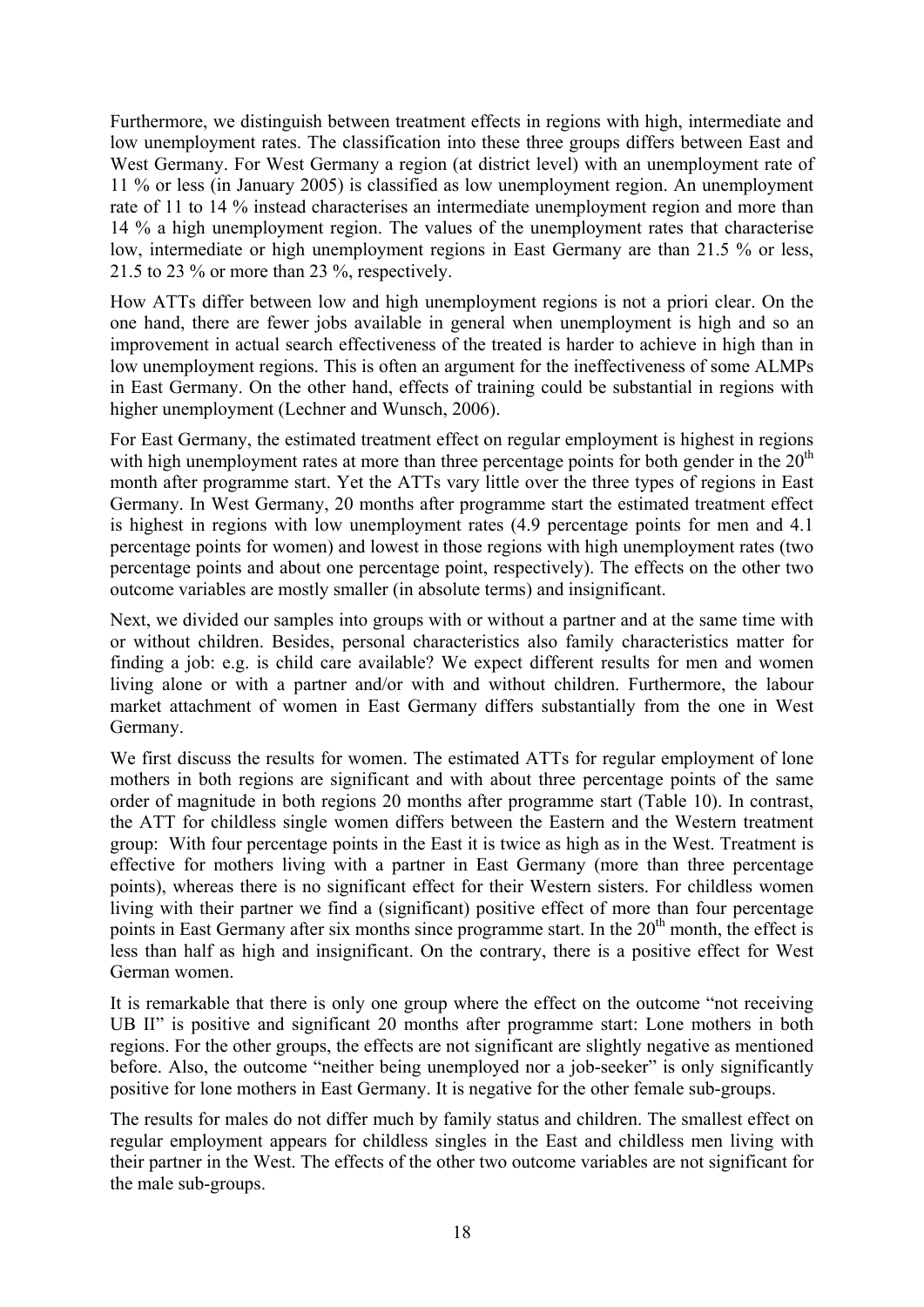One further question is whether the treatment effects vary for participant groups according to the time since their last contributory employment, which is a measure of their labour market attachment. We regard three groups: Those last employed in the year 2004, the years 2001 to 2003 and before the year 2001 or never. The latter are quite distant from the regular labour market. The first group, who had a regular employment in 2004, seems to be a group with a short last regular employment or a not well paid one, as they only receive UB II in 2005 and not the income-related UI or receive UB II additionally.

For men in both regions and women in West Germany we find that those who held their last job in the year 2004, classroom training has small and insignificant effects on regular employment [\(Table 10\)](#page-42-0). The same holds for the second outcome neither being unemployed nor job-seeking as displayed in [Table 11.](#page-43-0) For the two other groups classroom training has a positive significant effect on their regular employment rate. It is highest for persons whose last job ended between the years 2001 to 2003. 20 months after programme start West German female participants have a four percentage points higher probability of being regular employed than the matched non-participants. It is even more than five percentage points for West German male participants.

For women in East Germany classroom training is effective in terms of raising their employment rates for all three groups. But the effect is highest for those women last employed in the year 2004 in East Germany with an estimated ATT on the employment rate of four percentage points 20 month after programme start.

# **6.3 Average treatment effect on the treated: training within companies**

An important difference between training within companies and classroom training is that the former in contrast to the latter establishes a direct contact to a potential employer. This may have two important implications: First, the labour agencies choose to treat those unemployment benefit II recipients by within company training who are likely to be directly employed in specific firms. Second, by establishing a contact to an employer it becomes much more likely that the participants find a regular job in that firm than without programme participation. For both reasons it can also be expected that the effects on the treated of within company training are higher than for classroom training.

[Figure 4](#page-50-1) displays the estimated treatment effects of within company training on the outcomes regular employment, "neither being unemployed nor a job-seeker" and "no UB II receipt" for the four broad groups of men and women in East and West Germany. The matching technique that we applied is the same as for classroom training. The effects are generally positive, welldetermined and large compared with the estimated ATTs presented for classroom training.

The employment rates are very quickly and considerably affected by treatment. Already in the first month after programme start participation implies a rise in the employment rate of the treated. Six months after programme start the employment rates are altered by about 16 to 19 percentage points. Thereafter this effect remains relatively stable for nearly all the groups up to 20 months after programme start. Only for West German women it starts to decrease at some point, so that 20 months after programme start the treatment effect is about 13 percentage points. Using the same matching method we estimated these effects comparing treatments of within company training with treatments of classroom training. The ATTs 20 months after programme start are then just a few percentage points lower, than the ones reported above.

Most of the time the estimated effects on the two other outcome variables tend to be somewhat lower than the effects on the employment rate. For men these deviations are not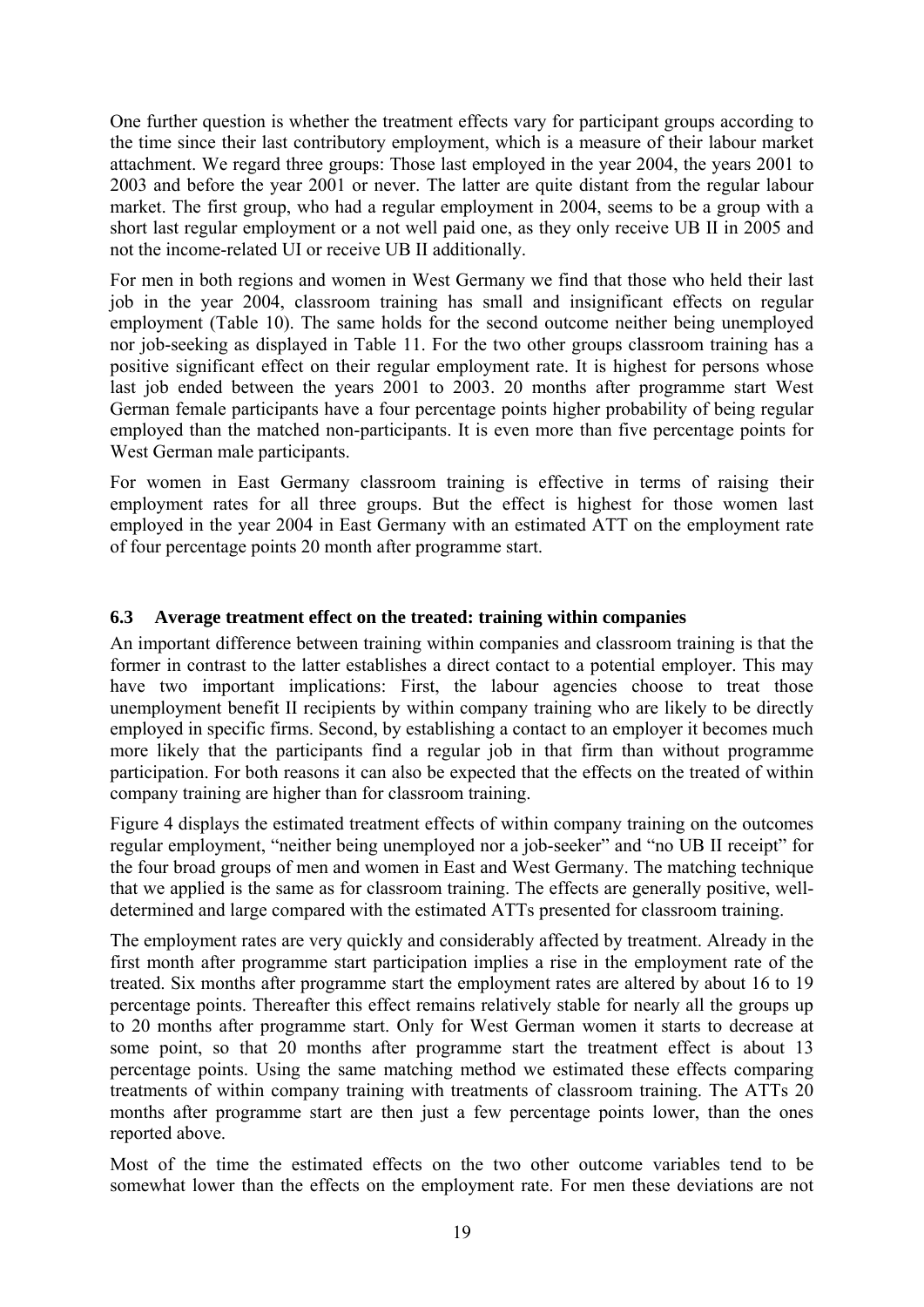<span id="page-19-0"></span>large. For women they are quite large when we compare the effects on the employment rate and the rate of "neither being unemployed nor being a job-seeker": 20 months after programme start in both regions the ATT for the latter variable is more than six percentage points below the ATT for the employment outcome.

These results are in line with our hypotheses. Note in particular, that there is strong evidence that the unemployment benefit II recipients treated by within company training are a group of people with far better chances of being employed than the unemployment benefit II recipients treated by classroom training. [Table](#page-45-0) 13 demonstrates this: We compare the employment outcomes of the matched control groups for each of the treatment groups. E.g., for East German men the employment rate of the matched controls to the within company training group is about 29 % 20 months after programme start, while for the classroom training case it is only 19 % and for all potential controls it is 15.5 %.

# *Heterogeneous Effects*

<u>.</u>

The estimated treatment effects on the regular employment rate for the four different agegroups are displayed in [Table 14.](#page-46-0) [23](#page-19-0) The policy is effective for all of them. They show for West Germans and East German men that the policy is more effective the older the treatment group, when we regard the estimated ATT 20 months (though not six months) after programme start. The spread between the effects on those aged 15 to 24 years and those aged 50 to 57 years is considerable: for East German men it is about 13 percentage points and for West German men about eight percentage points. Of course this is not necessarily an effect of age, as the treatment groups of two age-cohorts may differ according to other characteristics. The results certainly imply that within company training is quite successful in integrating older unemployed workers into the labour market. This may be due to the fact that only a small share of well selected people is treated in this age-group. Nevertheless, there is some scope of concentrating the instrument more on aged males who receive unemployment benefit II. The relatively low effects for the young groups may reflect that some of the treated were selected into the programme in order to avoid periods of more than three months of registered unemployment rather than because they were in need of this type of treatment.

There are some remarkable differences between the ATTs for the employment rate and for "the rate of no UB II receipt"; the effects on this latter outcome are displayed in [Table 16.](#page-48-0) First of all, for East German in the youngest age-group the effects of treatment on the latter outcome are about six percentage points and hence far lower than those on the employment rate. More or less the opposite holds for West German women of this age-group. The result for East German men is intuitive, since people aged younger than 25 years still have a low earnings potential. Even if treatment raises their regular employment rate, the earnings achieved are in many cases still low enough so that their household passes the means-test for unemployment benefit II. The opposite result for West German women is quite puzzling. Moreover, for men the ATTs for the rate of "no UB II receipt" differ far less between the agegroups above 24 years than for the employment rate. This may be explained by the fact that older participants have a lower earnings potential or willing to accept lower earnings when getting reemployed than those of the intermediate age-groups.

The analysis by migration status was carried out for the East German samples only for Germans without migration background. There are too few people with migration background in within firm training programmes. Hence, not surprisingly for East Germans with no migration background the ATT on the regular employment rate differs little from that of the

 $^{23}$  We do not display results for West German women aged 50 to 57 years, since only very few of them were treated.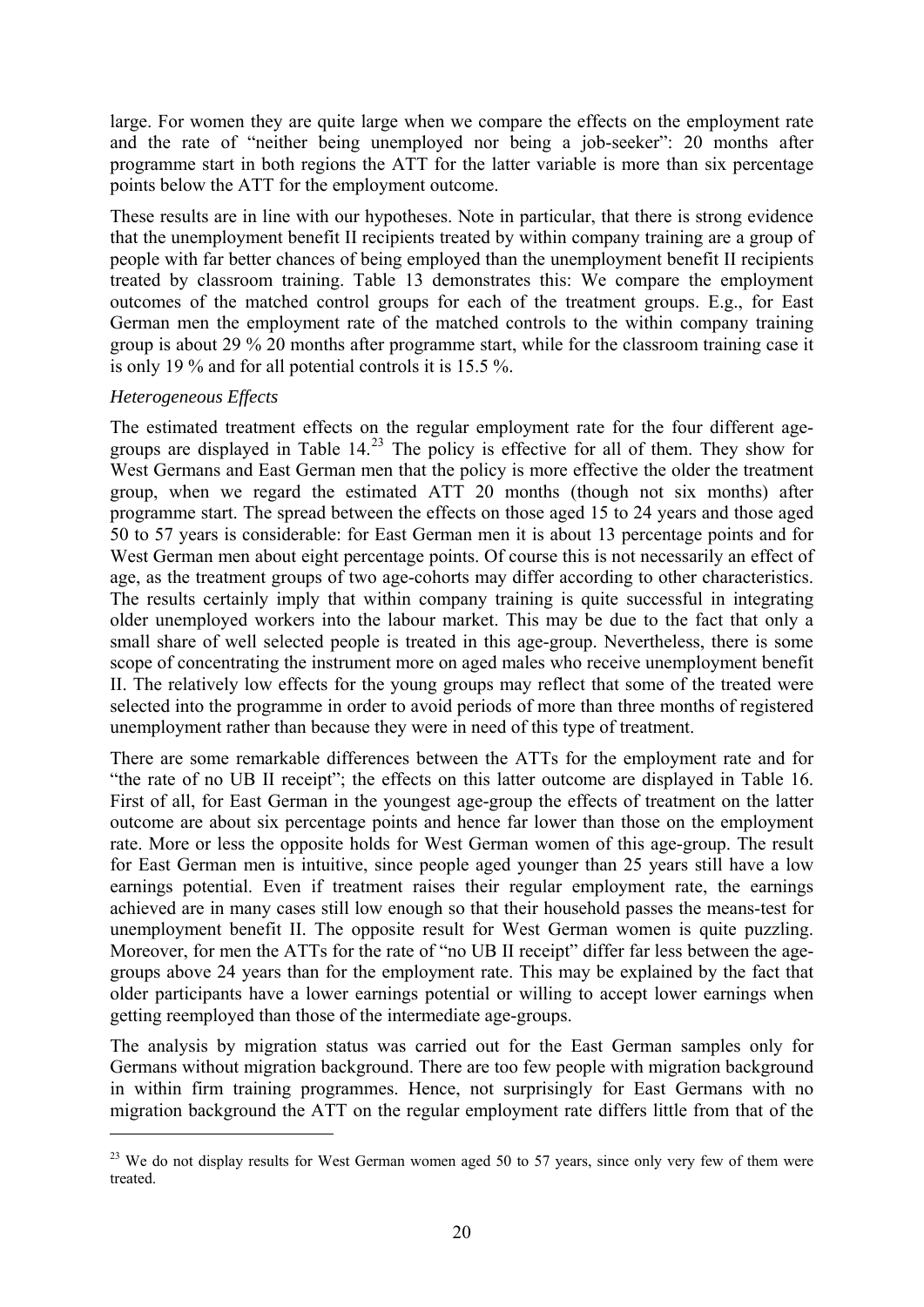<span id="page-20-0"></span>entire sample. This is also true for West German men both with and without migration background. Only for West German women we find that treatment effects differ between treated Germans and treated migrants. 20 month after programme start the estimated ATT for foreigners or Germans with migration background is 12.5 percentage points when we regard the employment rate ([Table 14\)](#page-46-0) and about ten percentage points for the rate of "no UB II receipt" [\(Table 16\)](#page-48-0). For those without migration background the estimated ATT is 1.4 percentage points higher with respect to the employment rate, but nearly five percentage points higher with respect to the rate of "no UB II receipt". There may be various reasons for this latter result: In contrast to women without migration background migrant women more frequently live in large households, so that even with their employment success the household remains needy. Moreover, they presumably achieve lower earnings.<sup>[24](#page-20-0)</sup>

We generally find that the programme is somewhat more effective for the treatment group with an apprenticeship/vocational training than for that without an occupational qualification. The treatment effect on the regular employment rate for the latter is roughly two (West German women) to about six percentage points (East German men) lower than for participants with an apprenticeship as displayed in [Table 14](#page-46-0). One reason for this though may be that the groups differ with respect to age, as those without any degree tend to be younger. However, such differences remain also when estimating the effects with a sample restricted to people aged older than 24 years.

The estimated treatment effects on the employment rate do not vary much between the regions with low, intermediate and high unemployment rates. There is also not much variation between the three regions with respect to ATTs for the rate of no UB II receipt. There is one exception: For West German women the treatment effect in the high unemployment region at 9.4 percentage points is more than four percentage points lower than in the two regions with lower unemployment rates. Lower earnings or larger family sizes of women treated in the high unemployment region in contrast to the treated female benefit recipients in the other two regions in West Germany may explain this fact.

For the sub-groups by family status and children we find mixed results. East German men who have a partner are characterised by a higher treatment effect on their employment rate 20 months after programme start (more than 21 percentage points, [Table 14](#page-46-0)) than single East German men (less than 17 percentage points, [Table 14](#page-46-0)). One reason could be that single men belong more frequently to the age-cohort of the below 25 years olds than men with a partner. For East German women without a partner we find a treatment effect of close to 21 percentage points, for those with a partner and children it is even more than 23 percentage points. East German women show the lowest estimated treatment effect, if they have a partner and no children (less than 17 percentage points).

There are no considerable differences in the estimated treatment effects of West German men, who are singles or who have partner and are childless or have children. For West German women the estimated ATT on the employment rate is highest, for those with a partner and no children and lowest for women having children.

The effects for all three outcome variables are significantly positive for each of the three subgroups whose last employment was in the year 2004, the years 2001 to 2003 and before the year 2001 (see [Table 14](#page-46-0), [Table 15](#page-47-0), and [Table 16\)](#page-48-0). However, the effects for East German participants are in all sub-groups higher than for West German participants.

1

 $24$  The mean of household size in our sample is 2 for German women without migration background and 2.5 for foreigners and women with migration background. Furthermore, the last regular monthly wage is also lower for foreign women or women with migration background.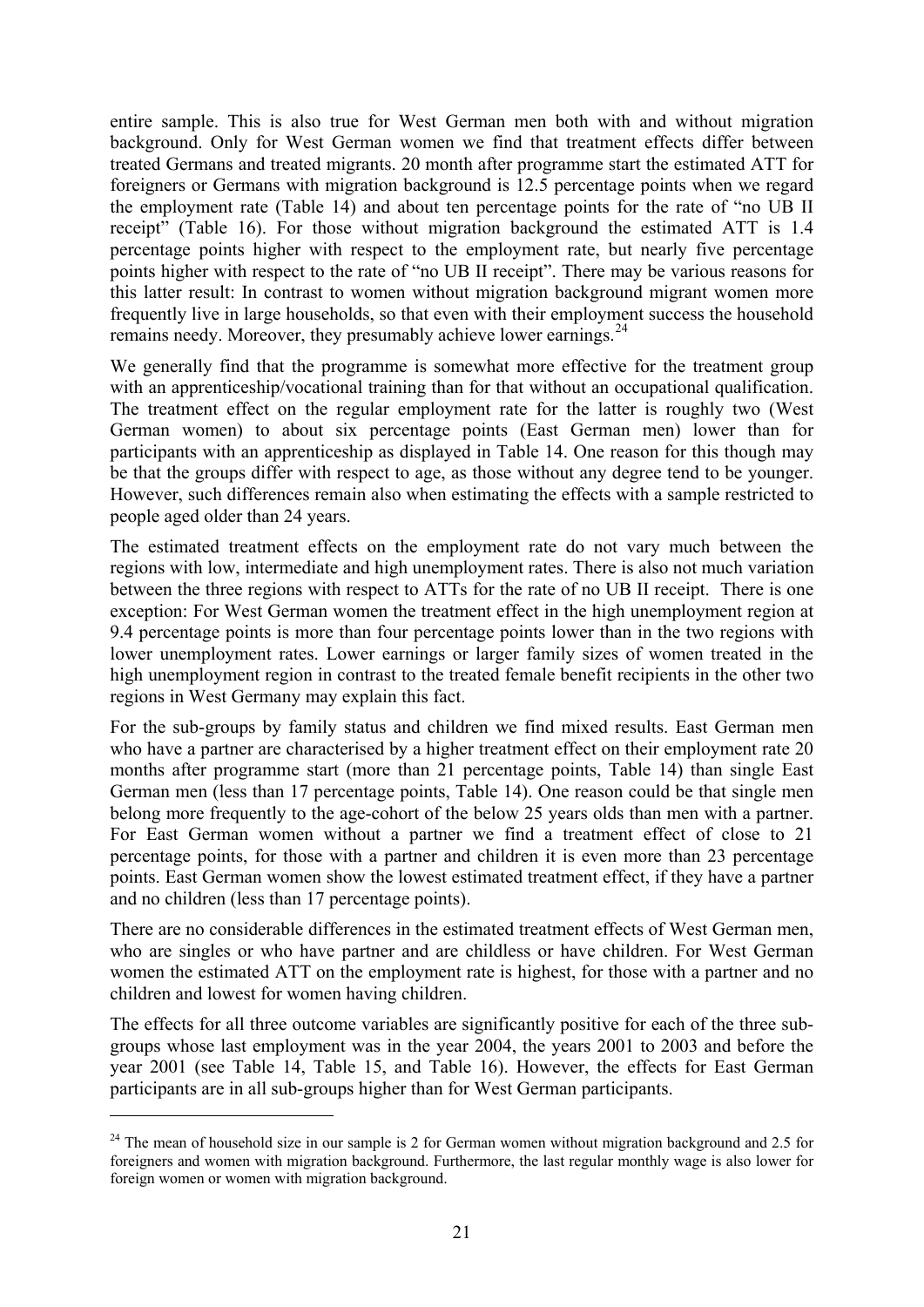For those who ended their last regular job in the year 2004 the effects on regular employment range from 15 to almost 19 percentage points in East Germany, whereas they range from 12 to 16 percentage points in West Germany. These are the effects 20 months after programme start. The results are similar for the group of treated who were never employed or were last employed prior to the year 2001; the effects on regular unsubsidised employment for East Germans range from 15 to 19 percentage points. For West Germans, they are lower and range from 10 to 15 percentage points. In contrast, participants with an intermediate attachment to the labour market (last regular job in 2001, 2002 or 2003) are characterised by the highest effects on regular employment with more than 21 percentage points in East Germany and little less than 18 percentage points in West Germany.

The picture is similar for the second outcome variable neither being unemployed nor jobseeking. But effects are somewhat lower. For the third outcome, the rate of "no UB II receipt", many ATTs are even similar to the ATTs for the employment outcome in terms of order of magnitude. A remarkable deviation though is observed for men and women in East Germany who were employed in 2004. For participants from these groups their rate of "no UB II receipt" is raised by about ten percentage points for men and more than 12 percentage points for women. In contrast, the estimated ATTs on their employment rates are more than six percentage points higher. One may have rather expected such a result for the two groups with the last employment in the more distant past and hence probably a lower earnings potential. Nevertheless, there are a number of potential reasons for the result: As already mentioned individuals with their last regular employment in 2004 are a special group as they do not receive UI or receive UB II additionally to UI as former earnings have been too low. The group of participants with their last employment in 2004 may have more needy members in their household than the other two participant groups.

# **7 Summary and conclusions**

In this paper we studied the question whether participation in short-term training programmes activates means-tested unemployment benefit recipients in Germany. The period under review are the first years after a reform of the German means-tested benefit system that came into force on 1<sup>st</sup> January 2005 and which aims at activating benefit recipients in needy households. We evaluated treatment effects for an inflow sample into classroom and within company training in the period from February to April 2005.

Our analysis estimated the effects of participating in classroom training and within company training using propensity-score matching, where the former type of programme includes courses of job-search assistance on preparing suitable CVs and preparing for interviews. The data used in this study is a large administrative data set, which allows us to take into account programme heterogeneity. These data have some considerable advantage over other evaluation studies that rely on administrative data. We not only have information on individual characteristics and some household characteristics of persons in the treatment and control groups, but also on their household members so that our matching estimation can balance covariates that characterise of partners of the treated (including their labour market history and education). We can hence include characteristics that are likely to affect programme participation decisions and outcomes that are not available in most other studies of programme evaluation.

We estimated ATTs always separately for men and women in East and West Germany and considered further effect heterogeneity by age, migration background, qualification, regional unemployment rate, family status and children as well as time since last contributory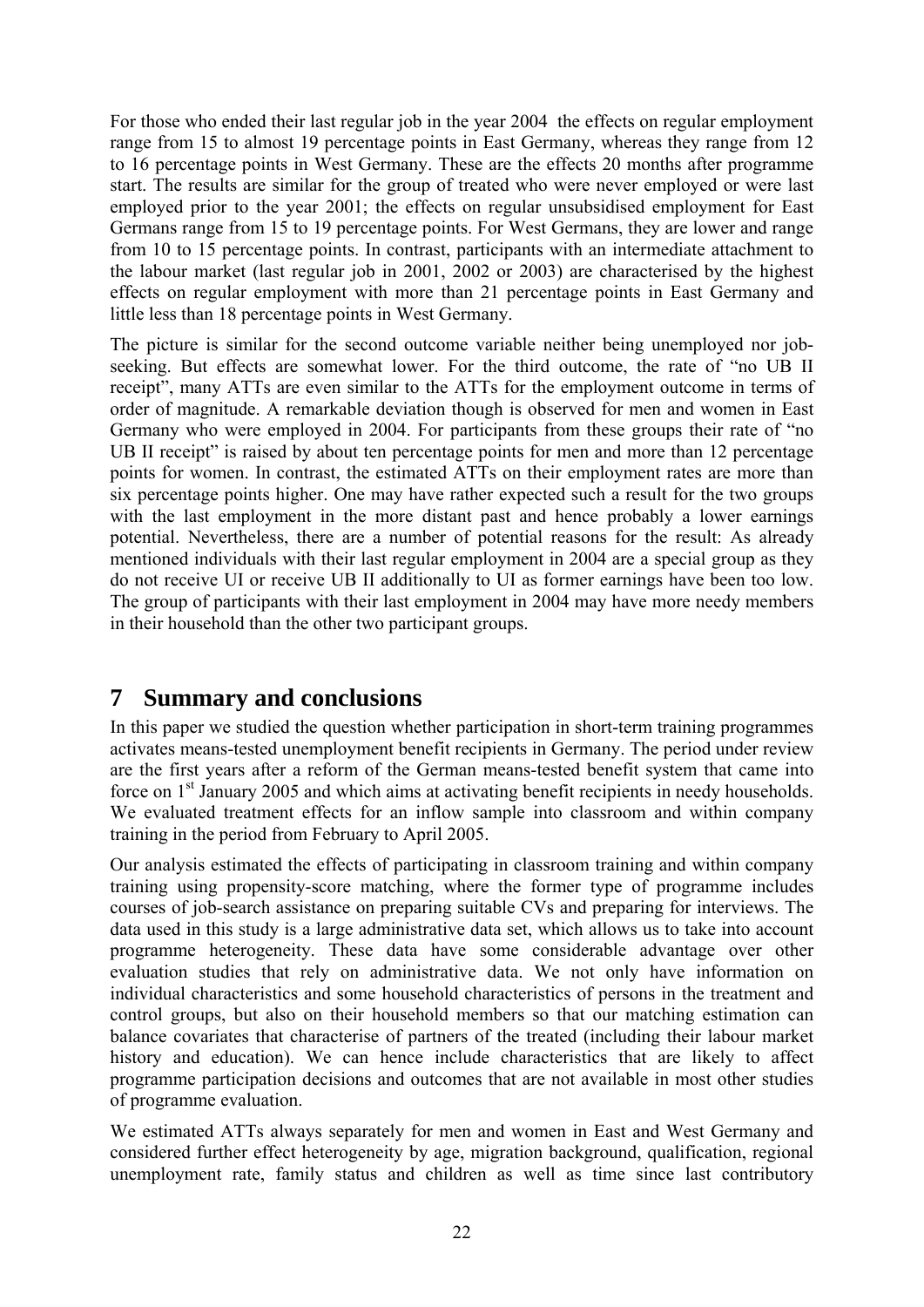employment. Our results suggest that classroom training programmes are about six months after programme start effectively integrating the participants into the labour market. 20 months after programme start the treatment effectively achieves the goal of integrating participants into the labour market for most of the groups that we studied. However, the treatment effect on the (unsubsidized) employment rate is not high: 20 months after programme start, for most of the samples that we analysed, the estimated ATT is between 2.5 and 3.5 percentage points. It is particularly low for unemployment benefit II recipients aged younger than 25 years (with the exception of West German men) and for West German women living in high unemployment regions. It is quite high and exceeds 3.5 percentage points for West German men aged 15 to 24 or West Germans whose last regular job ended in the years 2001 to 2003.

The estimated ATTs for the second outcome variable of "neither being registered as unemployed nor as a job-seeker" tend to be lower than the effects on the employment rate; this difference is substantial for women aged 15 to 24 and 50 to 57 or childless West German women, who live with their partner. It could imply that without classroom training a larger share of the treated would have chosen to become non-participants. Also the effects on the third outcome variable "no UB II receipt" are lower than the estimated ATTs for the employment rate; for many groups classroom training is not effective with regard to avoiding UB II receipt. This is not entirely surprising. Even if a needy household member takes up a regular job, the earnings achieved may still be so low that the household continues to pass the means-test. This is likely to be the case for people with a low earnings potential (e.g., people at the beginning of their career) or people living in large households.

Participants of within company training are much more effectively integrated into the labour market than participants of classroom training. Without programme participation the former group has a much higher chance of finding a job than the latter treatment group. Hence, more employable individuals are selected into the within company training programmes. High and positive treatment effects of this programme on the employment rate of the treated emerge quickly. About six to eight months after programme start they remain relatively stable until the end of our observations window of up to 20 months after programme start. The effects at this last observable point after programme start range for most of the samples that we regarded from about 13 to 22 percentage points. For some of the sub-samples in our analyses the estimated treatment effects are close or even considerably lower than 13 percentage points: These are in particular females in West Germany and people aged younger than 25 years. The opposite is true for East German men aged 50 to 57 years. That both programmes tend to be relatively ineffective for the youngest age-group may be due to the fact that these individuals often are selected into the programme in order to avoid that they are registered as unemployed for more than three months.

The ATTs of within company training on the outcome "neither registered as unemployed nor as a job-seeker" are lower than for the employment outcome for women. This also the case for the outcome of "no UB II receipt" in East Germany, were the earnings potential is lower than in West Germany given the regional wage differential.

The results point to the following policy implications: The programmes are generally effective in terms of integrating participants into the labour market. Within company training is with about half the participant numbers than classroom training the smaller programme. A policy that emphasizes more the within company training programme could be effective. Moreover, since both programmes tend to be less effective for young participants than for others, choosing older participants who are more in need of such programme participations may improve the effectiveness of the programmes for this group at a the micro level.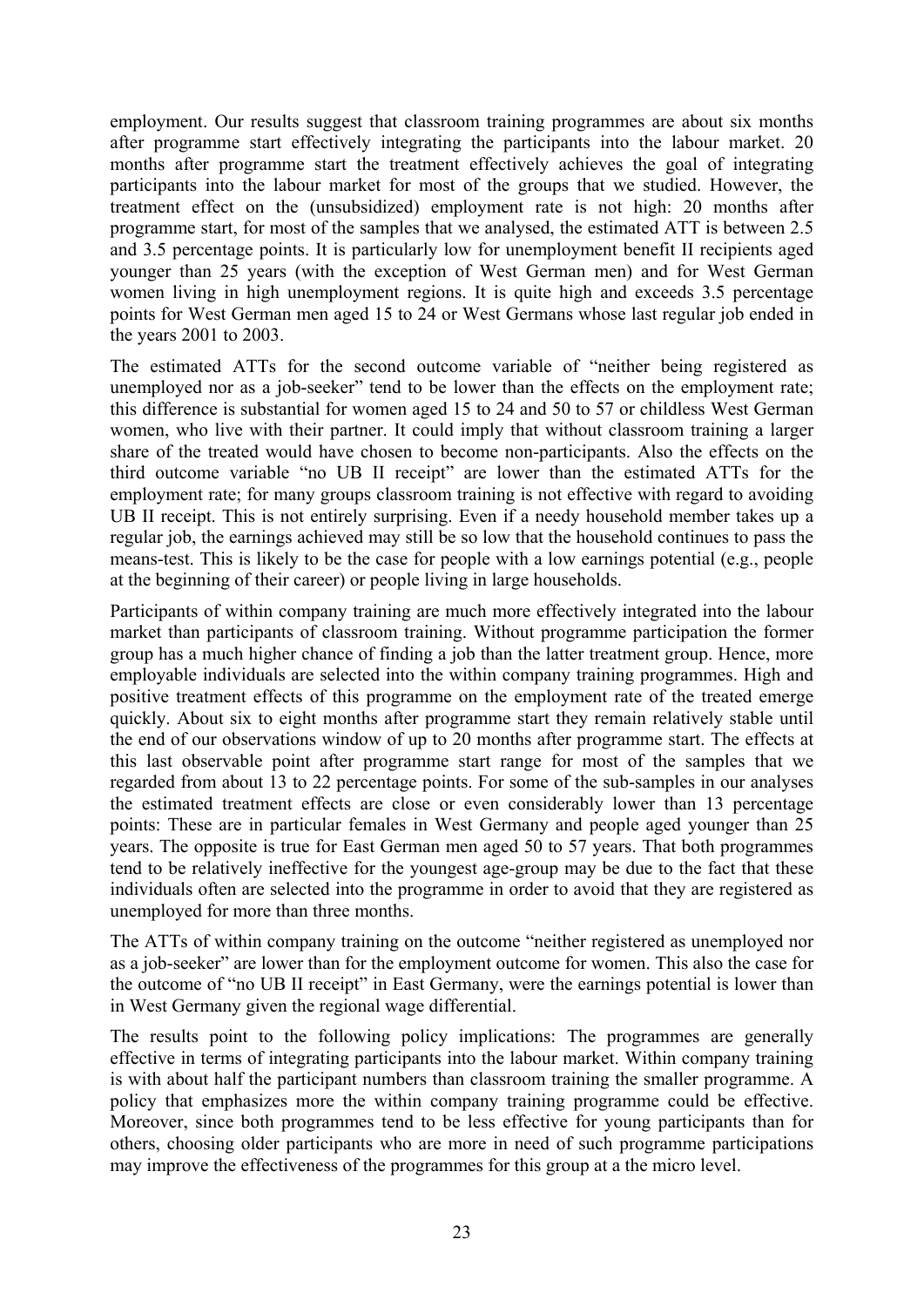Further research will regard further effect heterogeneity with respect to the type of training programmes: Application training or work tests, aptitude tests and knowledge enhancing measures. Additionally, we will evaluate effect on further outcome variables, in particular whether the programme participation has an effect in terms of stable jobs and on earnings, but such outcomes are not yet available in these recent micro data. Moreover, we should address the macro-effects of these programmes, e.g., on the regional job-seeker rates. The high effectiveness of the within company training programme for the treated may well not carry over to a macro-level. The improved employment chances of the treated worsen the chances of getting a job of the non-treated, if employers do not create additional jobs, due to the programme.

#### **References**

Ashenfelter, O. (1978): "Estimating the Effect of Training Programmes on Earnings", *Review of Economics and Statistics* 60(1): 47-57.

Becker, S. O., and M. Caliendo (2007): "Sensitivity Analysis for Average Treatment Effects", *Stata Journal* 7(1): 71-83.

Becker, S. O., and A. Ichino (2002): "Estimation of Average Treatment Effects Based on Propensity Scores", *Stata Journal* 2(4): 358-377.

Bernhard, S., J. Wolff, and E. Jozwiak (2006): "Selektivität bei der Zuweisung erwerbsfähiger Hilfebedürftiger in Trainingsmaßnahmen oder zu privaten Vermittlungsdienstleistern", *Zeitschrift für Arbeitsmarktforschung*, Vol. 39(3/4): 533-556.

Biewen, M., B. Fitzenberger, A. Osikominu, and M. Waller (2007): "Which Program for Whom? Evidence on the Comparative Effectiveness of Public Sponsored Training Programs in Germany", *Institute for the Study of Labor Discussion Paper* No. 2885, Bonn.

Blundell, R., M. Costas Dias, C. Meghir, and J. Van Reenen (2004): "Evaluating the Employment Impact of a Mandatory Job Search Programme", *Journal of the European Economic Association* 2(4): 569-606.

Caliendo, M., and S. Kopeinig (2006): "A Practical Guidance for the Implementation of Propensity Score Matching", forthcoming in *Journal of Economic Surveys*.

Dolton, P., and D. O'Neill (2002): "The Long-Run Effects of Unemployment Monitoring and Work Search Programme", *Journal of Labor Economics* 20(2): 381-403.

Federal Labour Agency (2006): "Sozialgesetzbuch Zweites Buch – Grundsicherung für Arbeitsuchende, Jahresbericht 2005: Zahlen, Daten, Fakten", http://www.arbeitsagentur.de/content/de\_DE/hauptstelle/a-

07/importierter\_inhalt/pdf/Jahresbericht\_2005\_SGB\_II.pdf, 24th March 2006.

Gorter, C., and G. R. J. Kalb (1996): "Estimating the Effect of Counseling and Monitoring the Unemployed Using a Job Search Model", *Journal of Human Resources* 31(3): 590-610.

Heckman, J., H. Ichimura, J. Smith, and P. Todd (1998): "Characterizing Selection Bias Using Experimental Data", *Econometrica* 66(5): 1017-1098.

Heckman, J., R. LaLonde and J. Smith (1999): "The Economics and Econometrics of Active Labor Market Programmes", In *Handbook of Labor Economics*, Volume III, ed. By O. Ashenfelter and D. Card: 1865-2097. Amsterdam: North Holland.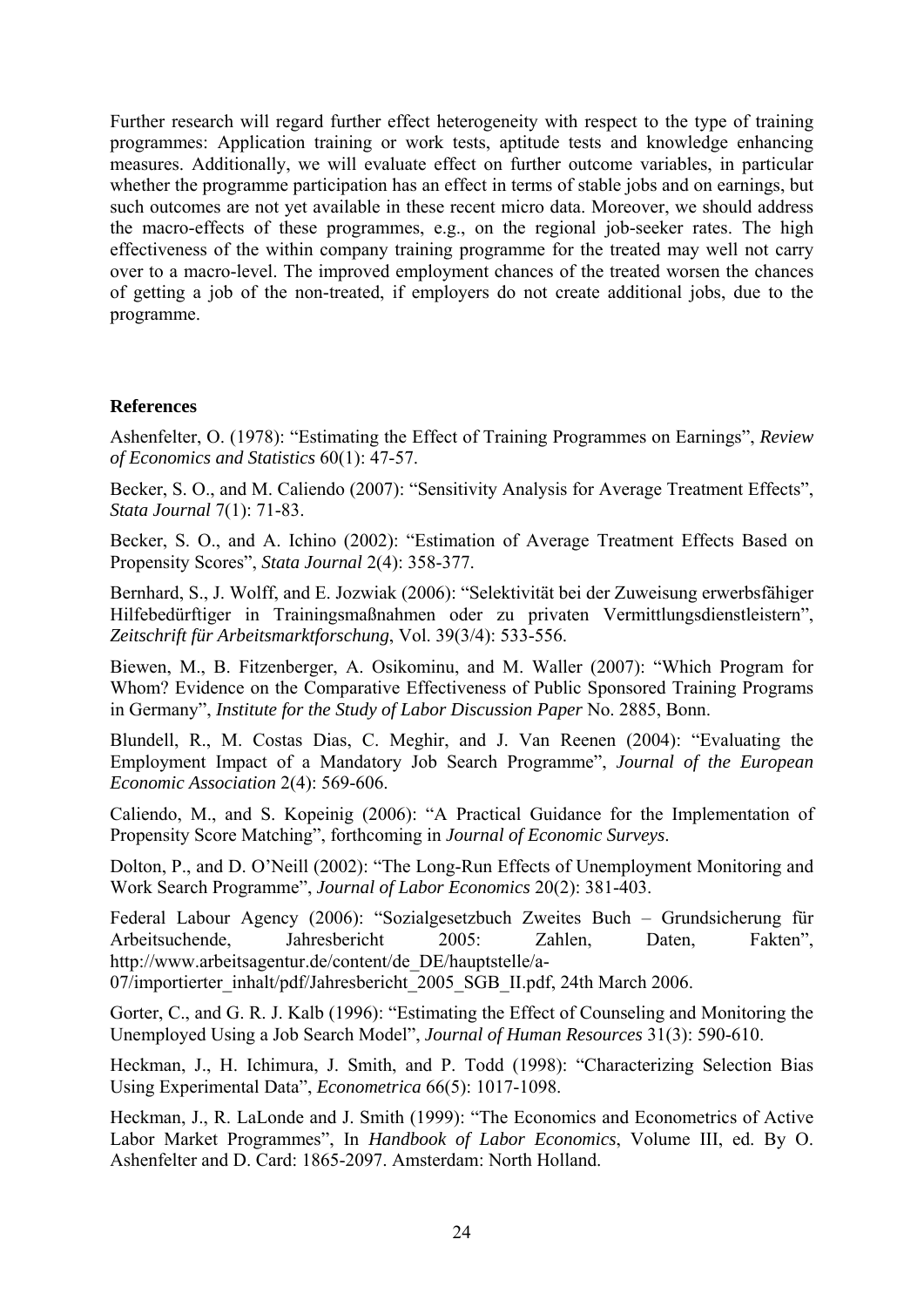Hujer, R., S. Thomsen, and C. Zeiss (2006): "The Effects of Short-Term Training Measures on the Individual Unemployment Duration in West Germany", *Center for European Economic Research Discussion Paper* No. 06-065, Mannheim.

Lechner, M., and C. Wunsch (2006): "Are Training Programs More Effective when Unemployment Is High?", *Institute for the Study of Labor Discussion Paper* No. 2355, Bonn.

Mortensen, D. (1986): "Job Search and Labour Market Analysis", in *Handbook of Labour Economics*, Volume II, ed. by D. Ashenfelter and D. Card: 849-919. Elsevier, Amsterdam.

Prey, H. (1999): "Evaluation of training programmes in St. Gallen", Switzerland. *Schweizerische Zeitschrift für Volkswirtschaft und Statistik* 136(3): 417-432.

Rosenbaum, P. R., and D. Rubin (1983): "The Central Role of the Propensity Score in Observational Studies for Causal Effects", *Biometrica* 70: 41-50.

Rosenbaum, P. R., and D. Rubin (1985): "Constructing a Control Group using Multivariate Matched Sampling Methods that Incorporate the Propensity Score". *The American Statistician* 39(1): 33-38.

Roy, A. (1951): "Some Thoughts on the Distribution of Earnings", *Oxford Economic Papers* 3(2): 135-145.

Rubin, D. (1974): "Estimating Causal Effects to Treatments in Randomised and Nonrandomised Studies", *Journal of Educational Psychology* 66(5): 688-701.

Rüb, F., and D. Werner (2007): "Typisierung von SGB II-Trägern", *Institut für Arbeitsmarkt und Berufsforschung Forschungsbericht* Nr. 1/2007, Nürnberg.

Sianesi, B. (2001): "Propensity score matching", United Kingdom Stata Users' Group Meetings 2001, No. 12, Stata Users Group.

Sianesi, B. (2004): "An Evaluation of Active Labour Market Programmes in Sweden", *Review of Economics and Statistics* 86(1): 133-155.

Stephan, G., S. Rässler, and T. Schewe (2006): "Das TrEffeR-Projekt der Bundesagentur für Arbeit: die Wirkung von Maßnahmen aktiver Arbeitsmarktpolitik", *Zeitschrift für ArbeitsmarktForschung* 39(3/4): 447-465.

Van Reenen, J. (2003): "Active Labour Market Policies and the British New Deal for the Young Unemployed in Context", *National Bureau of Economic Research Working Paper* No. W9576.

Weber, A., and H. Hofer (2003): "Active Job-Search Programmes a Promising Tool? A Microeconometric Evaluation for Austria", *Institute for Advanced Studies Working Paper*, Economic Series 131, Vienna.

Winter-Ebmer, R. (2001): "Evaluating an Innovative Redundancy-Retraining Project: The Austrian Steel Foundation", *Institute for the Study of Labor* No. 277, Bonn.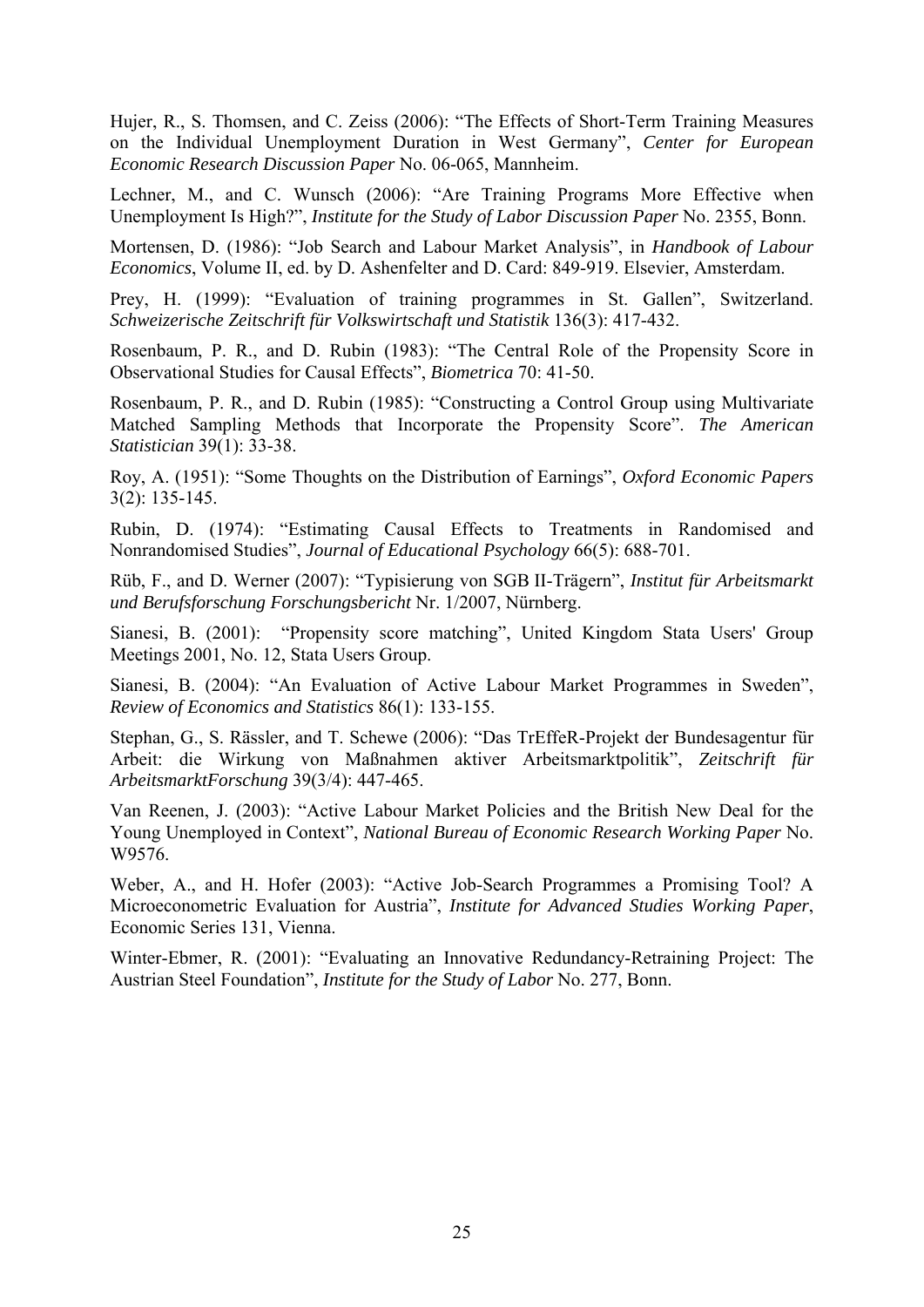# **Tables and Figures**

# <span id="page-25-0"></span>**Table 1: Sample sizes of treated and potential controls**

# (A) Classroom training

|                                 | East Germany |         |           |         | West Germany |         |           |         |  |
|---------------------------------|--------------|---------|-----------|---------|--------------|---------|-----------|---------|--|
|                                 | Men          |         | Women     |         | Men          |         | Women     |         |  |
|                                 | Treatment    | Control | Treatment | Control | Treatment    | Control | Treatment | Control |  |
|                                 | Group        | Group   | Group     | Group   | Group        | Group   | Group     | Group   |  |
| Total sample                    | 7,779        | 61,831  | 6,774     | 52,579  | 10,886       | 101,318 | 7,134     | 69,100  |  |
| Age                             |              |         |           |         |              |         |           |         |  |
| $15 - 24$                       | 2.774        | 5,120   | 1.902     | 4,175   | 2.871        | 8,344   | 1.583     | 6,996   |  |
| 25-34                           | 1,813        | 13,721  | 1,496     | 10,681  | 3,226        | 23,757  | 1,965     | 16,502  |  |
| $35 - 49$                       | 2,586        | 29,433  | 2,724     | 25,897  | 4,092        | 48,014  | 3,052     | 31,640  |  |
| 50-57                           | 606          | 13,557  | 655       | 11,826  | 699          | 21,203  | 531       | 13,962  |  |
| Nationality                     |              |         |           |         |              |         |           |         |  |
| Germans                         | 7,040        | 55,903  | 6,248     | 47,740  | 8,165        | 73,000  | 5,627     | 50,424  |  |
| Foreigners/migrants             | 740          | 5,928   | 526       | 4,839   | 2,717        | 28,318  | 1,507     | 18,676  |  |
| Qualification                   |              |         |           |         |              |         |           |         |  |
| No qualification                | 2.882        | 18,998  | 2,055     | 16,315  | 6,115        | 56,947  | 4.067     | 43,591  |  |
| Apprenticeship/voc. train.      | 4,698        | 39,941  | 4,399     | 33,135  | 4,390        | 39,368  | 2,685     | 21,386  |  |
| Higher                          | 199          | 2,892   | 318       | 3,129   | 378          | 5,003   | 380       | 4,123   |  |
| Unemployment rate <sup>1)</sup> |              |         |           |         |              |         |           |         |  |
| Low                             | 1.727        | 12.319  | 1,340     | 10.565  | 3.176        | 27.646  | 1.987     | 18,575  |  |
| Intermediate                    | 3,130        | 28,350  | 2,830     | 23,096  | 3,696        | 34,415  | 2,242     | 22,793  |  |
| High                            | 2,911        | 21,162  | 2,603     | 18,918  | 4,008        | 39,257  | 2,901     | 27,732  |  |
| Family status/children          |              |         |           |         |              |         |           |         |  |
| Childless single                | 5,025        | 33,389  | 2,446     | 14,452  | 6,727        | 55,040  | 3,051     | 26,255  |  |
| Lone parent                     |              |         | 1,688     | 12,887  |              |         | 1,858     | 16,340  |  |
| Childless couple                | 1,259        | 12,779  | 944       | 10,374  | 1,831        | 19,456  | 1,095     | 14,570  |  |
| Couple with children            | 1,236        | 12,556  | 1,689     | 14,866  | 1,948        | 21,544  | 1,126     | 11,935  |  |
| Last regular job in             |              |         |           |         |              |         |           |         |  |
| 2004                            | 1,307        | 9,182   | 737       | 4,983   | 2,370        | 15,650  | 1,075     | 8,982   |  |
| 2001 to 2003                    | 2,497        | 20,743  | 1,589     | 12,455  | 4,563        | 43,055  | 2,408     | 21,998  |  |
| Before 2001 or never            | 3,976        | 31,906  | 4,442     | 35,141  | 3,956        | 42,613  | 3,647     | 38,120  |  |

# (B) Within company training

|                                 |           |         | East Germany |         | <b>West Germany</b> |         |           |         |  |
|---------------------------------|-----------|---------|--------------|---------|---------------------|---------|-----------|---------|--|
|                                 | Men       |         | Women        |         | Men                 |         | Women     |         |  |
|                                 | Treatment | Control | Treatment    | Control | Treatment           | Control | Treatment | Control |  |
|                                 | Group     | Group   | Group        | Group   | Group               | Group   | Group     | Group   |  |
| Total sample                    | 3,256     | 61,831  | 2,168        | 52,579  | 5,400               | 101,318 | 2,058     | 69,100  |  |
| Age                             |           |         |              |         |                     |         |           |         |  |
| $15 - 24$                       | 663       | 5,120   | 496          | 4,175   | 1,082               | 8,344   | 552       | 6,996   |  |
| 25-34                           | 1,149     | 13,721  | 608          | 10,681  | 1,936               | 23,757  | 630       | 16,502  |  |
| $35 - 49$                       | 1,203     | 29,433  | 915          | 25,897  | 2,062               | 48,014  | 789       | 31,640  |  |
| 50-57                           | 238       | 13,557  | 148          | 11,826  | 317                 | 21,203  | 87        | 13,962  |  |
| Nationality                     |           |         |              |         |                     |         |           |         |  |
| Germans                         | 3,105     | 55,903  | 2,076        | 47,740  | 4,252               | 73,000  | 1,742     | 50,424  |  |
| Foreigners/migrants             |           |         |              |         | 1,148               | 28,318  | 313       | 18,676  |  |
| Qualification                   |           |         |              |         |                     |         |           |         |  |
| No qualification                | 577       | 18,998  | 320          | 16,315  | 2,250               | 56,947  | 766       | 43,591  |  |
| Apprenticeship/voc. train.      | 2,542     | 39,941  | 1,681        | 33,135  | 2,883               | 39,368  | 1,092     | 21,386  |  |
| Higher                          | 133       | 2,892   | 167          | 3,129   | 263                 | 5,003   | 198       | 4,123   |  |
| Unemployment rate <sup>1)</sup> |           |         |              |         |                     |         |           |         |  |
| Low                             | 857       | 12,319  | 593          | 10.565  | 1.711               | 27,646  | 685       | 18,575  |  |
| Intermediate                    | 1,220     | 28,350  | 803          | 23,096  | 1,926               | 34,415  | 717       | 22,793  |  |
| High                            | 1,174     | 21,162  | 769          | 18,918  | 1,760               | 39,257  | 655       | 27,732  |  |
| Family status/children          |           |         |              |         |                     |         |           |         |  |
| Childless single                | 1,752     | 33,389  | 777          | 14,452  | 3,005               | 55,040  | 1,117     | 26,255  |  |
| Lone parent                     |           |         | 510          | 12,887  |                     |         | 480       | 16,340  |  |
| Childless couple                | 602       | 12,779  | 306          | 10,374  | 1,024               | 19,456  | 243       | 14,570  |  |
| Couple with children            | 778       | 12,556  | 574          | 14,866  | 1,148               | 21,544  | 218       | 11,935  |  |
| Last regular job in             |           |         |              |         |                     |         |           |         |  |
| 2004                            | 1,010     | 9,182   | 451          | 4,981   | 1,668               | 15,650  | 563       | 8,978   |  |
| 2001 to 2003                    | 1,307     | 20,743  | 724          | 12,455  | 2,500               | 43,055  | 780       | 21,998  |  |
| Before 2001 or never            | 936       | 31,906  | 991          | 35,141  | 1,230               | 42,613  | 715       | 38,120  |  |

1) Unemployment rate in January 2005: low East G. "<=21.5%", low West G. "<=11%", intermediate East G. "21.5-23%", intermediate West G. "11-14%", high East G. ">23%", high West G. ">14%".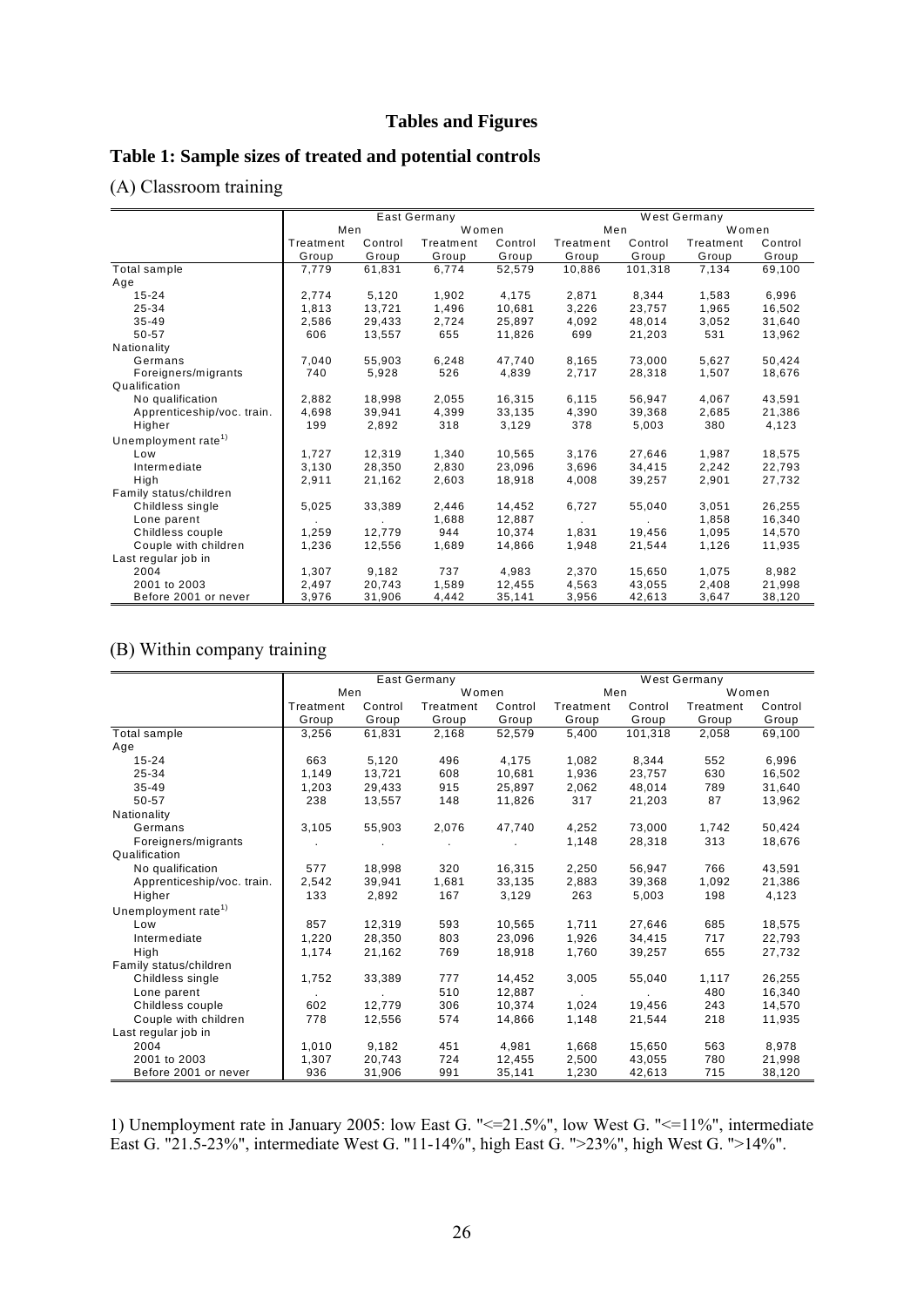<span id="page-26-0"></span>

|                                                                                                                                    | East Germany                 |                                                                     | <b>West Germany</b> |              |
|------------------------------------------------------------------------------------------------------------------------------------|------------------------------|---------------------------------------------------------------------|---------------------|--------------|
|                                                                                                                                    | Men                          | Women                                                               | Men                 | Women        |
| Age in years                                                                                                                       |                              | (reference is 15-24)                                                |                     |              |
| 25-29                                                                                                                              | $-0.618$ ***                 | $-0.596$ ***                                                        | $-0.255$ ***        | $-0.310$ *** |
| 30-34                                                                                                                              | $-0.715$ ***                 | $-0.550$ ***                                                        | $-0.326$ ***        | $-0.310$ *** |
| 35-39                                                                                                                              | $-0.755$ ***                 | $-0.642$ ***                                                        | $-0.399$ ***        | $-0.310$ *** |
| 40-44                                                                                                                              | $-0.818$ ***                 | $-0.703$ ***                                                        | $-0.460$ ***        | $-0.390$ *** |
| 45-49                                                                                                                              | $-0.906$ ***                 | $-0.762$ ***                                                        | $-0.541$ ***        | $-0.456$ *** |
| 50-57                                                                                                                              | $-1.092$ ***                 | $-0.944$ ***                                                        | $-0.813***$         | $-0.693$ *** |
| <b>Health status</b>                                                                                                               |                              | (reference is no impairment)                                        |                     |              |
| Impairment of health                                                                                                               | $-0.126$ ***                 | $-0.066$ **                                                         | $-0.094$ ***        | $-0.148$ *** |
| Disability                                                                                                                         |                              |                                                                     | $-0.148$ ***        | $-0.044$     |
| Foreigners                                                                                                                         | $0.068**$                    |                                                                     | $-0.053$ ***        | $-0.072$ *** |
| German with migration background                                                                                                   | 0.054                        |                                                                     | $-0.005$            | $-0.058$ *   |
| Partner and children                                                                                                               |                              |                                                                     |                     |              |
| No partner                                                                                                                         | $-0.022$                     | 0.027                                                               | 0.057               | $0.070**$    |
| One child                                                                                                                          | $-0.017$                     | $-0.016$                                                            | $-0.020$            |              |
| Two children                                                                                                                       | 0.016                        | 0.008                                                               | $-0.023$            |              |
| Three and more children                                                                                                            | $-0.034$                     | 0.027                                                               | $-0.026$            | $-0.039$     |
| Education                                                                                                                          |                              | (reference is no secondary schooling degree/no vocational training) |                     |              |
| Secondary school, no vocational training                                                                                           | $0.074$ ***                  | $0.134***$                                                          | $0.034$ **          | $0.048$ **   |
| Secondary school, vocational training                                                                                              | 0.035                        | $0.096***$                                                          | $0.076$ ***         | $0.074$ ***  |
| GCSE, no vocational education                                                                                                      | 0.035                        | $0.131***$                                                          | $0.076$ ***         | $0.141***$   |
| GCSE, vocational education                                                                                                         | $0.079$ ***                  | $0.131***$                                                          | $0.076$ ***         | $0.101***$   |
| A-levels, vocational education or college                                                                                          | $-0.003$                     | $0.131***$                                                          | 0.029               | $0.101***$   |
| Cumulated duration of unempl., 02/2004 to 01/2005                                                                                  |                              | (reference is one to six months)                                    |                     |              |
| 7 to 9 months                                                                                                                      | $0.070$ ***                  | $0.088***$                                                          | 0.028               | $0.050**$    |
| 10 to 12 months                                                                                                                    | $0.104$ ***                  | $0.088***$                                                          | $0.061***$          | $0.050**$    |
| Cumulated duration of unempl., 02/2000 to 01/2004                                                                                  |                              | (reference is zero months)                                          |                     |              |
| 1 to 6 months                                                                                                                      | $0.106***$                   | $0.083$ **                                                          |                     |              |
| 7 to 24 months                                                                                                                     | $0.086**$                    | $0.083$ **                                                          |                     |              |
| 25 to 30 months                                                                                                                    | $0.086**$                    | 0.033                                                               |                     |              |
| 31 to 48 months                                                                                                                    | $0.086**$                    | $0.093$ **                                                          |                     |              |
|                                                                                                                                    |                              | (reference is zero months)                                          |                     |              |
| Cum. dur. neither empl. nor job-seeker nor unemployment benefit receipt<br>(proxy for out-of-the labour force), 01/2000 to 12/2004 |                              |                                                                     |                     |              |
| 1 to 12 months                                                                                                                     | $-0.046**$                   |                                                                     | $-0.070$ ***        | $-0.046**$   |
| 13 to 30 months                                                                                                                    | $-0.042$                     |                                                                     | $-0.087$ ***        | $-0.074$ *** |
| 31 to 60 months                                                                                                                    | $-0.066*$                    |                                                                     | $-0.051$ *          | $-0.029$     |
| Cum. dur. of UI receipt, 02/2000 to 01/2005                                                                                        |                              | (reference is zero months)                                          |                     |              |
| 1 to 3 months                                                                                                                      |                              | $-0.015$                                                            |                     | 0.023        |
| 4 to 6 months                                                                                                                      |                              | $-0.015$                                                            |                     | $-0.050$     |
| 7 to 18 months                                                                                                                     |                              | $-0.015$                                                            |                     | $-0.025$     |
| > 18 months                                                                                                                        |                              | $-0.117**$                                                          |                     | $-0.132**$   |
| Cum. dur. of UA receipt, 02/2000 to 01/2005                                                                                        |                              | (reference is zero months)                                          |                     |              |
| 1 to 6 months                                                                                                                      | $-0.084$ **                  | $-0.146$ ***                                                        | $-0.004$            | 0.032        |
| 7 to 12 months                                                                                                                     | $-0.125$ ***                 | $-0.146$ ***                                                        | $-0.038$            | $-0.054$     |
| 13 to 18 months                                                                                                                    | $-0.125$ ***                 | $-0.215$ ***                                                        | $-0.038$            | $-0.054$     |
| 19 to 24 months                                                                                                                    | $-0.170$ ***                 | $-0.215$ ***                                                        | $-0.081**$          | $-0.132$ *** |
| 25 to 30 months                                                                                                                    | $-0.170$ ***                 | $-0.271$ ***                                                        | $-0.081**$          | $-0.107**$   |
| 31 to 42 months                                                                                                                    | $-0.202$ ***                 | $-0.271$ ***                                                        | $-0.144$ ***        | $-0.107**$   |
| 43 to 60 months                                                                                                                    | $-0.202$ ***                 | $-0.271$ ***                                                        | $-0.144$ ***        | $-0.202$ *** |
|                                                                                                                                    |                              | $0.093$ **                                                          | $0.077**$           | $0.142$ ***  |
| Unemployment assistance (UA) ben. receipt, December 31st 2004<br>Unemployment insurance (UI) ben. receipt, December 31st 2004      | $0.055*$                     | $0.164$ ***                                                         | $0.060**$           | $0.135***$   |
|                                                                                                                                    |                              |                                                                     |                     |              |
| Cumulated dur. of regular employment, 01/2000 to 12/2004                                                                           |                              | (reference is zero months)<br>$-0.038$ *                            |                     |              |
| 1 to 12 months                                                                                                                     | $-0.039$ *<br>$-0.085$ ***   | $-0.097$ ***                                                        |                     |              |
| 13 to 18 months                                                                                                                    |                              | $-0.097$ ***                                                        |                     |              |
| 19 to 30 months                                                                                                                    | $-0.083$ ***                 |                                                                     |                     |              |
| 31 to 36 months                                                                                                                    | $-0.083$ ***                 | $-0.159**$                                                          |                     |              |
| 37 to 42 months<br>43 to 60 months                                                                                                 | $-0.083$ ***<br>$-0.195$ *** | $-0.090$<br>$-0.207$ ***                                            |                     |              |
|                                                                                                                                    |                              |                                                                     |                     |              |

# Table 2: Probit coefficients of participation equations for classroom training<sup>1),2)</sup>

1) The probit models were estimated using appropriate sampling weights as the treatments are oversampled.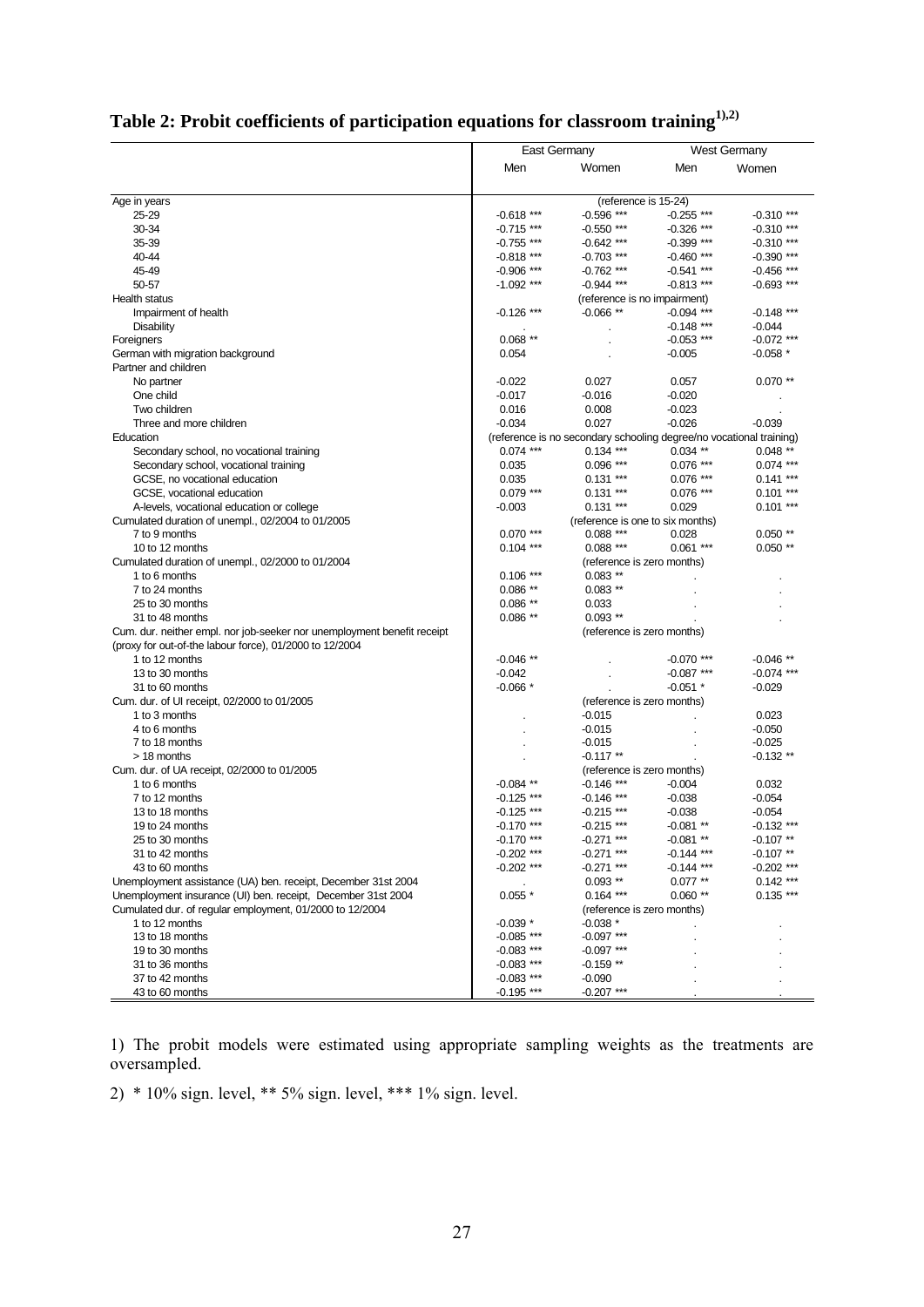# **[Table 2](#page-26-0) continued: Probit coefficients of participation equations for classroom training 1),2)**

| <b>West Germany</b><br>East Germany<br>Women<br>Men<br>Men<br>Women<br>Interaction terms with age below 25 years<br>$-0.070*$<br>$-0.088**$<br>under 25 with vocational training<br>0.000<br>under 25, up to 12 months not in labour force in the last 5 years<br>under 25, more than 12 months not in labour force in the last 5 years<br>$-0.075$<br>$0.083*$<br>under 25 and more than 1 year of unemployment in the last 5 years<br>$0.108$ **<br>$0.158$ ***<br>$0.071$ *<br>under 25 with regular employment in the last 5 years<br>ALMP participation in last five years (yes)<br>Public works (job creation schemes)<br>0.028<br>$-0.028$<br>0.022<br>$-0.070$ ***<br>$-0.089$ ***<br>$-0.044$ *<br>$-0.079*$<br>Subsidised private employment<br>$-0.057$<br>$-0.130$ ***<br>$-0.144$ **<br>Startup subsidy<br>Further vocational training<br>$-0.057$ **<br>$-0.020$<br>Retraining<br>$0.091***$<br>$0.074***$<br>$0.080$ ***<br>Short-term training (classroom)<br>Short-term training (within-firm)<br>$-0.084$ ***<br>$-0.075$ ***<br>Other short-term training<br>$-0.048$<br>0.070<br>$-0.067$ *<br>$-0.055$<br>$-0.050$<br>Private placement service (§37), some tasks of placement<br>Private placement service (§37), all tasks of placement<br>$-0.050$<br>$0.063$ **<br>$0.057*$<br>0.039<br>$0.063$ **<br>Other ALMP: work opport., mobility support<br>$0.058$ $*$<br>Time since end of last ALMP<br>(reference is 1 - 6 months)<br>7 to 12 months<br>$-0.022$<br>13 to 24 months<br>$-0.056$ ***<br>$-0.024$<br>> 24 months or never participated<br>Number of ALMP participations in the last five years<br>(reference is no programme participation)<br>$0.077***$<br>$0.059$ **<br>$0.110***$<br>$0.117***$<br>One<br>Two<br>$0.077***$<br>$0.095$ ***<br>$0.110***$<br>$0.151***$<br>Three<br>$0.122$ ***<br>$0.095***$<br>$0.136***$<br>$0.180***$<br>$0.157***$<br>$0.095$ ***<br>$0.156$ ***<br>$0.180***$<br>Four<br>$0.157***$<br>$0.095$ ***<br>$0.156***$<br>$0.264$ ***<br>Five or more<br>(reference is >0 - 500 Euro)<br>Last monthly real wage (deflated with CPI, 2000=100) |  |
|--------------------------------------------------------------------------------------------------------------------------------------------------------------------------------------------------------------------------------------------------------------------------------------------------------------------------------------------------------------------------------------------------------------------------------------------------------------------------------------------------------------------------------------------------------------------------------------------------------------------------------------------------------------------------------------------------------------------------------------------------------------------------------------------------------------------------------------------------------------------------------------------------------------------------------------------------------------------------------------------------------------------------------------------------------------------------------------------------------------------------------------------------------------------------------------------------------------------------------------------------------------------------------------------------------------------------------------------------------------------------------------------------------------------------------------------------------------------------------------------------------------------------------------------------------------------------------------------------------------------------------------------------------------------------------------------------------------------------------------------------------------------------------------------------------------------------------------------------------------------------------------------------------------------------------------------------------------------------------------------------------------------------------------------------------------------------------------------------------------------|--|
|                                                                                                                                                                                                                                                                                                                                                                                                                                                                                                                                                                                                                                                                                                                                                                                                                                                                                                                                                                                                                                                                                                                                                                                                                                                                                                                                                                                                                                                                                                                                                                                                                                                                                                                                                                                                                                                                                                                                                                                                                                                                                                                    |  |
|                                                                                                                                                                                                                                                                                                                                                                                                                                                                                                                                                                                                                                                                                                                                                                                                                                                                                                                                                                                                                                                                                                                                                                                                                                                                                                                                                                                                                                                                                                                                                                                                                                                                                                                                                                                                                                                                                                                                                                                                                                                                                                                    |  |
|                                                                                                                                                                                                                                                                                                                                                                                                                                                                                                                                                                                                                                                                                                                                                                                                                                                                                                                                                                                                                                                                                                                                                                                                                                                                                                                                                                                                                                                                                                                                                                                                                                                                                                                                                                                                                                                                                                                                                                                                                                                                                                                    |  |
|                                                                                                                                                                                                                                                                                                                                                                                                                                                                                                                                                                                                                                                                                                                                                                                                                                                                                                                                                                                                                                                                                                                                                                                                                                                                                                                                                                                                                                                                                                                                                                                                                                                                                                                                                                                                                                                                                                                                                                                                                                                                                                                    |  |
|                                                                                                                                                                                                                                                                                                                                                                                                                                                                                                                                                                                                                                                                                                                                                                                                                                                                                                                                                                                                                                                                                                                                                                                                                                                                                                                                                                                                                                                                                                                                                                                                                                                                                                                                                                                                                                                                                                                                                                                                                                                                                                                    |  |
|                                                                                                                                                                                                                                                                                                                                                                                                                                                                                                                                                                                                                                                                                                                                                                                                                                                                                                                                                                                                                                                                                                                                                                                                                                                                                                                                                                                                                                                                                                                                                                                                                                                                                                                                                                                                                                                                                                                                                                                                                                                                                                                    |  |
|                                                                                                                                                                                                                                                                                                                                                                                                                                                                                                                                                                                                                                                                                                                                                                                                                                                                                                                                                                                                                                                                                                                                                                                                                                                                                                                                                                                                                                                                                                                                                                                                                                                                                                                                                                                                                                                                                                                                                                                                                                                                                                                    |  |
|                                                                                                                                                                                                                                                                                                                                                                                                                                                                                                                                                                                                                                                                                                                                                                                                                                                                                                                                                                                                                                                                                                                                                                                                                                                                                                                                                                                                                                                                                                                                                                                                                                                                                                                                                                                                                                                                                                                                                                                                                                                                                                                    |  |
|                                                                                                                                                                                                                                                                                                                                                                                                                                                                                                                                                                                                                                                                                                                                                                                                                                                                                                                                                                                                                                                                                                                                                                                                                                                                                                                                                                                                                                                                                                                                                                                                                                                                                                                                                                                                                                                                                                                                                                                                                                                                                                                    |  |
|                                                                                                                                                                                                                                                                                                                                                                                                                                                                                                                                                                                                                                                                                                                                                                                                                                                                                                                                                                                                                                                                                                                                                                                                                                                                                                                                                                                                                                                                                                                                                                                                                                                                                                                                                                                                                                                                                                                                                                                                                                                                                                                    |  |
|                                                                                                                                                                                                                                                                                                                                                                                                                                                                                                                                                                                                                                                                                                                                                                                                                                                                                                                                                                                                                                                                                                                                                                                                                                                                                                                                                                                                                                                                                                                                                                                                                                                                                                                                                                                                                                                                                                                                                                                                                                                                                                                    |  |
|                                                                                                                                                                                                                                                                                                                                                                                                                                                                                                                                                                                                                                                                                                                                                                                                                                                                                                                                                                                                                                                                                                                                                                                                                                                                                                                                                                                                                                                                                                                                                                                                                                                                                                                                                                                                                                                                                                                                                                                                                                                                                                                    |  |
|                                                                                                                                                                                                                                                                                                                                                                                                                                                                                                                                                                                                                                                                                                                                                                                                                                                                                                                                                                                                                                                                                                                                                                                                                                                                                                                                                                                                                                                                                                                                                                                                                                                                                                                                                                                                                                                                                                                                                                                                                                                                                                                    |  |
|                                                                                                                                                                                                                                                                                                                                                                                                                                                                                                                                                                                                                                                                                                                                                                                                                                                                                                                                                                                                                                                                                                                                                                                                                                                                                                                                                                                                                                                                                                                                                                                                                                                                                                                                                                                                                                                                                                                                                                                                                                                                                                                    |  |
|                                                                                                                                                                                                                                                                                                                                                                                                                                                                                                                                                                                                                                                                                                                                                                                                                                                                                                                                                                                                                                                                                                                                                                                                                                                                                                                                                                                                                                                                                                                                                                                                                                                                                                                                                                                                                                                                                                                                                                                                                                                                                                                    |  |
|                                                                                                                                                                                                                                                                                                                                                                                                                                                                                                                                                                                                                                                                                                                                                                                                                                                                                                                                                                                                                                                                                                                                                                                                                                                                                                                                                                                                                                                                                                                                                                                                                                                                                                                                                                                                                                                                                                                                                                                                                                                                                                                    |  |
|                                                                                                                                                                                                                                                                                                                                                                                                                                                                                                                                                                                                                                                                                                                                                                                                                                                                                                                                                                                                                                                                                                                                                                                                                                                                                                                                                                                                                                                                                                                                                                                                                                                                                                                                                                                                                                                                                                                                                                                                                                                                                                                    |  |
|                                                                                                                                                                                                                                                                                                                                                                                                                                                                                                                                                                                                                                                                                                                                                                                                                                                                                                                                                                                                                                                                                                                                                                                                                                                                                                                                                                                                                                                                                                                                                                                                                                                                                                                                                                                                                                                                                                                                                                                                                                                                                                                    |  |
|                                                                                                                                                                                                                                                                                                                                                                                                                                                                                                                                                                                                                                                                                                                                                                                                                                                                                                                                                                                                                                                                                                                                                                                                                                                                                                                                                                                                                                                                                                                                                                                                                                                                                                                                                                                                                                                                                                                                                                                                                                                                                                                    |  |
|                                                                                                                                                                                                                                                                                                                                                                                                                                                                                                                                                                                                                                                                                                                                                                                                                                                                                                                                                                                                                                                                                                                                                                                                                                                                                                                                                                                                                                                                                                                                                                                                                                                                                                                                                                                                                                                                                                                                                                                                                                                                                                                    |  |
|                                                                                                                                                                                                                                                                                                                                                                                                                                                                                                                                                                                                                                                                                                                                                                                                                                                                                                                                                                                                                                                                                                                                                                                                                                                                                                                                                                                                                                                                                                                                                                                                                                                                                                                                                                                                                                                                                                                                                                                                                                                                                                                    |  |
|                                                                                                                                                                                                                                                                                                                                                                                                                                                                                                                                                                                                                                                                                                                                                                                                                                                                                                                                                                                                                                                                                                                                                                                                                                                                                                                                                                                                                                                                                                                                                                                                                                                                                                                                                                                                                                                                                                                                                                                                                                                                                                                    |  |
|                                                                                                                                                                                                                                                                                                                                                                                                                                                                                                                                                                                                                                                                                                                                                                                                                                                                                                                                                                                                                                                                                                                                                                                                                                                                                                                                                                                                                                                                                                                                                                                                                                                                                                                                                                                                                                                                                                                                                                                                                                                                                                                    |  |
|                                                                                                                                                                                                                                                                                                                                                                                                                                                                                                                                                                                                                                                                                                                                                                                                                                                                                                                                                                                                                                                                                                                                                                                                                                                                                                                                                                                                                                                                                                                                                                                                                                                                                                                                                                                                                                                                                                                                                                                                                                                                                                                    |  |
|                                                                                                                                                                                                                                                                                                                                                                                                                                                                                                                                                                                                                                                                                                                                                                                                                                                                                                                                                                                                                                                                                                                                                                                                                                                                                                                                                                                                                                                                                                                                                                                                                                                                                                                                                                                                                                                                                                                                                                                                                                                                                                                    |  |
|                                                                                                                                                                                                                                                                                                                                                                                                                                                                                                                                                                                                                                                                                                                                                                                                                                                                                                                                                                                                                                                                                                                                                                                                                                                                                                                                                                                                                                                                                                                                                                                                                                                                                                                                                                                                                                                                                                                                                                                                                                                                                                                    |  |
|                                                                                                                                                                                                                                                                                                                                                                                                                                                                                                                                                                                                                                                                                                                                                                                                                                                                                                                                                                                                                                                                                                                                                                                                                                                                                                                                                                                                                                                                                                                                                                                                                                                                                                                                                                                                                                                                                                                                                                                                                                                                                                                    |  |
|                                                                                                                                                                                                                                                                                                                                                                                                                                                                                                                                                                                                                                                                                                                                                                                                                                                                                                                                                                                                                                                                                                                                                                                                                                                                                                                                                                                                                                                                                                                                                                                                                                                                                                                                                                                                                                                                                                                                                                                                                                                                                                                    |  |
|                                                                                                                                                                                                                                                                                                                                                                                                                                                                                                                                                                                                                                                                                                                                                                                                                                                                                                                                                                                                                                                                                                                                                                                                                                                                                                                                                                                                                                                                                                                                                                                                                                                                                                                                                                                                                                                                                                                                                                                                                                                                                                                    |  |
|                                                                                                                                                                                                                                                                                                                                                                                                                                                                                                                                                                                                                                                                                                                                                                                                                                                                                                                                                                                                                                                                                                                                                                                                                                                                                                                                                                                                                                                                                                                                                                                                                                                                                                                                                                                                                                                                                                                                                                                                                                                                                                                    |  |
| $0.050*$<br>0.005<br>$-0.060*$<br>Wage of last job is missing                                                                                                                                                                                                                                                                                                                                                                                                                                                                                                                                                                                                                                                                                                                                                                                                                                                                                                                                                                                                                                                                                                                                                                                                                                                                                                                                                                                                                                                                                                                                                                                                                                                                                                                                                                                                                                                                                                                                                                                                                                                      |  |
| >500 - 1000 Euro<br>$0.050*$<br>$0.052*$<br>0.010                                                                                                                                                                                                                                                                                                                                                                                                                                                                                                                                                                                                                                                                                                                                                                                                                                                                                                                                                                                                                                                                                                                                                                                                                                                                                                                                                                                                                                                                                                                                                                                                                                                                                                                                                                                                                                                                                                                                                                                                                                                                  |  |
| $0.050*$<br>$0.052*$<br>>1000 - 1500 Euro<br>0.010                                                                                                                                                                                                                                                                                                                                                                                                                                                                                                                                                                                                                                                                                                                                                                                                                                                                                                                                                                                                                                                                                                                                                                                                                                                                                                                                                                                                                                                                                                                                                                                                                                                                                                                                                                                                                                                                                                                                                                                                                                                                 |  |
| >1500 - 2000 Euro<br>0.023<br>$0.052*$<br>0.010                                                                                                                                                                                                                                                                                                                                                                                                                                                                                                                                                                                                                                                                                                                                                                                                                                                                                                                                                                                                                                                                                                                                                                                                                                                                                                                                                                                                                                                                                                                                                                                                                                                                                                                                                                                                                                                                                                                                                                                                                                                                    |  |
| >2000 Euro<br>0.023<br>$0.145***$<br>$-0.022$                                                                                                                                                                                                                                                                                                                                                                                                                                                                                                                                                                                                                                                                                                                                                                                                                                                                                                                                                                                                                                                                                                                                                                                                                                                                                                                                                                                                                                                                                                                                                                                                                                                                                                                                                                                                                                                                                                                                                                                                                                                                      |  |
| Time since end of last contributory job<br>(reference is more than four years)                                                                                                                                                                                                                                                                                                                                                                                                                                                                                                                                                                                                                                                                                                                                                                                                                                                                                                                                                                                                                                                                                                                                                                                                                                                                                                                                                                                                                                                                                                                                                                                                                                                                                                                                                                                                                                                                                                                                                                                                                                     |  |
| 0.010<br>1 to 6 months<br>0.023                                                                                                                                                                                                                                                                                                                                                                                                                                                                                                                                                                                                                                                                                                                                                                                                                                                                                                                                                                                                                                                                                                                                                                                                                                                                                                                                                                                                                                                                                                                                                                                                                                                                                                                                                                                                                                                                                                                                                                                                                                                                                    |  |
| 7 to 12 months<br>$0.077$ **<br>0.041                                                                                                                                                                                                                                                                                                                                                                                                                                                                                                                                                                                                                                                                                                                                                                                                                                                                                                                                                                                                                                                                                                                                                                                                                                                                                                                                                                                                                                                                                                                                                                                                                                                                                                                                                                                                                                                                                                                                                                                                                                                                              |  |
| 0.034<br>13 to 24 months<br>$-0.015$                                                                                                                                                                                                                                                                                                                                                                                                                                                                                                                                                                                                                                                                                                                                                                                                                                                                                                                                                                                                                                                                                                                                                                                                                                                                                                                                                                                                                                                                                                                                                                                                                                                                                                                                                                                                                                                                                                                                                                                                                                                                               |  |
| 25 to 36 months<br>$-0.001$<br>$-0.037$ *                                                                                                                                                                                                                                                                                                                                                                                                                                                                                                                                                                                                                                                                                                                                                                                                                                                                                                                                                                                                                                                                                                                                                                                                                                                                                                                                                                                                                                                                                                                                                                                                                                                                                                                                                                                                                                                                                                                                                                                                                                                                          |  |
| 0.032<br>37 to 48 months<br>$-0.005$                                                                                                                                                                                                                                                                                                                                                                                                                                                                                                                                                                                                                                                                                                                                                                                                                                                                                                                                                                                                                                                                                                                                                                                                                                                                                                                                                                                                                                                                                                                                                                                                                                                                                                                                                                                                                                                                                                                                                                                                                                                                               |  |
| Last professional status<br>(reference is blue-collar worker)                                                                                                                                                                                                                                                                                                                                                                                                                                                                                                                                                                                                                                                                                                                                                                                                                                                                                                                                                                                                                                                                                                                                                                                                                                                                                                                                                                                                                                                                                                                                                                                                                                                                                                                                                                                                                                                                                                                                                                                                                                                      |  |
| Skilled worker / foreman<br>0.037                                                                                                                                                                                                                                                                                                                                                                                                                                                                                                                                                                                                                                                                                                                                                                                                                                                                                                                                                                                                                                                                                                                                                                                                                                                                                                                                                                                                                                                                                                                                                                                                                                                                                                                                                                                                                                                                                                                                                                                                                                                                                  |  |
| White-collar worker<br>$0.085$ ***                                                                                                                                                                                                                                                                                                                                                                                                                                                                                                                                                                                                                                                                                                                                                                                                                                                                                                                                                                                                                                                                                                                                                                                                                                                                                                                                                                                                                                                                                                                                                                                                                                                                                                                                                                                                                                                                                                                                                                                                                                                                                 |  |
| $-0.009$<br>Part-time or no job yet                                                                                                                                                                                                                                                                                                                                                                                                                                                                                                                                                                                                                                                                                                                                                                                                                                                                                                                                                                                                                                                                                                                                                                                                                                                                                                                                                                                                                                                                                                                                                                                                                                                                                                                                                                                                                                                                                                                                                                                                                                                                                |  |
| Average duration of contributory jobs between 01/2000 and 12/2004<br>(reference is less than seven months)                                                                                                                                                                                                                                                                                                                                                                                                                                                                                                                                                                                                                                                                                                                                                                                                                                                                                                                                                                                                                                                                                                                                                                                                                                                                                                                                                                                                                                                                                                                                                                                                                                                                                                                                                                                                                                                                                                                                                                                                         |  |
| 7 to 12 months<br>$-0.031$ *<br>$-0.010$<br>$-0.052$ **                                                                                                                                                                                                                                                                                                                                                                                                                                                                                                                                                                                                                                                                                                                                                                                                                                                                                                                                                                                                                                                                                                                                                                                                                                                                                                                                                                                                                                                                                                                                                                                                                                                                                                                                                                                                                                                                                                                                                                                                                                                            |  |
| 13 to 18 months<br>$-0.031$ *<br>$-0.052$ **<br>19 to 24 months<br>$-0.085$ ***                                                                                                                                                                                                                                                                                                                                                                                                                                                                                                                                                                                                                                                                                                                                                                                                                                                                                                                                                                                                                                                                                                                                                                                                                                                                                                                                                                                                                                                                                                                                                                                                                                                                                                                                                                                                                                                                                                                                                                                                                                    |  |
|                                                                                                                                                                                                                                                                                                                                                                                                                                                                                                                                                                                                                                                                                                                                                                                                                                                                                                                                                                                                                                                                                                                                                                                                                                                                                                                                                                                                                                                                                                                                                                                                                                                                                                                                                                                                                                                                                                                                                                                                                                                                                                                    |  |
| 25 to 36 months<br>-0.026<br>-0.118<br>37 to 60 months<br>$-0.118$ ***<br>$-0.026$                                                                                                                                                                                                                                                                                                                                                                                                                                                                                                                                                                                                                                                                                                                                                                                                                                                                                                                                                                                                                                                                                                                                                                                                                                                                                                                                                                                                                                                                                                                                                                                                                                                                                                                                                                                                                                                                                                                                                                                                                                 |  |
| $-0.026$<br>0.010<br>missing                                                                                                                                                                                                                                                                                                                                                                                                                                                                                                                                                                                                                                                                                                                                                                                                                                                                                                                                                                                                                                                                                                                                                                                                                                                                                                                                                                                                                                                                                                                                                                                                                                                                                                                                                                                                                                                                                                                                                                                                                                                                                       |  |
| Industry of last contributory job (men)<br>(reference is manufacturing)                                                                                                                                                                                                                                                                                                                                                                                                                                                                                                                                                                                                                                                                                                                                                                                                                                                                                                                                                                                                                                                                                                                                                                                                                                                                                                                                                                                                                                                                                                                                                                                                                                                                                                                                                                                                                                                                                                                                                                                                                                            |  |
| Job with missing sector<br>$-0.054$ *<br>$-0.043$                                                                                                                                                                                                                                                                                                                                                                                                                                                                                                                                                                                                                                                                                                                                                                                                                                                                                                                                                                                                                                                                                                                                                                                                                                                                                                                                                                                                                                                                                                                                                                                                                                                                                                                                                                                                                                                                                                                                                                                                                                                                  |  |
| Primary sector<br>$-0.030$<br>0.018                                                                                                                                                                                                                                                                                                                                                                                                                                                                                                                                                                                                                                                                                                                                                                                                                                                                                                                                                                                                                                                                                                                                                                                                                                                                                                                                                                                                                                                                                                                                                                                                                                                                                                                                                                                                                                                                                                                                                                                                                                                                                |  |
| $-0.066$ ***<br>Construction<br>$-0.043$                                                                                                                                                                                                                                                                                                                                                                                                                                                                                                                                                                                                                                                                                                                                                                                                                                                                                                                                                                                                                                                                                                                                                                                                                                                                                                                                                                                                                                                                                                                                                                                                                                                                                                                                                                                                                                                                                                                                                                                                                                                                           |  |
| Wholesale trade and car sales and maintainance<br>$-0.066$ ***<br>0.061                                                                                                                                                                                                                                                                                                                                                                                                                                                                                                                                                                                                                                                                                                                                                                                                                                                                                                                                                                                                                                                                                                                                                                                                                                                                                                                                                                                                                                                                                                                                                                                                                                                                                                                                                                                                                                                                                                                                                                                                                                            |  |
| Retail trade and hotels/restaurants<br>$-0.067$ *<br>$-0.066$ ***                                                                                                                                                                                                                                                                                                                                                                                                                                                                                                                                                                                                                                                                                                                                                                                                                                                                                                                                                                                                                                                                                                                                                                                                                                                                                                                                                                                                                                                                                                                                                                                                                                                                                                                                                                                                                                                                                                                                                                                                                                                  |  |
| $-0.066$ ***<br>Transport and communication<br>$-0.067$ *                                                                                                                                                                                                                                                                                                                                                                                                                                                                                                                                                                                                                                                                                                                                                                                                                                                                                                                                                                                                                                                                                                                                                                                                                                                                                                                                                                                                                                                                                                                                                                                                                                                                                                                                                                                                                                                                                                                                                                                                                                                          |  |
| Services for companies<br>0.005<br>$-0.020$                                                                                                                                                                                                                                                                                                                                                                                                                                                                                                                                                                                                                                                                                                                                                                                                                                                                                                                                                                                                                                                                                                                                                                                                                                                                                                                                                                                                                                                                                                                                                                                                                                                                                                                                                                                                                                                                                                                                                                                                                                                                        |  |
| Public administration, defense, social security agencies, education<br>$-0.019$<br>$-0.020$                                                                                                                                                                                                                                                                                                                                                                                                                                                                                                                                                                                                                                                                                                                                                                                                                                                                                                                                                                                                                                                                                                                                                                                                                                                                                                                                                                                                                                                                                                                                                                                                                                                                                                                                                                                                                                                                                                                                                                                                                        |  |
| $-0.086$ ***<br>Health care, veterinarian and social services<br>$-0.020$                                                                                                                                                                                                                                                                                                                                                                                                                                                                                                                                                                                                                                                                                                                                                                                                                                                                                                                                                                                                                                                                                                                                                                                                                                                                                                                                                                                                                                                                                                                                                                                                                                                                                                                                                                                                                                                                                                                                                                                                                                          |  |
| $-0.086$ ***<br>$-0.072$ **<br>Other services                                                                                                                                                                                                                                                                                                                                                                                                                                                                                                                                                                                                                                                                                                                                                                                                                                                                                                                                                                                                                                                                                                                                                                                                                                                                                                                                                                                                                                                                                                                                                                                                                                                                                                                                                                                                                                                                                                                                                                                                                                                                      |  |

1) The probit models were estimated using appropriate sampling weights as the treatments are oversampled.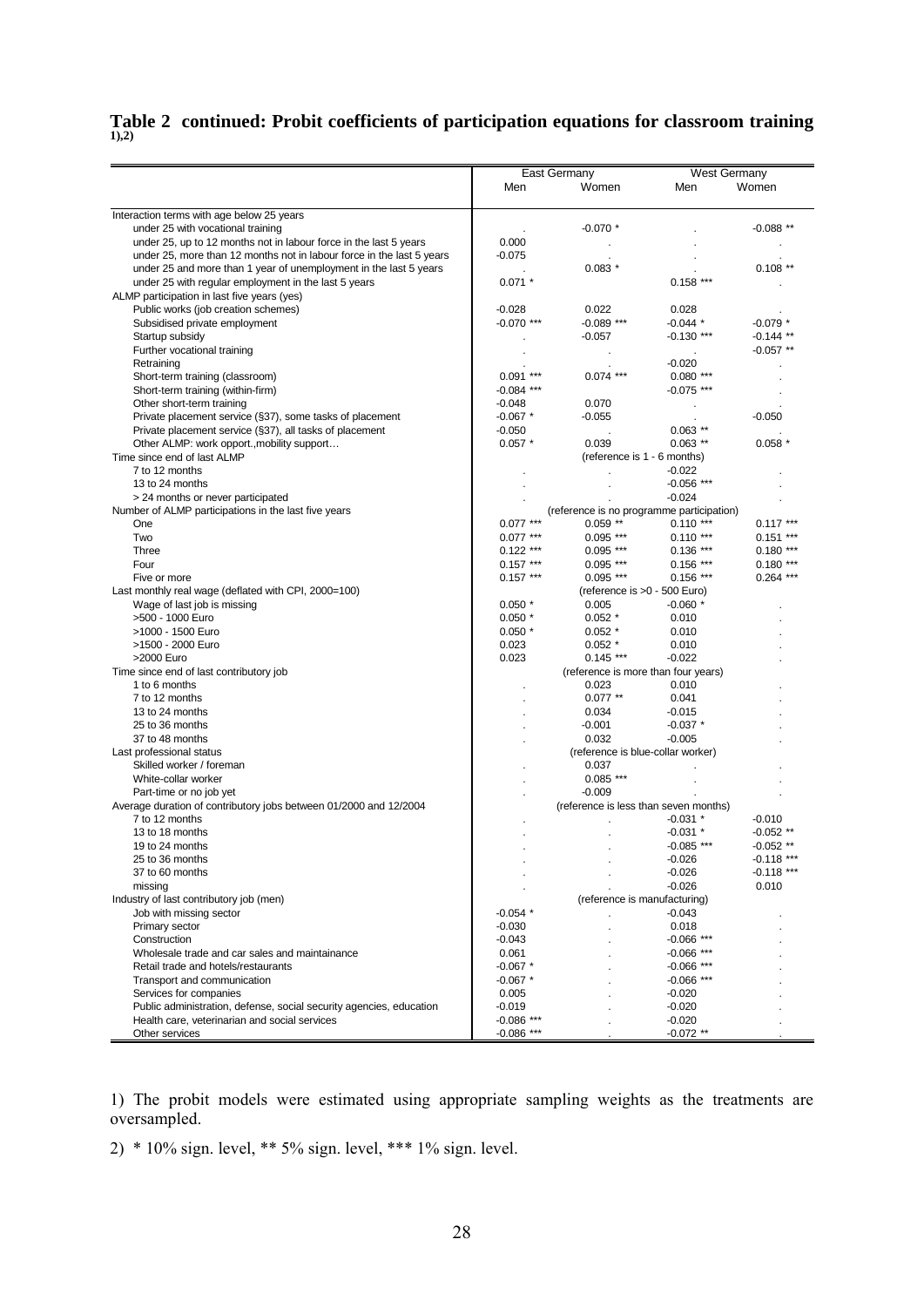# **[Table 2](#page-26-0) continued: Probit coefficients of participation equations for classroom training 1),2)**

|                                                                          |              | <b>East Germany</b>                                                 |              | West Germany |  |
|--------------------------------------------------------------------------|--------------|---------------------------------------------------------------------|--------------|--------------|--|
|                                                                          | Men          | Women                                                               | Men          | Women        |  |
|                                                                          |              |                                                                     |              |              |  |
| Industry of last contributory job (women)                                |              | (reference is primary sector, manufacturing, construction)          |              |              |  |
| Job with missing sector                                                  |              | $-0.033$                                                            |              | $-0.018$     |  |
| Trade, hotels/restaurants, car sales and maintainance                    |              | $-0.033$                                                            |              | $-0.018$     |  |
| Transport and communication                                              |              | $-0.033$                                                            |              | $0.086*$     |  |
| Services for companies                                                   |              | 0.031                                                               |              | $-0.022$     |  |
| Public administration, defense, social security agencies                 |              | $-0.040*$                                                           |              | $-0.073$     |  |
| Education, health care, veterinarian and social services, other services |              | $-0.040*$                                                           |              | $-0.028$     |  |
| Partner information                                                      |              |                                                                     |              |              |  |
| Partner was regularly employed between 01/2000 and 12/2004 for           |              | (reference is no contributory and unsubsidized job)                 |              |              |  |
| 1 to 12 months                                                           | $-0.052$     |                                                                     |              |              |  |
| 13 to 24 months                                                          | $-0.095**$   |                                                                     |              |              |  |
| 25 to 60 months                                                          | $-0.047$     |                                                                     |              |              |  |
| Partner education                                                        |              | (reference is no secondary schooling degree/no vocational training) |              |              |  |
| Secondary school, no vocational training                                 |              | $-0.009$                                                            | 0.027        | 0.030        |  |
| Secondary school, vocational training                                    |              | $-0.061$                                                            | $0.051**$    | 0.030        |  |
| GCSE or A-levels, vocational training or college                         |              | $-0.019$                                                            | $0.051**$    | $-0.012$     |  |
| Partner ID available but partner education is missing                    |              | $-0.019$                                                            | $0.051**$    | $-0.053$     |  |
| Partner ID is missing                                                    |              | $-0.096*$                                                           | $-0.020$     | $-0.110**$   |  |
| Partner's cum. dur. neither empl. nor job-seeker nor unemployment        |              | (reference is zero months)                                          |              |              |  |
| benefit receipt (proxy for out-of-the labour force), 01/2000 to 12/2004  |              |                                                                     |              |              |  |
| 1 to 12 months                                                           |              |                                                                     | 0.013        |              |  |
| 13 to 24 months                                                          |              |                                                                     | $-0.023$     |              |  |
| 31 to 60 months                                                          |              |                                                                     | 0.045        |              |  |
| Regional variables (district level)                                      |              |                                                                     |              |              |  |
| Local unempl. rate in January 2005                                       | $0.004*$     | $0.014***$                                                          | 0.002        | $0.024$ ***  |  |
| %age change local unempl. rate 01/2005-01/2004                           | $0.004$ **   | 0.002                                                               |              | $-0.007$ *** |  |
| Percentage of long-term unemployment in January 2005                     | $-0.009$ *** | $-0.009$ ***                                                        | $-0.001$     | $-0.008$ *** |  |
| %age change long-term unempl. share 01/2005-01/2004                      | $0.008***$   | $0.010***$                                                          |              |              |  |
| Vacancy-unemployment ratio in January 2005                               | $9.919***$   | $6.725***$                                                          |              |              |  |
| %age change of vacancy-unemployment ratio 01/2005-01/2004                | $-0.001$ *** | $-0.001$ ***                                                        | $-0.001$ *** | $-0.001$ *** |  |
| Classification of region (according to Rüb et al., 2007)                 |              | (reference is cities with below average lab. market cond.)          |              |              |  |
|                                                                          |              | /high long-term unemployment)                                       |              |              |  |
| Cities in West Germany with average labour market conditions             |              |                                                                     | $-0.069**$   | $-0.066**$   |  |
| Cities in West Germany with above-average labour market conditions       |              |                                                                     | $0.465***$   | $0.434***$   |  |
| Urban areas in West Germany with average labour market cond.             |              |                                                                     | $0.127***$   | $0.160***$   |  |
| Rural areas in West Germany with average labour market cond.             |              |                                                                     | $0.223$ ***  | $0.238***$   |  |
| Rural areas in East/West Germany with below average conditions           | $0.149***$   | $0.090***$                                                          | $0.331***$   | $0.238***$   |  |
| Rural areas in West Germany, average lab. market cond. or below          |              |                                                                     | $0.331***$   | $0.238***$   |  |
| average cond. and high seasonal dynamics                                 |              |                                                                     |              |              |  |
| Rural areas in West Germany, very favourite lab. market cond.            |              |                                                                     | $0.239***$   | $0.100**$    |  |
| and seasonal dynamices                                                   |              |                                                                     |              |              |  |
| Rural areas in West Germany, very favourite lab. market cond.,           |              |                                                                     | $0.327***$   | $0.292$ ***  |  |
| low long-term unemployment                                               |              |                                                                     |              |              |  |
| Rural areas in East Germany with severe labour market conditions         | $0.149***$   | $0.090***$                                                          |              |              |  |
| Rural areas in East Germany with very severe labour market cond.         | $0.149***$   | $-0.030$                                                            |              |              |  |
| Other                                                                    |              |                                                                     |              |              |  |
| Looking for part-time job                                                |              | $-0.047$                                                            |              | 0.025        |  |
| Constant                                                                 | $-1.387***$  | $-1.699$ ***                                                        | $-1.909$ *** | $-1.903$ *** |  |
| Number of observations                                                   | 69611        | 59356                                                               | 112208       | 76235        |  |
| Log of the Likelihood                                                    | $-7331.1$    | $-6542.8$                                                           | $-10644.0$   | $-7178.6$    |  |
| Pseudo $R^2$                                                             |              |                                                                     |              |              |  |
|                                                                          | 0.0862       | 0.0610                                                              | 0.0706       | 0.0483       |  |

1) The probit models were estimated using appropriate sampling weights as the treatments are oversampled.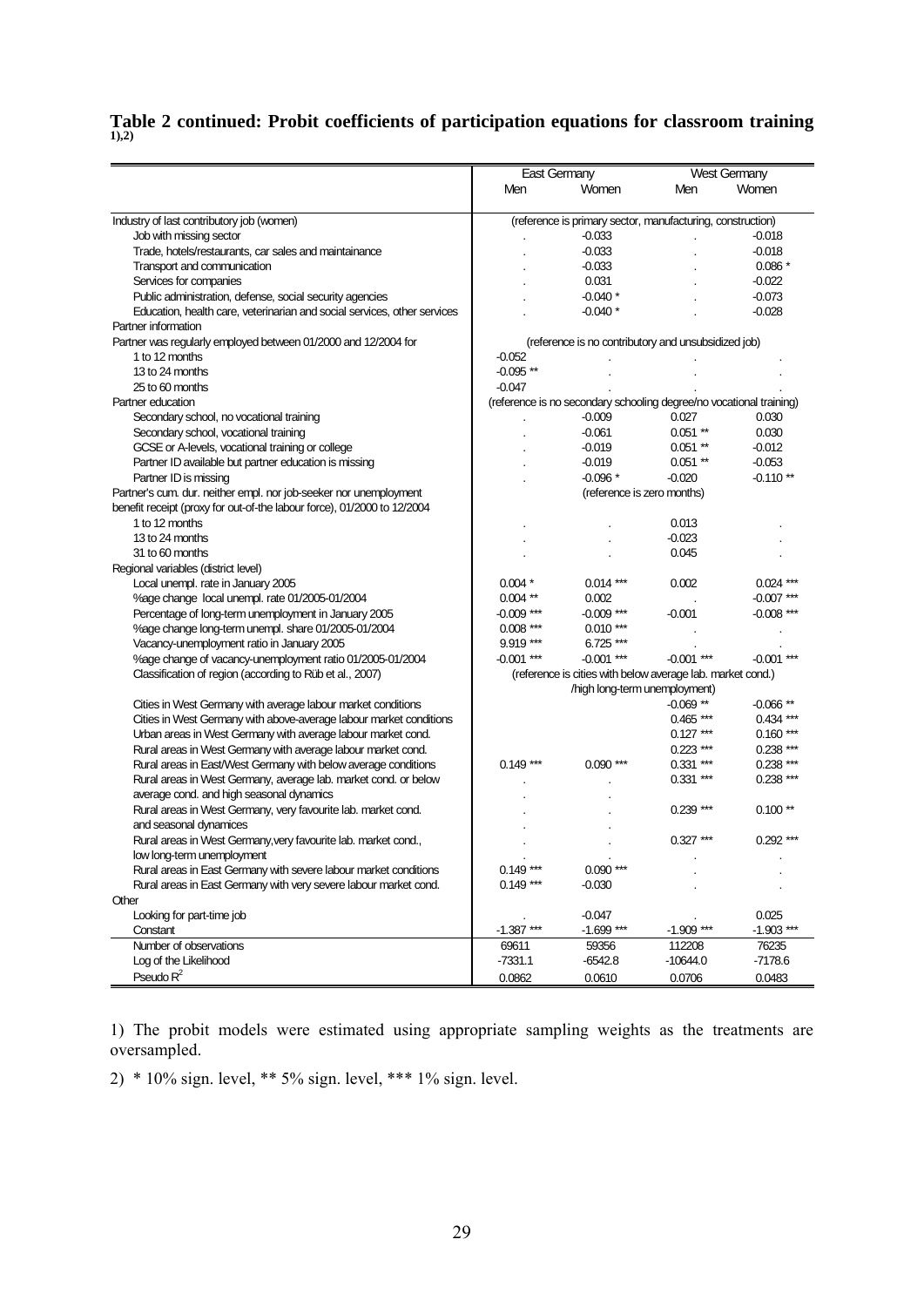|  |  | Table 3: Probit coefficients of participation equations for within company training $^{1,2)}$ |
|--|--|-----------------------------------------------------------------------------------------------|
|  |  |                                                                                               |

<span id="page-29-0"></span>

|                                                                         | <b>East Germany</b> |                                                                     | <b>West Germany</b> |              |
|-------------------------------------------------------------------------|---------------------|---------------------------------------------------------------------|---------------------|--------------|
|                                                                         | Men                 |                                                                     |                     |              |
|                                                                         |                     | Women                                                               | Men                 | Women        |
| Age in years                                                            |                     | (reference is 15-24)                                                |                     |              |
| 25-29                                                                   | $-0.179$ *          | $-0.438$ ***                                                        | $-0.163$ ***        | $-0.211$ *** |
| 30-34                                                                   | $-0.287$ ***        | $-0.563$ ***                                                        | $-0.213$ ***        | $-0.343$ *** |
| 35-39                                                                   | $-0.383$ ***        | $-0.617$ ***                                                        | $-0.292$ ***        | $-0.343$ *** |
| 40-44                                                                   | $-0.450$ ***        | $-0.617$ ***                                                        | $-0.373$ ***        | $-0.427$ *** |
| 45-49                                                                   | $-0.538$ ***        | $-0.739$ ***                                                        | $-0.428$ ***        | $-0.500$ *** |
| 50-57                                                                   | $-0.687$ ***        | $-0.929$ ***                                                        | $-0.622$ ***        | $-0.792$ *** |
| Health status                                                           |                     | (reference is no impairment)                                        |                     |              |
| Impairment of health                                                    | $-0.059$ *          | $-0.045$                                                            | $-0.057$ **         |              |
| <b>Disability</b>                                                       | 0.066               | $-0.050$                                                            | $0.087**$           | 0.063        |
| Foreigners                                                              | $-0.153$ ***        | $-0.077$                                                            | $-0.059$ ***        | $-0.063$ *   |
| German with migration background                                        | $-0.091$            | 0.014                                                               | $-0.024$            | $-0.143$ **  |
| Partner and children                                                    |                     | (reference is no child, partner)                                    |                     |              |
| No partner                                                              | $-0.047$            | $-0.003$                                                            | $-0.002$            | 0.133        |
| One child                                                               | $0.057$ *           | 0.005                                                               | 0.023               | $-0.017$     |
| Two children                                                            | $0.068*$            | 0.035                                                               | $-0.005$            | 0.037        |
| Three and more children                                                 | $-0.050$            | $-0.024$                                                            | 0.010               | 0.006        |
| Education                                                               |                     | (reference is no secondary schooling degree/no vocational training) |                     |              |
| Secondary school, no vocational training                                | $0.141***$          | $0.248$ ***                                                         | $0.111***$          | $0.175$ ***  |
| Secondary school, vocational training                                   | $0.221$ ***         | $0.353$ ***                                                         | $0.218$ ***         | $0.353$ ***  |
| GCSE, no vocational education                                           | $0.221$ ***         | $0.445***$                                                          | $0.161***$          | $0.353$ ***  |
| GCSE, vocational education                                              | $0.329$ ***         | $0.489***$                                                          | $0.309$ ***         | $0.459***$   |
| A-levels, vocational education or college                               | $0.329***$          | $0.537***$                                                          | $0.262$ ***         | $0.524$ ***  |
| Cumulated duration of unempl., 02/2004 to 01/2005                       |                     | (reference is one to six months)                                    |                     |              |
| 7 to 9 months                                                           | $-0.011$            |                                                                     | $0.046*$            |              |
| 10 to 12 months                                                         | $-0.064$ **         |                                                                     | $-0.013$            |              |
| Cumulated duration of unempl., 02/2000 to 01/2004                       |                     | (reference is zero months)                                          |                     |              |
| 1 to 6 months                                                           | $-0.013$            | 0.004                                                               | 0.058               | 0.051        |
| 7 to 12 months                                                          | $-0.052$            | $-0.056$                                                            | $-0.044$            | 0.051        |
| 13 to 18 months                                                         | $-0.110*$           | $-0.056$                                                            | $-0.044$            | $-0.030$     |
| 19 to 24 months                                                         | $-0.110*$           | $-0.175$ ***                                                        | $-0.113$ ***        | $-0.030$     |
| 25 to 30 months                                                         | $-0.203$ ***        | $-0.175$ ***                                                        | $-0.113$ ***        | $-0.030$     |
| 31 to 36 months                                                         | $-0.203$ ***        | $-0.175$ ***                                                        | $-0.190$ ***        | $-0.030$     |
| 37 to 48 months                                                         | $-0.203$ ***        | $-0.175$ ***                                                        | $-0.252$ ***        | $-0.241$ *** |
| Cum. dur. neither empl. nor job-seeker nor unemployment benefit receipt |                     | (reference is zero months)                                          |                     |              |
| (proxy for out-of-the labour force), 01/2000 to 12/2004                 |                     |                                                                     |                     |              |
| 1 to 12 months                                                          |                     | $-0.030$                                                            |                     |              |
| 12 to 30 months                                                         |                     | $-0.109$ **                                                         |                     | $-0.053$     |
| 31 to 60 months                                                         |                     | $-0.155$ **                                                         |                     | -0.096 **    |
| Cum. dur. of UI receipt, 02/2000 to 01/2005                             |                     | (reference is zero months)                                          |                     |              |
| 1 to 3 months                                                           | 0.049               |                                                                     | $0.138***$          |              |
| 4 to 12 months                                                          | $0.093$ **          |                                                                     | $0.138***$          |              |
| 13 to 18 months                                                         | $0.093$ **          |                                                                     | $0.169$ ***         |              |
| > 18 months                                                             | $0.145$ ***         |                                                                     | $0.169$ ***         |              |
| Cum. dur. of UA receipt, 02/2000 to 01/2005                             |                     | (reference is zero months)                                          |                     |              |
| 1 to 6 months                                                           | 0.054               | $-0.051$                                                            | $0.078$ **          | $0.066*$     |
| 7 to 12 months                                                          | 0.000               | $-0.051$                                                            | $0.078$ **          | $-0.009$     |
| 13 to 24 months                                                         | 0.000               | $-0.051$                                                            | 0.012               | $-0.009$     |
| 25 to 30 months                                                         | $-0.077$            | $-0.051$                                                            | 0.012               | $-0.009$     |
| 31 to 36 months                                                         | $-0.077$            | $-0.051$                                                            | $-0.043$            | $-0.009$     |
| 37 to 42 months                                                         | $-0.077$            | $-0.219$ ***                                                        | $-0.043$            | -0.009       |
| 43 to 60 months                                                         | $-0.193$ ***        | $-0.219$ ***                                                        | $-0.002$            | $-0.009$     |
| Cumulated dur. of regular employment, 01/2000 to 12/2004                |                     | (reference is zero months)                                          |                     |              |
| 1 to 6 months                                                           | 0.031               | $0.080*$                                                            | $-0.014$            | $-0.016$     |
| 7 to 12 months                                                          | $0.095$ **          | $0.080*$                                                            | $-0.014$            | 0.001        |
| 13 to 18 months                                                         | $0.095$ **          | $0.137**$                                                           | $-0.014$            | 0.006        |
| 19 to 24 months                                                         | $0.171***$          | $0.208$ ***                                                         | 0.020               | $-0.034$     |
| 25 to 30 months                                                         | $0.171***$          | $0.273$ ***                                                         | 0.020               | $-0.038$     |
| 31 to 36 months                                                         | $0.171***$          | $0.273$ ***                                                         | 0.020               | $-0.001$     |
| 37 to 42 months                                                         | $0.171***$          | $0.273$ ***                                                         | 0.082               | 0.011        |
| 43 to 60 months                                                         | $0.171***$          | $0.335$ ***                                                         | 0.082               | 0.007        |

1) The probit models were estimated using appropriate sampling weights as the treatments are oversampled.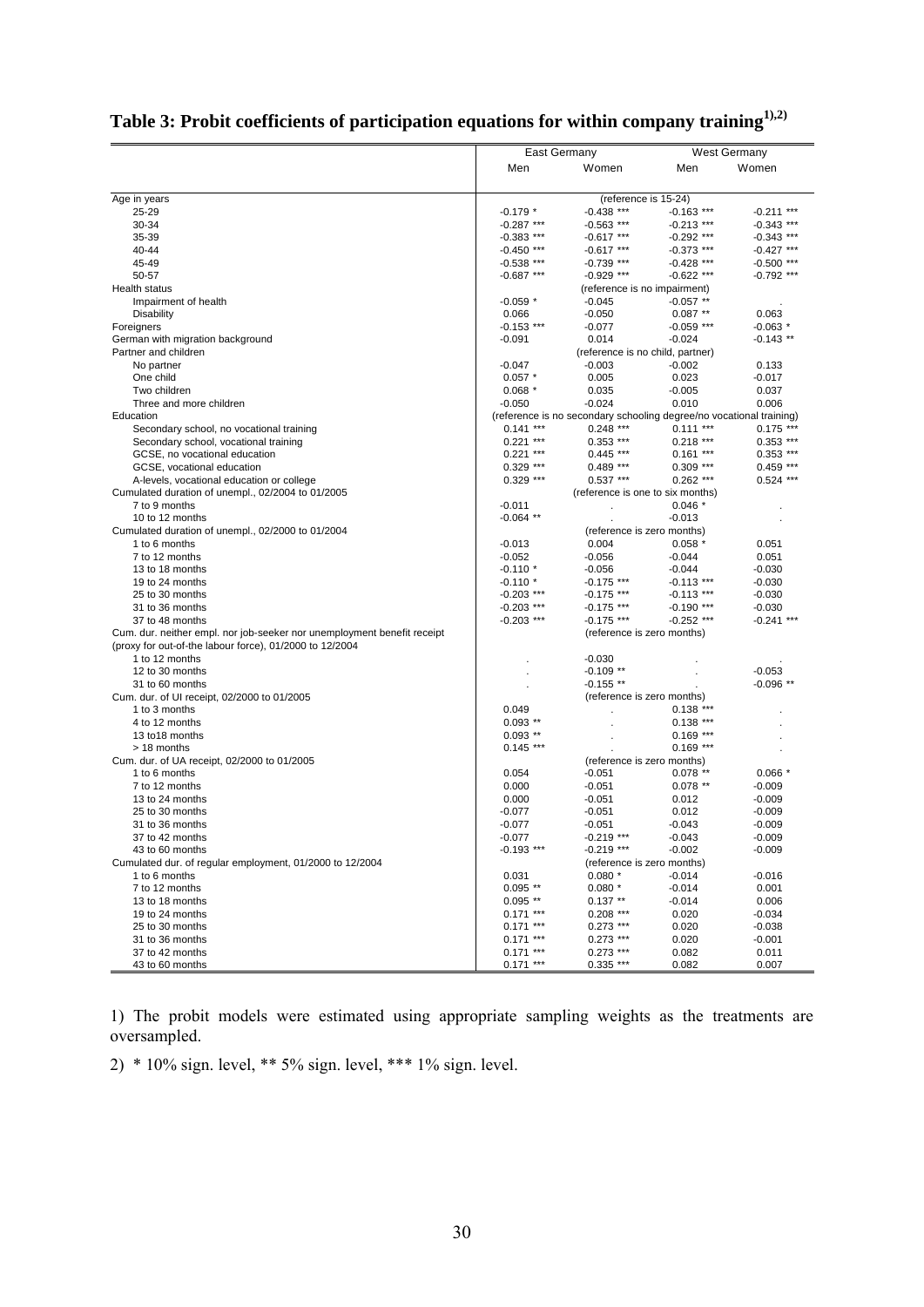#### [Table 3](#page-29-0) **continued: Probit coefficients of participation equations for within company training1),2)**

|                                                                       |              | East Germany                                               |              | <b>West Germany</b> |
|-----------------------------------------------------------------------|--------------|------------------------------------------------------------|--------------|---------------------|
|                                                                       | Men          | Women                                                      | Men          | Women               |
|                                                                       |              |                                                            |              |                     |
| Interaction terms with age                                            |              |                                                            |              |                     |
| under 25 with vocational training                                     | $-0.100*$    | $-0.220$ ***                                               |              |                     |
| under 25, up to 12 months not in labour force in the last 5 years     | 0.053        |                                                            |              |                     |
| under 25, more than 12 months not in labour force in the last 5 years | $-0.071$     |                                                            |              |                     |
| under 25 and more than 1 year of unemployment in the last 5 years     |              | $-0.145$ *                                                 |              |                     |
| under 25, up to 12 months regular employment in the last 5 years      |              | $-0.045$                                                   |              |                     |
| under 25, more than 12 months regular employment in the last 5 years  |              | $-0.198*$                                                  |              |                     |
| ALMP participation in last five years (yes)                           |              |                                                            |              |                     |
| Public works (job creation schemes)                                   | $-0.048$ *   | $0.079*$                                                   | $-0.041$     |                     |
| Subsidised private employment                                         | 0.035        | $0.121***$                                                 | 0.026        |                     |
| Further vocational training                                           | $0.120***$   | $0.108***$                                                 | $0.095$ ***  | $0.120***$          |
| Retraining                                                            | $0.130***$   | $0.157***$                                                 | $0.131***$   | $0.223$ ***         |
| Short-term training (classroom)                                       | $-0.099$ *** |                                                            | $-0.101***$  | $-0.084$ ***        |
| Short-term training (within-firm)                                     | $0.391***$   | $0.467***$                                                 | $0.344$ ***  | $0.350$ ***         |
| Other short-term training                                             |              | $-0.077$                                                   |              | $-0.066$            |
| Private placement service (§37), some tasks of placement              | $-0.051$     |                                                            |              | $-0.096*$           |
| Private placement service (§37), all tasks of placement               | $-0.061$     |                                                            |              |                     |
| Other ALMP: work opport., startup schemes, mobility support           | $-0.057$     |                                                            |              | 0.046               |
| Time since end of last ALMP                                           |              | (reference is 1 - 6 months)                                |              |                     |
| 7 to 12 months                                                        | $0.214***$   | $0.116***$                                                 | $0.183$ ***  | 0.236 ***           |
| 13 to 24 months                                                       | $0.128$ ***  | $0.066*$                                                   | $0.115***$   | $0.114***$          |
| > 24 months or never participated                                     | $0.077$ **   | 0.008                                                      | 0.039        | $0.082*$            |
| Last monthly real wage (deflated with CPI, 2000=100)                  |              | (reference is >0 - 500 Euro)                               |              |                     |
| Wage of last job is missing                                           | $-0.058$     | 0.010                                                      | 0.006        | $-0.081$            |
| >500 - 1000 Euro                                                      | $-0.058$     | 0.010                                                      | 0.006        | $-0.025$            |
| >1000 - 1500 Euro                                                     | $-0.002$     | 0.058                                                      | 0.035        | 0.025               |
| >1500 - 2000 Euro                                                     | $-0.002$     | $0.142**$                                                  | $0.073*$     | 0.025               |
| >2000 Euro                                                            | 0.076        | 0.073                                                      | $0.073*$     | 0.025               |
| Time since end of last contributory job                               |              | (reference is more than four years)                        |              |                     |
| 1 to 6 months                                                         |              | $-0.014$                                                   | $0.202$ ***  | $0.173$ ***         |
| 7 to 12 months                                                        |              | 0.044                                                      | $0.166$ ***  | $0.133**$           |
| 13 to 24 months                                                       |              | -0.057                                                     | $0.110***$   | 0.055               |
| 25 to 36 months                                                       |              | $-0.057$                                                   | $0.071$ *    | 0.001               |
| 37 to 48 months                                                       |              | $-0.057$                                                   | $0.071$ *    | 0.021               |
| Last professional status                                              |              | (reference is blue-collar worker)                          |              |                     |
| Skilled worker / foreman                                              | $0.040*$     | 0.033                                                      | $0.051***$   |                     |
| White-collar worker                                                   | $0.040*$     | $0.129$ ***                                                | $0.051***$   |                     |
| Part-time work                                                        | $-0.031$     | 0.020                                                      | $-0.025$     |                     |
| Part-time or no job yet                                               | $-0.031$     | $-0.039$                                                   | 0.051        |                     |
| Average duration of contributory jobs between 01/2000 and 12/2004     |              | (reference is less than seven months)                      |              |                     |
| 7 to 12 months                                                        | $-0.088$ *** | $-0.020$                                                   | $-0.065$ *** |                     |
| 13 to 18 months                                                       | $-0.132$ *** | $-0.121$ ***                                               | $-0.104$ *** |                     |
| 19 to 24 months                                                       | $-0.132$ *** | $-0.121$ ***                                               | $-0.131$ *** |                     |
| 25 to 36 months                                                       | $-0.238$ *** | $-0.121$ ***                                               | $-0.220$ *** |                     |
| 37 to 60 months                                                       | $-0.238$ *** | $-0.121$ ***                                               | $-0.220$ *** |                     |
| missing                                                               | $-0.071$     | $-0.016$                                                   | $-0.044$     |                     |
| Industry of last contributory job                                     |              | (reference is primary sector, manufacturing, construction) |              |                     |
| Job with missing sector                                               | $-0.025$     | $-0.046$                                                   | $-0.108*$    | $-0.027$            |
| Wholesale trade and car sales and maintainance                        | $0.144$ ***  | $0.122*$                                                   | 0.039        | $0.063*$            |
| Retail trade and hotels/restaurants                                   | $0.074*$     | 0.024                                                      | $-0.020$     | $0.063*$            |
| Transport and communication                                           | $0.215$ ***  | 0.024                                                      | 0.030        | $0.063*$            |
| Services for companies                                                | $-0.006$     | 0.024                                                      | $-0.062$ *** | $-0.010$            |
| Public administration, defense, social security agencies              | $-0.006$     | $-0.083*$                                                  | $-0.045$     | $-0.010$            |
| Education, health care, veterinarian and social services              | $-0.068**$   | $-0.083*$                                                  | $-0.101$ *** | $-0.010$            |
| Other services                                                        | $-0.068**$   | $-0.003$                                                   | $-0.026$     | 0.020               |

1) The probit models were estimated using appropriate sampling weights as the treatments are oversampled.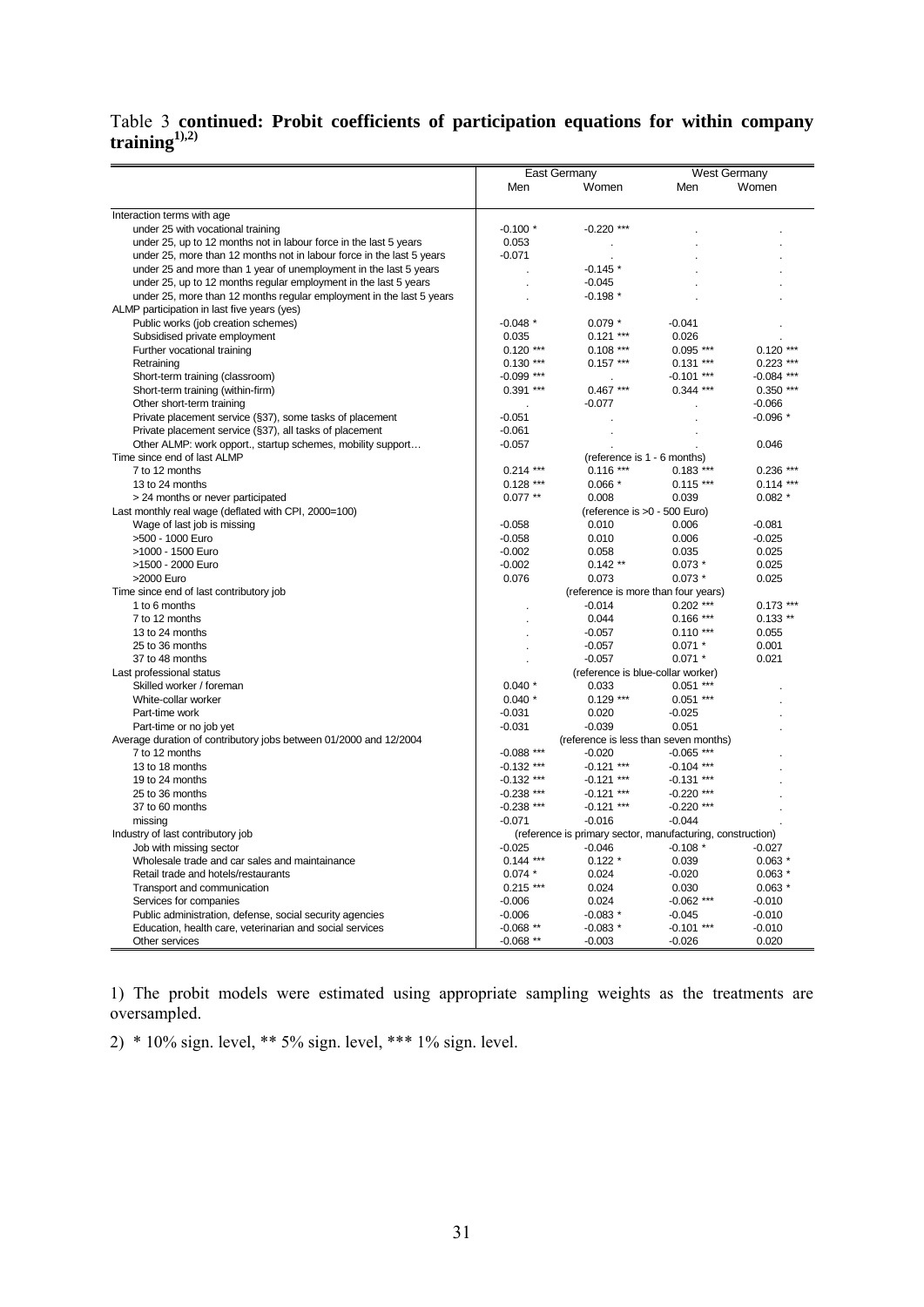## **[Table 3](#page-29-0) continued: Probit coefficients of participation equations for within company training1),2)**

|                                                                    | East Germany |                                                                     |              | <b>West Germany</b> |
|--------------------------------------------------------------------|--------------|---------------------------------------------------------------------|--------------|---------------------|
|                                                                    | Men          | Women                                                               | Men          | Women               |
| Partner information                                                |              |                                                                     |              |                     |
| Partner was regularly employed between 01/2000 and 12/2004 for     |              | (reference is no contributory and unsubsidized job)                 |              |                     |
| 1 to 12 months                                                     | 0.039        | 0.036                                                               | 0.039        | $0.120*$            |
| 13 to 24 months                                                    | 0.039        | 0.036                                                               | $-0.018$     | 0.030               |
| 25 months and more                                                 | $0.104$ **   | $0.166***$                                                          | $0.089***$   | $0.100*$            |
| Partner education                                                  |              | (reference is no secondary schooling degree/no vocational training) |              |                     |
| Secondary school, no vocational training                           | 0.005        |                                                                     | $-0.008$     | $-0.002$            |
| Secondary school, vocational training                              | 0.005        |                                                                     | 0.071        | 0.080               |
|                                                                    | 0.058        |                                                                     | 0.030        | $0.160*$            |
| GCSE or A-levels, vocational training or college                   | $-0.054$     |                                                                     | 0.030        | $-0.002$            |
| Partner ID available but partner education is missing              |              |                                                                     |              |                     |
| Partner's ID is missing                                            | 0.037        |                                                                     | 0.030        | $-0.002$            |
| Partner was unemployed between 01/2000 to 12/2004 for              |              | (reference is zero months)                                          |              |                     |
| 1 to 12 months                                                     | 0.007        | $-0.068$                                                            |              | $-0.044$            |
| More than one year                                                 | $-0.041$     | $-0.150$ ***                                                        |              | $-0.173*$           |
| Partner not empl. or job-seeker for some time in the last 5 years  |              | 0.052                                                               |              |                     |
| Regional variables (district level)                                |              |                                                                     |              |                     |
| Local unempl. Rate in January 2005                                 | $-0.014$ *** |                                                                     | $0.013***$   | $0.018***$          |
| %age change local unempl. rate 01/2005-01/2004                     | $-0.009$ *** |                                                                     | $-0.007$ *** | $-0.008***$         |
| Percentage of long-term unemployment in January 2005               | 0.002        | $0.005***$                                                          | $0.003***$   | 0.002               |
| %age change long-term unempl. share 01/2005-01/2004                |              | 4.664***                                                            | $-0.339$     |                     |
| Vacancy-unemployment ratio in January 2005                         |              | 0.000                                                               |              |                     |
| %age change of vacancy-unemployment ratio 01/2005-01/2004          |              |                                                                     |              | $-0.003*$           |
| Classification of region (according to Rüb et al., 2007)           |              | (reference is cities with below average lab. market cond.           |              |                     |
|                                                                    |              | /high long-term unemployment)                                       |              |                     |
| Cities in West Germany with average labour market conditions       |              |                                                                     | $-0.123$ *** | $-0.086*$           |
| Cities in West Germany with above-average labour market conditions |              |                                                                     | $0.146***$   | $0.200***$          |
| Urban areas in West Germany with average labour market cond.       |              |                                                                     | $0.105***$   | 0.064               |
| Rural areas in West Germany with average labour market cond.       |              |                                                                     | $0.232***$   | $0.239***$          |
| Rural areas in East/West Germany with below average conditions     | 0.036        | $0.106***$                                                          | $0.232***$   | $0.239***$          |
| Rural areas in West Germany, average lab. market cond. or below    |              |                                                                     | $0.113**$    | $0.168**$           |
| average cond. and high seasonal dynamics                           |              |                                                                     |              |                     |
| Rural areas in West Germany, very favourite lab. market cond.      |              |                                                                     | $0.178***$   | $0.168**$           |
| and seasonal dynamics                                              |              |                                                                     |              |                     |
| Rural areas in West Germany, very favourite lab. market cond.,     |              |                                                                     | $0.178***$   | $0.288***$          |
| low long-term unemployment                                         |              |                                                                     |              |                     |
|                                                                    |              |                                                                     |              |                     |
| Rural areas in East Germany with severe labour market conditions   | $0.160***$   | $0.106***$                                                          |              |                     |
| Rural areas in East Germany with very severe labour market cond.   | $0.228$ ***  | 0.037                                                               |              |                     |
| Other                                                              |              |                                                                     |              | $-0.168$ ***        |
| Looking for part-time job                                          |              | $-0.121$ **                                                         |              |                     |
| Constant                                                           | $-1.586$ *** | $-2.318***$                                                         | $-2.426$ *** | $-2.632$ ***        |
| Number of observations                                             | 65087        | 54748                                                               | 106720       | 71158               |
| Log of the Likelihood                                              | $-3318.1$    | $-2284.2$                                                           | $-5579.5$    | $-2255.9$           |
| Pseudo $R^2$                                                       | 0.1200       | 0.1212                                                              | 0.1064       | 0.1261              |

1) The probit models were estimated using appropriate sampling weights as the treatments are oversampled.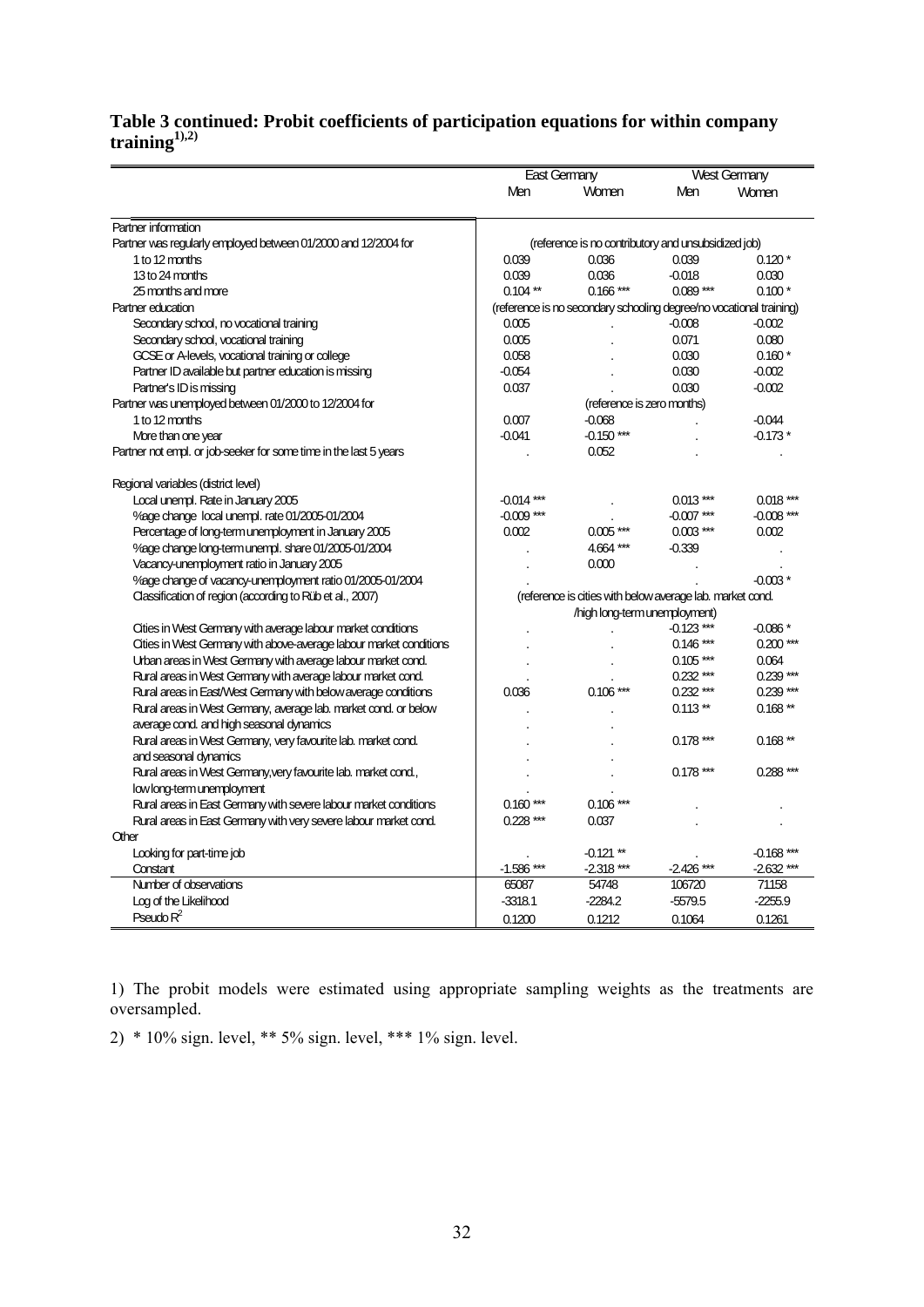|                                 | East Germany |       |                            |       | <b>West Germany</b> |          |          |          |
|---------------------------------|--------------|-------|----------------------------|-------|---------------------|----------|----------|----------|
|                                 | Men          |       | Women                      |       | Men                 |          |          | Women    |
|                                 | before       | after | before                     | after | before              | after    | before   | after    |
|                                 | matching     |       | matching matching matching |       | matching            | matching | matching | matching |
| <b>Total sample</b>             | 11.8         | 0.6   | 8.1                        | 0.6   | 9.8                 | 0.4      | 7.4      | 0.7      |
| Age                             |              |       |                            |       |                     |          |          |          |
| 15-24                           | 6.3          | 1.1   | 9.7                        | 1.3   | 9.0                 | 0.9      | 11.5     | 1.5      |
| 25-34                           | 5.9          | 0.9   | 5.6                        | 1.0   | 5.6                 | 0.7      | 6.9      | 1.0      |
| 35-49                           | 5.0          | 1.0   | 4.7                        | 0.8   | 5.5                 | 0.7      | 5.6      | 0.9      |
| 50-57                           | 7.1          | 1.9   | 8.9                        | 1.6   | 8.8                 | 1.4      | 10.0     | 2.1      |
| Nationality                     |              |       |                            |       |                     |          |          |          |
| Germans                         | 12.9         | 0.6   | 8.6                        | 0.6   | 9.5                 | 0.5      | 6.2      | 0.7      |
| Foreigners/migrants             | 9.1          | 1.5   | 9.2                        | 2.1   | 11.4                | 0.8      | 8.8      | 1.7      |
| Qualification                   |              |       |                            |       |                     |          |          |          |
| No qualification                | 13.9         | 0.8   | 9.0                        | 1.3   | 10.9                | 0.6      | 8.1      | 0.7      |
| Apprenticeship/voc. train.      | 9.8          | 0.7   | 8.2                        | 0.6   | 8.2                 | 0.5      | 6.6      | 0.8      |
| Higher                          | 9.1          | 2.8   | 7.9                        | 2.1   | 10.8                | 2.3      | 11.0     | 2.9      |
| Unemployment rate <sup>1)</sup> |              |       |                            |       |                     |          |          |          |
| Low                             | 12.4         | 1.3   | 11.2                       | 1.2   | 10.4                | 0.8      | 8.6      | 0.9      |
| Intermediate                    | 10.9         | 1.0   | 7.8                        | 0.9   | 9.1                 | 0.7      | 7.0      | 1.1      |
| High                            | 12.2         | 0.9   | 10.6                       | 0.8   | 9.0                 | 0.7      | 7.2      | 1.1      |
| Family status/children          |              |       |                            |       |                     |          |          |          |
| Childless single                | 12.4         | 1.2   | 13.3                       | 1.7   | 11.1                | 0.9      | 10.3     | 1.4      |
| Lone parent                     |              |       | 4.9                        | 1.1   |                     |          | 5.9      | 1.8      |
| Childless couple                | 12.2         | 1.8   | 10.7                       | 2.0   | 9.2                 | 1.1      | 10.0     | 3.1      |
| Couple with children            | 7.2          | 1.3   | 6.0                        | 2.3   | 7.6                 | 1.0      | 6.1      | 1.2      |
| Last regular job in             |              |       |                            |       |                     |          |          |          |
| 2004                            | 12.5         | 1.3   | 12.3                       | 1.5   | 9.3                 | 0.9      | 10.4     | 1.3      |
| 2001 to 2003                    | 9.3          | 0.8   | 7.5                        | 1.0   | 8.2                 | 0.6      | 7.3      | 0.9      |
| Before 2001 or never            | 14.0         | 2.0   | 8.7                        | 1.3   | 13.3                | 0.9      | 8.2      | 1.8      |

<span id="page-32-0"></span>Table 4: Classroom training – standardised absolute bias<sup>2),3)</sup>

1) Unemployment rate in January 2005: low East G. "<=21.5%", low West G. "<=11%", intermediate East G. "21.5-23%", intermediate West G. "11-14%", high East G. ">23%", high West G. ">14%".

2) Results from nearest neighbour matching with replacement (5 neighbours).

3) Unweighted average of the standardised absolute bias of the covariates,

 $100 \cdot (\overline{X}_{\text{real}} - \overline{X}_{\text{controls}}) / \sqrt{0.5 \cdot [V_{\text{real}}(X) + V_{\text{controls}}(X)]}$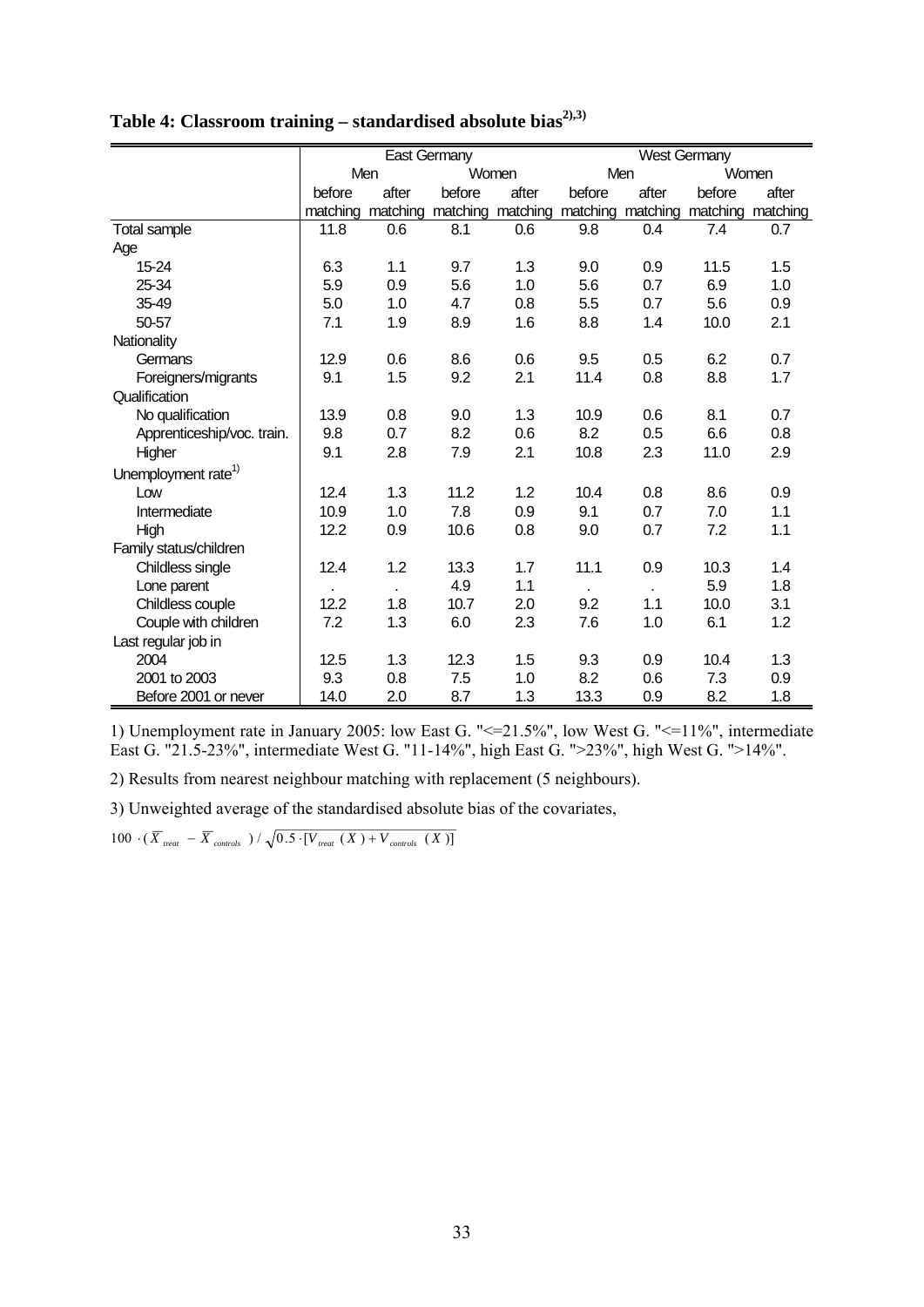|                                 |          |       | East Germany |                            | <b>West Germany</b> |          |          |          |
|---------------------------------|----------|-------|--------------|----------------------------|---------------------|----------|----------|----------|
|                                 |          | Men   |              | Women                      | Men                 |          |          | Women    |
|                                 | before   | after | before       | after                      | before              | after    | before   | after    |
|                                 | matching |       |              | matching matching matching | matching            | matching | matching | matching |
| <b>Total sample</b>             | 15.7     | 0.9   | 15.8         | 0.9                        | 13.7                | 0.6      | 16.0     | 1.0      |
| Age                             |          |       |              |                            |                     |          |          |          |
| 15-24                           | 15.6     | 2.0   | 17.4         | 2.7                        | 14.9                | 2.5      | 26.4     | 1.7      |
| 25-34                           | 15.7     | 1.3   | 14.8         | 1.5                        | 12.9                | 0.8      | 19.3     | 1.9      |
| 35-49                           | 18.2     | 1.3   | 18.0         | 1.4                        | 14.2                | 0.9      | 16.4     | 1.7      |
| 50-57                           | 22.7     | 2.1   | 20.8         | 2.8                        | 21.2                | 2.8      |          |          |
| Nationality                     |          |       |              |                            |                     |          |          |          |
| Germans                         | 16.6     | 0.8   | 16.1         | 0.9                        | 14.6                | 0.7      | 15.1     | 1.1      |
| Foreigners/migrants             | 0.0      | 0.0   | 0.0          | 0.0                        | 14.2                | 0.9      | 21.6     | 2.0      |
| Qualification                   |          |       |              |                            |                     |          |          |          |
| No qualification                | 17.9     | 1.9   | 19.4         | 2.9                        | 14.1                | 0.9      | 19.8     | 1.5      |
| Apprenticeship/voc. train.      | 16.8     | 0.8   | 14.7         | 1.1                        | 14.0                | 0.7      | 15.5     | 1.3      |
| Higher                          |          |       |              |                            | 18.2                | 2.3      | 17.8     | 3.3      |
| Unemployment rate <sup>1)</sup> |          |       |              |                            |                     |          |          |          |
| Low                             | 15.7     | 1.3   | 19.7         | 1.9                        | 13.1                | 1.1      | 20.0     | 1.2      |
| Intermediate                    | 17.9     | 1.1   | 15.7         | 1.4                        | 13.8                | 1.0      | 18.5     | 1.4      |
| High                            | 16.9     | 1.2   | 18.4         | 1.6                        | 17.8                | 1.1      | 18.3     | 1.6      |
| Family status/children          |          |       |              |                            |                     |          |          |          |
| Childless single                | 16.5     | 1.1   | 19.5         | 2.8                        | 14.5                | 0.7      | 20.0     | 1.2      |
| Lone parent                     |          |       | 16.7         | 1.8                        |                     |          | 15.3     | 1.8      |
| Childless couple                | 18.3     | 1.9   | 22.6         | 3.6                        | 14.8                | 1.2      | 25.0     | 3.1      |
| Couple with children            | 16.6     | 1.6   | 17.0         | 1.6                        | 15.0                | 1.2      | 19.8     | 3.5      |
| Last regular job in             |          |       |              |                            |                     |          |          |          |
| 2004                            | 11.6     | 1.6   | 14.7         | 1.4                        | 12.7                | 0.8      | 16.4     | 1.6      |
| 2001 to 2003                    | 11.6     | 1.1   | 13.5         | 1.3                        | 9.8                 | 0.9      | 14.1     | 1.2      |
| Before 2001 or never            | 15.4     | 1.3   | 15.2         | 2.5                        | 16.3                | 1.5      | 18.6     | 2.1      |

<span id="page-33-0"></span>Table 5: Within company training – standardised absolute bias<sup>2),3)</sup>

1) Unemployment rate in January 2005: low East G. "<=21.5%", low West G. "<=11%", intermediate East G. "21.5-23%", intermediate West G. "11-14%", high East G. ">23%", high West G. ">14%".

2) Results from nearest neighbour matching with replacement (5 neighbours).

3) Unweighted average of the standardised absolute bias of the covariates,

 $100 \cdot (\overline{X}_{\text{real}} - \overline{X}_{\text{controls}}) / \sqrt{0.5 \cdot [V_{\text{real}}(X) + V_{\text{controls}}(X)]}$ .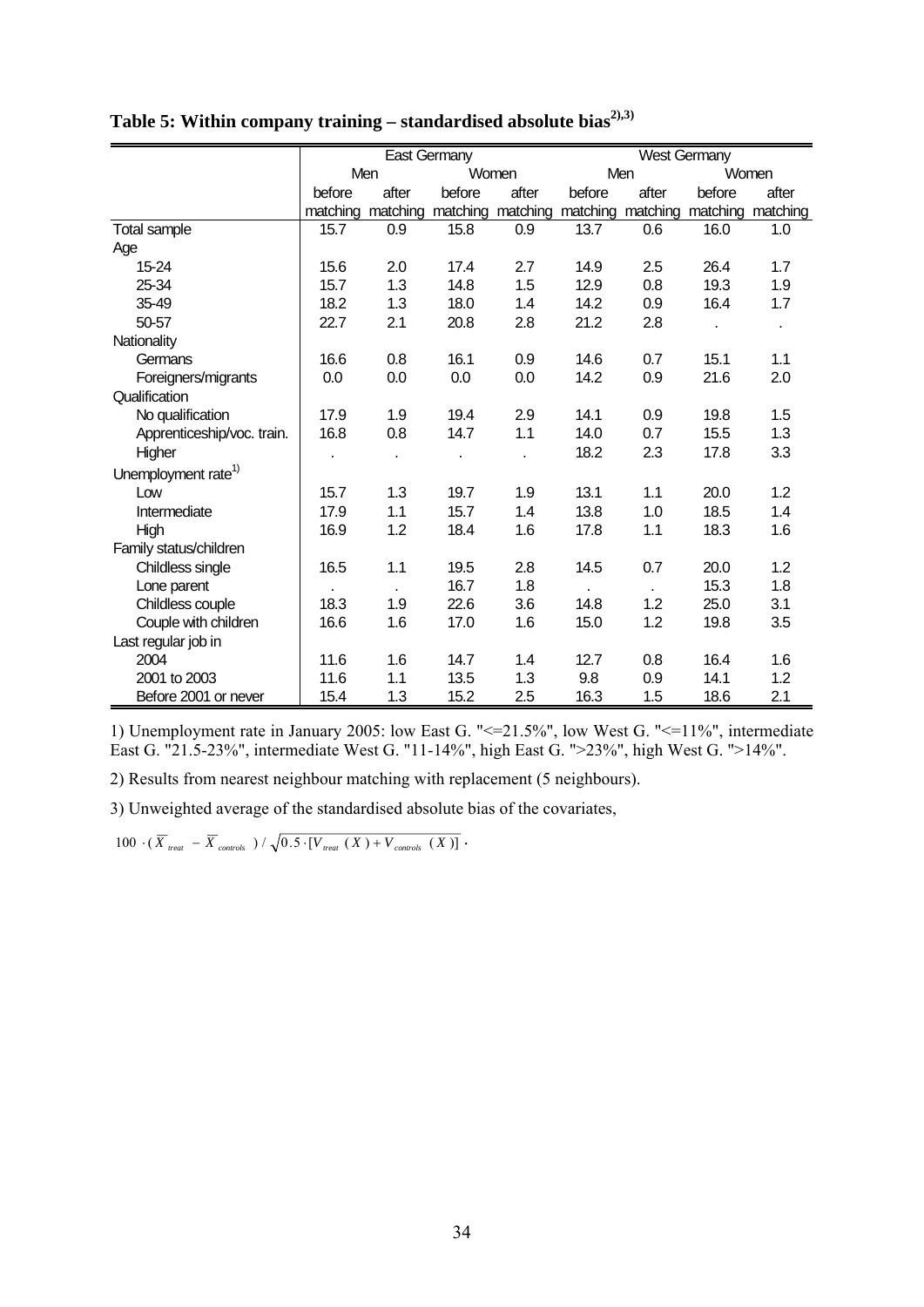| $H0$ : no difference between<br>treated and controls<br>Averages<br>All<br>after<br>Control variables<br>Matched<br>Matched<br>before<br>controls<br>controls<br>matching<br>treated<br>Age in years<br>25-29<br>0.216<br>0.000<br>0.212<br>0.113<br>0.677<br>30-34<br>0.109<br>0.144<br>0.766<br>0.142<br>0.000<br>0.926<br>35-39<br>0.140<br>0.142<br>0.141<br>0.672<br>40-44<br>0.138<br>0.175<br>0.133<br>0.000<br>0.623<br>0.092<br>0.095<br>0.000<br>0.753<br>45-49<br>0.158<br>0.073<br>0.219<br>0.071<br>0.000<br>0.737<br>50-57<br><b>Health status</b><br>0.082<br>0.000<br>Impairment of health<br>0.141<br>0.088<br>0.413<br>0.023<br>0.032<br>0.023<br>0.934<br><b>Disability</b><br>0.004<br>0.031<br>0.073<br>Foreigners<br>0.030<br>0.000<br>0.897<br>0.015<br>0.023<br>0.016<br>0.003<br>0.751<br>German with migration background<br>Partner and children<br>0.575<br>0.590<br>0.573<br>0.090<br>0.865<br>No partner<br>0.000<br>One child<br>0.160<br>0.133<br>0.161<br>0.850<br>Two children<br>0.905<br>0.092<br>0.080<br>0.093<br>0.014<br>Three and more children<br>0.025<br>0.849<br>0.040<br>0.025<br>0.000<br>Education<br>0.081<br>0.118<br>0.088<br>0.000<br>0.298<br>Secondary school, no vocational training<br>0.396<br>0.855<br>Sec. school, voc. educ./GCSE, no voc. educ.<br>0.340<br>0.347<br>0.342<br>GSCE or A-levels with vocational education, college<br>0.533<br>0.401<br>0.528<br>0.000<br>0.677<br>Cumulated duration of unempl., 02/2004 to 01/2005<br>7 to 9 months<br>0.226<br>0.223<br>0.144<br>0.000<br>0.762<br>0.571<br>0.892<br>10 to 12 months<br>0.705<br>0.570<br>0.000<br>Cumulated duration of unempl., 02/2000 to 01/2004<br>1 to 6 months<br>0.118<br>0.069<br>0.121<br>0.000<br>0.708<br>7 to 12 months<br>0.176<br>0.090<br>0.175<br>0.000<br>0.886<br>0.769<br>13 to 24 months<br>0.363<br>0.228<br>0.360<br>0.000<br>0.293<br>0.761<br>25 to 48 months<br>0.561<br>0.296<br>0.000<br>Cum. dur. of UI receipt, 02/2000 to 01/2005<br>1 to 3 months<br>0.040<br>0.067<br>0.040<br>0.000<br>0.899<br>0.730<br>0.738<br>0.000<br>0.476<br>4 to 18 months<br>0.576<br>0.101<br>0.079<br>0.105<br>0.000<br>0.642<br>> 18 months<br>Cum. dur. of UA receipt, 02/2000 to 01/2005<br>0.213<br>0.088<br>0.220<br>0.520<br>0.000<br>1 to 6 months<br>0.251<br>0.391<br>0.393<br>0.000<br>0.879<br>7 to 24 months<br>0.262<br>0.000<br>0.969<br>25 to 42 months<br>0.175<br>0.175<br>43 to 60 months<br>0.058<br>0.233<br>0.054<br>0.000<br>0.498<br>Cumulated dur. of regular employment, 01/2000 to 12/2004<br>1 to 6 months<br>0.183<br>0.168<br>0.184<br>0.022<br>0.924<br>7 to 18 months<br>0.269<br>0.214<br>0.271<br>0.000<br>0.850<br>19 to 60 months<br>0.316<br>0.184<br>0.323<br>0.000<br>0.527<br>Interaction terms with age below 25 years<br>0.048<br>under 25 with regular employment in the last 5 years<br>0.063<br>0.063<br>0.000<br>1.000<br>under 25, up to 12 months not in labour force in the last 5 years<br>0.106<br>0.026<br>0.104<br>0.000<br>0.872 |                                                                       |       |       |       | P-value of t-test on |       |
|-----------------------------------------------------------------------------------------------------------------------------------------------------------------------------------------------------------------------------------------------------------------------------------------------------------------------------------------------------------------------------------------------------------------------------------------------------------------------------------------------------------------------------------------------------------------------------------------------------------------------------------------------------------------------------------------------------------------------------------------------------------------------------------------------------------------------------------------------------------------------------------------------------------------------------------------------------------------------------------------------------------------------------------------------------------------------------------------------------------------------------------------------------------------------------------------------------------------------------------------------------------------------------------------------------------------------------------------------------------------------------------------------------------------------------------------------------------------------------------------------------------------------------------------------------------------------------------------------------------------------------------------------------------------------------------------------------------------------------------------------------------------------------------------------------------------------------------------------------------------------------------------------------------------------------------------------------------------------------------------------------------------------------------------------------------------------------------------------------------------------------------------------------------------------------------------------------------------------------------------------------------------------------------------------------------------------------------------------------------------------------------------------------------------------------------------------------------------------------------------------------------------------------------------------------------------------------------------------------------------------------------------------------------------------------------------------------------------------------------------------------------------------------------------------------------------------------------------------------------------------------------------------------------------------------------------------------------------------------------------------------------------------------------|-----------------------------------------------------------------------|-------|-------|-------|----------------------|-------|
|                                                                                                                                                                                                                                                                                                                                                                                                                                                                                                                                                                                                                                                                                                                                                                                                                                                                                                                                                                                                                                                                                                                                                                                                                                                                                                                                                                                                                                                                                                                                                                                                                                                                                                                                                                                                                                                                                                                                                                                                                                                                                                                                                                                                                                                                                                                                                                                                                                                                                                                                                                                                                                                                                                                                                                                                                                                                                                                                                                                                                                   |                                                                       |       |       |       |                      |       |
|                                                                                                                                                                                                                                                                                                                                                                                                                                                                                                                                                                                                                                                                                                                                                                                                                                                                                                                                                                                                                                                                                                                                                                                                                                                                                                                                                                                                                                                                                                                                                                                                                                                                                                                                                                                                                                                                                                                                                                                                                                                                                                                                                                                                                                                                                                                                                                                                                                                                                                                                                                                                                                                                                                                                                                                                                                                                                                                                                                                                                                   |                                                                       |       |       |       |                      |       |
|                                                                                                                                                                                                                                                                                                                                                                                                                                                                                                                                                                                                                                                                                                                                                                                                                                                                                                                                                                                                                                                                                                                                                                                                                                                                                                                                                                                                                                                                                                                                                                                                                                                                                                                                                                                                                                                                                                                                                                                                                                                                                                                                                                                                                                                                                                                                                                                                                                                                                                                                                                                                                                                                                                                                                                                                                                                                                                                                                                                                                                   |                                                                       |       |       |       |                      |       |
|                                                                                                                                                                                                                                                                                                                                                                                                                                                                                                                                                                                                                                                                                                                                                                                                                                                                                                                                                                                                                                                                                                                                                                                                                                                                                                                                                                                                                                                                                                                                                                                                                                                                                                                                                                                                                                                                                                                                                                                                                                                                                                                                                                                                                                                                                                                                                                                                                                                                                                                                                                                                                                                                                                                                                                                                                                                                                                                                                                                                                                   |                                                                       |       |       |       |                      |       |
|                                                                                                                                                                                                                                                                                                                                                                                                                                                                                                                                                                                                                                                                                                                                                                                                                                                                                                                                                                                                                                                                                                                                                                                                                                                                                                                                                                                                                                                                                                                                                                                                                                                                                                                                                                                                                                                                                                                                                                                                                                                                                                                                                                                                                                                                                                                                                                                                                                                                                                                                                                                                                                                                                                                                                                                                                                                                                                                                                                                                                                   |                                                                       |       |       |       |                      |       |
|                                                                                                                                                                                                                                                                                                                                                                                                                                                                                                                                                                                                                                                                                                                                                                                                                                                                                                                                                                                                                                                                                                                                                                                                                                                                                                                                                                                                                                                                                                                                                                                                                                                                                                                                                                                                                                                                                                                                                                                                                                                                                                                                                                                                                                                                                                                                                                                                                                                                                                                                                                                                                                                                                                                                                                                                                                                                                                                                                                                                                                   |                                                                       |       |       |       |                      |       |
|                                                                                                                                                                                                                                                                                                                                                                                                                                                                                                                                                                                                                                                                                                                                                                                                                                                                                                                                                                                                                                                                                                                                                                                                                                                                                                                                                                                                                                                                                                                                                                                                                                                                                                                                                                                                                                                                                                                                                                                                                                                                                                                                                                                                                                                                                                                                                                                                                                                                                                                                                                                                                                                                                                                                                                                                                                                                                                                                                                                                                                   |                                                                       |       |       |       |                      |       |
|                                                                                                                                                                                                                                                                                                                                                                                                                                                                                                                                                                                                                                                                                                                                                                                                                                                                                                                                                                                                                                                                                                                                                                                                                                                                                                                                                                                                                                                                                                                                                                                                                                                                                                                                                                                                                                                                                                                                                                                                                                                                                                                                                                                                                                                                                                                                                                                                                                                                                                                                                                                                                                                                                                                                                                                                                                                                                                                                                                                                                                   |                                                                       |       |       |       |                      |       |
|                                                                                                                                                                                                                                                                                                                                                                                                                                                                                                                                                                                                                                                                                                                                                                                                                                                                                                                                                                                                                                                                                                                                                                                                                                                                                                                                                                                                                                                                                                                                                                                                                                                                                                                                                                                                                                                                                                                                                                                                                                                                                                                                                                                                                                                                                                                                                                                                                                                                                                                                                                                                                                                                                                                                                                                                                                                                                                                                                                                                                                   |                                                                       |       |       |       |                      |       |
|                                                                                                                                                                                                                                                                                                                                                                                                                                                                                                                                                                                                                                                                                                                                                                                                                                                                                                                                                                                                                                                                                                                                                                                                                                                                                                                                                                                                                                                                                                                                                                                                                                                                                                                                                                                                                                                                                                                                                                                                                                                                                                                                                                                                                                                                                                                                                                                                                                                                                                                                                                                                                                                                                                                                                                                                                                                                                                                                                                                                                                   |                                                                       |       |       |       |                      |       |
|                                                                                                                                                                                                                                                                                                                                                                                                                                                                                                                                                                                                                                                                                                                                                                                                                                                                                                                                                                                                                                                                                                                                                                                                                                                                                                                                                                                                                                                                                                                                                                                                                                                                                                                                                                                                                                                                                                                                                                                                                                                                                                                                                                                                                                                                                                                                                                                                                                                                                                                                                                                                                                                                                                                                                                                                                                                                                                                                                                                                                                   |                                                                       |       |       |       |                      |       |
|                                                                                                                                                                                                                                                                                                                                                                                                                                                                                                                                                                                                                                                                                                                                                                                                                                                                                                                                                                                                                                                                                                                                                                                                                                                                                                                                                                                                                                                                                                                                                                                                                                                                                                                                                                                                                                                                                                                                                                                                                                                                                                                                                                                                                                                                                                                                                                                                                                                                                                                                                                                                                                                                                                                                                                                                                                                                                                                                                                                                                                   |                                                                       |       |       |       |                      |       |
|                                                                                                                                                                                                                                                                                                                                                                                                                                                                                                                                                                                                                                                                                                                                                                                                                                                                                                                                                                                                                                                                                                                                                                                                                                                                                                                                                                                                                                                                                                                                                                                                                                                                                                                                                                                                                                                                                                                                                                                                                                                                                                                                                                                                                                                                                                                                                                                                                                                                                                                                                                                                                                                                                                                                                                                                                                                                                                                                                                                                                                   |                                                                       |       |       |       |                      |       |
|                                                                                                                                                                                                                                                                                                                                                                                                                                                                                                                                                                                                                                                                                                                                                                                                                                                                                                                                                                                                                                                                                                                                                                                                                                                                                                                                                                                                                                                                                                                                                                                                                                                                                                                                                                                                                                                                                                                                                                                                                                                                                                                                                                                                                                                                                                                                                                                                                                                                                                                                                                                                                                                                                                                                                                                                                                                                                                                                                                                                                                   |                                                                       |       |       |       |                      |       |
|                                                                                                                                                                                                                                                                                                                                                                                                                                                                                                                                                                                                                                                                                                                                                                                                                                                                                                                                                                                                                                                                                                                                                                                                                                                                                                                                                                                                                                                                                                                                                                                                                                                                                                                                                                                                                                                                                                                                                                                                                                                                                                                                                                                                                                                                                                                                                                                                                                                                                                                                                                                                                                                                                                                                                                                                                                                                                                                                                                                                                                   |                                                                       |       |       |       |                      |       |
|                                                                                                                                                                                                                                                                                                                                                                                                                                                                                                                                                                                                                                                                                                                                                                                                                                                                                                                                                                                                                                                                                                                                                                                                                                                                                                                                                                                                                                                                                                                                                                                                                                                                                                                                                                                                                                                                                                                                                                                                                                                                                                                                                                                                                                                                                                                                                                                                                                                                                                                                                                                                                                                                                                                                                                                                                                                                                                                                                                                                                                   |                                                                       |       |       |       |                      |       |
|                                                                                                                                                                                                                                                                                                                                                                                                                                                                                                                                                                                                                                                                                                                                                                                                                                                                                                                                                                                                                                                                                                                                                                                                                                                                                                                                                                                                                                                                                                                                                                                                                                                                                                                                                                                                                                                                                                                                                                                                                                                                                                                                                                                                                                                                                                                                                                                                                                                                                                                                                                                                                                                                                                                                                                                                                                                                                                                                                                                                                                   |                                                                       |       |       |       |                      |       |
|                                                                                                                                                                                                                                                                                                                                                                                                                                                                                                                                                                                                                                                                                                                                                                                                                                                                                                                                                                                                                                                                                                                                                                                                                                                                                                                                                                                                                                                                                                                                                                                                                                                                                                                                                                                                                                                                                                                                                                                                                                                                                                                                                                                                                                                                                                                                                                                                                                                                                                                                                                                                                                                                                                                                                                                                                                                                                                                                                                                                                                   |                                                                       |       |       |       |                      |       |
|                                                                                                                                                                                                                                                                                                                                                                                                                                                                                                                                                                                                                                                                                                                                                                                                                                                                                                                                                                                                                                                                                                                                                                                                                                                                                                                                                                                                                                                                                                                                                                                                                                                                                                                                                                                                                                                                                                                                                                                                                                                                                                                                                                                                                                                                                                                                                                                                                                                                                                                                                                                                                                                                                                                                                                                                                                                                                                                                                                                                                                   |                                                                       |       |       |       |                      |       |
|                                                                                                                                                                                                                                                                                                                                                                                                                                                                                                                                                                                                                                                                                                                                                                                                                                                                                                                                                                                                                                                                                                                                                                                                                                                                                                                                                                                                                                                                                                                                                                                                                                                                                                                                                                                                                                                                                                                                                                                                                                                                                                                                                                                                                                                                                                                                                                                                                                                                                                                                                                                                                                                                                                                                                                                                                                                                                                                                                                                                                                   |                                                                       |       |       |       |                      |       |
|                                                                                                                                                                                                                                                                                                                                                                                                                                                                                                                                                                                                                                                                                                                                                                                                                                                                                                                                                                                                                                                                                                                                                                                                                                                                                                                                                                                                                                                                                                                                                                                                                                                                                                                                                                                                                                                                                                                                                                                                                                                                                                                                                                                                                                                                                                                                                                                                                                                                                                                                                                                                                                                                                                                                                                                                                                                                                                                                                                                                                                   |                                                                       |       |       |       |                      |       |
|                                                                                                                                                                                                                                                                                                                                                                                                                                                                                                                                                                                                                                                                                                                                                                                                                                                                                                                                                                                                                                                                                                                                                                                                                                                                                                                                                                                                                                                                                                                                                                                                                                                                                                                                                                                                                                                                                                                                                                                                                                                                                                                                                                                                                                                                                                                                                                                                                                                                                                                                                                                                                                                                                                                                                                                                                                                                                                                                                                                                                                   |                                                                       |       |       |       |                      |       |
|                                                                                                                                                                                                                                                                                                                                                                                                                                                                                                                                                                                                                                                                                                                                                                                                                                                                                                                                                                                                                                                                                                                                                                                                                                                                                                                                                                                                                                                                                                                                                                                                                                                                                                                                                                                                                                                                                                                                                                                                                                                                                                                                                                                                                                                                                                                                                                                                                                                                                                                                                                                                                                                                                                                                                                                                                                                                                                                                                                                                                                   |                                                                       |       |       |       |                      |       |
|                                                                                                                                                                                                                                                                                                                                                                                                                                                                                                                                                                                                                                                                                                                                                                                                                                                                                                                                                                                                                                                                                                                                                                                                                                                                                                                                                                                                                                                                                                                                                                                                                                                                                                                                                                                                                                                                                                                                                                                                                                                                                                                                                                                                                                                                                                                                                                                                                                                                                                                                                                                                                                                                                                                                                                                                                                                                                                                                                                                                                                   |                                                                       |       |       |       |                      |       |
|                                                                                                                                                                                                                                                                                                                                                                                                                                                                                                                                                                                                                                                                                                                                                                                                                                                                                                                                                                                                                                                                                                                                                                                                                                                                                                                                                                                                                                                                                                                                                                                                                                                                                                                                                                                                                                                                                                                                                                                                                                                                                                                                                                                                                                                                                                                                                                                                                                                                                                                                                                                                                                                                                                                                                                                                                                                                                                                                                                                                                                   |                                                                       |       |       |       |                      |       |
|                                                                                                                                                                                                                                                                                                                                                                                                                                                                                                                                                                                                                                                                                                                                                                                                                                                                                                                                                                                                                                                                                                                                                                                                                                                                                                                                                                                                                                                                                                                                                                                                                                                                                                                                                                                                                                                                                                                                                                                                                                                                                                                                                                                                                                                                                                                                                                                                                                                                                                                                                                                                                                                                                                                                                                                                                                                                                                                                                                                                                                   |                                                                       |       |       |       |                      |       |
|                                                                                                                                                                                                                                                                                                                                                                                                                                                                                                                                                                                                                                                                                                                                                                                                                                                                                                                                                                                                                                                                                                                                                                                                                                                                                                                                                                                                                                                                                                                                                                                                                                                                                                                                                                                                                                                                                                                                                                                                                                                                                                                                                                                                                                                                                                                                                                                                                                                                                                                                                                                                                                                                                                                                                                                                                                                                                                                                                                                                                                   |                                                                       |       |       |       |                      |       |
|                                                                                                                                                                                                                                                                                                                                                                                                                                                                                                                                                                                                                                                                                                                                                                                                                                                                                                                                                                                                                                                                                                                                                                                                                                                                                                                                                                                                                                                                                                                                                                                                                                                                                                                                                                                                                                                                                                                                                                                                                                                                                                                                                                                                                                                                                                                                                                                                                                                                                                                                                                                                                                                                                                                                                                                                                                                                                                                                                                                                                                   |                                                                       |       |       |       |                      |       |
|                                                                                                                                                                                                                                                                                                                                                                                                                                                                                                                                                                                                                                                                                                                                                                                                                                                                                                                                                                                                                                                                                                                                                                                                                                                                                                                                                                                                                                                                                                                                                                                                                                                                                                                                                                                                                                                                                                                                                                                                                                                                                                                                                                                                                                                                                                                                                                                                                                                                                                                                                                                                                                                                                                                                                                                                                                                                                                                                                                                                                                   |                                                                       |       |       |       |                      |       |
|                                                                                                                                                                                                                                                                                                                                                                                                                                                                                                                                                                                                                                                                                                                                                                                                                                                                                                                                                                                                                                                                                                                                                                                                                                                                                                                                                                                                                                                                                                                                                                                                                                                                                                                                                                                                                                                                                                                                                                                                                                                                                                                                                                                                                                                                                                                                                                                                                                                                                                                                                                                                                                                                                                                                                                                                                                                                                                                                                                                                                                   |                                                                       |       |       |       |                      |       |
|                                                                                                                                                                                                                                                                                                                                                                                                                                                                                                                                                                                                                                                                                                                                                                                                                                                                                                                                                                                                                                                                                                                                                                                                                                                                                                                                                                                                                                                                                                                                                                                                                                                                                                                                                                                                                                                                                                                                                                                                                                                                                                                                                                                                                                                                                                                                                                                                                                                                                                                                                                                                                                                                                                                                                                                                                                                                                                                                                                                                                                   |                                                                       |       |       |       |                      |       |
|                                                                                                                                                                                                                                                                                                                                                                                                                                                                                                                                                                                                                                                                                                                                                                                                                                                                                                                                                                                                                                                                                                                                                                                                                                                                                                                                                                                                                                                                                                                                                                                                                                                                                                                                                                                                                                                                                                                                                                                                                                                                                                                                                                                                                                                                                                                                                                                                                                                                                                                                                                                                                                                                                                                                                                                                                                                                                                                                                                                                                                   |                                                                       |       |       |       |                      |       |
|                                                                                                                                                                                                                                                                                                                                                                                                                                                                                                                                                                                                                                                                                                                                                                                                                                                                                                                                                                                                                                                                                                                                                                                                                                                                                                                                                                                                                                                                                                                                                                                                                                                                                                                                                                                                                                                                                                                                                                                                                                                                                                                                                                                                                                                                                                                                                                                                                                                                                                                                                                                                                                                                                                                                                                                                                                                                                                                                                                                                                                   |                                                                       |       |       |       |                      |       |
|                                                                                                                                                                                                                                                                                                                                                                                                                                                                                                                                                                                                                                                                                                                                                                                                                                                                                                                                                                                                                                                                                                                                                                                                                                                                                                                                                                                                                                                                                                                                                                                                                                                                                                                                                                                                                                                                                                                                                                                                                                                                                                                                                                                                                                                                                                                                                                                                                                                                                                                                                                                                                                                                                                                                                                                                                                                                                                                                                                                                                                   |                                                                       |       |       |       |                      |       |
|                                                                                                                                                                                                                                                                                                                                                                                                                                                                                                                                                                                                                                                                                                                                                                                                                                                                                                                                                                                                                                                                                                                                                                                                                                                                                                                                                                                                                                                                                                                                                                                                                                                                                                                                                                                                                                                                                                                                                                                                                                                                                                                                                                                                                                                                                                                                                                                                                                                                                                                                                                                                                                                                                                                                                                                                                                                                                                                                                                                                                                   |                                                                       |       |       |       |                      |       |
|                                                                                                                                                                                                                                                                                                                                                                                                                                                                                                                                                                                                                                                                                                                                                                                                                                                                                                                                                                                                                                                                                                                                                                                                                                                                                                                                                                                                                                                                                                                                                                                                                                                                                                                                                                                                                                                                                                                                                                                                                                                                                                                                                                                                                                                                                                                                                                                                                                                                                                                                                                                                                                                                                                                                                                                                                                                                                                                                                                                                                                   |                                                                       |       |       |       |                      |       |
|                                                                                                                                                                                                                                                                                                                                                                                                                                                                                                                                                                                                                                                                                                                                                                                                                                                                                                                                                                                                                                                                                                                                                                                                                                                                                                                                                                                                                                                                                                                                                                                                                                                                                                                                                                                                                                                                                                                                                                                                                                                                                                                                                                                                                                                                                                                                                                                                                                                                                                                                                                                                                                                                                                                                                                                                                                                                                                                                                                                                                                   |                                                                       |       |       |       |                      |       |
|                                                                                                                                                                                                                                                                                                                                                                                                                                                                                                                                                                                                                                                                                                                                                                                                                                                                                                                                                                                                                                                                                                                                                                                                                                                                                                                                                                                                                                                                                                                                                                                                                                                                                                                                                                                                                                                                                                                                                                                                                                                                                                                                                                                                                                                                                                                                                                                                                                                                                                                                                                                                                                                                                                                                                                                                                                                                                                                                                                                                                                   |                                                                       |       |       |       |                      |       |
|                                                                                                                                                                                                                                                                                                                                                                                                                                                                                                                                                                                                                                                                                                                                                                                                                                                                                                                                                                                                                                                                                                                                                                                                                                                                                                                                                                                                                                                                                                                                                                                                                                                                                                                                                                                                                                                                                                                                                                                                                                                                                                                                                                                                                                                                                                                                                                                                                                                                                                                                                                                                                                                                                                                                                                                                                                                                                                                                                                                                                                   |                                                                       |       |       |       |                      |       |
|                                                                                                                                                                                                                                                                                                                                                                                                                                                                                                                                                                                                                                                                                                                                                                                                                                                                                                                                                                                                                                                                                                                                                                                                                                                                                                                                                                                                                                                                                                                                                                                                                                                                                                                                                                                                                                                                                                                                                                                                                                                                                                                                                                                                                                                                                                                                                                                                                                                                                                                                                                                                                                                                                                                                                                                                                                                                                                                                                                                                                                   |                                                                       |       |       |       |                      |       |
|                                                                                                                                                                                                                                                                                                                                                                                                                                                                                                                                                                                                                                                                                                                                                                                                                                                                                                                                                                                                                                                                                                                                                                                                                                                                                                                                                                                                                                                                                                                                                                                                                                                                                                                                                                                                                                                                                                                                                                                                                                                                                                                                                                                                                                                                                                                                                                                                                                                                                                                                                                                                                                                                                                                                                                                                                                                                                                                                                                                                                                   |                                                                       |       |       |       |                      |       |
|                                                                                                                                                                                                                                                                                                                                                                                                                                                                                                                                                                                                                                                                                                                                                                                                                                                                                                                                                                                                                                                                                                                                                                                                                                                                                                                                                                                                                                                                                                                                                                                                                                                                                                                                                                                                                                                                                                                                                                                                                                                                                                                                                                                                                                                                                                                                                                                                                                                                                                                                                                                                                                                                                                                                                                                                                                                                                                                                                                                                                                   |                                                                       |       |       |       |                      |       |
|                                                                                                                                                                                                                                                                                                                                                                                                                                                                                                                                                                                                                                                                                                                                                                                                                                                                                                                                                                                                                                                                                                                                                                                                                                                                                                                                                                                                                                                                                                                                                                                                                                                                                                                                                                                                                                                                                                                                                                                                                                                                                                                                                                                                                                                                                                                                                                                                                                                                                                                                                                                                                                                                                                                                                                                                                                                                                                                                                                                                                                   |                                                                       |       |       |       |                      |       |
|                                                                                                                                                                                                                                                                                                                                                                                                                                                                                                                                                                                                                                                                                                                                                                                                                                                                                                                                                                                                                                                                                                                                                                                                                                                                                                                                                                                                                                                                                                                                                                                                                                                                                                                                                                                                                                                                                                                                                                                                                                                                                                                                                                                                                                                                                                                                                                                                                                                                                                                                                                                                                                                                                                                                                                                                                                                                                                                                                                                                                                   |                                                                       |       |       |       |                      |       |
|                                                                                                                                                                                                                                                                                                                                                                                                                                                                                                                                                                                                                                                                                                                                                                                                                                                                                                                                                                                                                                                                                                                                                                                                                                                                                                                                                                                                                                                                                                                                                                                                                                                                                                                                                                                                                                                                                                                                                                                                                                                                                                                                                                                                                                                                                                                                                                                                                                                                                                                                                                                                                                                                                                                                                                                                                                                                                                                                                                                                                                   |                                                                       |       |       |       |                      |       |
|                                                                                                                                                                                                                                                                                                                                                                                                                                                                                                                                                                                                                                                                                                                                                                                                                                                                                                                                                                                                                                                                                                                                                                                                                                                                                                                                                                                                                                                                                                                                                                                                                                                                                                                                                                                                                                                                                                                                                                                                                                                                                                                                                                                                                                                                                                                                                                                                                                                                                                                                                                                                                                                                                                                                                                                                                                                                                                                                                                                                                                   |                                                                       |       |       |       |                      |       |
|                                                                                                                                                                                                                                                                                                                                                                                                                                                                                                                                                                                                                                                                                                                                                                                                                                                                                                                                                                                                                                                                                                                                                                                                                                                                                                                                                                                                                                                                                                                                                                                                                                                                                                                                                                                                                                                                                                                                                                                                                                                                                                                                                                                                                                                                                                                                                                                                                                                                                                                                                                                                                                                                                                                                                                                                                                                                                                                                                                                                                                   |                                                                       |       |       |       |                      |       |
|                                                                                                                                                                                                                                                                                                                                                                                                                                                                                                                                                                                                                                                                                                                                                                                                                                                                                                                                                                                                                                                                                                                                                                                                                                                                                                                                                                                                                                                                                                                                                                                                                                                                                                                                                                                                                                                                                                                                                                                                                                                                                                                                                                                                                                                                                                                                                                                                                                                                                                                                                                                                                                                                                                                                                                                                                                                                                                                                                                                                                                   |                                                                       |       |       |       |                      |       |
|                                                                                                                                                                                                                                                                                                                                                                                                                                                                                                                                                                                                                                                                                                                                                                                                                                                                                                                                                                                                                                                                                                                                                                                                                                                                                                                                                                                                                                                                                                                                                                                                                                                                                                                                                                                                                                                                                                                                                                                                                                                                                                                                                                                                                                                                                                                                                                                                                                                                                                                                                                                                                                                                                                                                                                                                                                                                                                                                                                                                                                   |                                                                       |       |       |       |                      |       |
|                                                                                                                                                                                                                                                                                                                                                                                                                                                                                                                                                                                                                                                                                                                                                                                                                                                                                                                                                                                                                                                                                                                                                                                                                                                                                                                                                                                                                                                                                                                                                                                                                                                                                                                                                                                                                                                                                                                                                                                                                                                                                                                                                                                                                                                                                                                                                                                                                                                                                                                                                                                                                                                                                                                                                                                                                                                                                                                                                                                                                                   | under 25, more than 12 months not in labour force in the last 5 years | 0.082 | 0.052 | 0.079 | 0.000                | 0.682 |

# <span id="page-34-0"></span>Table 6: Within company training: Match quality for covariates – men, East Germany<sup>1)</sup>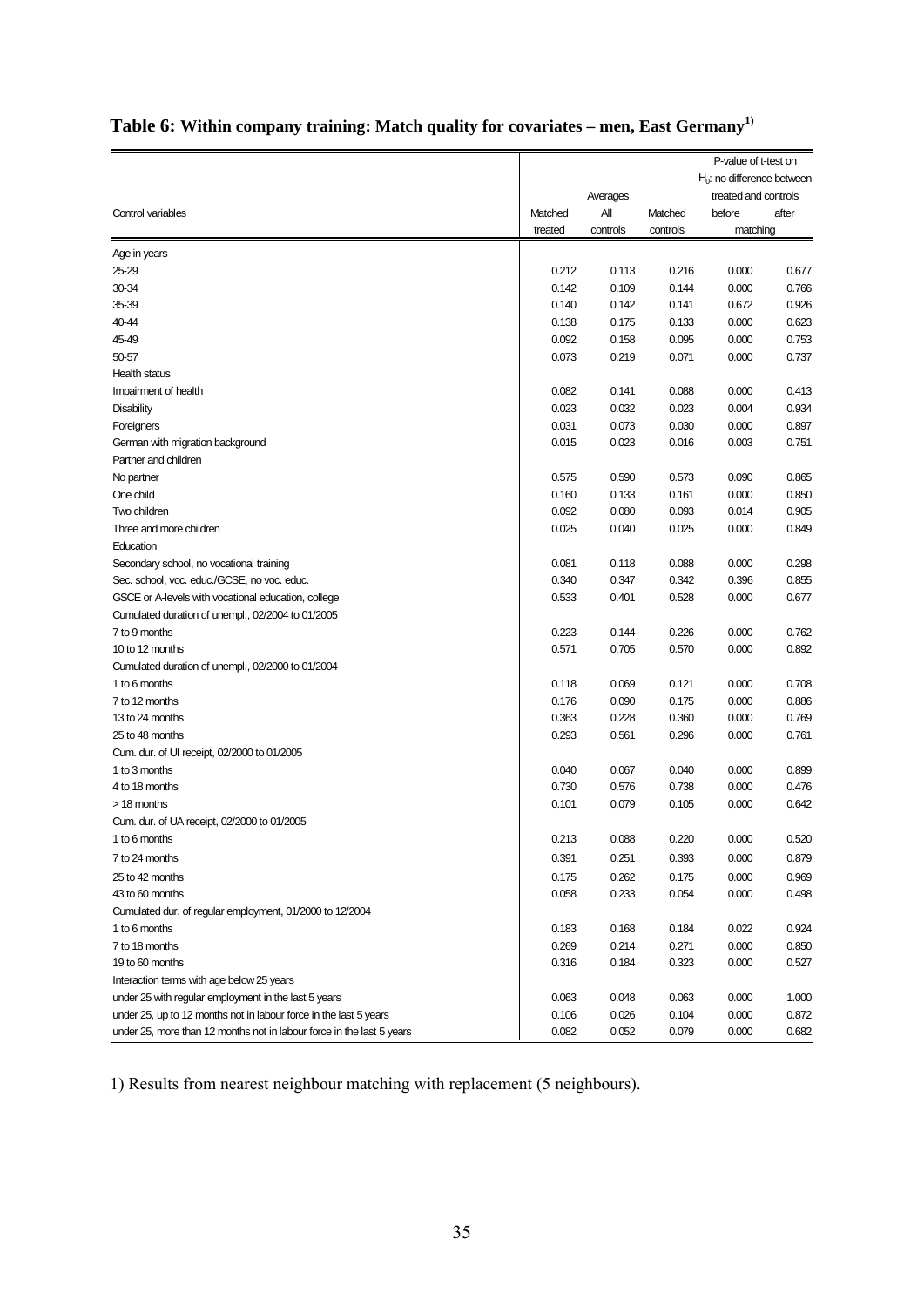#### **[Table 6](#page-34-0) continued: Within company training: Match quality for covariates – men, East Germany1)**

| P-value of t-test                                                               |                    |                 |                     |                       |       |  |  |
|---------------------------------------------------------------------------------|--------------------|-----------------|---------------------|-----------------------|-------|--|--|
|                                                                                 |                    |                 |                     | on difference between |       |  |  |
|                                                                                 |                    | Averages        |                     | treated and controls  |       |  |  |
| Control variables                                                               | Matched<br>treated | All<br>controls | Matched<br>controls | before<br>matching    | after |  |  |
|                                                                                 |                    |                 |                     |                       |       |  |  |
| ALMP participation in last five years (yes)                                     |                    |                 |                     |                       |       |  |  |
| Public works (job creation schemes)                                             | 0.170              | 0.253<br>0.101  | 0.164               | 0.000                 | 0.568 |  |  |
| Private employment subsidy                                                      | 0.189              |                 | 0.194               | 0.000                 | 0.655 |  |  |
| Further vocational training                                                     | 0.301              | 0.207           | 0.295               | 0.000                 | 0.622 |  |  |
| Retraining                                                                      | 0.084              | 0.041           | 0.081               | 0.000                 | 0.577 |  |  |
| Short-term training (classroom)                                                 | 0.294              | 0.306           | 0.296               | 0.132                 | 0.883 |  |  |
| Short-term training (within-firm)                                               | 0.343              | 0.097           | 0.340               | 0.000                 | 0.839 |  |  |
| Private placement service (§37), some tasks of placement                        | 0.038              | 0.027           | 0.044               | 0.000                 | 0.272 |  |  |
| Private placement service (§37), all tasks of placement                         | 0.072              | 0.044           | 0.071               | 0.000                 | 0.878 |  |  |
| Other ALMP: work opport., startup schemes, mobility support                     | 0.059              | 0.053           | 0.060               | 0.137                 | 0.875 |  |  |
| Time since end of last ALMP                                                     |                    |                 |                     |                       |       |  |  |
| 7 to 12 months                                                                  | 0.322              | 0.175           | 0.318               | 0.000                 | 0.742 |  |  |
| 13 to 24 months                                                                 | 0.194              | 0.133           | 0.196               | 0.000                 | 0.822 |  |  |
| > 24 months                                                                     | 0.161              | 0.153           | 0.161               | 0.268                 | 0.936 |  |  |
| Last monthly real wage (deflated with CPI, 2000=100)                            |                    |                 |                     |                       |       |  |  |
| missing or >500 to 1000 Euro                                                    | 0.225              | 0.279           | 0.228               | 0.000                 | 0.822 |  |  |
| > 1000 to 2000 Euro                                                             | 0.544              | 0.507           | 0.547               | 0.000                 | 0.854 |  |  |
| > 2000 Euro                                                                     | 0.076              | 0.068           | 0.075               | 0.086                 | 0.881 |  |  |
| Last professional status                                                        |                    |                 |                     |                       |       |  |  |
| Skilled or white-collar worker                                                  | 0.500              | 0.401           | 0.504               | 0.000                 | 0.781 |  |  |
| Part-time or no job yet                                                         | 0.200              | 0.262           | 0.192               | 0.000                 | 0.417 |  |  |
| Average duration of contributory jobs between 01/2000 and 12/2004               |                    |                 |                     |                       |       |  |  |
| 7 to 12 months                                                                  | 0.271              | 0.240           | 0.278               | 0.000                 | 0.516 |  |  |
| 13 to 24 months                                                                 | 0.175              | 0.163           | 0.172               | 0.077                 | 0.769 |  |  |
| 25 to 60 months                                                                 | 0.056              | 0.052           | 0.061               | 0.322                 | 0.321 |  |  |
| missing                                                                         | 0.064              | 0.183           | 0.061               | 0.000                 | 0.588 |  |  |
| Industry of last contributory job                                               |                    |                 |                     |                       |       |  |  |
| Job with missing sector                                                         | 0.038              | 0.125           | 0.036               | 0.000                 | 0.694 |  |  |
| Wholesale trade and car sales and maintainance                                  | 0.046              | 0.024           | 0.044               | 0.000                 | 0.729 |  |  |
| Retail trade and hotels/restaurants                                             | 0.060              | 0.046           | 0.061               | 0.001                 | 0.835 |  |  |
| Transport and communication                                                     | 0.080              | 0.037           | 0.079               | 0.000                 | 0.905 |  |  |
| Services for companies, public adminstration, defense, social security agencies | 0.190              | 0.179           | 0.197               | 0.129                 | 0.463 |  |  |
| Education, other services                                                       | 0.131              | 0.190           | 0.128               | 0.000                 | 0.685 |  |  |
| Partner was unemployed between 01/2000 to 12/2004 for                           |                    |                 |                     |                       |       |  |  |
| 1 to 12 months                                                                  | 0.102              | 0.077           | 0.103               | 0.000                 | 0.948 |  |  |
| 13 to 60 months                                                                 | 0.220              | 0.235           | 0.224               | 0.054                 | 0.712 |  |  |
| Partner was regularly employed between 01/2000 and 12/2004 for                  |                    |                 |                     |                       |       |  |  |
| 1 to 24 months                                                                  | 0.112              | 0.095           | 0.114               | 0.001                 | 0.857 |  |  |
| 25 to 60 months                                                                 | 0.081              | 0.059           | 0.085               | 0.000                 | 0.512 |  |  |
| Partner education                                                               |                    |                 |                     |                       |       |  |  |
| Secondary school, with and without vocational education                         | 0.094              | 0.107           | 0.093               | 0.015                 | 0.871 |  |  |
|                                                                                 |                    |                 |                     |                       |       |  |  |
| GCSE or A-levels, vocational education or college                               | 0.149              | 0.117           | 0.148               | 0.000                 | 0.906 |  |  |
| Partner ID available but partner education is missing                           | 0.097              | 0.093           | 0.103               | 0.405                 | 0.418 |  |  |
| Partner's ID is missing                                                         | 0.054              | 0.051           | 0.052               | 0.369                 | 0.707 |  |  |
| Regional variables (district level)                                             |                    |                 |                     |                       |       |  |  |
| Local unempl. rate in January 2005                                              | 22.888             | 23.079          | 22.839              | 0.003                 | 0.589 |  |  |
| Percentage of long-term unemployment in January 2005                            | 39.807             | 40.196          | 39.766              | 0.000                 | 0.709 |  |  |
| %age change long-term unempl. share 01/2005-01/2004                             | $-2.033$           | $-2.906$        | $-1.932$            | 0.000                 | 0.501 |  |  |
| Rural areas with below average LM conditions                                    | 0.115              | 0.085           | 0.118               | 0.000                 | 0.734 |  |  |
| Rural areas in East Germany with severe LM conditions                           | 0.392              | 0.303           | 0.383               | 0.000                 | 0.470 |  |  |
| Rural areas in East Germany with very severe LM conditions                      | 0.176              | 0.168           | 0.177               | 0.231                 | 0.912 |  |  |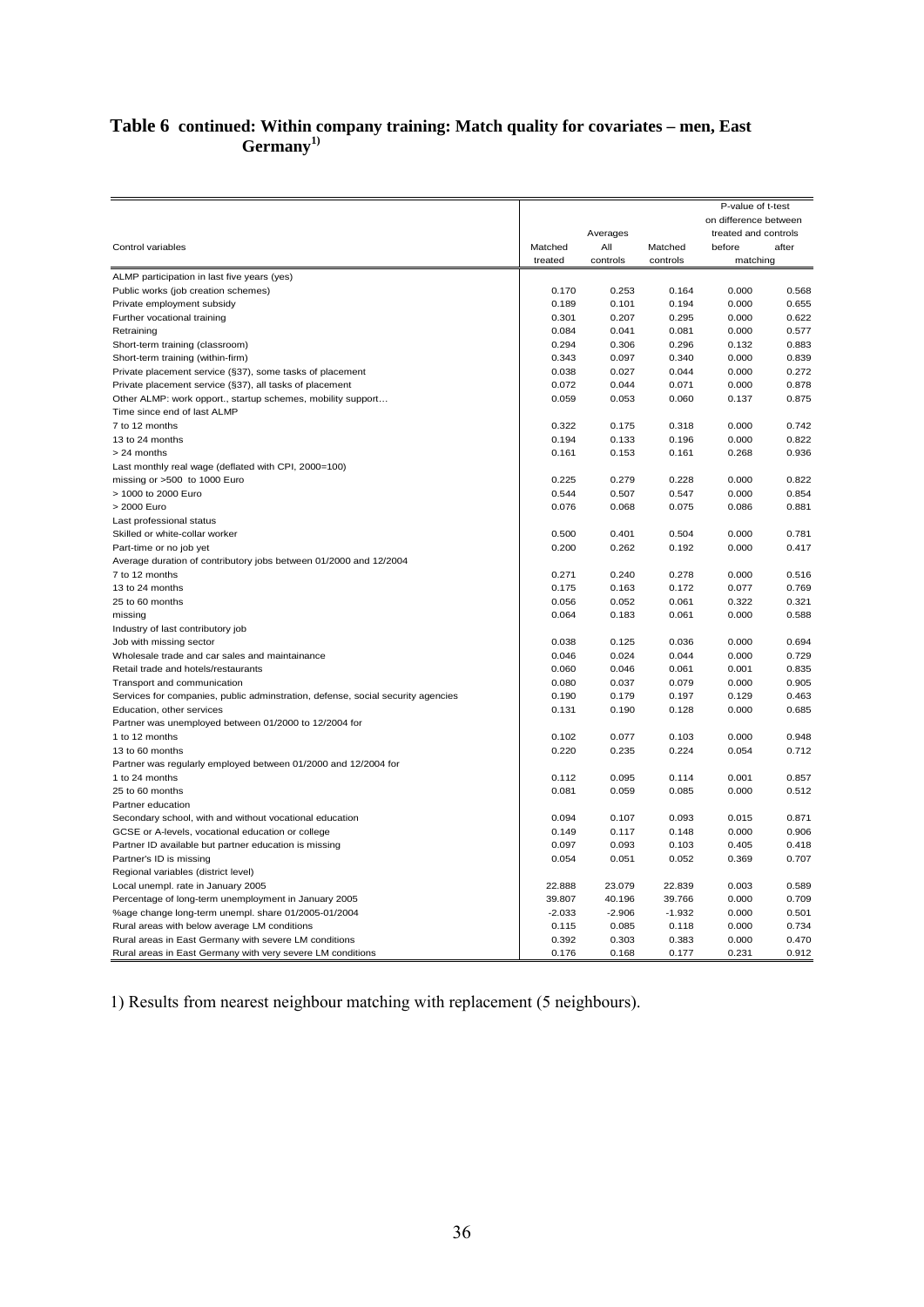|                                                                 |         |          |          | P-value of t-test on<br>$H_0$ : no difference between |       |
|-----------------------------------------------------------------|---------|----------|----------|-------------------------------------------------------|-------|
|                                                                 |         | Averages |          | treated and controls                                  |       |
| Control variables                                               | Matched | All      | Matched  | before                                                | after |
|                                                                 | treated | controls | controls | matching                                              |       |
| Age in years                                                    |         |          |          |                                                       |       |
| 25-29                                                           | 0.155   | 0.091    | 0.163    | 0.000                                                 | 0.470 |
| 30-34                                                           | 0.126   | 0.112    | 0.126    | 0.043                                                 | 0.993 |
| 35-44                                                           | 0.324   | 0.335    | 0.322    | 0.287                                                 | 0.881 |
| 45-49                                                           | 0.098   | 0.157    | 0.096    | 0.000                                                 | 0.837 |
| 50-57                                                           | 0.068   | 0.225    | 0.068    | 0.000                                                 | 0.981 |
| Health status                                                   |         |          |          |                                                       |       |
| Impairment of health                                            | 0.051   | 0.093    | 0.053    | 0.000                                                 | 0.816 |
| <b>Disability</b>                                               | 0.017   | 0.025    | 0.016    | 0.010                                                 | 0.848 |
| Foreigners                                                      | 0.025   | 0.064    | 0.022    | 0.000                                                 | 0.423 |
| German with migration background                                | 0.018   | 0.028    | 0.020    | 0.004                                                 | 0.621 |
| Partner and children                                            |         |          |          |                                                       |       |
| No partner                                                      | 0.594   | 0.520    | 0.592    | 0.000                                                 | 0.892 |
| One child                                                       | 0.286   | 0.270    | 0.282    | 0.117                                                 | 0.803 |
| Two children                                                    | 0.173   | 0.182    | 0.178    | 0.292                                                 | 0.690 |
| Three and more children                                         | 0.042   | 0.075    | 0.042    | 0.000                                                 | 0.892 |
| Education                                                       |         |          |          |                                                       |       |
| Secondary school, no vocational training                        | 0.051   | 0.113    | 0.051    | 0.000                                                 | 0.945 |
| Secondary school, vocational education                          | 0.155   | 0.204    | 0.158    | 0.000                                                 | 0.776 |
| GCSE, no vocational education                                   | 0.073   | 0.069    | 0.077    | 0.537                                                 | 0.620 |
| GCSE, vocational education                                      | 0.609   | 0.431    | 0.602    | 0.000                                                 | 0.619 |
| A-levels, vocational education or college                       | 0.089   | 0.054    | 0.089    | 0.000                                                 | 0.957 |
| Cumulated duration of unempl., 02/2000 to 01/2004               |         |          |          |                                                       |       |
| 1 to 6 months                                                   | 0.147   | 0.078    | 0.143    | 0.000                                                 | 0.666 |
| 7 to 18 months                                                  | 0.306   | 0.171    | 0.307    | 0.000                                                 | 0.921 |
| 19 to 48 months                                                 | 0.461   | 0.669    | 0.465    | 0.000                                                 | 0.770 |
| Cum. dur. neither empl. nor job-seeker nor unemployment benefit |         |          |          |                                                       |       |
| receipt (proxy for out-of-the labour force), 01/2000 to 12/2004 |         |          |          |                                                       |       |
| 1 to 12 months                                                  | 0.293   | 0.249    | 0.292    | 0.000                                                 | 0.947 |
| 13 to 30 months                                                 | 0.154   | 0.130    | 0.151    | 0.001                                                 | 0.781 |
| 31 to 60 months                                                 | 0.146   | 0.161    | 0.141    | 0.059                                                 | 0.646 |
| Cum. dur. of UA receipt, 02/2000 to 01/2005                     |         |          |          |                                                       |       |
| 1 to 36 months                                                  | 0.607   | 0.400    | 0.615    | 0.000                                                 | 0.588 |
| 37 to 60 months                                                 | 0.166   | 0.382    | 0.167    | 0.000                                                 | 0.961 |
| Cumulated dur. of regular employment, 01/2000 to 12/2004        |         |          |          |                                                       |       |
| 1 to 12 months                                                  | 0.284   | 0.197    | 0.283    | 0.000                                                 | 0.989 |
| 13 to 18 months                                                 | 0.099   | 0.078    | 0.104    | 0.000                                                 | 0.608 |
| 19 to 24 months                                                 | 0.065   | 0.037    | 0.064    | 0.000                                                 | 0.892 |
| 25 to 42 months                                                 | 0.121   | 0.062    | 0.125    | 0.000                                                 | 0.698 |
| 43 to 60 months                                                 | 0.036   | 0.018    | 0.037    | 0.000                                                 | 0.821 |
| Interaction terms with age below 25 years                       |         |          |          |                                                       |       |
| under 25 with vocational training                               | 0.050   | 0.043    | 0.050    | 0.104                                                 | 0.944 |
| under 25, more than 12 months unemployment                      | 0.048   | 0.016    | 0.052    | 0.000                                                 | 0.626 |
| under 25, up to 12 months regular employment                    | 0.076   | 0.016    | 0.076    | 0.000                                                 | 0.991 |
| under 25, more than 12 months regular employment                | 0.031   | 0.008    | 0.031    | 0.000                                                 | 0.958 |

## <span id="page-36-0"></span>**Table 7: Within company training: Match quality for covariates – women, East**  Germany<sup>1)</sup>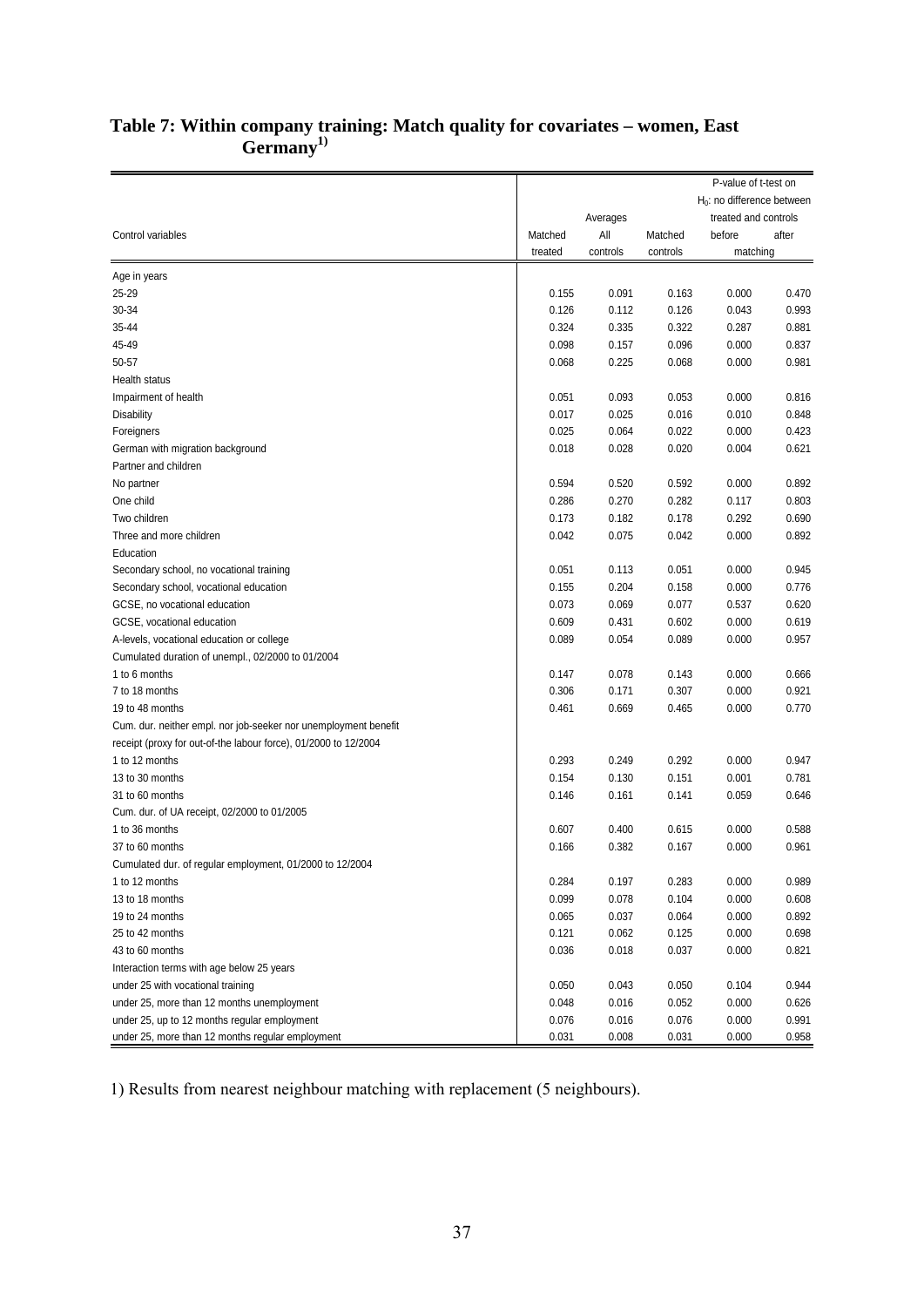## **[Table 7](#page-36-0) continued: Within company training: Match quality for covariates – women, East Germany1)**

|                                                                                    | P-value of t-test |           |          |                       |       |
|------------------------------------------------------------------------------------|-------------------|-----------|----------|-----------------------|-------|
|                                                                                    |                   |           |          | on difference between |       |
|                                                                                    |                   | Averages  |          | treated and controls  |       |
| Control variables                                                                  | Matched           | All       | Matched  | before                | after |
|                                                                                    | treated           | controls  | controls | matching              |       |
| ALMP participation in last five years (yes)                                        |                   |           |          |                       |       |
| Public works (job creation schemes)                                                | 0.181             | 0.238     | 0.186    | 0.000                 | 0.707 |
| Private employment subsidy                                                         | 0.167             | 0.075     | 0.164    | 0.000                 | 0.845 |
| Further vocational training                                                        | 0.294             | 0.206     | 0.300    | 0.000                 | 0.675 |
| Retraining                                                                         | 0.074             | 0.034     | 0.076    | 0.000                 | 0.747 |
| Short-term training (within-firm)                                                  | 0.281             | 0.066     | 0.274    | 0.000                 | 0.606 |
| Other ALMP: work opport., startup schemes, mobility support                        | 0.025             | 0.013     | 0.026    | 0.000                 | 0.863 |
| Time since end of last ALMP                                                        |                   |           |          |                       |       |
| 7 to 12 months                                                                     | 0.291             | 0.153     | 0.291    | 0.000                 | 0.989 |
| 13 to 24 months                                                                    | 0.192             | 0.122     | 0.194    | 0.000                 | 0.920 |
| > 24 months                                                                        | 0.149             | 0.147     | 0.149    | 0.878                 | 0.946 |
| Last monthly real wage (deflated with CPI, 2000=100)                               |                   |           |          |                       |       |
| missing or >500 to 1000 Euro                                                       | 0.362             | 0.372     | 0.360    | 0.364                 | 0.864 |
| >1000 to 1500 Euro                                                                 | 0.301             | 0.313     | 0.306    | 0.222                 | 0.697 |
| >1500 to 2000 Euro                                                                 | 0.087             | 0.061     | 0.089    | 0.000                 | 0.872 |
| > 2000 Euro                                                                        | 0.033             | 0.027     | 0.035    | 0.112                 | 0.701 |
| Time since end of last contributory job                                            |                   |           |          |                       |       |
| 1 to 6 months                                                                      | 0.144             | 0.088     | 0.144    | 0.000                 | 0.972 |
| 7 to 12 months                                                                     | 0.130             | 0.063     | 0.137    | 0.000                 | 0.503 |
| 13 to 48 months                                                                    | 0.379             | 0.353     | 0.386    | 0.014                 | 0.608 |
| Last professional status                                                           |                   |           |          |                       |       |
| Skilled worker / foreman                                                           | 0.137             | 0.125     | 0.144    | 0.111                 | 0.518 |
| White-collar worker                                                                | 0.308             | 0.197     | 0.315    | 0.000                 | 0.582 |
| Part-time                                                                          | 0.230             | 0.295     | 0.228    | 0.000                 | 0.885 |
| No job yet                                                                         | 0.157             | 0.172     | 0.150    | 0.082                 | 0.534 |
| Average duration of contributory jobs between 01/2000 and 12/2004                  |                   |           |          |                       |       |
| 7 to 12 months                                                                     | 0.256             | 0.199     | 0.254    | 0.000                 | 0.917 |
| 13 to 60 months                                                                    | 0.233             | 0.213     | 0.245    | 0.021                 | 0.377 |
| missing                                                                            | 0.116             | 0.237     | 0.111    | 0.000                 | 0.639 |
| Industry of last contributory job                                                  |                   |           |          |                       |       |
| Job with missing sector                                                            | 0.077             | 0.173     | 0.072    | 0.000                 | 0.518 |
| Wholesale trade and car sales and maintainance                                     | 0.034             | 0.015     | 0.033    | 0.000                 | 0.973 |
| Retail trade and hotels/rest., transport and communication, services for companies | 0.321             | 0.207     | 0.324    | 0.000                 | 0.830 |
| Public adminstration, defense, social security agencies, education                 | 0.157             | 0.194     | 0.167    | 0.000                 | 0.373 |
| Other services                                                                     | 0.115             | 0.112     | 0.114    | 0.600                 | 0.879 |
| Partner was unemployed between 01/2000 to 12/2004 for                              |                   |           |          |                       |       |
| 1 to 12 months                                                                     | 0.099             | 0.082     | 0.099    | 0.005                 | 0.968 |
| 13 to 60 months                                                                    | 0.201             | 0.299     | 0.197    | 0.000                 | 0.761 |
| Partner not empl. or job-seeker for some time in the last 5 years                  | 0.267             | 0.294     | 0.273    | 0.006                 | 0.632 |
| Partner was regularly employed between 01/2000 and 12/2004 for                     |                   |           |          |                       |       |
| 1 to 24 months                                                                     | 0.110             | 0.146     | 0.109    | 0.000                 | 0.930 |
| 25 to 60 months                                                                    | 0.150             | 0.115     | 0.153    | 0.000                 | 0.793 |
| Regional variables (district level)                                                |                   |           |          |                       |       |
| %age change of percentage of LTU in Jan. 2005                                      | $-1.644$          | $-2.627$  | $-1.668$ | 0.000                 | 0.899 |
| Vacancy-unemployment ratio in January 2005                                         | 0.014             | 0.013     | 0.014    | 0.000                 | 0.797 |
| %age change vacancy-unemployment ratio in January 2005                             | $-9.687$          | $-10.337$ | -9.145   | 0.447                 | 0.684 |
| Rural areas with below average LM conditions                                       | 0.481             | 0.403     | 0.481    | 0.000                 | 1.000 |
| Rural areas in East Germany with very severe LM conditions                         | 0.165             | 0.180     | 0.163    | 0.062                 | 0.863 |
| Looking for part-time job                                                          | 0.040             | 0.069     | 0.036    | 0.000                 | 0.535 |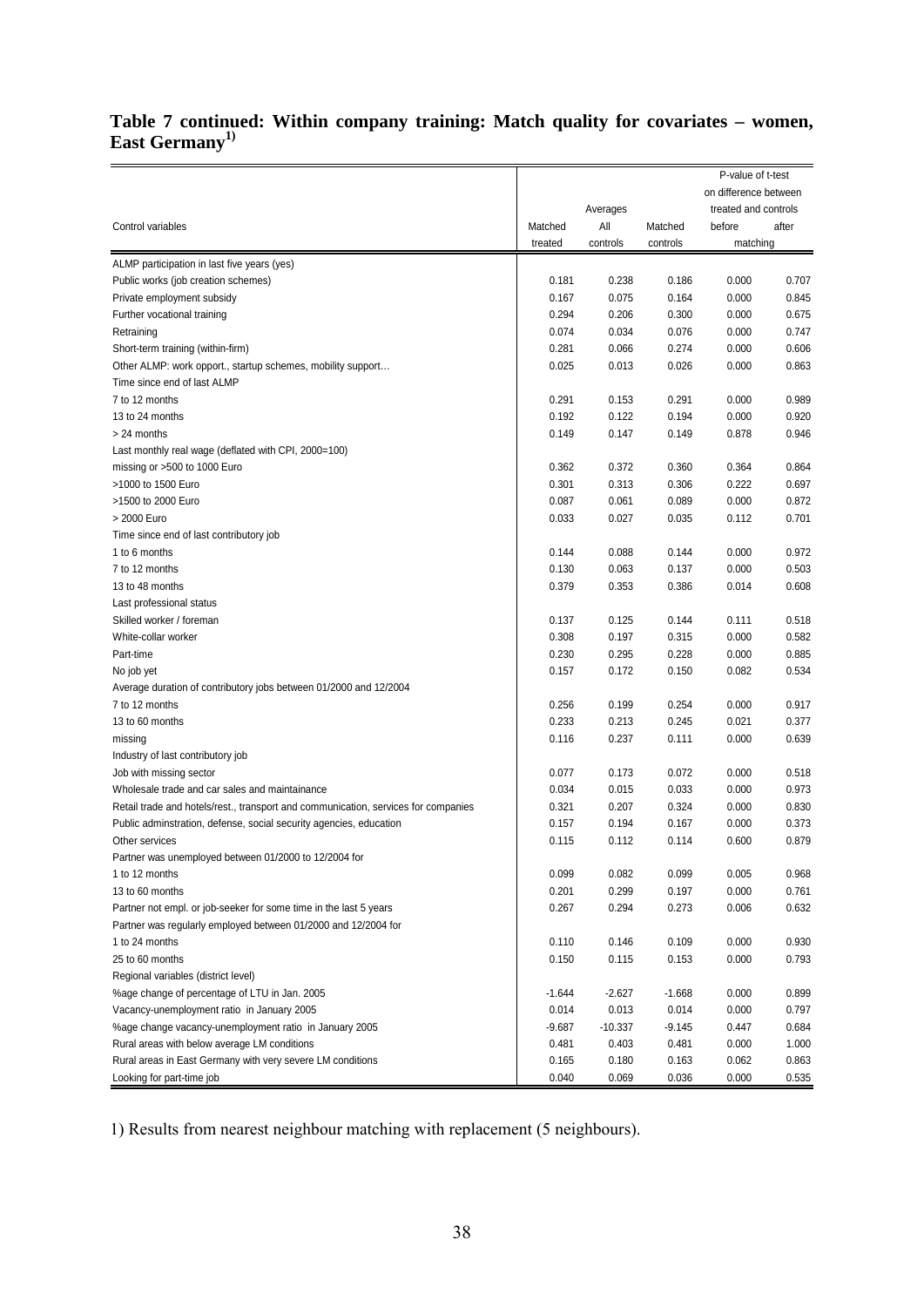<span id="page-38-0"></span>

|  |  |  | Table 8: Within company training: Match quality for covariates – men, West Germany <sup>1)</sup> |  |  |
|--|--|--|--------------------------------------------------------------------------------------------------|--|--|
|  |  |  |                                                                                                  |  |  |

|                                                          |         |          |          | P-value of t-test on<br>$H_0$ : no difference between |       |
|----------------------------------------------------------|---------|----------|----------|-------------------------------------------------------|-------|
|                                                          |         | Averages |          | treated and controls                                  |       |
| Control variables                                        | Matched | All      | Matched  | before                                                | after |
|                                                          | treated | controls | controls | matching                                              |       |
| Age in years                                             |         |          |          |                                                       |       |
| 25-29                                                    | 0.193   | 0.110    | 0.195    | 0.000                                                 | 0.752 |
| 30-34                                                    | 0.166   | 0.125    | 0.167    | 0.000                                                 | 0.873 |
| 35-39                                                    | 0.162   | 0.157    | 0.165    | 0.319                                                 | 0.654 |
| 40-44                                                    | 0.132   | 0.168    | 0.131    | 0.000                                                 | 0.869 |
| 45-49                                                    | 0.088   | 0.149    | 0.089    | 0.000                                                 | 0.941 |
| 50-57                                                    | 0.059   | 0.209    | 0.055    | 0.000                                                 | 0.416 |
| Health status                                            |         |          |          |                                                       |       |
| Impairment of health                                     | 0.106   | 0.174    | 0.104    | 0.000                                                 | 0.684 |
| <b>Disability</b>                                        | 0.039   | 0.050    | 0.041    | 0.000                                                 | 0.723 |
| Foreigners                                               | 0.164   | 0.221    | 0.163    | 0.000                                                 | 0.860 |
| German with migration background                         | 0.048   | 0.058    | 0.047    | 0.003                                                 | 0.829 |
| Partner and children                                     |         |          |          |                                                       |       |
| No partner                                               | 0.598   | 0.595    | 0.600    | 0.713                                                 | 0.857 |
| One child                                                | 0.120   | 0.111    | 0.120    | 0.034                                                 | 0.995 |
| Two children                                             | 0.086   | 0.091    | 0.090    | 0.218                                                 | 0.480 |
| Three and more children                                  | 0.047   | 0.063    | 0.048    | 0.000                                                 | 0.849 |
| Education                                                |         |          |          |                                                       |       |
| Secondary school, no vocational training                 | 0.233   | 0.275    | 0.239    | 0.000                                                 | 0.457 |
| Secondary school, vocational education                   | 0.362   | 0.292    | 0.358    | 0.000                                                 | 0.730 |
| GCSE, no vocational education                            | 0.058   | 0.057    | 0.057    | 0.727                                                 | 0.895 |
| GCSE, vocational education                               | 0.146   | 0.079    | 0.145    | 0.000                                                 | 0.887 |
| A-levels, vocational education or college                | 0.076   | 0.068    | 0.077    | 0.016                                                 | 0.795 |
| Cumulated duration of unempl., 02/2004 to 01/2005        |         |          |          |                                                       |       |
| 1 to 6 months                                            | 0.168   | 0.094    | 0.168    | 0.000                                                 | 0.975 |
| 7 to 9 months                                            | 0.212   | 0.118    | 0.208    | 0.000                                                 | 0.620 |
| 10 to 12 months                                          | 0.574   | 0.693    | 0.580    | 0.000                                                 | 0.536 |
| Cumulated duration of unempl., 02/2000 to 01/2004        |         |          |          |                                                       |       |
| 7 to 18 months                                           | 0.406   | 0.255    | 0.404    | 0.000                                                 | 0.814 |
| 19 to 30 months                                          | 0.242   | 0.241    | 0.249    | 0.952                                                 | 0.383 |
| 31 to 36 months                                          | 0.056   | 0.099    | 0.056    | 0.000                                                 | 0.980 |
| 37 to 48 months                                          | 0.062   | 0.234    | 0.061    | 0.000                                                 | 0.810 |
| Cum. dur. of UI receipt, 02/2000 to 01/2005              |         |          |          |                                                       |       |
| 1 to 12 months                                           | 0.597   | 0.492    | 0.598    | 0.000                                                 | 0.866 |
| > 12 months                                              | 0.248   | 0.184    | 0.252    | 0.000                                                 | 0.609 |
| Cum. dur. of UA receipt, 02/2000 to 01/2005              |         |          |          |                                                       |       |
| 1 to 12 months                                           | 0.436   | 0.227    | 0.435    | 0.000                                                 | 0.975 |
| 13 to 30 months                                          | 0.271   | 0.254    | 0.274    | 0.005                                                 | 0.647 |
| 31 to 42 months                                          | 0.063   | 0.119    | 0.064    | 0.000                                                 | 0.844 |
| 43 to 48 months                                          | 0.054   | 0.203    | 0.053    | 0.000                                                 | 0.884 |
| Cumulated dur. of regular employment, 01/2000 to 12/2004 |         |          |          |                                                       |       |
| 1 to 18 months                                           | 0.396   | 0.365    | 0.395    | 0.000                                                 | 0.922 |
| 19 to 36 months                                          | 0.290   | 0.215    | 0.292    | 0.000                                                 | 0.760 |
| 37 to 60 months                                          | 0.128   | 0.069    | 0.131    | 0.000                                                 | 0.598 |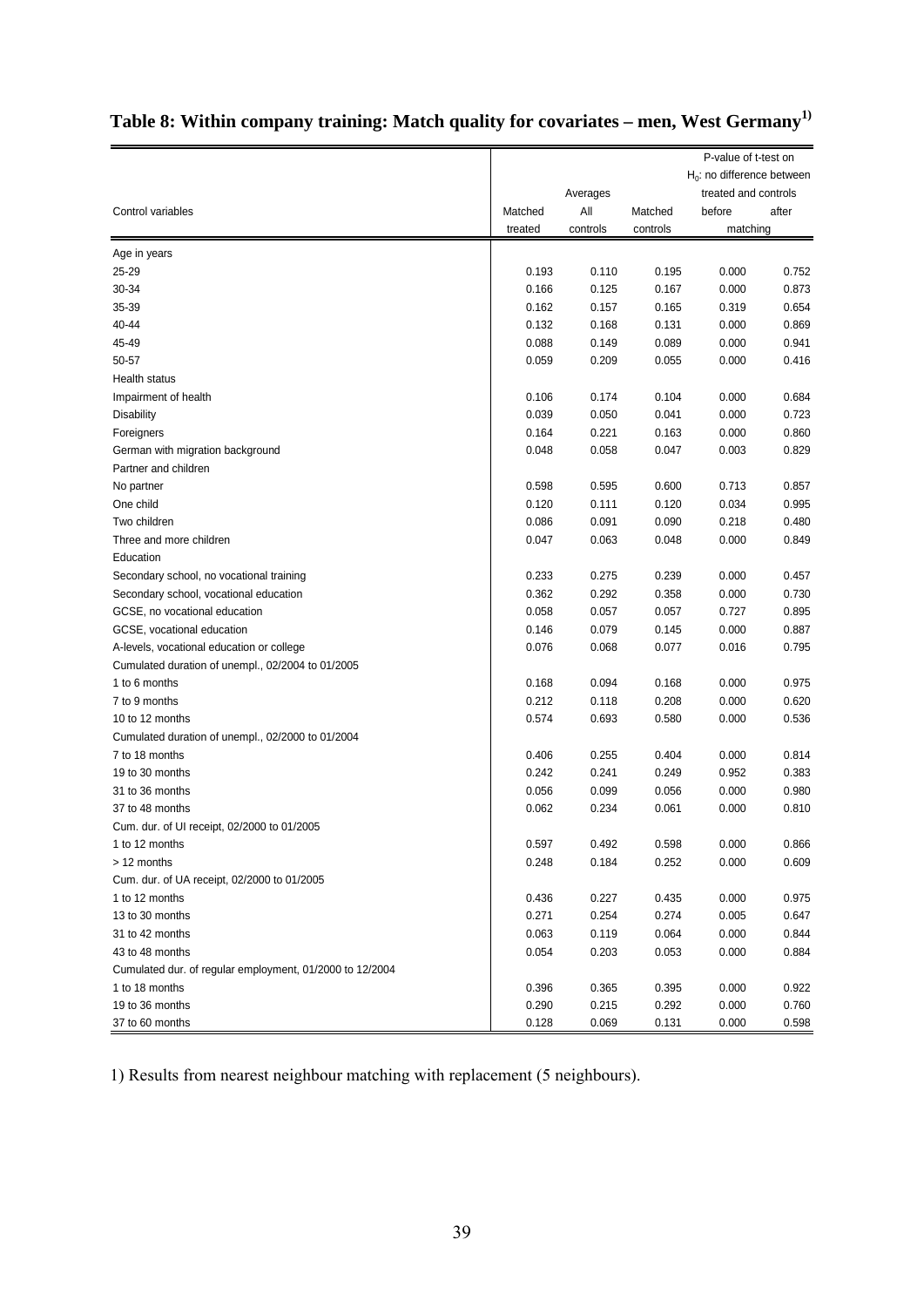## **[Table 8](#page-38-0) continued: Within company training: Match quality for covariates – men, West Germany1)**

|                                                                      |                |                |                | P-value of t-test     |                |
|----------------------------------------------------------------------|----------------|----------------|----------------|-----------------------|----------------|
|                                                                      |                |                |                | on difference between |                |
|                                                                      |                | Averages       |                | treated and controls  |                |
| Control variables                                                    | Matched        | All            | Matched        | before                | after          |
|                                                                      | treated        | controls       | controls       | matching              |                |
| ALMP participation in last five years (yes)                          |                |                |                |                       |                |
| Public works (job creation schemes)                                  | 0.046          | 0.062          | 0.047          | 0.000                 | 0.820          |
| Private employment subsidy                                           | 0.104<br>0.209 | 0.069<br>0.153 | 0.107<br>0.209 | 0.000                 | 0.507<br>0.958 |
| Further vocational training                                          | 0.070          | 0.037          | 0.069          | 0.000                 | 0.745          |
| Retraining                                                           | 0.298          | 0.311          | 0.300          | 0.000<br>0.038        | 0.853          |
| Short-term training (classroom)<br>Short-term training (within-firm) | 0.277          | 0.085          | 0.274          | 0.000                 | 0.708          |
| Time since end of last ALMP                                          |                |                |                |                       |                |
| 7 to 12 months                                                       | 0.303          | 0.167          | 0.302          | 0.000                 | 0.877          |
| 13 to 24 months                                                      | 0.183          | 0.117          | 0.183          | 0.000                 | 0.956          |
| > 24 months                                                          | 0.131          | 0.125          | 0.134          | 0.197                 | 0.633          |
| Last monthly real wage (deflated with CPI, 2000=100)                 |                |                |                |                       |                |
| missing or >500 to 1000 Euro                                         | 0.151          | 0.172          | 0.148          | 0.000                 | 0.651          |
| >1000 to 1500 Euro                                                   | 0.237          | 0.236          | 0.238          | 0.844                 | 0.835          |
| > 1500 Euro                                                          | 0.457          | 0.418          | 0.460          | 0.000                 | 0.802          |
| Time since end of last contributory job                              |                |                |                |                       |                |
| 1 to 6 months                                                        | 0.197          | 0.096          | 0.192          | 0.000                 | 0.569          |
| 7 to 12 months                                                       | 0.123          | 0.069          | 0.124          | 0.000                 | 0.884          |
| 13 to 24 months                                                      | 0.248          | 0.175          | 0.255          | 0.000                 | 0.422          |
| 25 to 48 months                                                      | 0.227          | 0.274          | 0.229          | 0.000                 | 0.794          |
| missing                                                              | 0.053          | 0.182          | 0.049          | 0.000                 | 0.447          |
| Last professional status                                             |                |                |                |                       |                |
| Skilled or white-collar worker                                       | 0.359          | 0.289          | 0.359          | 0.000                 | 0.978          |
| Part-time                                                            | 0.057          | 0.070          | 0.055          | 0.001                 | 0.640          |
| No job yet                                                           | 0.111          | 0.128          | 0.110          | 0.000                 | 0.839          |
| Average duration of contributory jobs between 01/2000 and 12/2004    |                |                |                |                       |                |
| 7 to 12 months                                                       | 0.262          | 0.207          | 0.261          | 0.000                 | 0.906          |
| 13 to 18 months                                                      | 0.134          | 0.118          | 0.142          | 0.000                 | 0.237          |
| 19 to 24 months                                                      | 0.069          | 0.052          | 0.070          | 0.000                 | 0.803          |
| 25 to 60 months                                                      | 0.069          | 0.070          | 0.067          | 0.586                 | 0.696          |
| missing                                                              | 0.053          | 0.182          | 0.049          | 0.000                 | 0.447          |
| Industry of last contributory job                                    |                |                |                |                       |                |
| Job with missing sector                                              | 0.033          | 0.140          | 0.030          | 0.000                 | 0.423          |
| Wholesale trade and car sales and maintainance                       | 0.071          | 0.049          | 0.071          | 0.000                 | 0.934          |
| Retail trade and hotels/restaurants                                  | 0.079          | 0.069          | 0.082          | 0.003                 | 0.687          |
| Transport and communication                                          | 0.074          | 0.057          | 0.073          | 0.000                 | 0.843          |
| Services for companies                                               | 0.184          | 0.164          | 0.185          | 0.000                 | 0.901          |
| Public adminstration, defense, social security agencies              | 0.023          | 0.030          | 0.023          | 0.006                 | 0.898          |
| Education                                                            | 0.042          | 0.059          | 0.044          | 0.000                 | 0.501          |
| Other services                                                       | 0.054          | 0.053          | 0.056          | 0.778                 | 0.698          |
| Partner was regularly employed between 01/2000 and 12/2004 for       |                |                |                |                       |                |
| 1 to 12 months                                                       | 0.051          | 0.041          | 0.049          | 0.000                 | 0.614          |
| 13 to 24 months                                                      | 0.035          | 0.034          | 0.032          | 0.571                 | 0.423          |
| 25 to 60 months                                                      | 0.070          | 0.057          | 0.071          | 0.000                 | 0.764          |
| Partner education                                                    |                |                |                |                       |                |
| Secondary school, no vocational education                            | 0.066          | 0.072          | 0.064          | 0.056                 | 0.749          |
| Secondary school, vocational education                               | 0.036          | 0.027          | 0.037          | 0.000                 | 0.749          |
| Partner ID missing or partner education is missing                   | 0.225          | 0.205          | 0.227          | 0.000                 | 0.807          |
| Regional variables (district level)                                  |                |                |                |                       |                |
| Local unempl. rate in January 2005                                   | 12.803         | 13.244         | 12.762         | 0.000                 | 0.577          |
| Percentage of long-term unemployment in January 2005                 | 32.325         | 34.083         | 32.357         | 0.000                 | 0.813          |
| %age change long-term unempl. share 01/2005-01/2004                  | $-0.123$       | $-0.035$       | $-0.016$       | 0.514                 | 0.576          |
| Vacancy-unemployment ratio in January 2005                           | 0.036          | 0.037          | 0.036          | 0.014                 | 0.957          |
| Cities in West Germany with average labour market conditions         | 0.082          | 0.178          | 0.081          | 0.000                 | 0.894          |
| Cities in West Germany with above-average labour market conditions   | 0.057          | 0.051          | 0.058          | 0.052                 | 0.778          |
| Urban areas with average labour market cond.                         | 0.160          | 0.170          | 0.160          | 0.039                 | 0.925          |
| Rural areas with average/below average lab. market cond.             | 0.330          | 0.223          | 0.326          | 0.000                 | 0.614          |
| Rural areas, above average LM conditions and high seasonal dynamics  | 0.063          | 0.045          | 0.063          | 0.000                 | 0.887          |
| Rural areas, very favourite LM conditions                            | 0.178          | 0.130          | 0.182          | 0.000                 | 0.564          |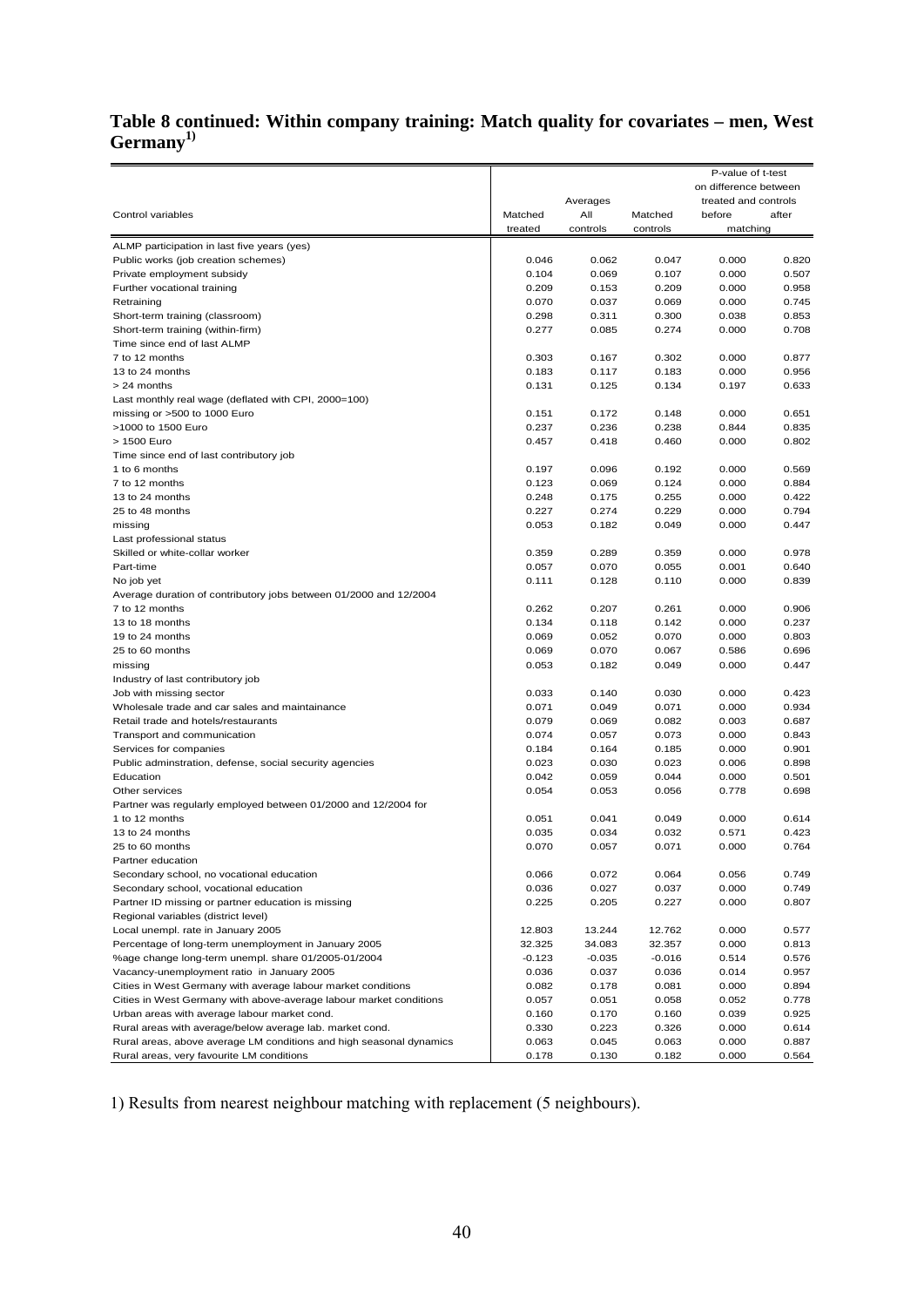|                                                                 |         |          |          | P-value of t-test on          |       |
|-----------------------------------------------------------------|---------|----------|----------|-------------------------------|-------|
|                                                                 |         |          |          | $H_0$ : no difference between |       |
|                                                                 |         | Averages |          | treated and controls          |       |
| Control variables                                               | Matched | All      | Matched  | before                        | after |
|                                                                 | treated | controls | controls | matching                      |       |
| Age in years                                                    |         |          |          |                               |       |
| 25-29                                                           | 0.175   | 0.107    | 0.174    | 0.000                         | 0.915 |
| 30-39                                                           | 0.289   | 0.289    | 0.286    | 0.970                         | 0.826 |
| 40-44                                                           | 0.138   | 0.164    | 0.140    | 0.002                         | 0.836 |
| 45-49                                                           | 0.087   | 0.136    | 0.087    | 0.000                         | 0.974 |
| 50-57                                                           | 0.042   | 0.202    | 0.040    | 0.000                         | 0.766 |
| Health status                                                   |         |          |          |                               |       |
| <b>Disability</b>                                               | 0.034   | 0.034    | 0.035    | 0.928                         | 0.797 |
| Foreigners                                                      | 0.118   | 0.210    | 0.113    | 0.000                         | 0.592 |
| German with migration background                                | 0.035   | 0.060    | 0.032    | 0.000                         | 0.534 |
| Partner and children                                            |         |          |          |                               |       |
| No partner                                                      | 0.776   | 0.616    | 0.780    | 0.000                         | 0.730 |
| One child                                                       | 0.193   | 0.215    | 0.192    | 0.021                         | 0.893 |
| Two children                                                    | 0.111   | 0.131    | 0.113    | 0.008                         | 0.867 |
| Three and more children                                         | 0.035   | 0.063    | 0.030    | 0.000                         | 0.407 |
| Education                                                       |         |          |          |                               |       |
| Secondary school, no vocational training                        | 0.188   | 0.278    | 0.191    | 0.000                         | 0.775 |
| Sec. school, voc. educ./GCSE, no voc. educ.                     | 0.359   | 0.267    | 0.360    | 0.000                         | 0.948 |
| GCSE, vocational education                                      | 0.236   | 0.104    | 0.232    | 0.000                         | 0.768 |
| A-levels, vocational education or college                       | 0.131   | 0.071    | 0.134    | 0.000                         | 0.797 |
| Cumulated duration of unempl., 02/2000 to 01/2004               |         |          |          |                               |       |
| 1 to 12 months                                                  | 0.435   | 0.260    | 0.428    | 0.000                         | 0.642 |
| 13 to 36 months                                                 | 0.358   | 0.325    | 0.367    | 0.002                         | 0.525 |
| 37 to 48 months                                                 | 0.046   | 0.145    | 0.044    | 0.000                         | 0.730 |
| Cum. dur. neither empl. nor job-seeker nor unemployment benefit |         |          |          |                               |       |
| receipt (proxy for out-of-the labour force), 01/2000 to 12/2004 |         |          |          |                               |       |
| 13 to 30 months                                                 | 0.174   | 0.153    | 0.173    | 0.008                         | 0.954 |
| 31 to 60 months                                                 | 0.243   | 0.367    | 0.239    | 0.000                         | 0.727 |
| Cum. dur. of UA receipt, 02/2000 to 01/2005                     |         |          |          |                               |       |
| 1 to 6 months                                                   | 0.226   | 0.094    | 0.221    | 0.000                         | 0.659 |
| 7 to 60 months                                                  | 0.421   | 0.426    | 0.439    | 0.655                         | 0.237 |
| Cumulated dur. of regular employment, 01/2000 to 12/2004        |         |          |          |                               |       |
| 1 to 6 months                                                   | 0.134   | 0.102    | 0.129    | 0.000                         | 0.625 |
| 7 to 12 months                                                  | 0.110   | 0.079    | 0.113    | 0.000                         | 0.729 |
| 13 to 18 months                                                 | 0.132   | 0.104    | 0.130    | 0.000                         | 0.846 |
| 19 to 24 months                                                 | 0.085   | 0.065    | 0.092    | 0.000                         | 0.462 |
| 25 to 30 months                                                 | 0.071   | 0.054    | 0.074    | 0.000                         | 0.737 |
| 31 to 36 months                                                 | 0.056   | 0.039    | 0.053    | 0.000                         | 0.721 |
| 37 to 42 months                                                 | 0.051   | 0.027    | 0.051    | 0.000                         | 0.910 |
| 43 to 60 months                                                 | 0.050   | 0.031    | 0.050    | 0.000                         | 0.954 |

## <span id="page-40-0"></span>**Table 9: Within company training: Match quality for covariates – women, West Germany1)**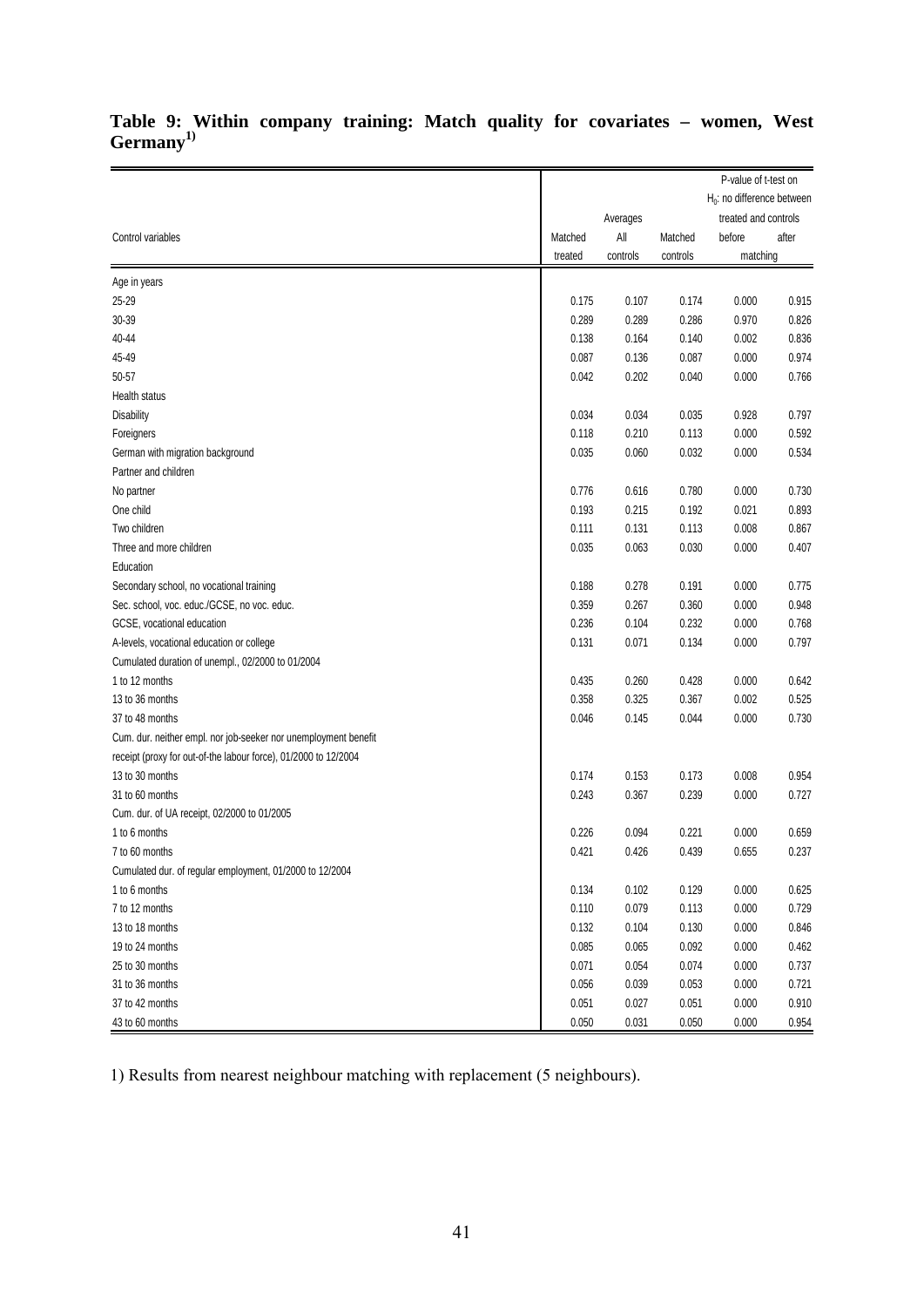### **[Table 9](#page-40-0) continued: Within company training: Match quality for covariates – women,**  West Germany<sup>1)</sup>

| on difference between<br>Averages<br>treated and controls<br>Control variables<br>All<br>Matched<br>Matched<br>before<br>after<br>treated<br>controls<br>controls<br>matching<br>ALMP participation in last five years (yes)<br>0.205<br>0.208<br>0.000<br>Further vocational training<br>0.107<br>0.805<br>0.078<br>0.026<br>0.079<br>0.000<br>0.972<br>Retraining<br>0.295<br>0.236<br>0.298<br>0.000<br>0.854<br>Short-term training (classroom)<br>0.212<br>0.044<br>0.210<br>0.000<br>0.903<br>Short-term training (within-firm)<br>0.031<br>0.032<br>0.000<br>0.831<br>Other short-term training<br>0.012<br>0.061<br>0.000<br>0.826<br>Private placement service (§37), some tasks of placement<br>0.043<br>0.063<br>0.067<br>0.059<br>0.066<br>0.920<br>Other ALMP: work opport., startup schemes, mobility support<br>0.125<br>Time since end of last ALMP<br>7 to 12 months<br>0.296<br>0.722<br>0.125<br>0.291<br>0.000<br>13 to 24 months<br>0.158<br>0.091<br>0.163<br>0.000<br>0.665<br>0.117<br>0.000<br>0.700<br>> 24 months<br>0.093<br>0.121<br>Last monthly real wage (deflated with CPI, 2000=100)<br>0.049<br>0.077<br>0.051<br>0.000<br>0.819<br>Missing<br>>500 to 1000 Euro<br>0.198<br>0.179<br>0.200<br>0.028<br>0.864<br>>1000 Euro<br>0.466<br>0.000<br>0.851<br>0.358<br>0.469<br>Time since end of last contributory job<br>0.166<br>1 to 6 months<br>0.079<br>0.159<br>0.000<br>0.538<br>0.000<br>0.960<br>7 to 12 months<br>0.110<br>0.055<br>0.110<br>0.214<br>0.220<br>0.000<br>0.634<br>13 to 24 months<br>0.136<br>0.108<br>0.458<br>0.441<br>25 to 36 months<br>0.114<br>0.116<br>37 to 48 months<br>0.075<br>0.078<br>0.226<br>0.733<br>0.082<br>Industry of last contributory job<br>Job with missing sector<br>0.051<br>0.126<br>0.048<br>0.000<br>0.635<br>0.243<br>0.000<br>0.777<br>Wholesale trade, retail trade and hotels/rest., transport and communication<br>0.246<br>0.161<br>Services for companies, public adminstration, defense, social security agencies, education<br>0.295<br>0.244<br>0.300<br>0.000<br>0.728<br>0.078<br>0.082<br>0.000<br>0.654<br>Other services<br>0.057<br>Partner education<br>0.000<br>0.883<br>Secondary school, no vocational education<br>0.047<br>0.097<br>0.046<br>0.047<br>0.046<br>0.000<br>0.918<br>Secondary school, vocational education<br>0.068<br>0.034<br>0.034<br>0.035<br>0.968<br>0.850<br>GCSE or A-levels, vocational education or college<br>Partner ID available but partner education is missing or<br>0.063<br>0.061<br>0.000<br>Partner's ID is missing<br>0.103<br>0.737<br>Partner was unemployed between 01/2000 to 12/2004 for<br>1 to 12 months<br>0.068<br>0.094<br>0.078<br>0.067<br>0.881<br>13 to 60 months<br>0.113<br>0.242<br>0.000<br>0.751<br>0.110<br>Partner was regularly employed between 01/2000 and 12/2004 for<br>1 to 12 months<br>0.048<br>0.067<br>0.048<br>0.000<br>0.896<br>0.036<br>0.760<br>13 to 24 months<br>0.067<br>0.034<br>0.000<br>25 to 60 months<br>0.062<br>0.082<br>0.061<br>0.001<br>0.866<br>Regional variables (district level)<br>Local unempl. rate in January 2005<br>12.705<br>13.348<br>12.805<br>0.000<br>0.417<br>%age change local unempl. rate 01/2005-01/2004<br>16.139<br>16.596<br>16.216<br>0.119<br>0.846<br>Percentage of long-term unemployment in January 2005<br>31.852<br>33.220<br>32.072<br>0.000<br>0.317<br>%age change long-term unempl. share 01/2005-01/2004<br>$-0.282$<br>$-1.119$<br>$-0.400$<br>0.000<br>0.705<br>Cities in West Germany with average labour market conditions<br>0.103<br>0.102<br>0.000<br>0.975<br>0.184<br>Cities in West Germany with above-average labour market conditions<br>0.067<br>0.050<br>0.068<br>0.000<br>0.911<br>Urban areas with average labour market cond.<br>0.136<br>0.169<br>0.136<br>0.000<br>1.000<br>Rural areas with average/below average lab. market cond.<br>0.292<br>0.204<br>0.290<br>0.000<br>0.875<br>Rural areas with above average/very favourite LM conditions<br>0.134<br>0.103<br>0.131<br>0.000<br>0.804<br>Rural areas with very favourite LM cond. and low long-term unempl.<br>0.140<br>0.091<br>0.136<br>0.000<br>0.678<br>0.152<br>0.233<br>0.150<br>0.000<br>0.855<br>Looking for part-time job |  |  | P-value of t-test |  |
|------------------------------------------------------------------------------------------------------------------------------------------------------------------------------------------------------------------------------------------------------------------------------------------------------------------------------------------------------------------------------------------------------------------------------------------------------------------------------------------------------------------------------------------------------------------------------------------------------------------------------------------------------------------------------------------------------------------------------------------------------------------------------------------------------------------------------------------------------------------------------------------------------------------------------------------------------------------------------------------------------------------------------------------------------------------------------------------------------------------------------------------------------------------------------------------------------------------------------------------------------------------------------------------------------------------------------------------------------------------------------------------------------------------------------------------------------------------------------------------------------------------------------------------------------------------------------------------------------------------------------------------------------------------------------------------------------------------------------------------------------------------------------------------------------------------------------------------------------------------------------------------------------------------------------------------------------------------------------------------------------------------------------------------------------------------------------------------------------------------------------------------------------------------------------------------------------------------------------------------------------------------------------------------------------------------------------------------------------------------------------------------------------------------------------------------------------------------------------------------------------------------------------------------------------------------------------------------------------------------------------------------------------------------------------------------------------------------------------------------------------------------------------------------------------------------------------------------------------------------------------------------------------------------------------------------------------------------------------------------------------------------------------------------------------------------------------------------------------------------------------------------------------------------------------------------------------------------------------------------------------------------------------------------------------------------------------------------------------------------------------------------------------------------------------------------------------------------------------------------------------------------------------------------------------------------------------------------------------------------------------------------------------------------------------------------------------------------------------------------------------------------------------------------------------------------------------------------------------------------------------------------------------------------------------------------------------------------------------------------------------------------------------------------------------------------------------------------------------------------------------------------------------------------------------------------------------------------------------------------------|--|--|-------------------|--|
|                                                                                                                                                                                                                                                                                                                                                                                                                                                                                                                                                                                                                                                                                                                                                                                                                                                                                                                                                                                                                                                                                                                                                                                                                                                                                                                                                                                                                                                                                                                                                                                                                                                                                                                                                                                                                                                                                                                                                                                                                                                                                                                                                                                                                                                                                                                                                                                                                                                                                                                                                                                                                                                                                                                                                                                                                                                                                                                                                                                                                                                                                                                                                                                                                                                                                                                                                                                                                                                                                                                                                                                                                                                                                                                                                                                                                                                                                                                                                                                                                                                                                                                                                                                                                                                |  |  |                   |  |
|                                                                                                                                                                                                                                                                                                                                                                                                                                                                                                                                                                                                                                                                                                                                                                                                                                                                                                                                                                                                                                                                                                                                                                                                                                                                                                                                                                                                                                                                                                                                                                                                                                                                                                                                                                                                                                                                                                                                                                                                                                                                                                                                                                                                                                                                                                                                                                                                                                                                                                                                                                                                                                                                                                                                                                                                                                                                                                                                                                                                                                                                                                                                                                                                                                                                                                                                                                                                                                                                                                                                                                                                                                                                                                                                                                                                                                                                                                                                                                                                                                                                                                                                                                                                                                                |  |  |                   |  |
|                                                                                                                                                                                                                                                                                                                                                                                                                                                                                                                                                                                                                                                                                                                                                                                                                                                                                                                                                                                                                                                                                                                                                                                                                                                                                                                                                                                                                                                                                                                                                                                                                                                                                                                                                                                                                                                                                                                                                                                                                                                                                                                                                                                                                                                                                                                                                                                                                                                                                                                                                                                                                                                                                                                                                                                                                                                                                                                                                                                                                                                                                                                                                                                                                                                                                                                                                                                                                                                                                                                                                                                                                                                                                                                                                                                                                                                                                                                                                                                                                                                                                                                                                                                                                                                |  |  |                   |  |
|                                                                                                                                                                                                                                                                                                                                                                                                                                                                                                                                                                                                                                                                                                                                                                                                                                                                                                                                                                                                                                                                                                                                                                                                                                                                                                                                                                                                                                                                                                                                                                                                                                                                                                                                                                                                                                                                                                                                                                                                                                                                                                                                                                                                                                                                                                                                                                                                                                                                                                                                                                                                                                                                                                                                                                                                                                                                                                                                                                                                                                                                                                                                                                                                                                                                                                                                                                                                                                                                                                                                                                                                                                                                                                                                                                                                                                                                                                                                                                                                                                                                                                                                                                                                                                                |  |  |                   |  |
|                                                                                                                                                                                                                                                                                                                                                                                                                                                                                                                                                                                                                                                                                                                                                                                                                                                                                                                                                                                                                                                                                                                                                                                                                                                                                                                                                                                                                                                                                                                                                                                                                                                                                                                                                                                                                                                                                                                                                                                                                                                                                                                                                                                                                                                                                                                                                                                                                                                                                                                                                                                                                                                                                                                                                                                                                                                                                                                                                                                                                                                                                                                                                                                                                                                                                                                                                                                                                                                                                                                                                                                                                                                                                                                                                                                                                                                                                                                                                                                                                                                                                                                                                                                                                                                |  |  |                   |  |
|                                                                                                                                                                                                                                                                                                                                                                                                                                                                                                                                                                                                                                                                                                                                                                                                                                                                                                                                                                                                                                                                                                                                                                                                                                                                                                                                                                                                                                                                                                                                                                                                                                                                                                                                                                                                                                                                                                                                                                                                                                                                                                                                                                                                                                                                                                                                                                                                                                                                                                                                                                                                                                                                                                                                                                                                                                                                                                                                                                                                                                                                                                                                                                                                                                                                                                                                                                                                                                                                                                                                                                                                                                                                                                                                                                                                                                                                                                                                                                                                                                                                                                                                                                                                                                                |  |  |                   |  |
|                                                                                                                                                                                                                                                                                                                                                                                                                                                                                                                                                                                                                                                                                                                                                                                                                                                                                                                                                                                                                                                                                                                                                                                                                                                                                                                                                                                                                                                                                                                                                                                                                                                                                                                                                                                                                                                                                                                                                                                                                                                                                                                                                                                                                                                                                                                                                                                                                                                                                                                                                                                                                                                                                                                                                                                                                                                                                                                                                                                                                                                                                                                                                                                                                                                                                                                                                                                                                                                                                                                                                                                                                                                                                                                                                                                                                                                                                                                                                                                                                                                                                                                                                                                                                                                |  |  |                   |  |
|                                                                                                                                                                                                                                                                                                                                                                                                                                                                                                                                                                                                                                                                                                                                                                                                                                                                                                                                                                                                                                                                                                                                                                                                                                                                                                                                                                                                                                                                                                                                                                                                                                                                                                                                                                                                                                                                                                                                                                                                                                                                                                                                                                                                                                                                                                                                                                                                                                                                                                                                                                                                                                                                                                                                                                                                                                                                                                                                                                                                                                                                                                                                                                                                                                                                                                                                                                                                                                                                                                                                                                                                                                                                                                                                                                                                                                                                                                                                                                                                                                                                                                                                                                                                                                                |  |  |                   |  |
|                                                                                                                                                                                                                                                                                                                                                                                                                                                                                                                                                                                                                                                                                                                                                                                                                                                                                                                                                                                                                                                                                                                                                                                                                                                                                                                                                                                                                                                                                                                                                                                                                                                                                                                                                                                                                                                                                                                                                                                                                                                                                                                                                                                                                                                                                                                                                                                                                                                                                                                                                                                                                                                                                                                                                                                                                                                                                                                                                                                                                                                                                                                                                                                                                                                                                                                                                                                                                                                                                                                                                                                                                                                                                                                                                                                                                                                                                                                                                                                                                                                                                                                                                                                                                                                |  |  |                   |  |
|                                                                                                                                                                                                                                                                                                                                                                                                                                                                                                                                                                                                                                                                                                                                                                                                                                                                                                                                                                                                                                                                                                                                                                                                                                                                                                                                                                                                                                                                                                                                                                                                                                                                                                                                                                                                                                                                                                                                                                                                                                                                                                                                                                                                                                                                                                                                                                                                                                                                                                                                                                                                                                                                                                                                                                                                                                                                                                                                                                                                                                                                                                                                                                                                                                                                                                                                                                                                                                                                                                                                                                                                                                                                                                                                                                                                                                                                                                                                                                                                                                                                                                                                                                                                                                                |  |  |                   |  |
|                                                                                                                                                                                                                                                                                                                                                                                                                                                                                                                                                                                                                                                                                                                                                                                                                                                                                                                                                                                                                                                                                                                                                                                                                                                                                                                                                                                                                                                                                                                                                                                                                                                                                                                                                                                                                                                                                                                                                                                                                                                                                                                                                                                                                                                                                                                                                                                                                                                                                                                                                                                                                                                                                                                                                                                                                                                                                                                                                                                                                                                                                                                                                                                                                                                                                                                                                                                                                                                                                                                                                                                                                                                                                                                                                                                                                                                                                                                                                                                                                                                                                                                                                                                                                                                |  |  |                   |  |
|                                                                                                                                                                                                                                                                                                                                                                                                                                                                                                                                                                                                                                                                                                                                                                                                                                                                                                                                                                                                                                                                                                                                                                                                                                                                                                                                                                                                                                                                                                                                                                                                                                                                                                                                                                                                                                                                                                                                                                                                                                                                                                                                                                                                                                                                                                                                                                                                                                                                                                                                                                                                                                                                                                                                                                                                                                                                                                                                                                                                                                                                                                                                                                                                                                                                                                                                                                                                                                                                                                                                                                                                                                                                                                                                                                                                                                                                                                                                                                                                                                                                                                                                                                                                                                                |  |  |                   |  |
|                                                                                                                                                                                                                                                                                                                                                                                                                                                                                                                                                                                                                                                                                                                                                                                                                                                                                                                                                                                                                                                                                                                                                                                                                                                                                                                                                                                                                                                                                                                                                                                                                                                                                                                                                                                                                                                                                                                                                                                                                                                                                                                                                                                                                                                                                                                                                                                                                                                                                                                                                                                                                                                                                                                                                                                                                                                                                                                                                                                                                                                                                                                                                                                                                                                                                                                                                                                                                                                                                                                                                                                                                                                                                                                                                                                                                                                                                                                                                                                                                                                                                                                                                                                                                                                |  |  |                   |  |
|                                                                                                                                                                                                                                                                                                                                                                                                                                                                                                                                                                                                                                                                                                                                                                                                                                                                                                                                                                                                                                                                                                                                                                                                                                                                                                                                                                                                                                                                                                                                                                                                                                                                                                                                                                                                                                                                                                                                                                                                                                                                                                                                                                                                                                                                                                                                                                                                                                                                                                                                                                                                                                                                                                                                                                                                                                                                                                                                                                                                                                                                                                                                                                                                                                                                                                                                                                                                                                                                                                                                                                                                                                                                                                                                                                                                                                                                                                                                                                                                                                                                                                                                                                                                                                                |  |  |                   |  |
|                                                                                                                                                                                                                                                                                                                                                                                                                                                                                                                                                                                                                                                                                                                                                                                                                                                                                                                                                                                                                                                                                                                                                                                                                                                                                                                                                                                                                                                                                                                                                                                                                                                                                                                                                                                                                                                                                                                                                                                                                                                                                                                                                                                                                                                                                                                                                                                                                                                                                                                                                                                                                                                                                                                                                                                                                                                                                                                                                                                                                                                                                                                                                                                                                                                                                                                                                                                                                                                                                                                                                                                                                                                                                                                                                                                                                                                                                                                                                                                                                                                                                                                                                                                                                                                |  |  |                   |  |
|                                                                                                                                                                                                                                                                                                                                                                                                                                                                                                                                                                                                                                                                                                                                                                                                                                                                                                                                                                                                                                                                                                                                                                                                                                                                                                                                                                                                                                                                                                                                                                                                                                                                                                                                                                                                                                                                                                                                                                                                                                                                                                                                                                                                                                                                                                                                                                                                                                                                                                                                                                                                                                                                                                                                                                                                                                                                                                                                                                                                                                                                                                                                                                                                                                                                                                                                                                                                                                                                                                                                                                                                                                                                                                                                                                                                                                                                                                                                                                                                                                                                                                                                                                                                                                                |  |  |                   |  |
|                                                                                                                                                                                                                                                                                                                                                                                                                                                                                                                                                                                                                                                                                                                                                                                                                                                                                                                                                                                                                                                                                                                                                                                                                                                                                                                                                                                                                                                                                                                                                                                                                                                                                                                                                                                                                                                                                                                                                                                                                                                                                                                                                                                                                                                                                                                                                                                                                                                                                                                                                                                                                                                                                                                                                                                                                                                                                                                                                                                                                                                                                                                                                                                                                                                                                                                                                                                                                                                                                                                                                                                                                                                                                                                                                                                                                                                                                                                                                                                                                                                                                                                                                                                                                                                |  |  |                   |  |
|                                                                                                                                                                                                                                                                                                                                                                                                                                                                                                                                                                                                                                                                                                                                                                                                                                                                                                                                                                                                                                                                                                                                                                                                                                                                                                                                                                                                                                                                                                                                                                                                                                                                                                                                                                                                                                                                                                                                                                                                                                                                                                                                                                                                                                                                                                                                                                                                                                                                                                                                                                                                                                                                                                                                                                                                                                                                                                                                                                                                                                                                                                                                                                                                                                                                                                                                                                                                                                                                                                                                                                                                                                                                                                                                                                                                                                                                                                                                                                                                                                                                                                                                                                                                                                                |  |  |                   |  |
|                                                                                                                                                                                                                                                                                                                                                                                                                                                                                                                                                                                                                                                                                                                                                                                                                                                                                                                                                                                                                                                                                                                                                                                                                                                                                                                                                                                                                                                                                                                                                                                                                                                                                                                                                                                                                                                                                                                                                                                                                                                                                                                                                                                                                                                                                                                                                                                                                                                                                                                                                                                                                                                                                                                                                                                                                                                                                                                                                                                                                                                                                                                                                                                                                                                                                                                                                                                                                                                                                                                                                                                                                                                                                                                                                                                                                                                                                                                                                                                                                                                                                                                                                                                                                                                |  |  |                   |  |
|                                                                                                                                                                                                                                                                                                                                                                                                                                                                                                                                                                                                                                                                                                                                                                                                                                                                                                                                                                                                                                                                                                                                                                                                                                                                                                                                                                                                                                                                                                                                                                                                                                                                                                                                                                                                                                                                                                                                                                                                                                                                                                                                                                                                                                                                                                                                                                                                                                                                                                                                                                                                                                                                                                                                                                                                                                                                                                                                                                                                                                                                                                                                                                                                                                                                                                                                                                                                                                                                                                                                                                                                                                                                                                                                                                                                                                                                                                                                                                                                                                                                                                                                                                                                                                                |  |  |                   |  |
|                                                                                                                                                                                                                                                                                                                                                                                                                                                                                                                                                                                                                                                                                                                                                                                                                                                                                                                                                                                                                                                                                                                                                                                                                                                                                                                                                                                                                                                                                                                                                                                                                                                                                                                                                                                                                                                                                                                                                                                                                                                                                                                                                                                                                                                                                                                                                                                                                                                                                                                                                                                                                                                                                                                                                                                                                                                                                                                                                                                                                                                                                                                                                                                                                                                                                                                                                                                                                                                                                                                                                                                                                                                                                                                                                                                                                                                                                                                                                                                                                                                                                                                                                                                                                                                |  |  |                   |  |
|                                                                                                                                                                                                                                                                                                                                                                                                                                                                                                                                                                                                                                                                                                                                                                                                                                                                                                                                                                                                                                                                                                                                                                                                                                                                                                                                                                                                                                                                                                                                                                                                                                                                                                                                                                                                                                                                                                                                                                                                                                                                                                                                                                                                                                                                                                                                                                                                                                                                                                                                                                                                                                                                                                                                                                                                                                                                                                                                                                                                                                                                                                                                                                                                                                                                                                                                                                                                                                                                                                                                                                                                                                                                                                                                                                                                                                                                                                                                                                                                                                                                                                                                                                                                                                                |  |  |                   |  |
|                                                                                                                                                                                                                                                                                                                                                                                                                                                                                                                                                                                                                                                                                                                                                                                                                                                                                                                                                                                                                                                                                                                                                                                                                                                                                                                                                                                                                                                                                                                                                                                                                                                                                                                                                                                                                                                                                                                                                                                                                                                                                                                                                                                                                                                                                                                                                                                                                                                                                                                                                                                                                                                                                                                                                                                                                                                                                                                                                                                                                                                                                                                                                                                                                                                                                                                                                                                                                                                                                                                                                                                                                                                                                                                                                                                                                                                                                                                                                                                                                                                                                                                                                                                                                                                |  |  |                   |  |
|                                                                                                                                                                                                                                                                                                                                                                                                                                                                                                                                                                                                                                                                                                                                                                                                                                                                                                                                                                                                                                                                                                                                                                                                                                                                                                                                                                                                                                                                                                                                                                                                                                                                                                                                                                                                                                                                                                                                                                                                                                                                                                                                                                                                                                                                                                                                                                                                                                                                                                                                                                                                                                                                                                                                                                                                                                                                                                                                                                                                                                                                                                                                                                                                                                                                                                                                                                                                                                                                                                                                                                                                                                                                                                                                                                                                                                                                                                                                                                                                                                                                                                                                                                                                                                                |  |  |                   |  |
|                                                                                                                                                                                                                                                                                                                                                                                                                                                                                                                                                                                                                                                                                                                                                                                                                                                                                                                                                                                                                                                                                                                                                                                                                                                                                                                                                                                                                                                                                                                                                                                                                                                                                                                                                                                                                                                                                                                                                                                                                                                                                                                                                                                                                                                                                                                                                                                                                                                                                                                                                                                                                                                                                                                                                                                                                                                                                                                                                                                                                                                                                                                                                                                                                                                                                                                                                                                                                                                                                                                                                                                                                                                                                                                                                                                                                                                                                                                                                                                                                                                                                                                                                                                                                                                |  |  |                   |  |
|                                                                                                                                                                                                                                                                                                                                                                                                                                                                                                                                                                                                                                                                                                                                                                                                                                                                                                                                                                                                                                                                                                                                                                                                                                                                                                                                                                                                                                                                                                                                                                                                                                                                                                                                                                                                                                                                                                                                                                                                                                                                                                                                                                                                                                                                                                                                                                                                                                                                                                                                                                                                                                                                                                                                                                                                                                                                                                                                                                                                                                                                                                                                                                                                                                                                                                                                                                                                                                                                                                                                                                                                                                                                                                                                                                                                                                                                                                                                                                                                                                                                                                                                                                                                                                                |  |  |                   |  |
|                                                                                                                                                                                                                                                                                                                                                                                                                                                                                                                                                                                                                                                                                                                                                                                                                                                                                                                                                                                                                                                                                                                                                                                                                                                                                                                                                                                                                                                                                                                                                                                                                                                                                                                                                                                                                                                                                                                                                                                                                                                                                                                                                                                                                                                                                                                                                                                                                                                                                                                                                                                                                                                                                                                                                                                                                                                                                                                                                                                                                                                                                                                                                                                                                                                                                                                                                                                                                                                                                                                                                                                                                                                                                                                                                                                                                                                                                                                                                                                                                                                                                                                                                                                                                                                |  |  |                   |  |
|                                                                                                                                                                                                                                                                                                                                                                                                                                                                                                                                                                                                                                                                                                                                                                                                                                                                                                                                                                                                                                                                                                                                                                                                                                                                                                                                                                                                                                                                                                                                                                                                                                                                                                                                                                                                                                                                                                                                                                                                                                                                                                                                                                                                                                                                                                                                                                                                                                                                                                                                                                                                                                                                                                                                                                                                                                                                                                                                                                                                                                                                                                                                                                                                                                                                                                                                                                                                                                                                                                                                                                                                                                                                                                                                                                                                                                                                                                                                                                                                                                                                                                                                                                                                                                                |  |  |                   |  |
|                                                                                                                                                                                                                                                                                                                                                                                                                                                                                                                                                                                                                                                                                                                                                                                                                                                                                                                                                                                                                                                                                                                                                                                                                                                                                                                                                                                                                                                                                                                                                                                                                                                                                                                                                                                                                                                                                                                                                                                                                                                                                                                                                                                                                                                                                                                                                                                                                                                                                                                                                                                                                                                                                                                                                                                                                                                                                                                                                                                                                                                                                                                                                                                                                                                                                                                                                                                                                                                                                                                                                                                                                                                                                                                                                                                                                                                                                                                                                                                                                                                                                                                                                                                                                                                |  |  |                   |  |
|                                                                                                                                                                                                                                                                                                                                                                                                                                                                                                                                                                                                                                                                                                                                                                                                                                                                                                                                                                                                                                                                                                                                                                                                                                                                                                                                                                                                                                                                                                                                                                                                                                                                                                                                                                                                                                                                                                                                                                                                                                                                                                                                                                                                                                                                                                                                                                                                                                                                                                                                                                                                                                                                                                                                                                                                                                                                                                                                                                                                                                                                                                                                                                                                                                                                                                                                                                                                                                                                                                                                                                                                                                                                                                                                                                                                                                                                                                                                                                                                                                                                                                                                                                                                                                                |  |  |                   |  |
|                                                                                                                                                                                                                                                                                                                                                                                                                                                                                                                                                                                                                                                                                                                                                                                                                                                                                                                                                                                                                                                                                                                                                                                                                                                                                                                                                                                                                                                                                                                                                                                                                                                                                                                                                                                                                                                                                                                                                                                                                                                                                                                                                                                                                                                                                                                                                                                                                                                                                                                                                                                                                                                                                                                                                                                                                                                                                                                                                                                                                                                                                                                                                                                                                                                                                                                                                                                                                                                                                                                                                                                                                                                                                                                                                                                                                                                                                                                                                                                                                                                                                                                                                                                                                                                |  |  |                   |  |
|                                                                                                                                                                                                                                                                                                                                                                                                                                                                                                                                                                                                                                                                                                                                                                                                                                                                                                                                                                                                                                                                                                                                                                                                                                                                                                                                                                                                                                                                                                                                                                                                                                                                                                                                                                                                                                                                                                                                                                                                                                                                                                                                                                                                                                                                                                                                                                                                                                                                                                                                                                                                                                                                                                                                                                                                                                                                                                                                                                                                                                                                                                                                                                                                                                                                                                                                                                                                                                                                                                                                                                                                                                                                                                                                                                                                                                                                                                                                                                                                                                                                                                                                                                                                                                                |  |  |                   |  |
|                                                                                                                                                                                                                                                                                                                                                                                                                                                                                                                                                                                                                                                                                                                                                                                                                                                                                                                                                                                                                                                                                                                                                                                                                                                                                                                                                                                                                                                                                                                                                                                                                                                                                                                                                                                                                                                                                                                                                                                                                                                                                                                                                                                                                                                                                                                                                                                                                                                                                                                                                                                                                                                                                                                                                                                                                                                                                                                                                                                                                                                                                                                                                                                                                                                                                                                                                                                                                                                                                                                                                                                                                                                                                                                                                                                                                                                                                                                                                                                                                                                                                                                                                                                                                                                |  |  |                   |  |
|                                                                                                                                                                                                                                                                                                                                                                                                                                                                                                                                                                                                                                                                                                                                                                                                                                                                                                                                                                                                                                                                                                                                                                                                                                                                                                                                                                                                                                                                                                                                                                                                                                                                                                                                                                                                                                                                                                                                                                                                                                                                                                                                                                                                                                                                                                                                                                                                                                                                                                                                                                                                                                                                                                                                                                                                                                                                                                                                                                                                                                                                                                                                                                                                                                                                                                                                                                                                                                                                                                                                                                                                                                                                                                                                                                                                                                                                                                                                                                                                                                                                                                                                                                                                                                                |  |  |                   |  |
|                                                                                                                                                                                                                                                                                                                                                                                                                                                                                                                                                                                                                                                                                                                                                                                                                                                                                                                                                                                                                                                                                                                                                                                                                                                                                                                                                                                                                                                                                                                                                                                                                                                                                                                                                                                                                                                                                                                                                                                                                                                                                                                                                                                                                                                                                                                                                                                                                                                                                                                                                                                                                                                                                                                                                                                                                                                                                                                                                                                                                                                                                                                                                                                                                                                                                                                                                                                                                                                                                                                                                                                                                                                                                                                                                                                                                                                                                                                                                                                                                                                                                                                                                                                                                                                |  |  |                   |  |
|                                                                                                                                                                                                                                                                                                                                                                                                                                                                                                                                                                                                                                                                                                                                                                                                                                                                                                                                                                                                                                                                                                                                                                                                                                                                                                                                                                                                                                                                                                                                                                                                                                                                                                                                                                                                                                                                                                                                                                                                                                                                                                                                                                                                                                                                                                                                                                                                                                                                                                                                                                                                                                                                                                                                                                                                                                                                                                                                                                                                                                                                                                                                                                                                                                                                                                                                                                                                                                                                                                                                                                                                                                                                                                                                                                                                                                                                                                                                                                                                                                                                                                                                                                                                                                                |  |  |                   |  |
|                                                                                                                                                                                                                                                                                                                                                                                                                                                                                                                                                                                                                                                                                                                                                                                                                                                                                                                                                                                                                                                                                                                                                                                                                                                                                                                                                                                                                                                                                                                                                                                                                                                                                                                                                                                                                                                                                                                                                                                                                                                                                                                                                                                                                                                                                                                                                                                                                                                                                                                                                                                                                                                                                                                                                                                                                                                                                                                                                                                                                                                                                                                                                                                                                                                                                                                                                                                                                                                                                                                                                                                                                                                                                                                                                                                                                                                                                                                                                                                                                                                                                                                                                                                                                                                |  |  |                   |  |
|                                                                                                                                                                                                                                                                                                                                                                                                                                                                                                                                                                                                                                                                                                                                                                                                                                                                                                                                                                                                                                                                                                                                                                                                                                                                                                                                                                                                                                                                                                                                                                                                                                                                                                                                                                                                                                                                                                                                                                                                                                                                                                                                                                                                                                                                                                                                                                                                                                                                                                                                                                                                                                                                                                                                                                                                                                                                                                                                                                                                                                                                                                                                                                                                                                                                                                                                                                                                                                                                                                                                                                                                                                                                                                                                                                                                                                                                                                                                                                                                                                                                                                                                                                                                                                                |  |  |                   |  |
|                                                                                                                                                                                                                                                                                                                                                                                                                                                                                                                                                                                                                                                                                                                                                                                                                                                                                                                                                                                                                                                                                                                                                                                                                                                                                                                                                                                                                                                                                                                                                                                                                                                                                                                                                                                                                                                                                                                                                                                                                                                                                                                                                                                                                                                                                                                                                                                                                                                                                                                                                                                                                                                                                                                                                                                                                                                                                                                                                                                                                                                                                                                                                                                                                                                                                                                                                                                                                                                                                                                                                                                                                                                                                                                                                                                                                                                                                                                                                                                                                                                                                                                                                                                                                                                |  |  |                   |  |
|                                                                                                                                                                                                                                                                                                                                                                                                                                                                                                                                                                                                                                                                                                                                                                                                                                                                                                                                                                                                                                                                                                                                                                                                                                                                                                                                                                                                                                                                                                                                                                                                                                                                                                                                                                                                                                                                                                                                                                                                                                                                                                                                                                                                                                                                                                                                                                                                                                                                                                                                                                                                                                                                                                                                                                                                                                                                                                                                                                                                                                                                                                                                                                                                                                                                                                                                                                                                                                                                                                                                                                                                                                                                                                                                                                                                                                                                                                                                                                                                                                                                                                                                                                                                                                                |  |  |                   |  |
|                                                                                                                                                                                                                                                                                                                                                                                                                                                                                                                                                                                                                                                                                                                                                                                                                                                                                                                                                                                                                                                                                                                                                                                                                                                                                                                                                                                                                                                                                                                                                                                                                                                                                                                                                                                                                                                                                                                                                                                                                                                                                                                                                                                                                                                                                                                                                                                                                                                                                                                                                                                                                                                                                                                                                                                                                                                                                                                                                                                                                                                                                                                                                                                                                                                                                                                                                                                                                                                                                                                                                                                                                                                                                                                                                                                                                                                                                                                                                                                                                                                                                                                                                                                                                                                |  |  |                   |  |
|                                                                                                                                                                                                                                                                                                                                                                                                                                                                                                                                                                                                                                                                                                                                                                                                                                                                                                                                                                                                                                                                                                                                                                                                                                                                                                                                                                                                                                                                                                                                                                                                                                                                                                                                                                                                                                                                                                                                                                                                                                                                                                                                                                                                                                                                                                                                                                                                                                                                                                                                                                                                                                                                                                                                                                                                                                                                                                                                                                                                                                                                                                                                                                                                                                                                                                                                                                                                                                                                                                                                                                                                                                                                                                                                                                                                                                                                                                                                                                                                                                                                                                                                                                                                                                                |  |  |                   |  |
|                                                                                                                                                                                                                                                                                                                                                                                                                                                                                                                                                                                                                                                                                                                                                                                                                                                                                                                                                                                                                                                                                                                                                                                                                                                                                                                                                                                                                                                                                                                                                                                                                                                                                                                                                                                                                                                                                                                                                                                                                                                                                                                                                                                                                                                                                                                                                                                                                                                                                                                                                                                                                                                                                                                                                                                                                                                                                                                                                                                                                                                                                                                                                                                                                                                                                                                                                                                                                                                                                                                                                                                                                                                                                                                                                                                                                                                                                                                                                                                                                                                                                                                                                                                                                                                |  |  |                   |  |
|                                                                                                                                                                                                                                                                                                                                                                                                                                                                                                                                                                                                                                                                                                                                                                                                                                                                                                                                                                                                                                                                                                                                                                                                                                                                                                                                                                                                                                                                                                                                                                                                                                                                                                                                                                                                                                                                                                                                                                                                                                                                                                                                                                                                                                                                                                                                                                                                                                                                                                                                                                                                                                                                                                                                                                                                                                                                                                                                                                                                                                                                                                                                                                                                                                                                                                                                                                                                                                                                                                                                                                                                                                                                                                                                                                                                                                                                                                                                                                                                                                                                                                                                                                                                                                                |  |  |                   |  |
|                                                                                                                                                                                                                                                                                                                                                                                                                                                                                                                                                                                                                                                                                                                                                                                                                                                                                                                                                                                                                                                                                                                                                                                                                                                                                                                                                                                                                                                                                                                                                                                                                                                                                                                                                                                                                                                                                                                                                                                                                                                                                                                                                                                                                                                                                                                                                                                                                                                                                                                                                                                                                                                                                                                                                                                                                                                                                                                                                                                                                                                                                                                                                                                                                                                                                                                                                                                                                                                                                                                                                                                                                                                                                                                                                                                                                                                                                                                                                                                                                                                                                                                                                                                                                                                |  |  |                   |  |
|                                                                                                                                                                                                                                                                                                                                                                                                                                                                                                                                                                                                                                                                                                                                                                                                                                                                                                                                                                                                                                                                                                                                                                                                                                                                                                                                                                                                                                                                                                                                                                                                                                                                                                                                                                                                                                                                                                                                                                                                                                                                                                                                                                                                                                                                                                                                                                                                                                                                                                                                                                                                                                                                                                                                                                                                                                                                                                                                                                                                                                                                                                                                                                                                                                                                                                                                                                                                                                                                                                                                                                                                                                                                                                                                                                                                                                                                                                                                                                                                                                                                                                                                                                                                                                                |  |  |                   |  |
|                                                                                                                                                                                                                                                                                                                                                                                                                                                                                                                                                                                                                                                                                                                                                                                                                                                                                                                                                                                                                                                                                                                                                                                                                                                                                                                                                                                                                                                                                                                                                                                                                                                                                                                                                                                                                                                                                                                                                                                                                                                                                                                                                                                                                                                                                                                                                                                                                                                                                                                                                                                                                                                                                                                                                                                                                                                                                                                                                                                                                                                                                                                                                                                                                                                                                                                                                                                                                                                                                                                                                                                                                                                                                                                                                                                                                                                                                                                                                                                                                                                                                                                                                                                                                                                |  |  |                   |  |
|                                                                                                                                                                                                                                                                                                                                                                                                                                                                                                                                                                                                                                                                                                                                                                                                                                                                                                                                                                                                                                                                                                                                                                                                                                                                                                                                                                                                                                                                                                                                                                                                                                                                                                                                                                                                                                                                                                                                                                                                                                                                                                                                                                                                                                                                                                                                                                                                                                                                                                                                                                                                                                                                                                                                                                                                                                                                                                                                                                                                                                                                                                                                                                                                                                                                                                                                                                                                                                                                                                                                                                                                                                                                                                                                                                                                                                                                                                                                                                                                                                                                                                                                                                                                                                                |  |  |                   |  |
|                                                                                                                                                                                                                                                                                                                                                                                                                                                                                                                                                                                                                                                                                                                                                                                                                                                                                                                                                                                                                                                                                                                                                                                                                                                                                                                                                                                                                                                                                                                                                                                                                                                                                                                                                                                                                                                                                                                                                                                                                                                                                                                                                                                                                                                                                                                                                                                                                                                                                                                                                                                                                                                                                                                                                                                                                                                                                                                                                                                                                                                                                                                                                                                                                                                                                                                                                                                                                                                                                                                                                                                                                                                                                                                                                                                                                                                                                                                                                                                                                                                                                                                                                                                                                                                |  |  |                   |  |
|                                                                                                                                                                                                                                                                                                                                                                                                                                                                                                                                                                                                                                                                                                                                                                                                                                                                                                                                                                                                                                                                                                                                                                                                                                                                                                                                                                                                                                                                                                                                                                                                                                                                                                                                                                                                                                                                                                                                                                                                                                                                                                                                                                                                                                                                                                                                                                                                                                                                                                                                                                                                                                                                                                                                                                                                                                                                                                                                                                                                                                                                                                                                                                                                                                                                                                                                                                                                                                                                                                                                                                                                                                                                                                                                                                                                                                                                                                                                                                                                                                                                                                                                                                                                                                                |  |  |                   |  |
|                                                                                                                                                                                                                                                                                                                                                                                                                                                                                                                                                                                                                                                                                                                                                                                                                                                                                                                                                                                                                                                                                                                                                                                                                                                                                                                                                                                                                                                                                                                                                                                                                                                                                                                                                                                                                                                                                                                                                                                                                                                                                                                                                                                                                                                                                                                                                                                                                                                                                                                                                                                                                                                                                                                                                                                                                                                                                                                                                                                                                                                                                                                                                                                                                                                                                                                                                                                                                                                                                                                                                                                                                                                                                                                                                                                                                                                                                                                                                                                                                                                                                                                                                                                                                                                |  |  |                   |  |
|                                                                                                                                                                                                                                                                                                                                                                                                                                                                                                                                                                                                                                                                                                                                                                                                                                                                                                                                                                                                                                                                                                                                                                                                                                                                                                                                                                                                                                                                                                                                                                                                                                                                                                                                                                                                                                                                                                                                                                                                                                                                                                                                                                                                                                                                                                                                                                                                                                                                                                                                                                                                                                                                                                                                                                                                                                                                                                                                                                                                                                                                                                                                                                                                                                                                                                                                                                                                                                                                                                                                                                                                                                                                                                                                                                                                                                                                                                                                                                                                                                                                                                                                                                                                                                                |  |  |                   |  |
|                                                                                                                                                                                                                                                                                                                                                                                                                                                                                                                                                                                                                                                                                                                                                                                                                                                                                                                                                                                                                                                                                                                                                                                                                                                                                                                                                                                                                                                                                                                                                                                                                                                                                                                                                                                                                                                                                                                                                                                                                                                                                                                                                                                                                                                                                                                                                                                                                                                                                                                                                                                                                                                                                                                                                                                                                                                                                                                                                                                                                                                                                                                                                                                                                                                                                                                                                                                                                                                                                                                                                                                                                                                                                                                                                                                                                                                                                                                                                                                                                                                                                                                                                                                                                                                |  |  |                   |  |
|                                                                                                                                                                                                                                                                                                                                                                                                                                                                                                                                                                                                                                                                                                                                                                                                                                                                                                                                                                                                                                                                                                                                                                                                                                                                                                                                                                                                                                                                                                                                                                                                                                                                                                                                                                                                                                                                                                                                                                                                                                                                                                                                                                                                                                                                                                                                                                                                                                                                                                                                                                                                                                                                                                                                                                                                                                                                                                                                                                                                                                                                                                                                                                                                                                                                                                                                                                                                                                                                                                                                                                                                                                                                                                                                                                                                                                                                                                                                                                                                                                                                                                                                                                                                                                                |  |  |                   |  |
|                                                                                                                                                                                                                                                                                                                                                                                                                                                                                                                                                                                                                                                                                                                                                                                                                                                                                                                                                                                                                                                                                                                                                                                                                                                                                                                                                                                                                                                                                                                                                                                                                                                                                                                                                                                                                                                                                                                                                                                                                                                                                                                                                                                                                                                                                                                                                                                                                                                                                                                                                                                                                                                                                                                                                                                                                                                                                                                                                                                                                                                                                                                                                                                                                                                                                                                                                                                                                                                                                                                                                                                                                                                                                                                                                                                                                                                                                                                                                                                                                                                                                                                                                                                                                                                |  |  |                   |  |
|                                                                                                                                                                                                                                                                                                                                                                                                                                                                                                                                                                                                                                                                                                                                                                                                                                                                                                                                                                                                                                                                                                                                                                                                                                                                                                                                                                                                                                                                                                                                                                                                                                                                                                                                                                                                                                                                                                                                                                                                                                                                                                                                                                                                                                                                                                                                                                                                                                                                                                                                                                                                                                                                                                                                                                                                                                                                                                                                                                                                                                                                                                                                                                                                                                                                                                                                                                                                                                                                                                                                                                                                                                                                                                                                                                                                                                                                                                                                                                                                                                                                                                                                                                                                                                                |  |  |                   |  |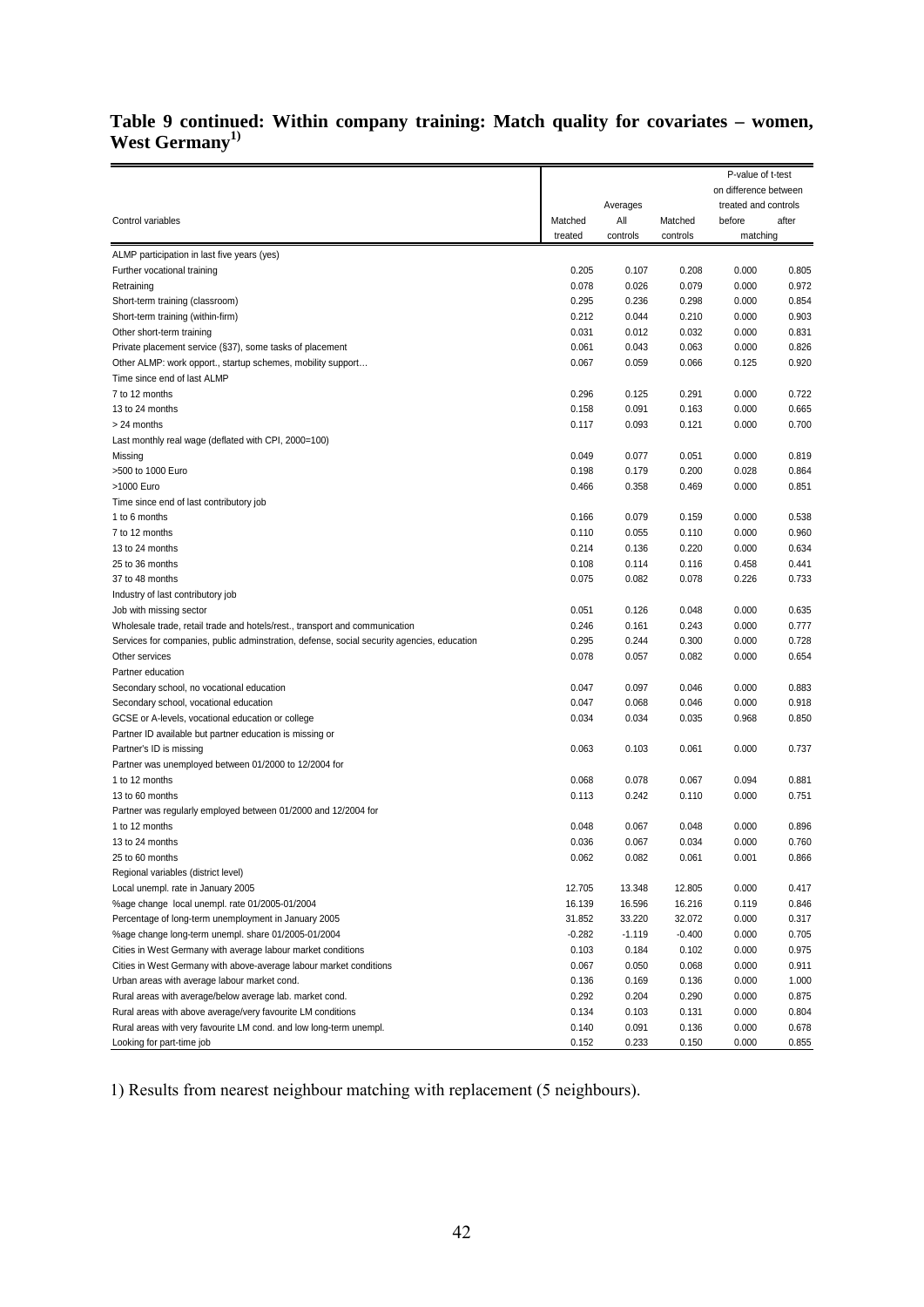|                                 |           | <b>East Germany</b>   |           |                       |                       | <b>West Germany</b> |           |                       |
|---------------------------------|-----------|-----------------------|-----------|-----------------------|-----------------------|---------------------|-----------|-----------------------|
|                                 |           | Men                   | Women     |                       | Men                   |                     |           | Women                 |
|                                 | 6th month | 20th month            | 6th month | 20th month            | 6th month             | 20th month          | 6th month | 20th month            |
|                                 |           | after programme start |           | after programme start | after programme start |                     |           | after programme start |
| Total sample                    | $1.6***$  | $2.7***$              | $2.0***$  | $2.5***$              | $1.2***$              | $3.1***$            | 0.3       | $2.4***$              |
| Age                             |           |                       |           |                       |                       |                     |           |                       |
| $15 - 24$                       | $2.4***$  | 1.8                   | $-0.2$    | 0.2                   | 0.9                   | $4.8***$            | $-1.1$    | 1.4                   |
| 25-34                           | $1.8 *$   | 2.1                   | $3.9***$  | $4.9***$              | 0.7                   | $2.5$ **            | 0.7       | $2.3$ **              |
| $35 - 49$                       | 1.0       | $2.9***$              | $2.1***$  | $2.8***$              | $1.9***$              | $3.6***$            | 0.4       | $2.1***$              |
| 50-57                           | 1.5       | $3.6$ **              | 1.6       | 0.9                   | 1.0                   | 1.4                 | $-1.9$    | $-0.8$                |
| Nationality                     |           |                       |           |                       |                       |                     |           |                       |
| Germans                         | $2.0***$  | $2.8***$              | $2.3***$  | $2.9***$              | $1.7***$              | $3.8***$            | 0.6       | $1.9***$              |
| Foreigners/migrants             | $-1.2$    | $-0.9$                | $-1.1$    | 1.0                   | $1.6$ **              | $3.2***$            | $-0.2$    | $2.0*$                |
| Qualification                   |           |                       |           |                       |                       |                     |           |                       |
| No qualification                | 0.8       | $2.5***$              | 0.9       | $1.8 *$               | $1.2***$              | $2.7***$            | 0.1       | $2.4***$              |
| Apprenticeship/voc. train.      | $2.3***$  | $2.6***$              | $2.6***$  | $3.1***$              | $1.9***$              | $4.8***$            | 0.5       | 1.2                   |
| Higher                          | 2.5       | 5.2                   | 2.4       | $7.4$ **              | 4.9 $**$              | 2.5                 | 0.9       | 3.3                   |
| Unemployment rate <sup>1)</sup> |           |                       |           |                       |                       |                     |           |                       |
| Low                             | $2.0$ **  | 2.2                   | 0.1       | $2.8$ **              | $1.6 *$               | $4.9***$            | 1.1       | $4.1***$              |
| Intermediate                    | 0.9       | $2.6***$              | 0.5       | $2.0$ **              | $1.5$ **              | $3.5***$            | 1.1       | $2.4$ **              |
| High                            | $2.1***$  | $3.3***$              | $3.8***$  | $3.2***$              | $1.3$ **              | $2.0**$             | $-1.1$    | 0.9                   |
| Family status/children          |           |                       |           |                       |                       |                     |           |                       |
| Childless single                | $2.1***$  | $2.1***$              | $1.5$ *   | $4.0***$              | $1.3$ **              | $3.7***$            | 0.1       | $2.0$ **              |
| Lone parent                     |           |                       | $2.7***$  | $2.9***$              |                       |                     | $1.5 *$   | $3.1***$              |
| Childless couple                | 1.4       | $3.0*$                | $4.4***$  | 1.9                   | $2.4***$              | $4.6***$            | $3.0**$   | $3.6$ **              |
| Couple with children            | 1.1       | $3.7$ **              | $3.2***$  | $3.5***$              | 1.1                   | $2.8$ **            | $-1.0$    | 1.9                   |
| Last regular job in             |           |                       |           |                       |                       |                     |           |                       |
| 2004                            | $-0.6$    | 1.6                   | $-1.2$    | $4.0*$                | $-1.1$                | 2.0                 | $-3.0*$   | $-2.1$                |
| 2001 to 2003                    | $2.6***$  | $3.4***$              | $3.8***$  | $3.5***$              | $2.5***$              | $5.2***$            | 0.6       | $4.2***$              |
| Before 2001 or never            | $1.6***$  | $2.2***$              | $2.1***$  | $2.6***$              | $1.1***$              | $3.2***$            | $1.1***$  | $2.2***$              |

| Table 10: ATTs for classroom training <sup>2,3)</sup> – regular employment rate (in percentage points) |  |  |
|--------------------------------------------------------------------------------------------------------|--|--|

1) Unemployment rate in January 2005: low East G. "<=21.5%", low West G. "<=11%", intermediate East G. "21.5-23%", intermediate West G. "11-14%", high East G. ">23%", high West G. ">14%".

2) Nearest neighbour matching with replacement (five neighbours).

<span id="page-42-0"></span>3) \* 10 % sign. level, \*\* 5% sign. level, \*\*\* 1% sign. level, based on bootstrapped standard errors.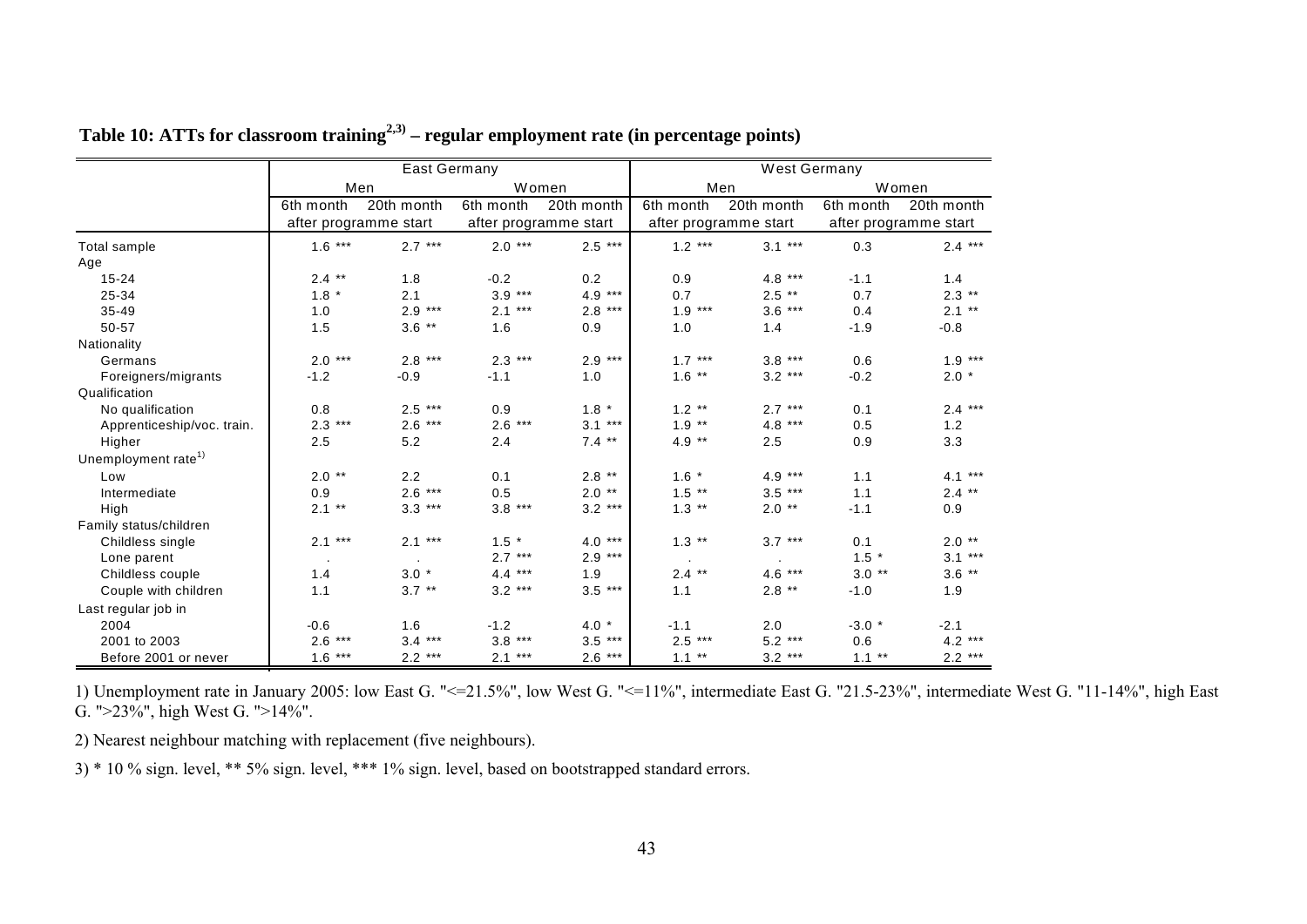|                                 |                       |            | <b>East Germany</b> |                       |              | West Germany          |            |                       |
|---------------------------------|-----------------------|------------|---------------------|-----------------------|--------------|-----------------------|------------|-----------------------|
|                                 | Men                   |            |                     | Women                 |              | Men                   |            | Women                 |
|                                 | 6th month             | 20th month | 6th month           | 20th month            | 6th month    | 20th month            | 6th month  | 20th month            |
|                                 | after programme start |            |                     | after programme start |              | after programme start |            | after programme start |
| Total sample                    | 0.7                   | 0.1        | 0.0                 | $-0.4$                | $0.9***$     | 0.6                   | $-3.3$ *** | $-3.0***$             |
| Age                             |                       |            |                     |                       |              |                       |            |                       |
| $15 - 24$                       | $-1.2$                | $-1.4$     | $-4.8$ ***          | $-3.4$ **             | $-2.9$ **    | $-0.4$                | $-8.5***$  | $-6.1***$             |
| 25-34                           | $2.1***$              | 0.5        | $1.9 *$             | 1.7                   | $2.9***$     | $-0.4$                | $-3.1***$  | $-2.5$                |
| $35 - 49$                       | $2.0***$              | 1.5        | $1.7***$            | 1.4                   | 1.8<br>$***$ | 0.7                   | $-0.9$     | $-1.1$                |
| 50-57                           | 1.2                   | $-1.8$     | $-1.1$              | $-7.3$ ***            | 1.2          | $-1.7$                | $-1.5$     | $-5.9$ **             |
| Nationality                     |                       |            |                     |                       |              |                       |            |                       |
| Germans                         | 0.7                   | 0.1        | $-0.2$              | $-0.6$                | 0.7          | 0.3                   | $-2.6$ *** | $-2.3$ ***            |
| Foreigners/migrants             | $-0.3$                | $-2.0$     | $-4.6$ **           | $-2.6$                | 1.3          | 0.1                   | $-3.4***$  | $-2.4$                |
| Qualification                   |                       |            |                     |                       |              |                       |            |                       |
| No qualification                | $-0.7$                | 0.2        | $-3.2***$           | $-2.5$ *              | 0.3          | $-0.1$                | $-3.4***$  | $-3.4***$             |
| Apprenticeship/voc. train.      | $1.3 *$               | $-0.5$     | 0.5                 | $-0.6$                | $2.1***$     | $2.1***$              | $-1.3$     | $-1.7$                |
| Higher                          | 0.9                   | 2.7        | 2.5                 | 1.3                   | $6.1***$     | $-5.0$                | $-4.0$     | $-0.3$                |
| Unemployment rate <sup>1)</sup> |                       |            |                     |                       |              |                       |            |                       |
| Low                             | $2.0*$                | 0.3        | $-1.3$              | 0.7                   | 1.2          | $2.3$ **              | $-2.9$ **  | $-1.7$                |
| Intermediate                    | 0.9                   | 0.4        | $-1.1$ *            | $-1.1$                | 0.0          | $-0.3$                | $-2.9***$  | $-1.4$                |
| High                            | $-0.2$                | $-1.9$     | 0.7                 | $-2.1$ *              | $1.9***$     | $-0.6$                | $-3.6***$  | $-4.0***$             |
| Family status/children          |                       |            |                     |                       |              |                       |            |                       |
| Childless single                | $1.4***$              | $-1.2$     | $-2.4$ **           | $-1.7$                | 0.2          | 0.3                   | $-3.1***$  | $-3.0$ **             |
| Lone parent                     |                       |            | $2.6***$            | $2.8$ **              |              |                       | $-1.1$     | 0.6                   |
| Childless couple                | 1.3                   | 1.0        | $-0.8$              | $-5.7***$             | 0.7          | $-1.2$                | $-5.6***$  | $-3.7$ *              |
| Couple with children            | 1.7                   | 1.4        | 0.9                 | $-0.1$                | $2.7***$     | 1.3                   | $-3.6$ *** | $-3.8$ **             |
| Last regular job in             |                       |            |                     |                       |              |                       |            |                       |
| 2004                            | 1.2                   | $-1.9$     | 1.7                 | 0.9                   | 0.1          | $-0.3$                | $-0.7$     | $-2.6$                |
| 2001 to 2003                    | $2.7***$              | 0.5        | 1.4                 | $-0.2$                | $2.1***$     | 0.9                   | $-1.4$     | $-1.9$                |
| Before 2001 or never            | $-0.3$                | $-0.7$     | $-1.4$ **           | $-1.6$ *              | $-0.5$       | $-0.4$                | $-5.3$ *** | $-3.9***$             |

**Table 11: ATTs for classroom training2,3 – neither unemployed nor job-seeking (in percentage points)** 

1) Unemployment rate in January 2005: low East G. "<=21.5%", low West G. "<=11%", intermediate East G. "21.5-23%", intermediate West G. "11-14%", high East G. ">23%", high West G. ">14%".

2) Nearest neighbour matching with replacement (five neighbours).

<span id="page-43-0"></span>3) \* 10% sign. level, \*\* 5% sign. level, \*\*\* 1% sign. level, based on bootstrapped standard errors.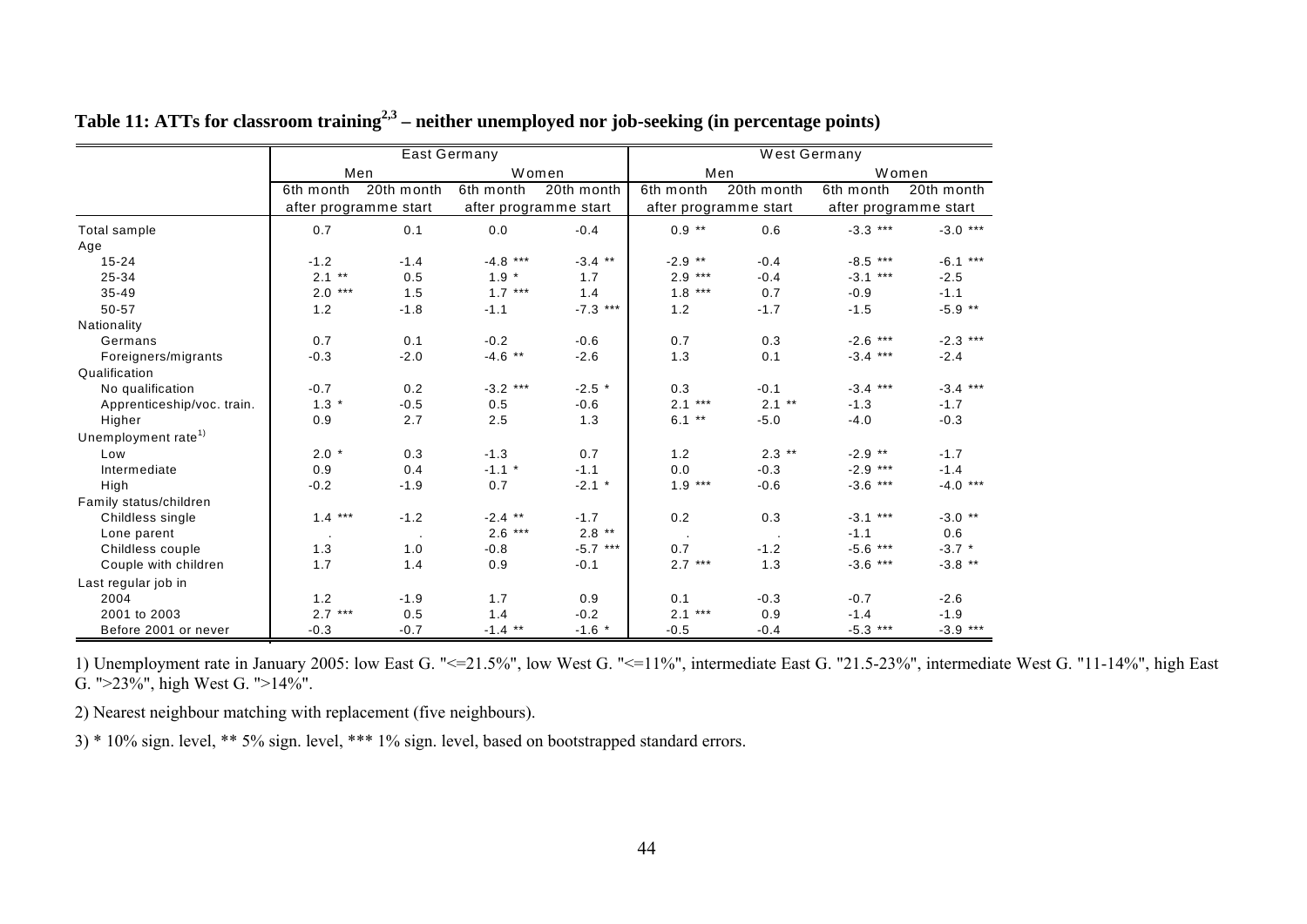|                                 |                       |            | <b>East Germany</b> |                       |           | West Germany          |            |                       |
|---------------------------------|-----------------------|------------|---------------------|-----------------------|-----------|-----------------------|------------|-----------------------|
|                                 | Men                   |            |                     | Women                 |           | Men                   |            | Women                 |
|                                 | 6th month             | 20th month | 6th month           | 20th month            | 6th month | 20th month            | 6th month  | 20th month            |
|                                 | after programme start |            |                     | after programme start |           | after programme start |            | after programme start |
| Total sample                    | $-0.6$                | 0.3        | $-0.2$              | 0.4                   | $-0.2$    | 0.1                   | $-1.5$ *** | $-1.5$ **             |
| Age                             |                       |            |                     |                       |           |                       |            |                       |
| $15 - 24$                       | $-2.3$ ***            | $-0.6$     | $-2.6$ **           | $-2.7$ *              | $-1.4$    | $-1.0$                | $-1.8$     | $-2.2$                |
| 25-34                           | $-0.1$                | 0.5        | $1.5$ *             | 1.8                   | $-0.9$    | $-1.5$                | $-1.3$     | $-0.9$                |
| $35 - 49$                       | 0.1                   | 0.4        | 0.6                 | 1.4                   | $-0.2$    | $-0.1$                | $-1.2$     | $-1.1$                |
| 50-57                           | 0.2                   | 0.4        | $-2.0$              | $-3.8$ **             | 1.5       | 1.9                   | $-2.2$     | $-2.2$                |
| Nationality                     |                       |            |                     |                       |           |                       |            |                       |
| Germans                         | $-0.5$                | 0.5        | $-0.3$              | 0.0                   | $-0.2$    | 0.0                   | $-1.2$ **  | $-0.8$                |
| Foreigners/migrants             | $-0.8$                | $-3.0$     | $-1.1$              | $-1.8$                | $-0.2$    | 0.5                   | $-1.4$     | $-1.4$                |
| Qualification                   |                       |            |                     |                       |           |                       |            |                       |
| No qualification                | $-0.7$                | $-0.3$     | $-0.7$              | $-1.0$                | $-1.0$ *  | $-0.1$                | $-1.1$ *   | $-1.3$                |
| Apprenticeship/voc. train.      | $-0.5$                | 1.0        | $-0.3$              | $-0.1$                | 0.3       | 1.1                   | $-1.6$ *   | $-0.5$                |
| Higher                          | $-0.8$                | 4.4        | 3.8                 | 4.5                   | 2.2       | 0.6                   | $-2.6$     | $-0.6$                |
| Unemployment rate <sup>1)</sup> |                       |            |                     |                       |           |                       |            |                       |
| Low                             | $-1.7$ *              | 1.5        | $-0.8$              | 1.4                   | 0.1       | $2.3$ **              | $-1.8$     | $-1.4$                |
| Intermediate                    | $-0.5$                | $-0.8$     | $-0.6$              | $-0.3$                | $-1.0$    | $-1.3$                | $-1.4$ *   | 1.0                   |
| High                            | $-0.9$                | 0.2        | $-0.1$              | $-0.9$                | $-0.2$    | $-0.6$                | $-1.4$ *   | $-2.2$ **             |
| Family status/children          |                       |            |                     |                       |           |                       |            |                       |
| Childless single                | $-0.2$                | 0.2        | $-1.5$ *            | 0.3                   | $-0.4$    | $-0.7$                | $-1.2$     | $-0.9$                |
| Lone parent                     |                       |            | $1.6***$            | $1.5 *$               |           |                       | 0.2        | $2.0*$                |
| Childless couple                | 0.1                   | $-0.1$     | 0.7                 | 0.4                   | $-2.0$ *  | $-1.0$                | $-2.0$ *   | $-1.2$                |
| Couple with children            | $-2.0$ *              | 0.1        | $-1.4$              | $-0.6$                | 0.4       | 2.0                   | $-3.8$ *** | $-2.3$                |
| Last regular job in             |                       |            |                     |                       |           |                       |            |                       |
| 2004                            | $-1.3$                | 0.0        | $-1.0$              | 0.7                   | $-1.7$    | 0.4                   | $-0.2$     | $-1.5$                |
| 2001 to 2003                    | 0.1                   | 1.3        | 0.5                 | 1.1                   | 0.6       | 0.5                   | $-2.5$ *** | 0.3                   |
| Before 2001 or never            | $-1.0$                | $-0.6$     | $-0.3$              | $-1.1$                | $-0.7$    | $-1.2$                | $-1.1$     | $-1.6$                |

# **Table 12: ATTs for classroom training2,3 – no UB II receipt (in percentage points)**

1) Unemployment rate in January 2005: low East G. "<=21.5%", low West G. "<=11%", intermediate East G. "21.5-23%", intermediate West G. "11-14%", high East G. ">23%", high West G. ">14%".

2) Nearest neighbour matching with replacement (five neighbours).

<span id="page-44-0"></span>3) \* 10% sign. level, \*\* 5% sign. level, \*\*\* 1% sign. level, based on bootstrapped standard errors.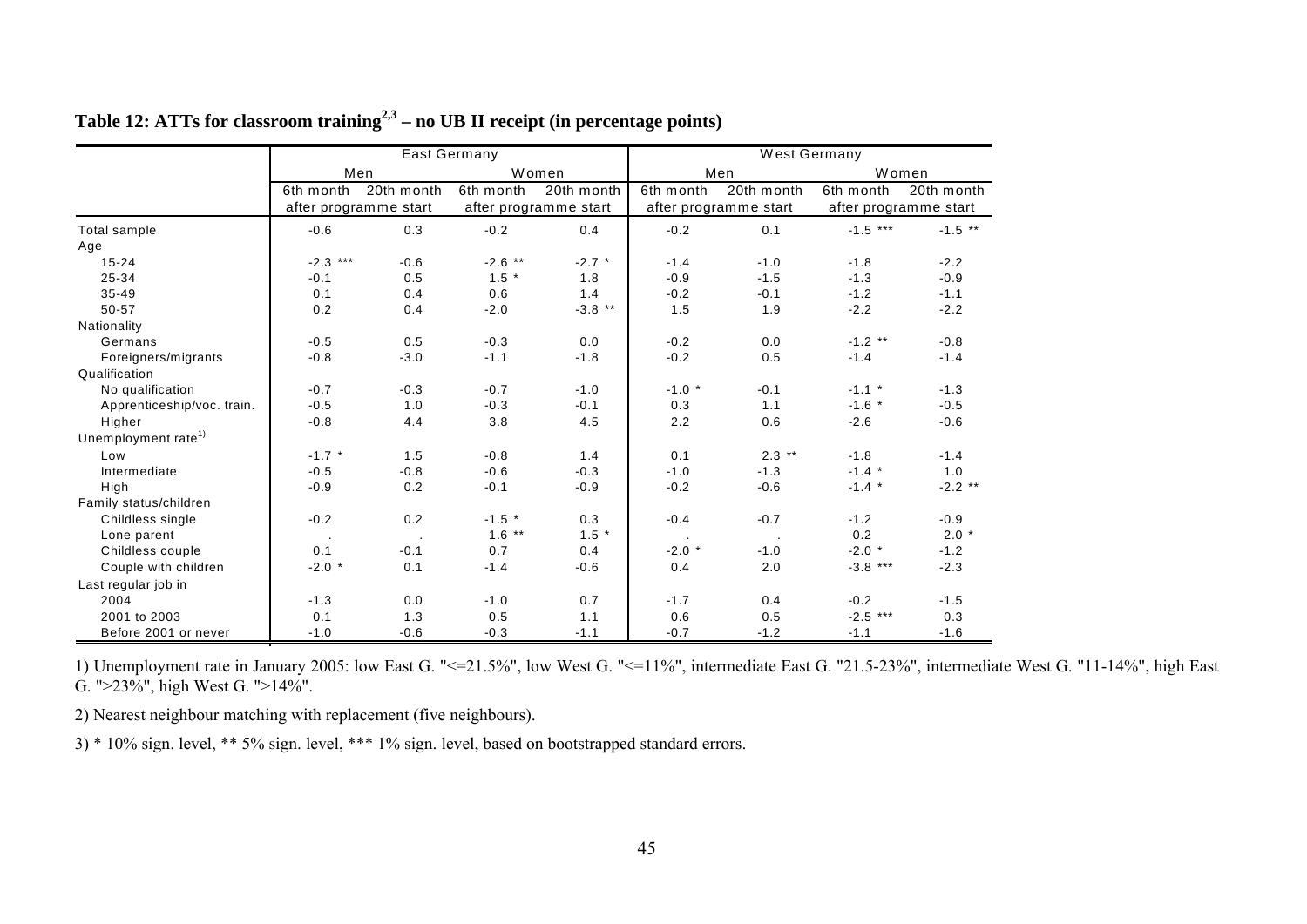**Table 13: Outcomes 20 months after programme start for all controls, treatments and matched controls (in percentage points)** 

<span id="page-45-0"></span>

| Outcome                                 |              | Classroom training |          | Within-firm training |          |  |
|-----------------------------------------|--------------|--------------------|----------|----------------------|----------|--|
|                                         |              |                    | Matched  |                      | Matched  |  |
|                                         | All controls | Treated            | controls | Treated              | controls |  |
| Employment rate                         |              |                    |          |                      |          |  |
| Men, East Germany                       | 15.5         | 21.6               | 18.9     | 46.5                 | 29.2     |  |
| Women, East Germany                     | 11.1         | 16.6               | 14.1     | 40.7                 | 21.2     |  |
| Men, West Germany                       | 16.8         | 26.7               | 23.4     | 45.7                 | 29.4     |  |
| Women, West Germany                     | 13.1         | 18.9               | 16.5     | 38.8                 | 25.9     |  |
| Neither unemployed nor job-seeking rate |              |                    |          |                      |          |  |
| Men, East Germany                       | 23.0         | 26.0               | 25.8     | 43.9                 | 31.2     |  |
| Women, East Germany                     | 20.7         | 23.0               | 23.4     | 41.1                 | 27.9     |  |
| Men, West Germany                       | 29.7         | 34.6               | 33.9     | 50.6                 | 38.3     |  |
| Women, West Germany                     | 30.4         | 30.8               | 33.8     | 46.4                 | 38.6     |  |
| No UB II receipt rate                   |              |                    |          |                      |          |  |
| Men, East Germany                       | 17.1         | 21.5               | 21.2     | 42.0                 | 27.5     |  |
| Women, East Germany                     | 15.5         | 17.8               | 17.4     | 40.1                 | 24.6     |  |
| Men, West Germany                       | 23.8         | 30.4               | 30.1     | 50.7                 | 35.0     |  |
| Women, West Germany                     | 22.1         | 25.1               | 26.6     | 46.9                 | 32.8     |  |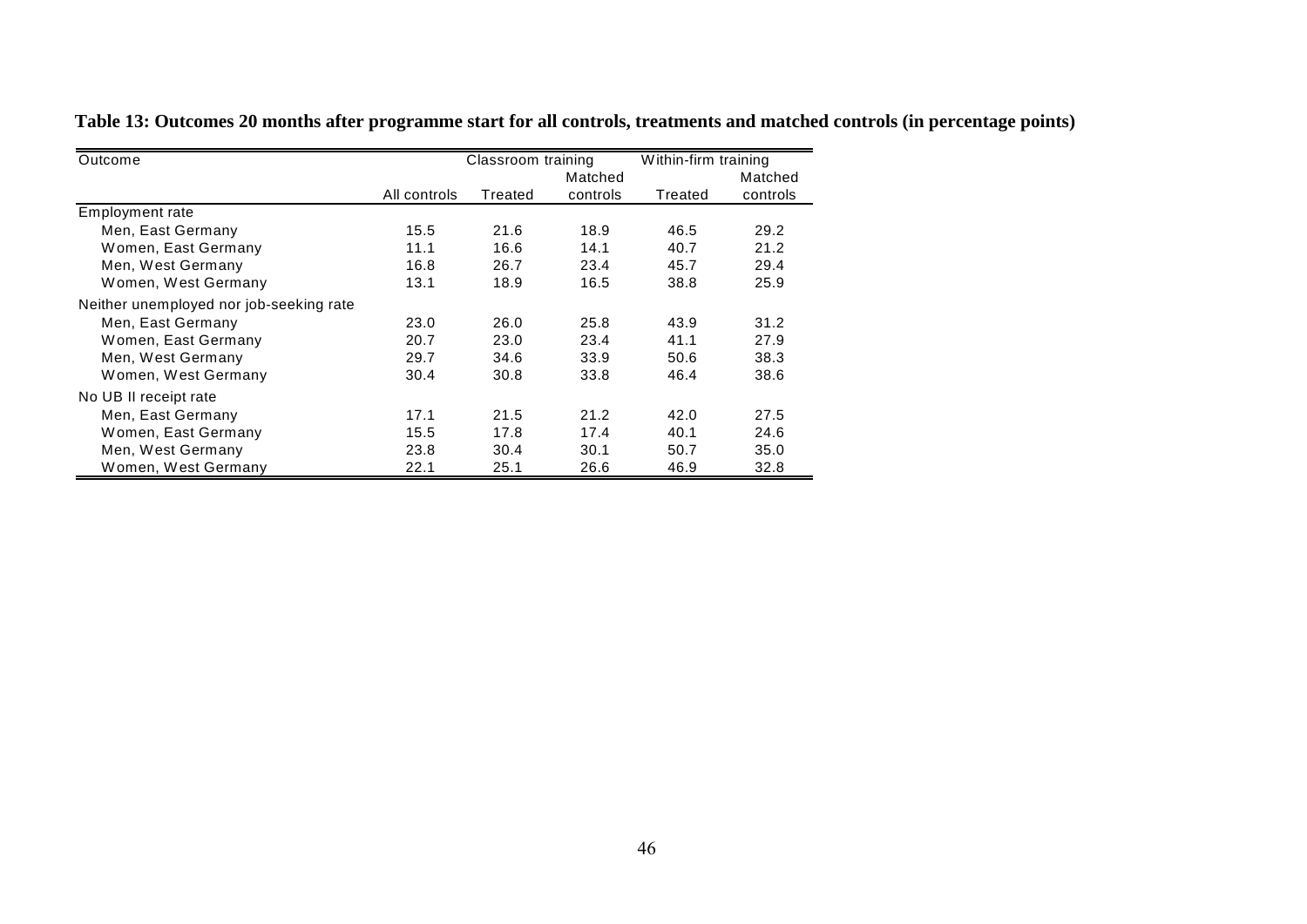|                                 | East Germany |                       |                 |                       | West Germany |                       |           |                       |
|---------------------------------|--------------|-----------------------|-----------------|-----------------------|--------------|-----------------------|-----------|-----------------------|
|                                 | Men          |                       | Women           |                       | Men          |                       | Women     |                       |
|                                 | 6th month    | 20th month            | 6th month       | 20th month            | 6th month    | 20th month            | 6th month | 20th month            |
|                                 |              | after programme start |                 | after programme start |              | after programme start |           | after programme start |
| Total sample                    | $18.1***$    | $17.4***$             | $18.9***$       | $19.6***$             | $16.4***$    | $16.2***$             | $15.7***$ | $12.9***$             |
| Age                             |              |                       |                 |                       |              |                       |           |                       |
| $15 - 24$                       | $11.0***$    | $12.3***$             | $14.6***$       | $13.7***$             | $15.2***$    | $11.9***$             | $13.2***$ | $7.2***$              |
| 25-34                           | $19.6***$    | $18.6***$             | $22.2***$       | $21.9***$             | $15.7***$    | $14.6***$             | $15.3***$ | $13.3***$             |
| $35 - 49$                       | $21.4***$    | $19.5***$             | $20.0***$       | $23.3***$             | $17.9***$    | $18.3***$             | $18.4***$ | $16.8***$             |
| 50-57                           | $14.9***$    | $25.2***$             | $14.1***$       | $16.8***$             | $15.1***$    | $20.1***$             |           |                       |
| Nationality                     |              |                       |                 |                       |              |                       |           |                       |
| Germans                         | $18.1***$    | $17.2***$             | $19.0***$       | $19.7***$             | $16.1***$    | $16.3***$             | $15.9***$ | $13.9***$             |
| Foreigners/migrants             |              |                       |                 | $\sim$                | $17.3***$    | $15.1***$             | $13.0***$ | $12.5***$             |
| Qualification                   |              |                       |                 |                       |              |                       |           |                       |
| No qualification                | $15.6***$    | $12.9***$             | $13.7***$       | $15.9***$             | $14.8***$    | $13.5***$             | $14.2***$ | $12.0***$             |
| Apprenticeship/voc. train.      | $18.4***$    | $18.8***$             | $19.3***$       | $20.6***$             | $17.2***$    | $16.6***$             | $16.8***$ | $13.9***$             |
| Higher                          |              |                       | <b>Contract</b> | $\sim$                | $16.8***$    | $17.1***$             | $16.6***$ | $15.8***$             |
| Unemployment rate <sup>1)</sup> |              |                       |                 |                       |              |                       |           |                       |
| Low                             | $17.2***$    | $18.1***$             | $17.8***$       | $19.4***$             | $17.2***$    | $15.7***$             | $17.0***$ | $13.5***$             |
| Intermediate                    | $17.0***$    | $18.0***$             | $18.7***$       | $20.1***$             | $17.4***$    | $17.0***$             | $17.2***$ | $14.4***$             |
| High                            | $18.2***$    | $16.8***$             | $20.2***$       | $20.3***$             | $14.9***$    | $14.9***$             | $14.1***$ | $13.3***$             |
| Family status/children          |              |                       |                 |                       |              |                       |           |                       |
| Childless single                | $16.6***$    | $16.7***$             | $18.8***$       | $20.9***$             | $16.0***$    | $15.9***$             | $15.3***$ | $14.5***$             |
| Lone parent                     |              |                       | $18.9***$       | $20.7***$             |              |                       | $15.8***$ | $13.3***$             |
| Childless couple                | $21.0***$    | $22.3***$             | $17.6***$       | $16.7***$             | $15.9***$    | $16.8***$             | $21.7***$ | $17.1***$             |
| Couple with children            | $21.6***$    | $21.1***$             | $22.4***$       | $23.1***$             | $18.4***$    | $18.1***$             | $10.2***$ | $10.6***$             |
| Last regular job in             |              |                       |                 |                       |              |                       |           |                       |
| 2004                            | $16.1***$    | $16.5***$             | $15.2***$       | $18.8***$             | $15.4***$    | $12.3***$             | $16.4***$ | $13.4***$             |
| 2001 to 2003                    | $20.1***$    | $21.7***$             | $22.8***$       | $22.8***$             | $17.9***$    | $17.6***$             | $18.1***$ | $17.8***$             |
| Before 2001 or never            | $16.8***$    | $15.3***$             | $17.1***$       | $17.3***$             | $15.5***$    | $15.4***$             | $13.4***$ | $10.5***$             |

# **Table 14: ATTs for within company training2,3) – regular employment rate (in percentage points)**

1) Unemployment rate in January 2005: low East G. "<=21.5%", low West G. "<=11%", intermediate East G. "21.5-23%", intermediate West G. "11-14%", high East G. ">23%", high West G. ">14%".

2) Nearest neighbour matching with replacement (five neighbours).

<span id="page-46-0"></span>3) \* 10% sign. level, \*\* 5% sign. level, \*\*\* 1% sign. level, based on bootstrapped standard errors.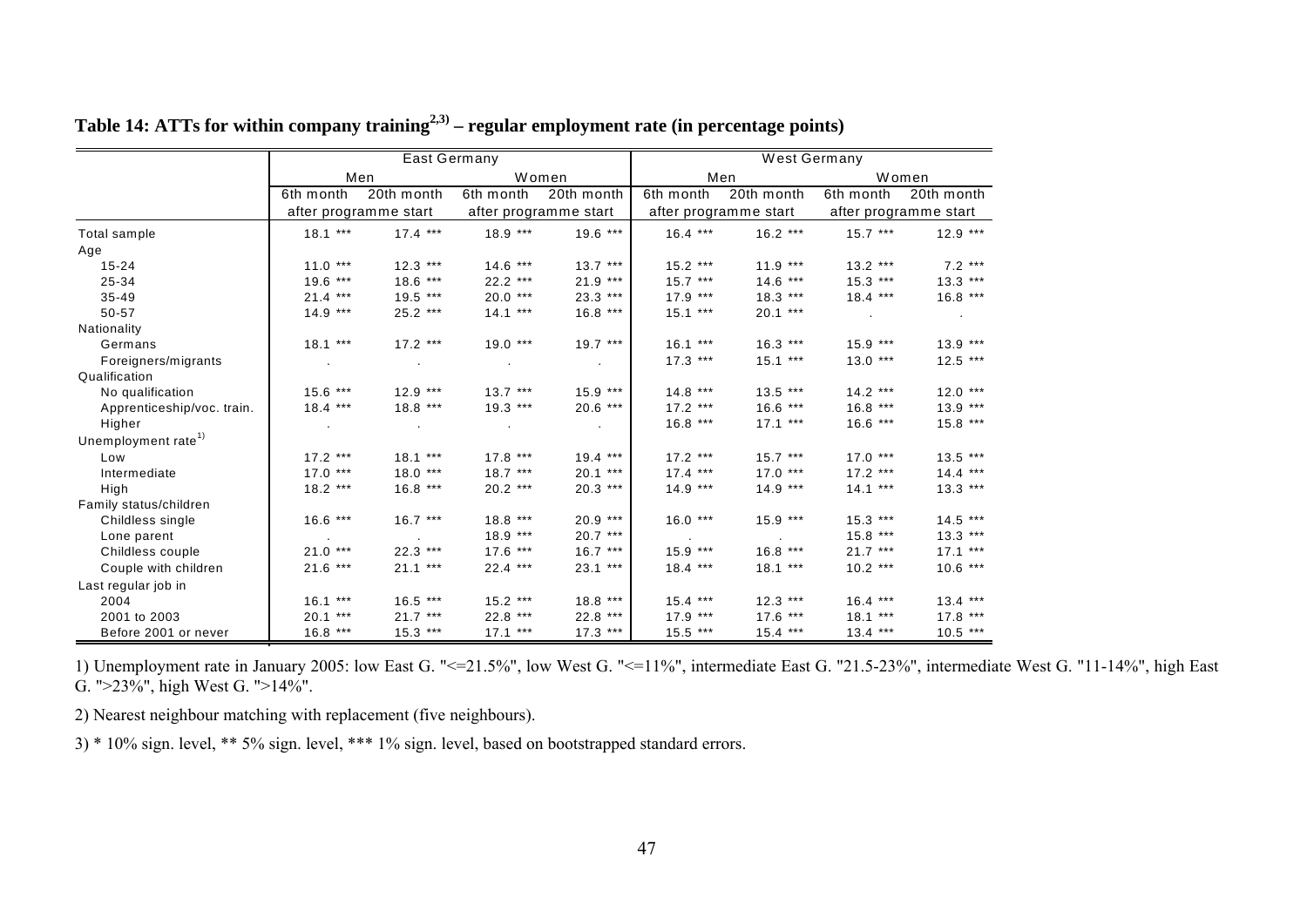|                                 | <b>East Germany</b>   |            |           |                       | West Germany |                       |           |                       |
|---------------------------------|-----------------------|------------|-----------|-----------------------|--------------|-----------------------|-----------|-----------------------|
|                                 | Men                   |            | Women     |                       | Men          |                       | Women     |                       |
|                                 | 6th month             | 20th month | 6th month | 20th month            | 6th month    | 20th month            | 6th month | 20th month            |
|                                 | after programme start |            |           | after programme start |              | after programme start |           | after programme start |
| Total sample                    | $17.7***$             | $12.7***$  | $16.7***$ | $13.2***$             | $19.0***$    | $12.3***$             | $13.1***$ | $7.8***$              |
| Age                             |                       |            |           |                       |              |                       |           |                       |
| $15 - 24$                       | $13.0***$             | $7.3$ **   | $10.2***$ | 5.0                   | $13.4***$    | $4.0*$                | $9.1***$  | 1.8                   |
| 25-34                           | $19.2***$             | $12.4***$  | $16.3***$ | $15.2***$             | $19.2***$    | $13.0***$             | $12.0***$ | $7.5***$              |
| $35 - 49$                       | $18.9***$             | $13.6***$  | $20.4***$ | $17.9***$             | $20.3***$    | $13.9***$             | $16.0***$ | $11.0***$             |
| 50-57                           | $20.4***$             | $17.1***$  | $15.7***$ | $10.5***$             | $27.4***$    | $10.2***$             |           |                       |
| Nationality                     |                       |            |           |                       |              |                       |           |                       |
| Germans                         | $17.7***$             | $13.2***$  | $17.0***$ | $13.2***$             | $19.1***$    | $11.9***$             | $13.1***$ | $7.9***$              |
| Foreigners/migrants             |                       | $\sim 10$  |           | $\sim$                | $18.1***$    | $11.8***$             | $11.4***$ | 6.3                   |
| Qualification                   |                       |            |           |                       |              |                       |           |                       |
| No qualification                | $14.5***$             | $10.6***$  | $5.9**$   | $8.0**$               | $15.7***$    | $10.3***$             | $10.1***$ | $6.9***$              |
| Apprenticeship/voc. train.      | $19.0***$             | $14.2***$  | $17.6***$ | $13.4***$             | $21.3***$    | $13.0***$             | $16.7***$ | $8.6***$              |
| Higher                          |                       |            |           | <b>Contract</b>       | $17.3***$    | $10.3***$             | $9.8***$  | $10.6$ **             |
| Unemployment rate <sup>1)</sup> |                       |            |           |                       |              |                       |           |                       |
| Low                             | $17.9***$             | $13.3***$  | $16.8***$ | $13.5***$             | $20.3***$    | $10.4***$             | $12.5***$ | $10.4***$             |
| Intermediate                    | $17.4***$             | $11.3***$  | $16.9***$ | $14.0***$             | $18.6***$    | $12.0***$             | $15.9***$ | $5.6*$                |
| High                            | $18.6***$             | $12.8***$  | $16.0***$ | $13.7***$             | $17.4***$    | $12.7***$             | $11.7***$ | $5.7***$              |
| Family status/children          |                       |            |           |                       |              |                       |           |                       |
| Childless single                | $17.4***$             | $13.2***$  | $13.5***$ | $11.1***$             | $17.9***$    | $10.6***$             | $13.8***$ | $8.5***$              |
| Lone parent                     |                       |            | $16.7***$ | $16.0***$             |              |                       | $15.8***$ | $9.1***$              |
| Childless couple                | $19.7***$             | $13.9***$  | $12.2***$ | 4.8                   | $22.7***$    | $11.3***$             | $11.3***$ | 4.8                   |
| Couple with children            | $19.8***$             | $12.7***$  | $20.4***$ | $17.3***$             | $20.1***$    | $15.8***$             | $5.8***$  | 2.3                   |
| Last regular job in             |                       |            |           |                       |              |                       |           |                       |
| 2004                            | $15.6***$             | $10.3***$  | $16.9***$ | $13.5***$             | $17.8***$    | $11.3***$             | $15.5***$ | $6.6***$              |
| 2001 to 2003                    | $20.1***$             | $15.7***$  | $20.4***$ | $12.8***$             | $21.5***$    | $12.3***$             | $15.0***$ | $10.8***$             |
| Before 2001 or never            | $16.5***$             | $11.4***$  | $13.1***$ | $13.7***$             | $15.8***$    | $11.7***$             | $9.7***$  | $4.3 *$               |

**Table 15: ATTs for within company training2,3) – neither unemployed nor job-seeking (in percentage points)** 

1) Unemployment rate in January 2005: low East G. "<=21.5%", low West G. "<=11%", intermediate East G. "21.5-23%", intermediate West G. "11-14%", high East G. ">23%", high West G. ">14%".

2) Nearest neighbour matching with replacement (five neighbours).

<span id="page-47-0"></span>\* 10% sign. level, \*\* 5% sign. level, \*\*\* 1% sign. level, based on bootstrapped standard errors.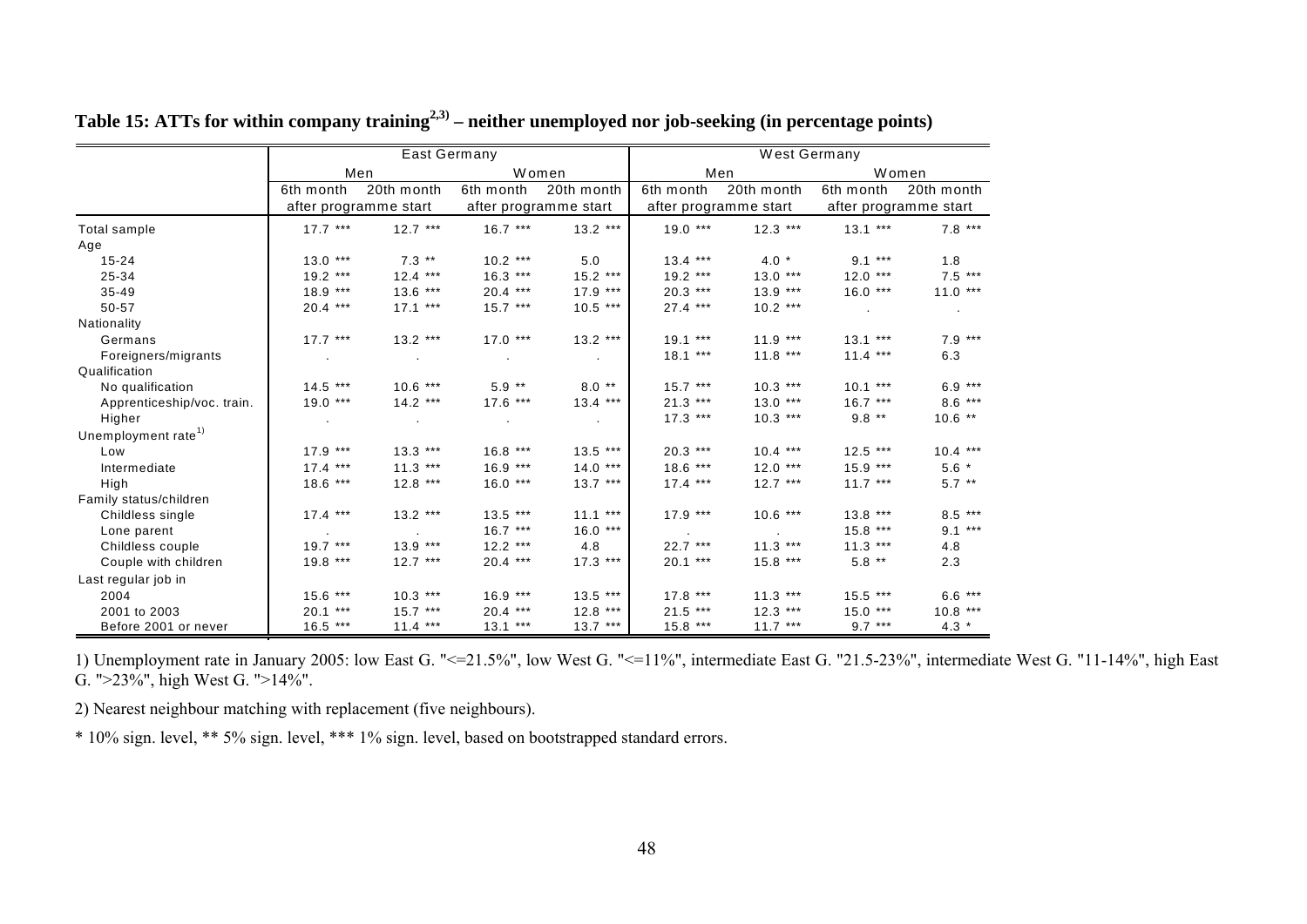|                                | <b>East Germany</b> |                       |            |                       | West Germany |                       |           |                       |
|--------------------------------|---------------------|-----------------------|------------|-----------------------|--------------|-----------------------|-----------|-----------------------|
|                                | Men                 |                       | Women      |                       | Men          |                       | Women     |                       |
|                                | 6th month           | 20th month            | 6th month  | 20th month            | 6th month    | 20th month            | 6th month | 20th month            |
|                                |                     | after programme start |            | after programme start |              | after programme start |           | after programme start |
| Total sample                   | $14.0***$           | $14.4***$             | $13.9***$  | $15.5***$             | $16.6***$    | $15.8***$             | $15.8***$ | $14.1***$             |
| Age                            |                     |                       |            |                       |              |                       |           |                       |
| $15 - 24$                      | $11.2***$           | $6.5***$              | $12.5***$  | $15.5***$             | $13.7***$    | $9.3***$              | $12.8***$ | $12.5$ ***            |
| 25-34                          | $15.1***$           | $16.1***$             | $16.9***$  | $18.4***$             | $16.0***$    | $15.3***$             | $17.6***$ | $12.5***$             |
| $35 - 49$                      | $15.7***$           | $15.9***$             | $14.4***$  | $17.6***$             | $17.9***$    | $17.7***$             | $14.7***$ | $14.0***$             |
| 50-57                          | $13.7***$           | $17.0***$             | $16.5$ *** | $15.9***$             | $24.6***$    | $17.2***$             |           |                       |
| Nationality                    |                     |                       |            |                       |              |                       |           |                       |
| Germans                        | $14.5***$           | $15.1***$             | $14.2***$  | $15.2***$             | $16.9***$    | $15.6***$             | $15.7***$ | $14.6***$             |
| Foreigners/migrants            |                     |                       |            | $\sim$ 100 $\mu$      | $16.2***$    | $16.1***$             | $15.6***$ | $9.8***$              |
| Qualification                  |                     |                       |            |                       |              |                       |           |                       |
| No qualification               | $12.2***$           | $9.5***$              | $8.4***$   | $12.1***$             | $13.9***$    | $13.4***$             | $11.3***$ | $11.7***$             |
| Apprenticeship/voc. train.     | $14.7***$           | $16.6***$             | $15.0***$  | $16.8***$             | $18.4***$    | $17.0***$             | $19.0***$ | $15.3***$             |
| Higher                         |                     |                       |            | $\sim 100$            | $19.5***$    | $15.6***$             | $12.6***$ | $14.4***$             |
| Unemployment rate <sup>1</sup> |                     |                       |            |                       |              |                       |           |                       |
| Low                            | $13.8***$           | $14.5***$             | $17.7***$  | $16.5***$             | $17.8***$    | $15.9***$             | $15.9***$ | $14.2***$             |
| Intermediate                   | $14.2***$           | $14.0***$             | $14.9***$  | $17.8***$             | $16.6***$    | $15.5***$             | $18.4***$ | $13.9***$             |
| High                           | $15.2***$           | $16.0***$             | $12.2***$  | $13.9***$             | $16.2***$    | $15.6***$             | $12.7***$ | $9.4***$              |
| Family status/children         |                     |                       |            |                       |              |                       |           |                       |
| Childless single               | $15.2***$           | $15.5***$             | $14.3***$  | $15.8***$             | $16.8***$    | $14.8***$             | $17.9***$ | $15.3***$             |
| Lone parent                    |                     |                       | $15.1***$  | $17.6***$             |              |                       | $11.7***$ | $14.2***$             |
| Childless couple               | $13.5***$           | $15.3***$             | $16.2***$  | $16.3***$             | $16.4***$    | $15.7***$             | $14.7***$ | $12.1***$             |
| Couple with children           | $12.5***$           | $15.2***$             | $13.3***$  | $16.3***$             | $17.4***$    | $16.7***$             | 5.1       | 3.7                   |
| Last regular job in            |                     |                       |            |                       |              |                       |           |                       |
| 2004                           | $11.0***$           | $10.1***$             | $17.0***$  | $12.4***$             | $16.4***$    | $14.4***$             | $15.4***$ | $11.7***$             |
| 2001 to 2003                   | $15.5***$           | $18.6***$             | $14.6***$  | $19.3***$             | $17.8***$    | $16.2***$             | $15.1***$ | $13.5***$             |
| Before 2001 or never           | $15.1***$           | $13.9***$             | $13.0***$  | $16.2***$             | $13.9***$    | $14.0***$             | $14.6***$ | $12.3***$             |

# **Table 16: ATTs for within company training2,3) – no UB II receipt (in percentage points)**

1) Unemployment rate in January 2005: low East G. "<=21.5%", low West G. "<=11%", intermediate East G. "21.5-23%", intermediate West G. "11-14%", high East G. ">23%", high West G. ">14%".

2) Nearest neighbour matching with replacement (five neighbours).

<span id="page-48-0"></span>\* 10% sign. level, \*\* 5% sign. level, \*\*\* 1% sign. level, based on bootstrapped standard errors.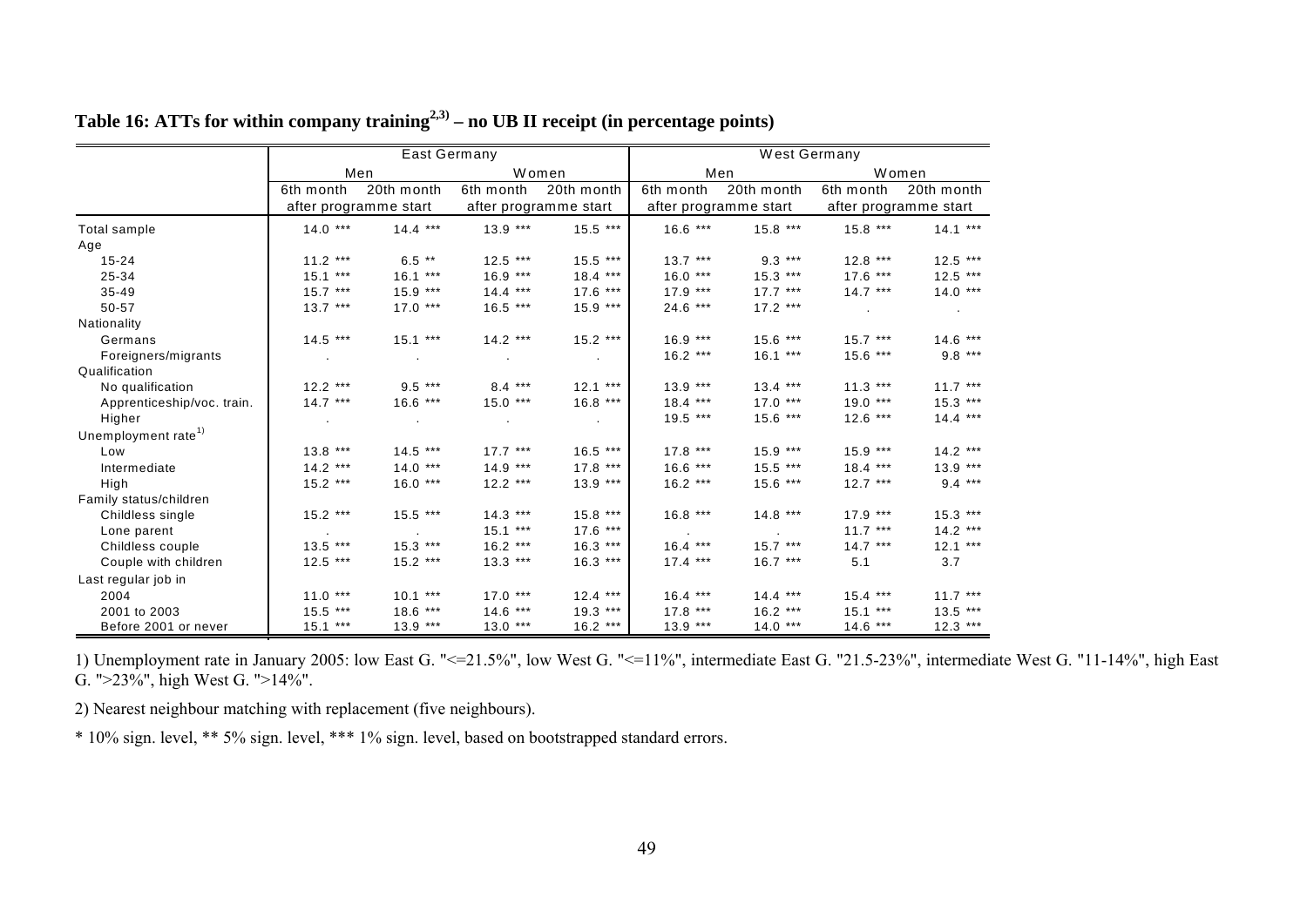<span id="page-49-0"></span>

#### **Figure 1: Distribution of the propensity score for classroom training**

**Figure 2: Distribution of the propensity score for within company training** 

<span id="page-49-1"></span>